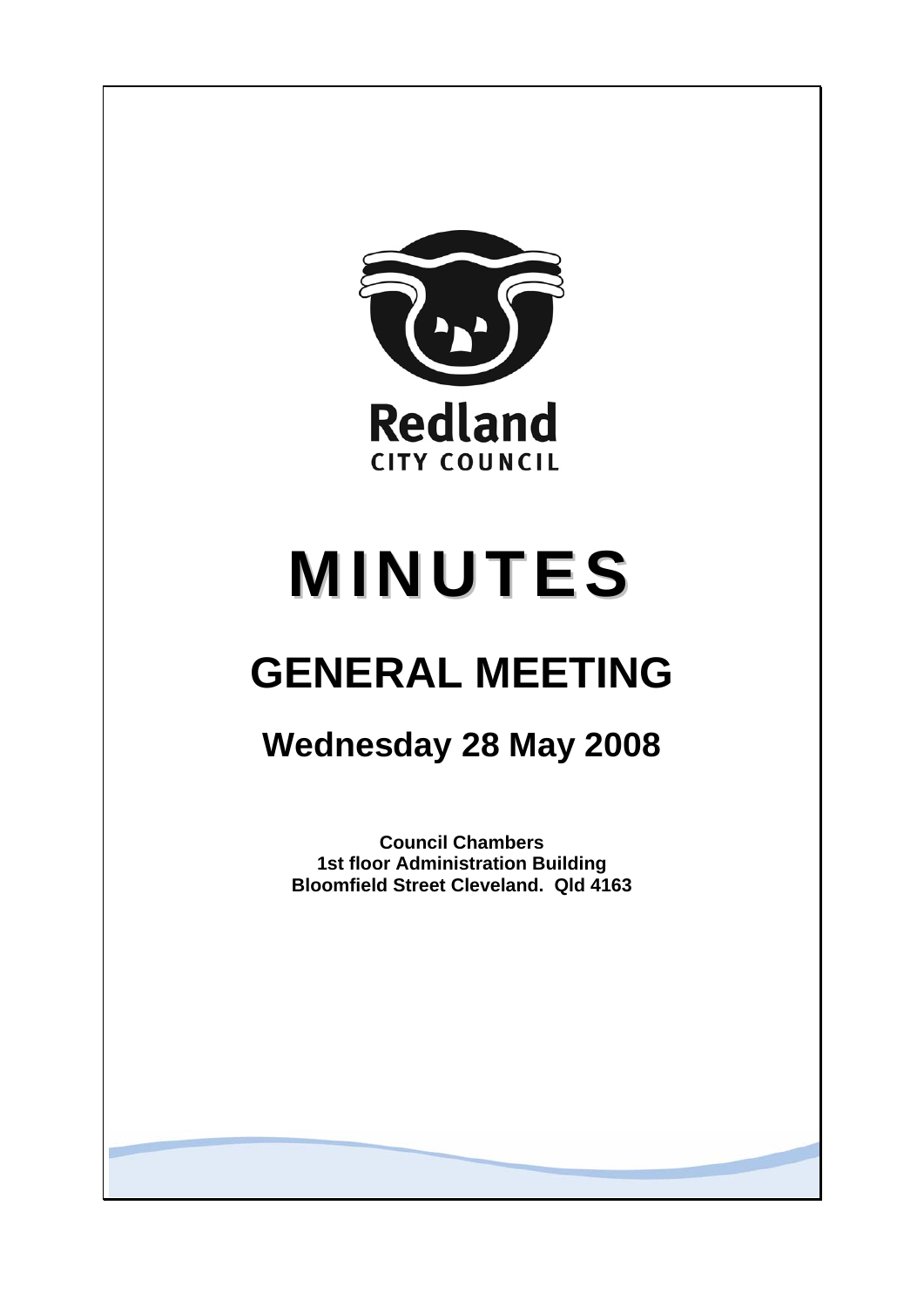#### **TABLE OF CONTENTS**

| <b>ITEM</b>    |       | <b>SUBJECT</b>                                                                                                                           | <b>PAGE NO</b> |
|----------------|-------|------------------------------------------------------------------------------------------------------------------------------------------|----------------|
| 1              |       |                                                                                                                                          |                |
| $\overline{2}$ |       |                                                                                                                                          |                |
| 3              |       |                                                                                                                                          |                |
| 4              |       |                                                                                                                                          |                |
|                | 4.1   | <b>GENERAL MEETING MINUTES OF 30 APRIL 2008 2</b>                                                                                        |                |
| 5              |       | <b>MATTERS OUTSTANDING FROM PREVIOUS GENERAL MEETING</b>                                                                                 |                |
|                | 5.1   |                                                                                                                                          |                |
|                | 5.1.1 |                                                                                                                                          |                |
|                | 5.1.2 | PETITION (DIVISION 4) - REDLANDS DISTRICT<br>MOTORCYCLE CLUB REQUESTING THAT COUNCIL<br>PROVIDE FACILITY FOR OFF ROAD MOTOR CYCLE        |                |
|                | 5.1.3 | PETITION (DIVISION 3) - REQUEST TO CONTROL<br>TRAFFIC SPEEDS IN CLIFFORD PERSKE DRIVE,                                                   |                |
|                | 5.1.4 | <b>REQUEST FOR REPORT - HEAVY VEHICLES, MT</b>                                                                                           |                |
|                | 5.1.5 | <b>PETITION (DIVISION 9) - REQUESTING TRAFFIC</b><br><b>CALMING DEVICES IN WILLARD ROAD, CAPALABA 3</b>                                  |                |
|                | 5.1.6 | <b>PETITION (DIVISION 5) - REQUESTING A VEHICULAR</b><br><b>CROSSING BETWEEN LAMB AND MACLEAY ISLANDS  3</b>                             |                |
|                | 5.1.7 | <b>REQUEST FOR REPORT - REVIEW OF CURRENT</b><br><b>POSITION ON MANAGEMENT OF SHOPPING TROLLEYS  4</b>                                   |                |
|                | 5.1.8 | <b>REQUEST FOR REPORT - OPPORTUNITIES FOR</b><br>RECREATIONAL, SPORTING OR FESTIVAL FACILITIES<br>USE ON COMMONWEALTH LAND AT BIRKDALE 4 |                |
| 6              |       |                                                                                                                                          |                |
| $\overline{7}$ |       |                                                                                                                                          |                |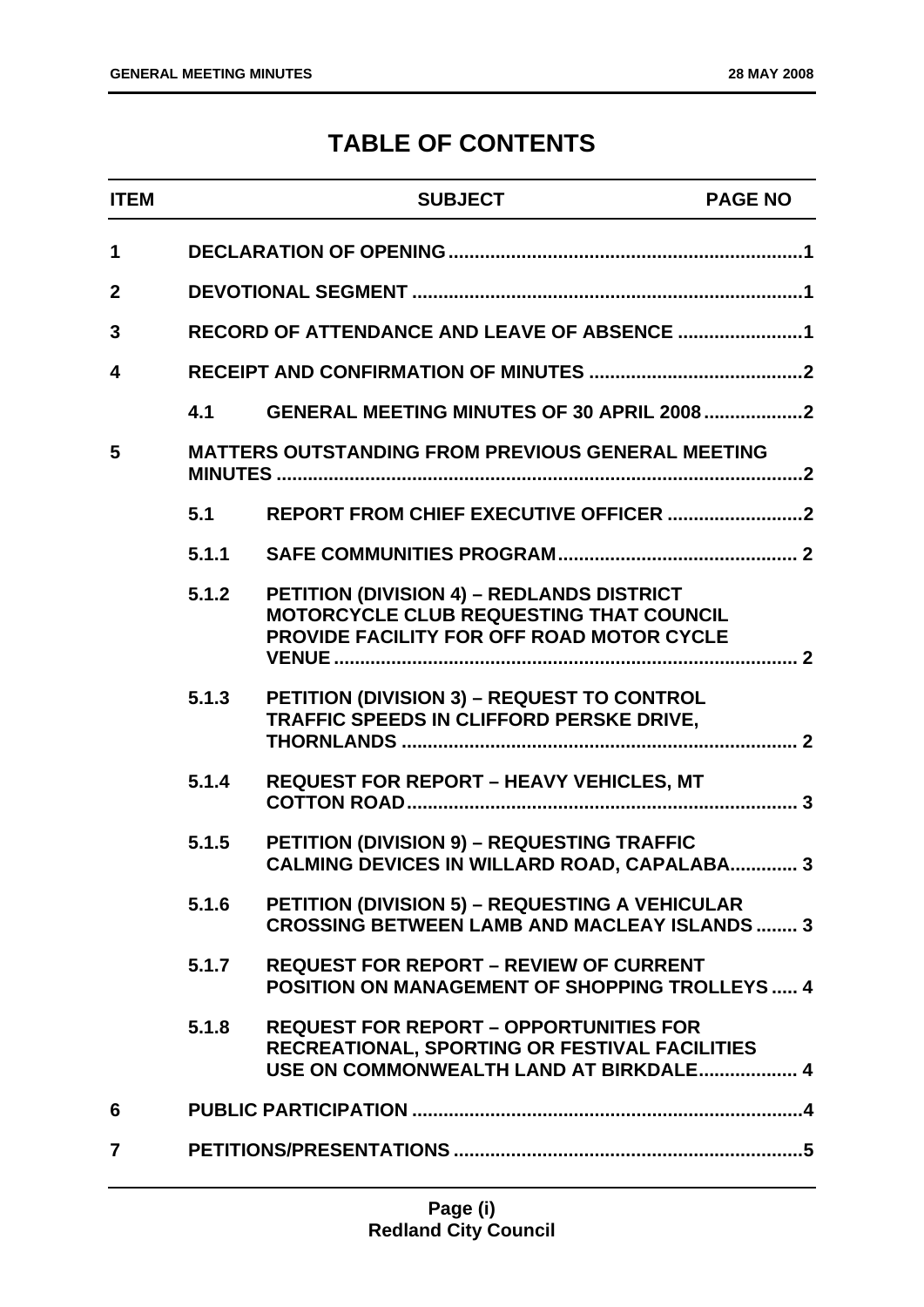|    | 7.1    | PETITION (DIVISION 4) - CHANGE OF POSTCODE FOR                                                                 |
|----|--------|----------------------------------------------------------------------------------------------------------------|
| 8  |        |                                                                                                                |
| 9  |        | <b>DECLARATION OF MATERIAL PERSONAL INTEREST ON ANY</b>                                                        |
| 10 |        | <b>PLANNING &amp; POLICY COMMITTEE 7/05/08 - RECEIPT AND</b>                                                   |
|    |        |                                                                                                                |
|    | 10.1.1 | <b>TOURISM INDUSTRY WORKING PARTY - REFER ITEM</b>                                                             |
|    | 10.1.2 | <b>LOCAL LAW 30 (PARKING OF HEAVY VEHICLES IN</b><br><b>RESIDENTIAL AREAS) - FIRST STATE INTEREST REVIEW 9</b> |
|    | 10.1.3 | PETITION (DIV 9) REQUEST-INSTALLATION OF LATM<br>DEVICES-KILLARNEY CRESCENT, CAPALABA  15                      |
|    | 10.1.4 |                                                                                                                |
|    | 10.1.5 | PUBLIC SUBMISSIONS ON INTERIM VEGETATION                                                                       |
|    | 10.1.6 | <b>SHADE IN PARKS PROJECT - COUNCILLORS'</b><br>COMMUNITY BENEFIT FUND - DIVISION 6  33                        |
|    | 10.2   |                                                                                                                |
|    | 10.2.1 | <b>REQUEST FOR REPORT - PROTECTING SIGNIFICANT</b><br>36                                                       |
|    | 10.2.2 | <b>CR ELLIOTT - UPDATE ON THE REVIEW OF LOCAL LAW</b>                                                          |
|    | 10.2.3 | <b>CR WILLIAMS – UPDATE ON THE CLOSURE OF</b><br>EASEMENT ON DIANA STREET, CAPALABA 36                         |
|    | 10.2.4 | <b>CR DOWING - REVIEW OF COUNCILLOR CODE OF</b>                                                                |
|    | 10.3   |                                                                                                                |
|    | 10.3.1 | STOCKLAND PTY LTD - PROPOSED PURCHASE OF                                                                       |
| 11 |        | <b>REDLAND WATER AND WASTE COMMITTEE 20/05/08 - RECEIPT</b>                                                    |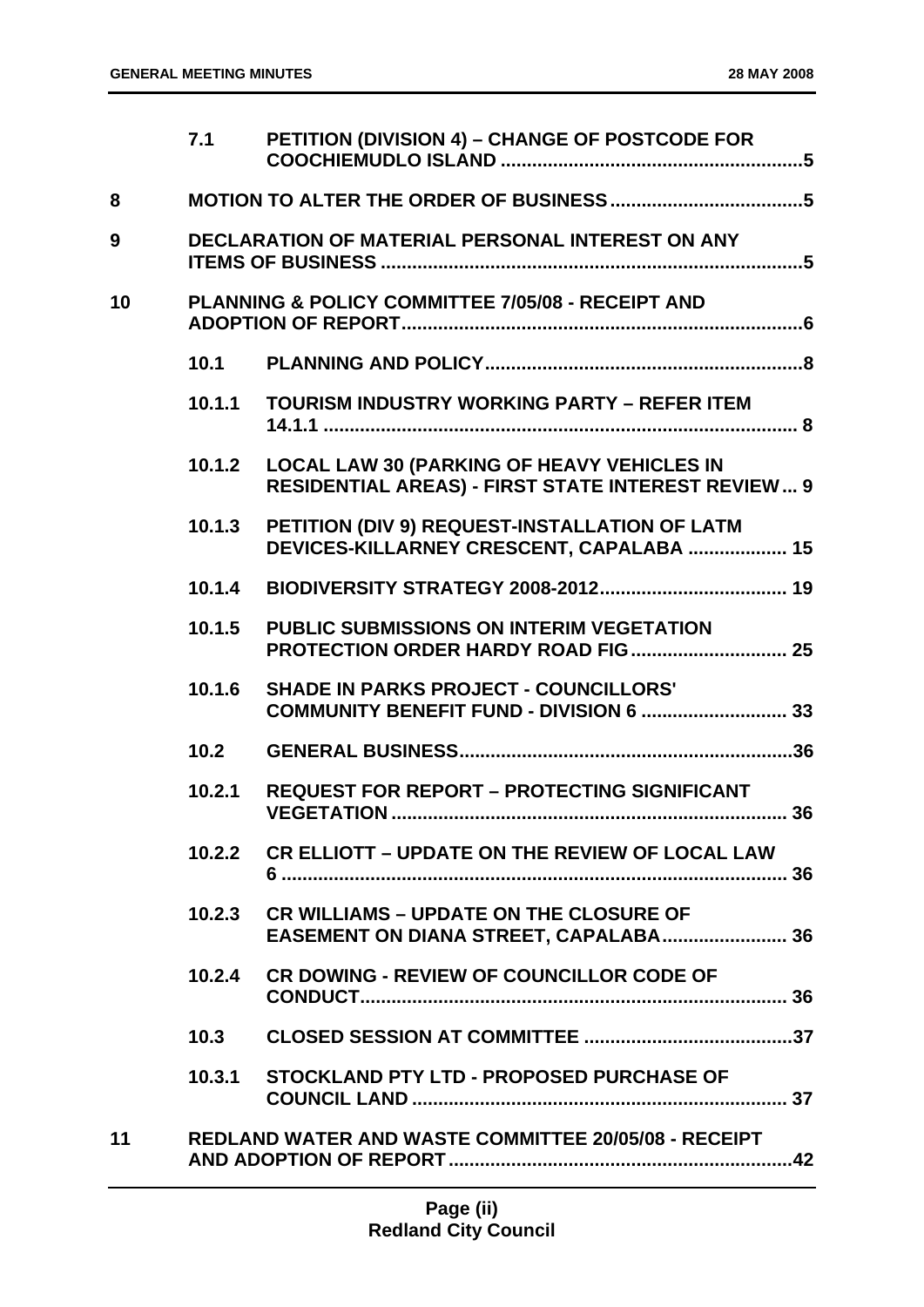|    | 11.1   |                                                                                                                |  |
|----|--------|----------------------------------------------------------------------------------------------------------------|--|
|    | 11.1.1 | <b>REDLAND WATER &amp; WASTE COUNCIL BUSINESS UNIT</b>                                                         |  |
|    | 11.1.2 | PLANNING ASSESSMENT REPORT INTEGRATED WASTE                                                                    |  |
|    | 11.2   |                                                                                                                |  |
|    | 11.2.1 |                                                                                                                |  |
|    | 11.2.2 |                                                                                                                |  |
| 12 |        | PLANNING & POLICY COMMITTEE 21/05/08 - RECEIPT AND                                                             |  |
|    | 12.1   |                                                                                                                |  |
|    | 12.1.1 | <b>REVIEW OF REGIONAL ROAD GROUP BOUNDARIES 60</b>                                                             |  |
|    | 12.1.2 | PETITION-(DIV 9) REQUEST TO CLOSE PATHWAY<br>ADJACENT TO 13 AND 15 DIANA STREET, CAPALABA 62                   |  |
|    | 12.1.3 | PETITION TO RAISE COUNCIL CONTRIBUTION TO                                                                      |  |
|    | 12.1.4 | <b>RENEWABLE ENERGY GENERATION EXPRESSION OF</b>                                                               |  |
|    | 12.1.5 | NORTH STRADBROKE ISLAND KOALA MAPPING 75                                                                       |  |
|    | 12.2   |                                                                                                                |  |
|    | 12.3   |                                                                                                                |  |
|    | 12.3.1 |                                                                                                                |  |
|    |        | 12.3.2 SOUTHERN REDLAND REGIONAL SPORT FACILITY                                                                |  |
| 13 |        | <b>FINANCE AND CORPORATE MANAGEMENT COMMITTEE</b>                                                              |  |
|    | 13.1   |                                                                                                                |  |
|    | 13.1.1 | <b>DELEGATIONS - EXPENSES REIMBURSEMENT &amp;</b><br><b>PROVISION OF FACILITIES FOR COUNCILLORS POLICY  90</b> |  |
|    |        |                                                                                                                |  |
|    | 13.2   |                                                                                                                |  |
|    |        |                                                                                                                |  |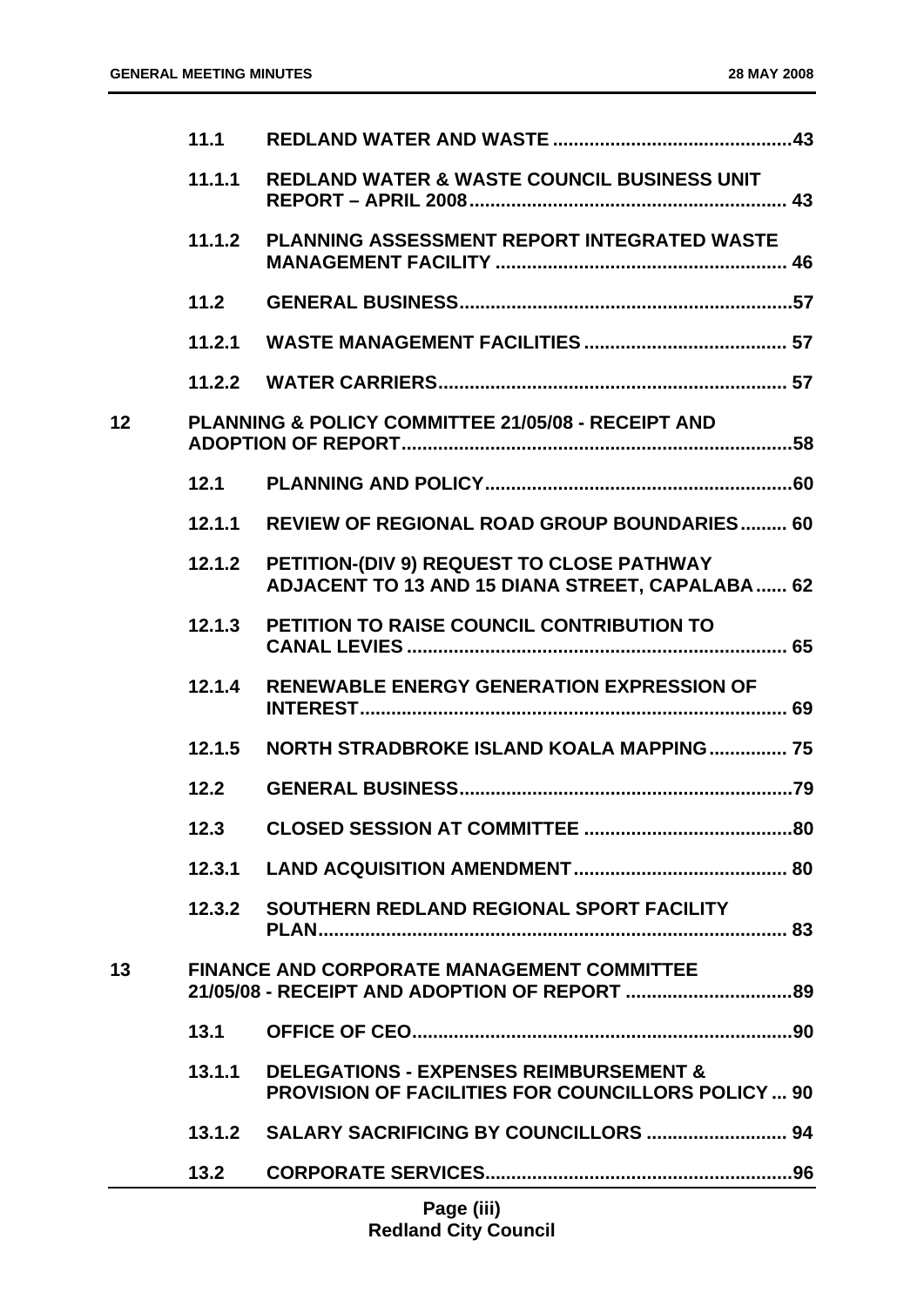|    | 13.2.1 | APRIL 2008 - MONTHLY FINANCIAL REPORTS  96                                                              |
|----|--------|---------------------------------------------------------------------------------------------------------|
|    | 13.2.2 |                                                                                                         |
|    | 13.2.3 | <b>ADOPTION OF COMMUNICATIONS POLICY - POL-3072 104</b>                                                 |
|    | 13.3   |                                                                                                         |
|    | 13.3.1 | <b>PROPOSED ROAD OPENING FROM LOT 120 ON RP</b><br>131862 AND LOTS 208 AND 209 ON RP131864 107          |
|    | 13.3.2 | <b>PROPOSED QUARRY ROAD LAND RESUMPTIONS 111</b>                                                        |
|    | 13.3.3 | REGIONAL ARTS DEVELOPMENT FUND (RADF) ROUND<br><b>II 2007/8 &amp; CULTURAL ORGANISATIONS OPERATING</b>  |
|    | 13.4   |                                                                                                         |
|    | 13.4.1 | <b>CORPORATE MONTHLY BALANCED SCORECARD APRIL</b>                                                       |
|    | 13.5   |                                                                                                         |
|    | 13.5.1 | <b>PROVISION OF MECHANICAL STREET SWEEPING</b>                                                          |
| 14 |        | <b>ITEM DEFERRED FROM PLANNING AND POLICY COMMITTEE</b>                                                 |
|    | 14.1   |                                                                                                         |
|    | 14.1.1 |                                                                                                         |
| 15 |        |                                                                                                         |
|    | 15.1   |                                                                                                         |
|    | 15.1.1 | AMITY POINT SOCIAL CRICKET & SPORTING CLUB -<br><b>PURCHASE OF STORAGE SHED/SHELTER - CCBF DIV 2136</b> |
| 16 |        |                                                                                                         |
| 17 |        | NOTICE OF MOTION UNDER SECTION 451 OF LOCAL                                                             |
|    | 17.1   | NOTICES GIVEN BY CR WILLIAMS (DIVISION 9)140                                                            |
|    | 17.1.1 | <b>NOTICE OF MOTION TO RESCIND COUNCIL</b><br><b>RESOLUTION OF 1 APRIL 2008 - ITEM 10</b>               |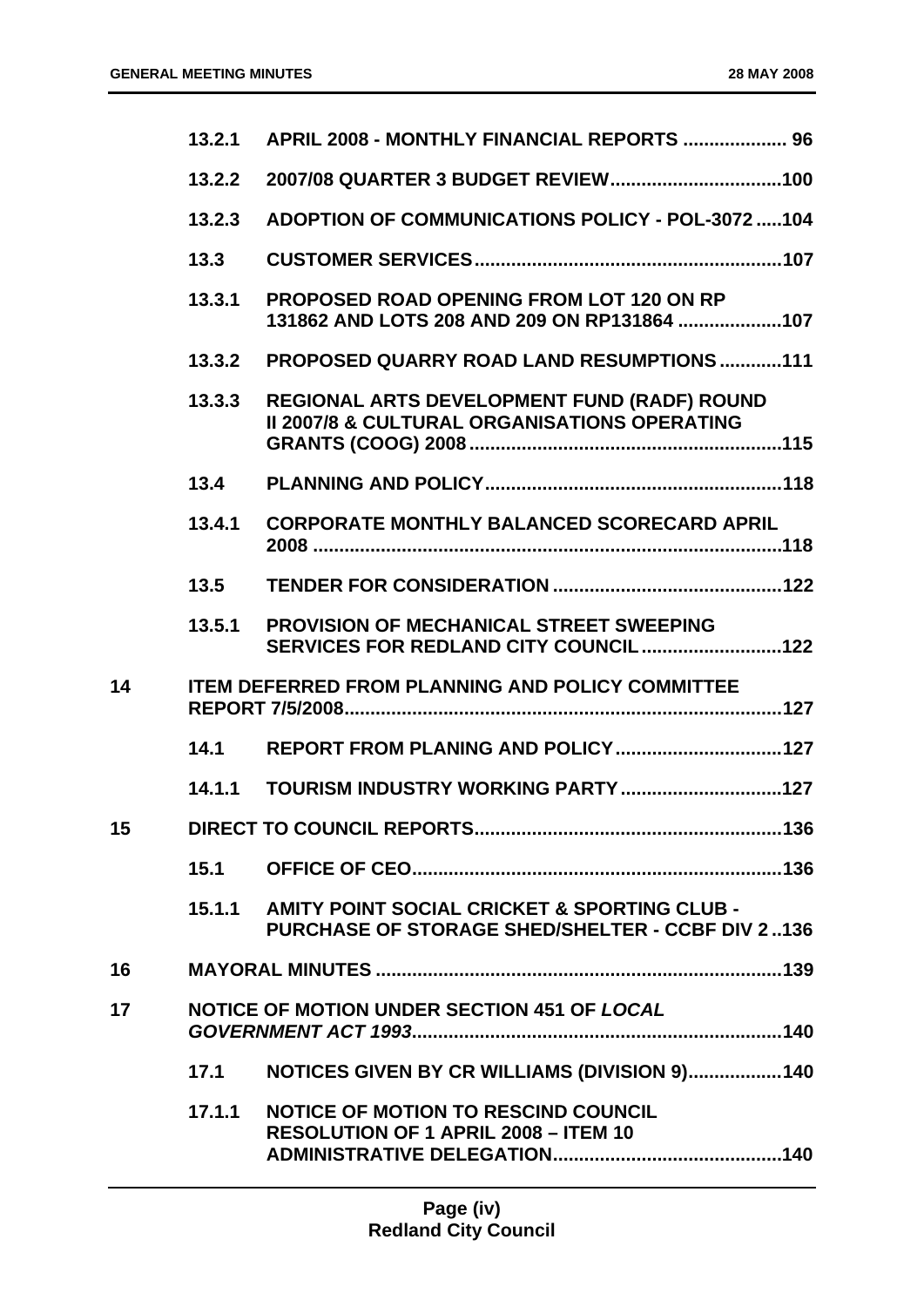|    | 17.1.2 | <b>NOTICE OF MOTION TO RESCIND COUNCIL</b><br><b>RESOLUTION OF 30 APRIL 2008 - ITEM 16.3 MAYORAL</b> |        |
|----|--------|------------------------------------------------------------------------------------------------------|--------|
|    |        | MINUTE - ADMINISTRATIVE DELEGATION                                                                   | .140   |
|    | 17.2   |                                                                                                      |        |
|    | 17.2.1 | <b>NOTICE OF MOTION TO RESCIND/AMEND COUNCIL</b><br>RESOLUTION OF 1 FEBRUARY 2006 - ITEM 10.1.1142   |        |
| 18 |        |                                                                                                      | 144    |
|    | 18.1   | NOTICE GIVEN BY CR BOWLER (DIVISION 6) 144                                                           |        |
|    | 18.1.1 | <b>INCLUSION OF LOT 3 ON RP907141 WITHIN THE</b><br><b>CONSERVATION SUB-AREA 2 ZONE (CN2) OF THE</b> | .144   |
| 19 |        |                                                                                                      | $-145$ |
|    |        |                                                                                                      |        |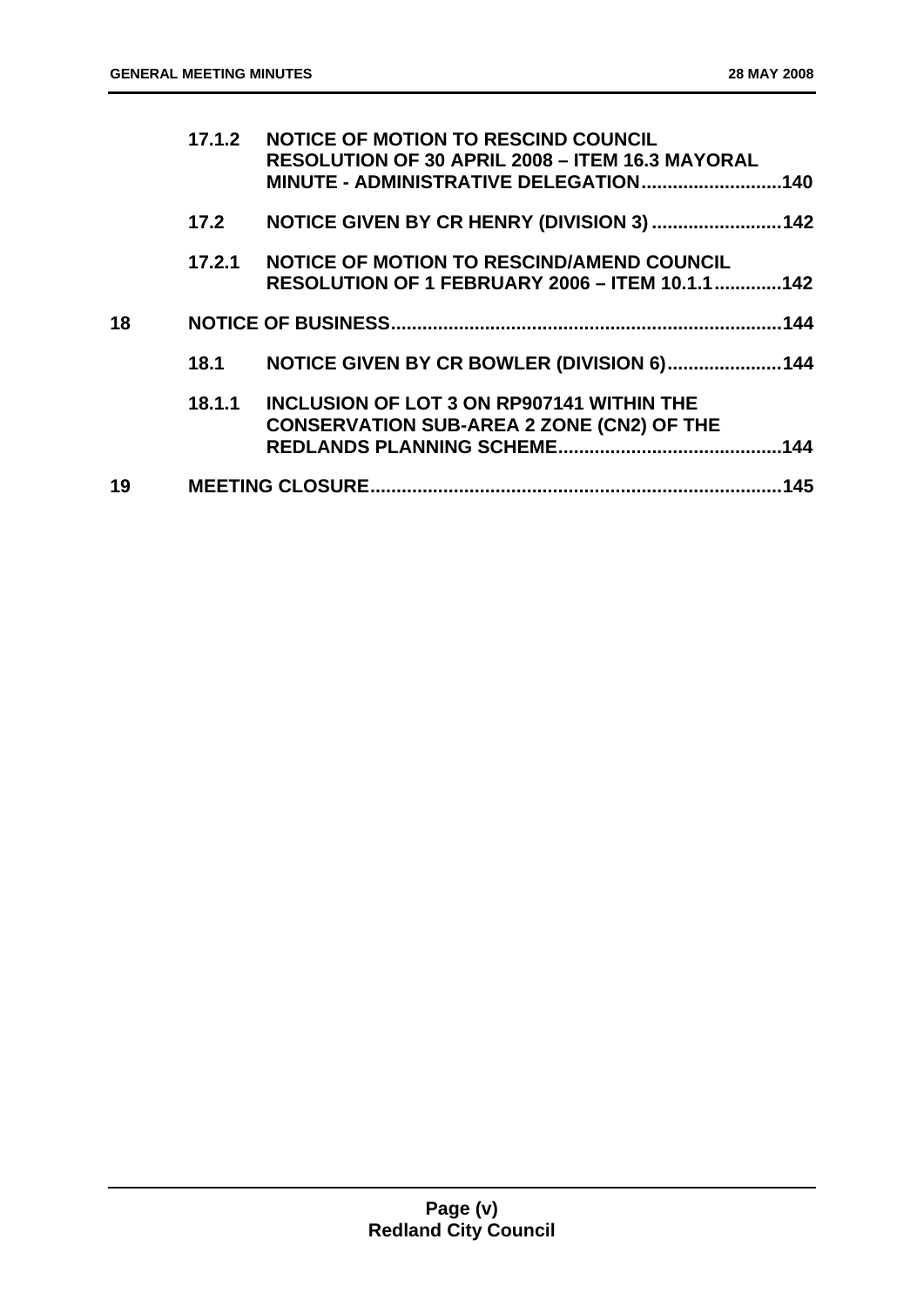#### <span id="page-6-0"></span>**1 DECLARATION OF OPENING**

The Mayor declared the meeting open at 4.00pm.

#### <span id="page-6-1"></span>**2 DEVOTIONAL SEGMENT**

Father Frank O'Dea of the Star of Sea Catholic Church, Cleveland, led Council in a brief devotional segment.

#### <span id="page-6-2"></span>**3 RECORD OF ATTENDANCE AND LEAVE OF ABSENCE**

#### **MEMBERS PRESENT:**

| Cr M Hobson         | Mayor                                |
|---------------------|--------------------------------------|
| Cr T Bowler         | Deputy Mayor & Councillor Division 6 |
| Cr W Boglary        | <b>Councillor Division 1</b>         |
| Cr C Ogilvie        | <b>Councillor Division 2</b>         |
| Cr D Henry          | <b>Councillor Division 3</b>         |
| Cr P Dowling        | <b>Councillor Division 4</b>         |
| Cr B Townsend       | <b>Councillor Division 5</b>         |
| <b>Cr M Elliott</b> | <b>Councillor Division 7</b>         |
| <b>Cr K Reimers</b> | <b>Councillor Division 8</b>         |
| Cr K Williams       | <b>Councillor Division 9</b>         |
|                     |                                      |

#### **EXECUTIVE LEADERSHIP GROUP:**

| Mr G Underwood | <b>Acting Chief Executive Officer</b>              |
|----------------|----------------------------------------------------|
| Mr M Goode     | <b>General Manager Customer Services</b>           |
| Mrs K Fernon   | <b>Acting General Manager Corporate Services</b>   |
| Mr G Photinos  | Acting General Manager Planning & Policy           |
| Mr B Taylor    | Manager Treatment Operations Redland Water & Waste |

#### **MINUTES:**

Mrs J Parfitt **Corporate Meetings & Registers Officer** 

#### **APOLOGY**

| Moved by:    | <b>Cr Bowler</b>  |
|--------------|-------------------|
| Seconded by: | <b>Cr Elliott</b> |

That an apology be noted for Cr H Murray.

#### CARRIED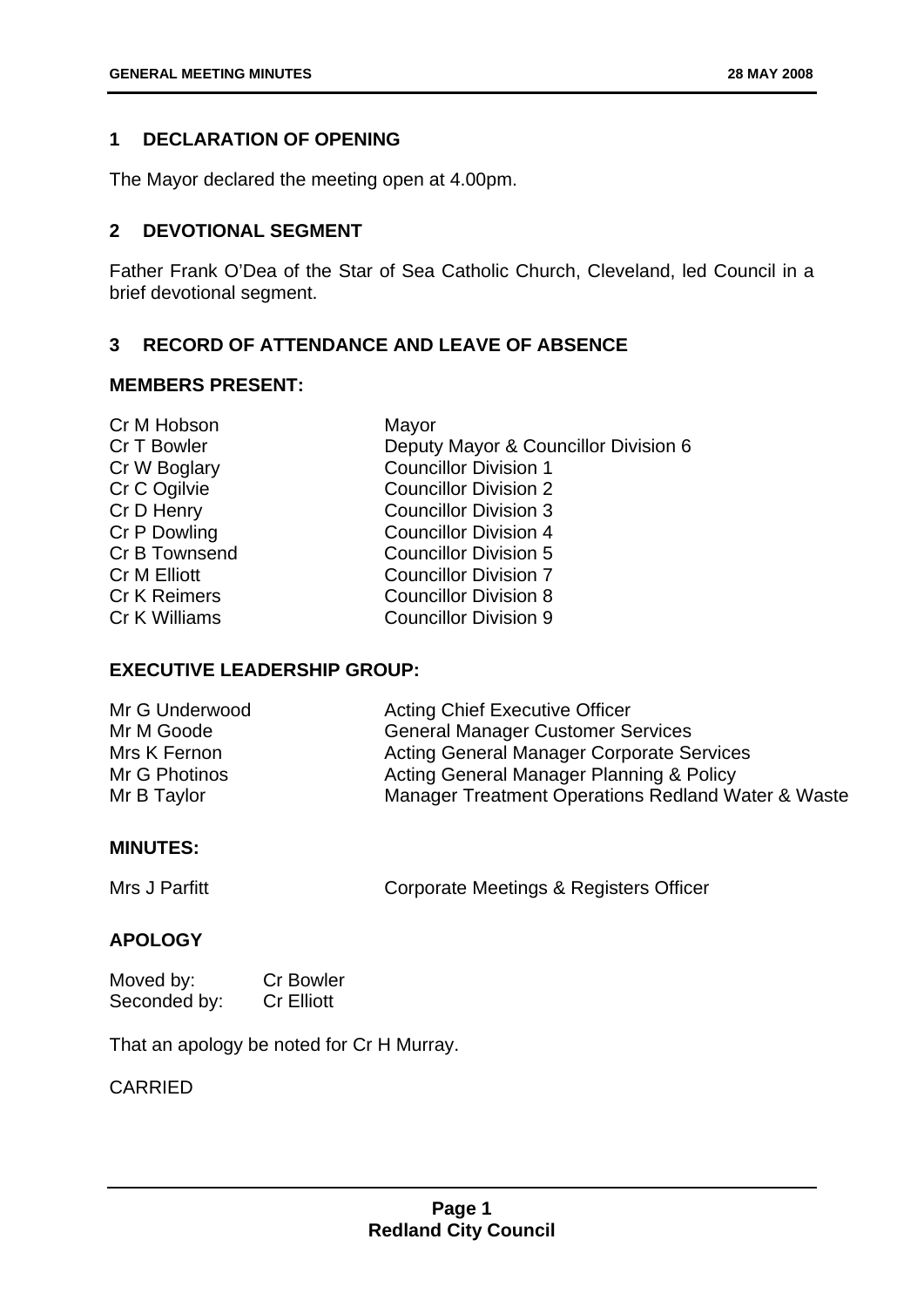#### <span id="page-7-0"></span>**4 RECEIPT AND CONFIRMATION OF MINUTES**

#### <span id="page-7-1"></span>**4.1 GENERAL MEETING MINUTES OF 30 APRIL 2008**

| Moved by:    | <b>Cr Reimers</b> |
|--------------|-------------------|
| Seconded by: | <b>Cr Elliott</b> |

That the minutes of the General Meeting of Council held on 30 April 2008 be confirmed.

#### CARRIED

#### <span id="page-7-2"></span>**5 MATTERS OUTSTANDING FROM PREVIOUS GENERAL MEETING MINUTES**

#### <span id="page-7-3"></span>**5.1 REPORT FROM CHIEF EXECUTIVE OFFICER**

#### <span id="page-7-4"></span>**5.1.1 SAFE COMMUNITIES PROGRAM**

At the General Meeting of 26 September 2007, it was resolved that a report be prepared on the Safe Communities Program and its applicability to the Redlands community as a means to:

- a. Assisting Council to meet its obligations under the Corporate Plan and Community Safety Policy:
- b. Determining the best way forward for community members and organisations with a demonstrable focus on, and commitment to, community safety; and
- c. Identifying other options to strengthen the community's capacity to respond to safety issues.

A report addressing this matter will be presented to the 18 June 2008 Planning and Policy Committee meeting.

#### <span id="page-7-5"></span>**5.1.2 PETITION (DIVISION 4) – REDLANDS DISTRICT MOTORCYCLE CLUB REQUESTING THAT COUNCIL PROVIDE FACILITY FOR OFF ROAD MOTOR CYCLE VENUE**

At the General Meeting of 19 December 2007, Council resolved that the petition requesting that Council provide a facility for off-road motor cycle venue, be received and referred to the appropriate area of Council for consideration and a report to Council.

A report addressing this petition will be presented to the August 2008 Planning and Policy Committee meeting.

#### <span id="page-7-6"></span>**5.1.3 PETITION (DIVISION 3) – REQUEST TO CONTROL TRAFFIC SPEEDS IN CLIFFORD PERSKE DRIVE, THORNLANDS**

At the General Meeting of 30 January 2008, Council resolved that the petition requesting that Council investigate means of controlling traffic speeds in Clifford

#### **Page 2 Redland City Council**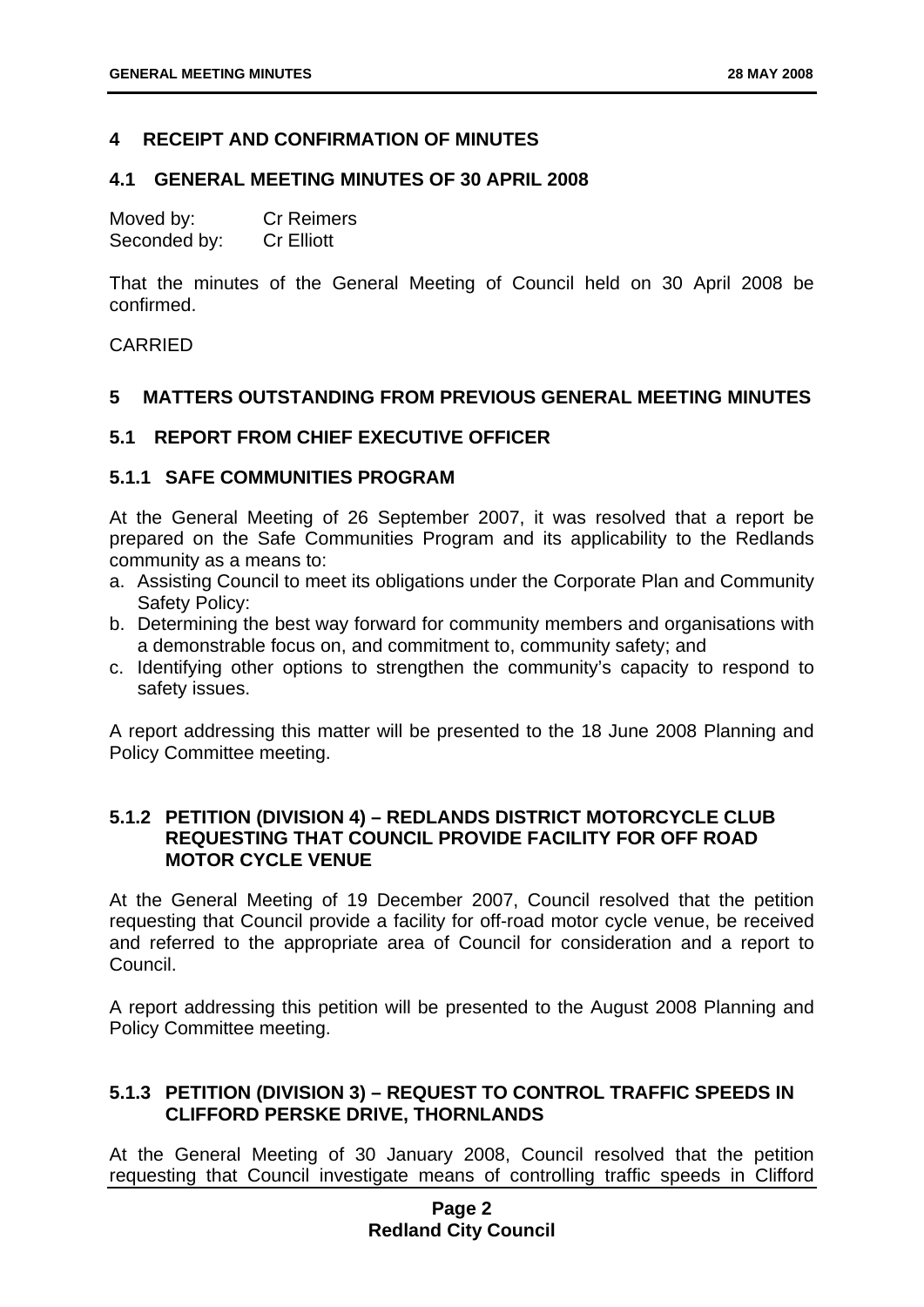Perske Drive so as to avoid further wildlife fatalities; the increasing threat to the safety of residents and pedestrians; and the accompanying decline in amenity and quality of life, be received and referred to the appropriate area of Council for consideration and a report to Council.

A report addressing this petition will be presented to the June 2008 Planning and Policy Committee meeting.

#### <span id="page-8-0"></span>**5.1.4 REQUEST FOR REPORT – HEAVY VEHICLES, MT COTTON ROAD**

At the General Meeting of 30 January 2008, Council resolved that:

- 1. A report be prepared and brought back to Planning & Policy Committee investigating the need to remove heavy vehicles, including quarry trucks, along Mt Cotton Road between Broadwater & Moreton Bay Roads; and
- 2. That a 'Load Limit' sign be installed.

A report addressing this matter will be presented to the 9 July 2008 Planning and Policy Committee meeting.

#### <span id="page-8-1"></span>**5.1.5 PETITION (DIVISION 9) – REQUESTING TRAFFIC CALMING DEVICES IN WILLARD ROAD, CAPALABA**

At the General Meeting of 28 February 2008, Council resolved that the petition requesting some form of traffic calming device, i.e. speed humps, to be placed on Willard Road in addition to footpaths for sidewalks, be received and referred to the appropriate area of Council for consideration and a report to Council.

A report addressing this petition will be presented to the 18 June 2008 Planning and Policy Committee meeting.

#### <span id="page-8-2"></span>**5.1.6 PETITION (DIVISION 5) – REQUESTING A VEHICULAR CROSSING BETWEEN LAMB AND MACLEAY ISLANDS**

At the General Meeting of 30 April 2008, Council resolved that the petition requesting a vehicular crossing between Lamb and Macleay Islands, be received and referred to the appropriate area of Council for consideration and a report to Council.

A report addressing this petition will be presented to the 20 August 2008 Planning and Policy Committee meeting.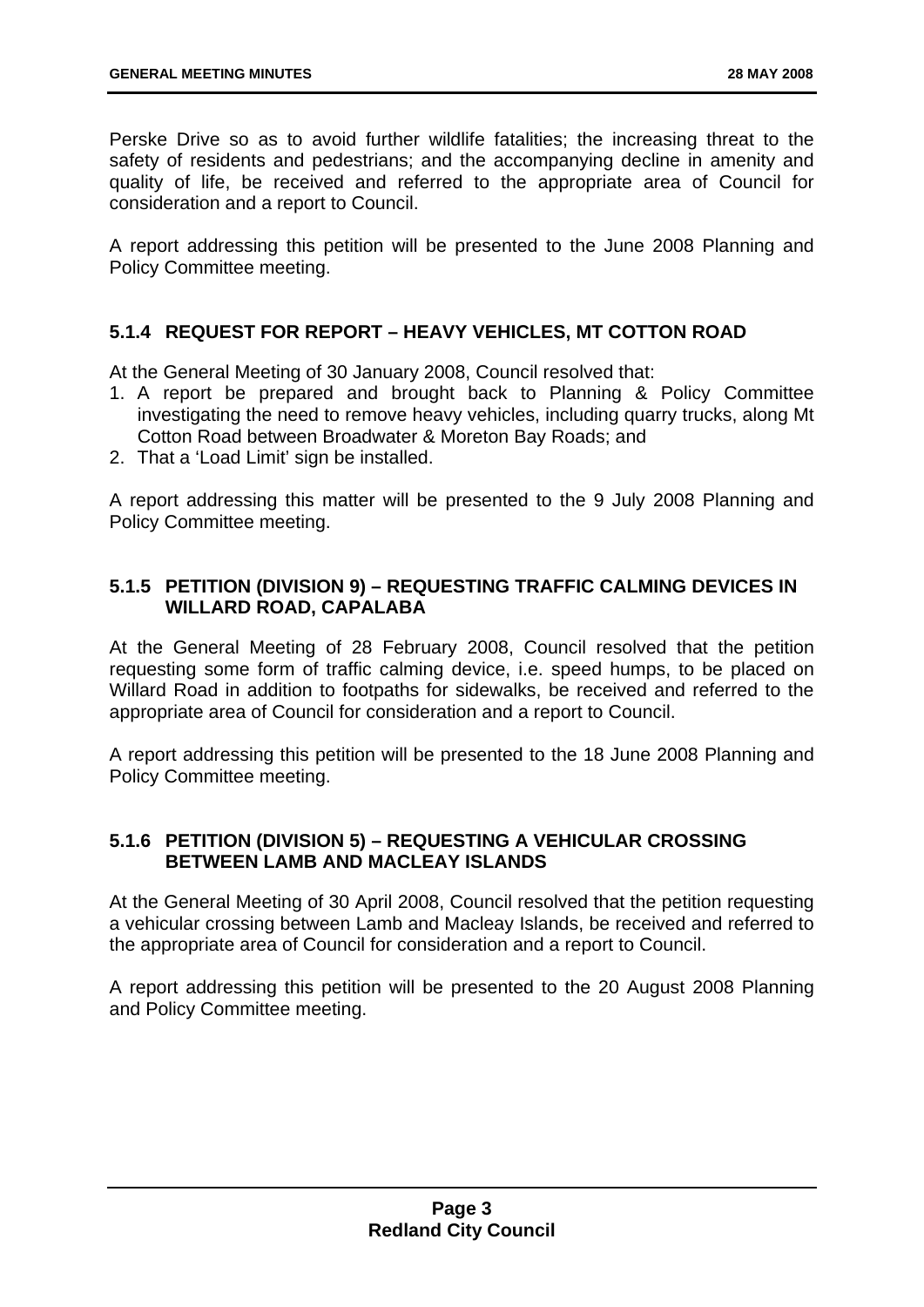#### <span id="page-9-0"></span>**5.1.7 REQUEST FOR REPORT – REVIEW OF CURRENT POSITION ON MANAGEMENT OF SHOPPING TROLLEYS**

At the General Meeting of 30 April 2008, it was resolved that a report be prepared and presented to Council to review the current position on the management of shopping trolleys and to provide additional options for compliance.

A report addressing this matter will be presented to the August Planning and Policy Committee meeting.

#### <span id="page-9-1"></span>**5.1.8 REQUEST FOR REPORT – OPPORTUNITIES FOR RECREATIONAL, SPORTING OR FESTIVAL FACILITIES USE ON COMMONWEALTH LAND AT BIRKDALE**

At the General Meeting of 30 April 2008, it was resolved that a report be prepared and presented to Council on the opportunities for recreational, sporting or festival facilities use on commonwealth land (telecommunications) on Old Cleveland Road East, Birkdale.

A report addressing this matter will be presented to the 20 August 2008 Planning and Policy Committee meeting.

#### <span id="page-9-2"></span>**6 PUBLIC PARTICIPATION**

| Moved by:    | Cr Henry   |
|--------------|------------|
| Seconded by: | Cr Dowling |

That the proceedings of the meeting adjourn for a public participation segment.

#### CARRIED

- 1. Mr R Carter of Macleay Island addressed Council in relation to the heritage trail and wetlands on Macleay Island.
- 2. Mr G Harris of Raby Bay Rate Payers Association addressed Council in relation to the petition to raise Council contribution to canal levies – Item 12.1.3.

| Moved by:    | <b>Cr Dowling</b> |
|--------------|-------------------|
| Seconded by: | <b>Cr Elliott</b> |

That the public participation segment be extended to allow further speakers.

#### CARRIED

3. Mr J Mardon Chairman of Raby Bay Rate Payers Association addressed Council in relation to the petition to raise Council contribution to canal levies – Item 12.1.3.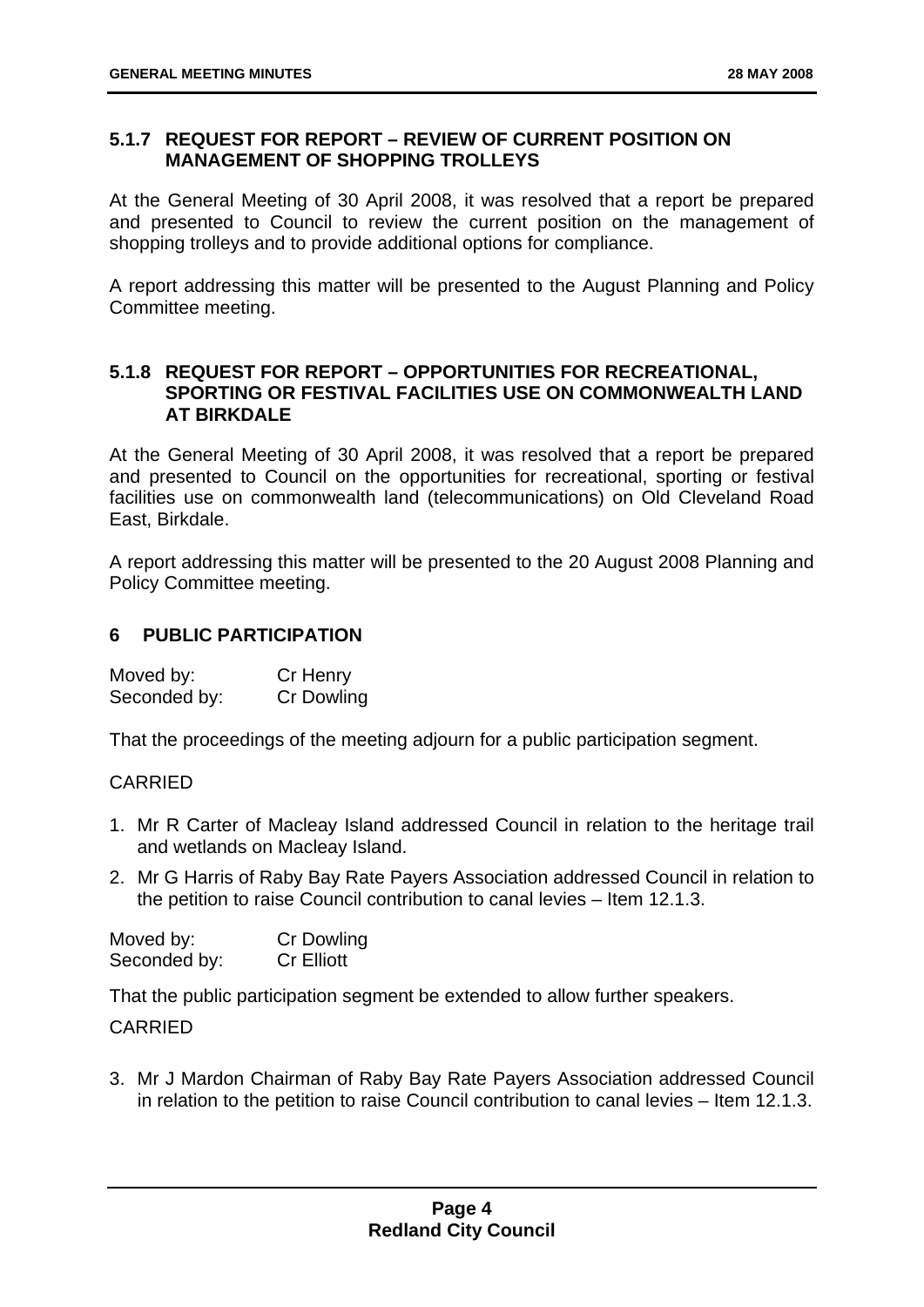#### **MOTION TO RESUME MEETING**

Moved by: Cr Elliott Seconded by: Cr Boglary

That the proceedings of the meeting resume.

CARRIED

#### <span id="page-10-0"></span>**7 PETITIONS/PRESENTATIONS**

#### <span id="page-10-1"></span>**7.1 PETITION (DIVISION 4) – CHANGE OF POSTCODE FOR COOCHIEMUDLO ISLAND**

| Moved by:    | <b>Cr Dowling</b> |
|--------------|-------------------|
| Seconded by: | Cr Williams       |

**That the petition, which reads as follows, be received and referred to the relevant department of Queensland State Government for consideration:** 

*"We, the undersigned, request that the Redland City Council support this request and push for the change of postcode for Coochiemudlo Island from 4184 to 4165 as a matter of urgency."* 

#### **CARRIED**

#### <span id="page-10-2"></span>**8 MOTION TO ALTER THE ORDER OF BUSINESS**

Nil.

#### <span id="page-10-3"></span>**9 DECLARATION OF MATERIAL PERSONAL INTEREST ON ANY ITEMS OF BUSINESS**

Cr Williams declared a conflict of interest in Item 13.3.3 *Regional Arts Development Fund (RADF) Round II 2007/08 & Cultural Organisations Operating Grants (COOG) 2008* as she is an executive member of an organisation who submitted an application. Cr Williams remained in the meeting for discussion and decision on this item, voting in the affirmative.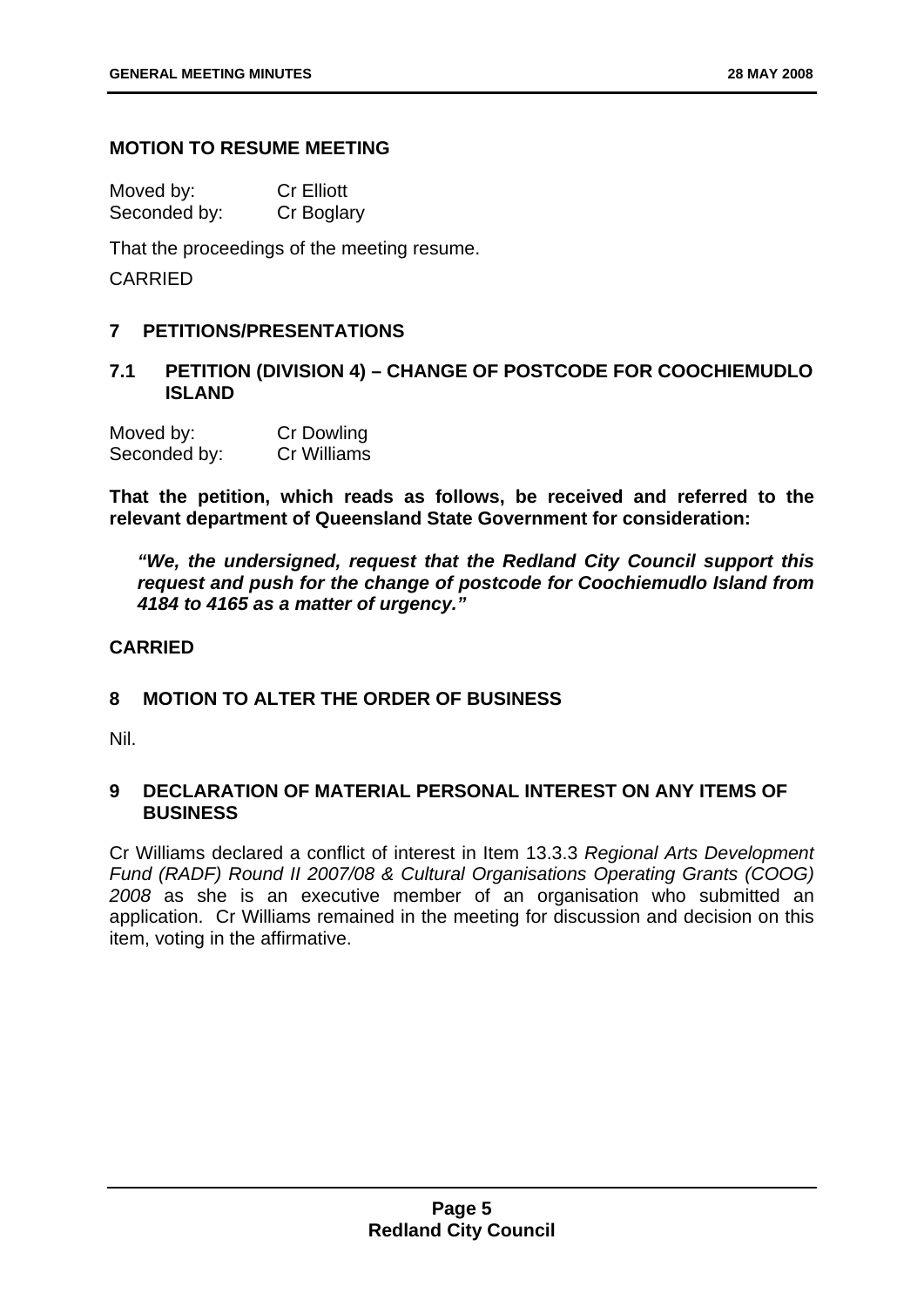#### <span id="page-11-0"></span>**10 PLANNING & POLICY COMMITTEE 7/05/08 - RECEIPT AND ADOPTION OF REPORT**

| Moved by:    | <b>Cr Bowler</b>  |
|--------------|-------------------|
| Seconded by: | <b>Cr Elliott</b> |

That the Planning & Policy Committee Report of 7 May 2008 be received.

CARRIED

#### **DECLARATION OF OPENING**

Cr Murray declared the meeting open at 9.01am.

#### **RECORD OF ATTENDANCE AND LEAVE OF ABSENCE**

| <b>Members Present</b>   |                                            |
|--------------------------|--------------------------------------------|
| Cr H Murray              | <b>Chair and Councillor Division 10</b>    |
| Cr M Hobson              | Mayor                                      |
| Cr W Boglary             | <b>Councillor Division 1</b>               |
| Cr C Ogilvie             | <b>Councillor Division 2</b>               |
| Cr D Henry               | <b>Councillor Division 3</b>               |
| Cr P Dowling             | <b>Councillor Division 4</b>               |
| Cr T Bowler              | Deputy Mayor & Councillor Division 6       |
| <b>Cr M Elliott</b>      | <b>Councillor Division 7</b>               |
| <b>Cr K Reimers</b>      | <b>Councillor Division 8</b>               |
| Cr K Williams            | <b>Councillor Division 9</b>               |
| <b>Committee Manager</b> |                                            |
| Mr G Underwood           | <b>General Manager Planning and Policy</b> |
| <b>Officers</b>          |                                            |
| Mr R Turner              | <b>Acting Chief Executive Officer</b>      |
| Mr A Burgess             | <b>Manager Economic Development</b>        |
| Mr W Dawson              | <b>Manager Land Use Planning</b>           |
| Mr G Photinos            | <b>Manager Environmental Management</b>    |
| Mr S Fitzsimmons         | <b>Advisor Biodiversity Planning</b>       |
| <b>Minutes</b>           |                                            |
| Mrs J Parfitt            | Corporate Meetings & Registers Officer     |
| <b>LEAVE OF ABSENCE</b>  |                                            |
|                          |                                            |
| Moved by:                | Cr Hobson                                  |

That leave of absence from today's meeting be approved for Cr B Townsend as she is attending the opening of the Russell Island Police Station.

#### CARRIED

Seconded by: Cr Reimers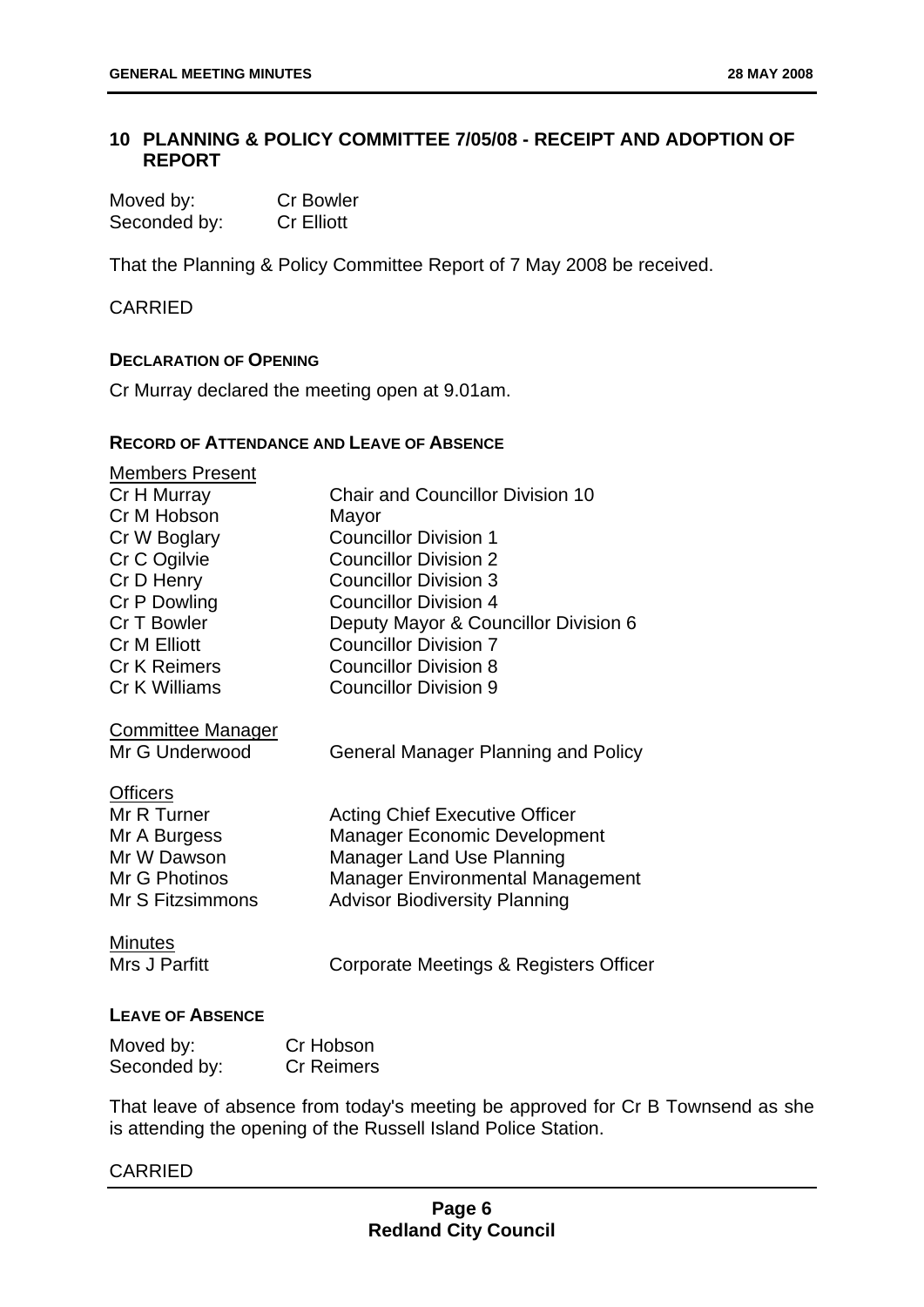#### **DECLARATION OF INTEREST**

Nil

#### **MOTION TO ALTER THE ORDER OF BUSINESS**

| Moved by:    | Cr Williams |
|--------------|-------------|
| Seconded by: | Cr Dowling  |

That one item of General Business, in relation to section 7.1.2 of the Councillors Code of Conduct, be discussed as the first item of business.

On being put to the vote the motion was LOST.

After finalisation of item 1.6, Cr Dowling moved that General Business be brought forward and discussed before the closed session item.

| Moved by:    | Cr Dowling  |
|--------------|-------------|
| Seconded by: | Cr Williams |

That General Business be brought forward and discussed before the closed session item.

#### CARRIED

Cr Hobson left the meeting at 9.15am (to seek confirmation of legal advice) and returned at 9.18am during discussion on item 1.2.

Cr Hobson left the meeting at 11.00am to attend the opening of the Macleay Island Police Station.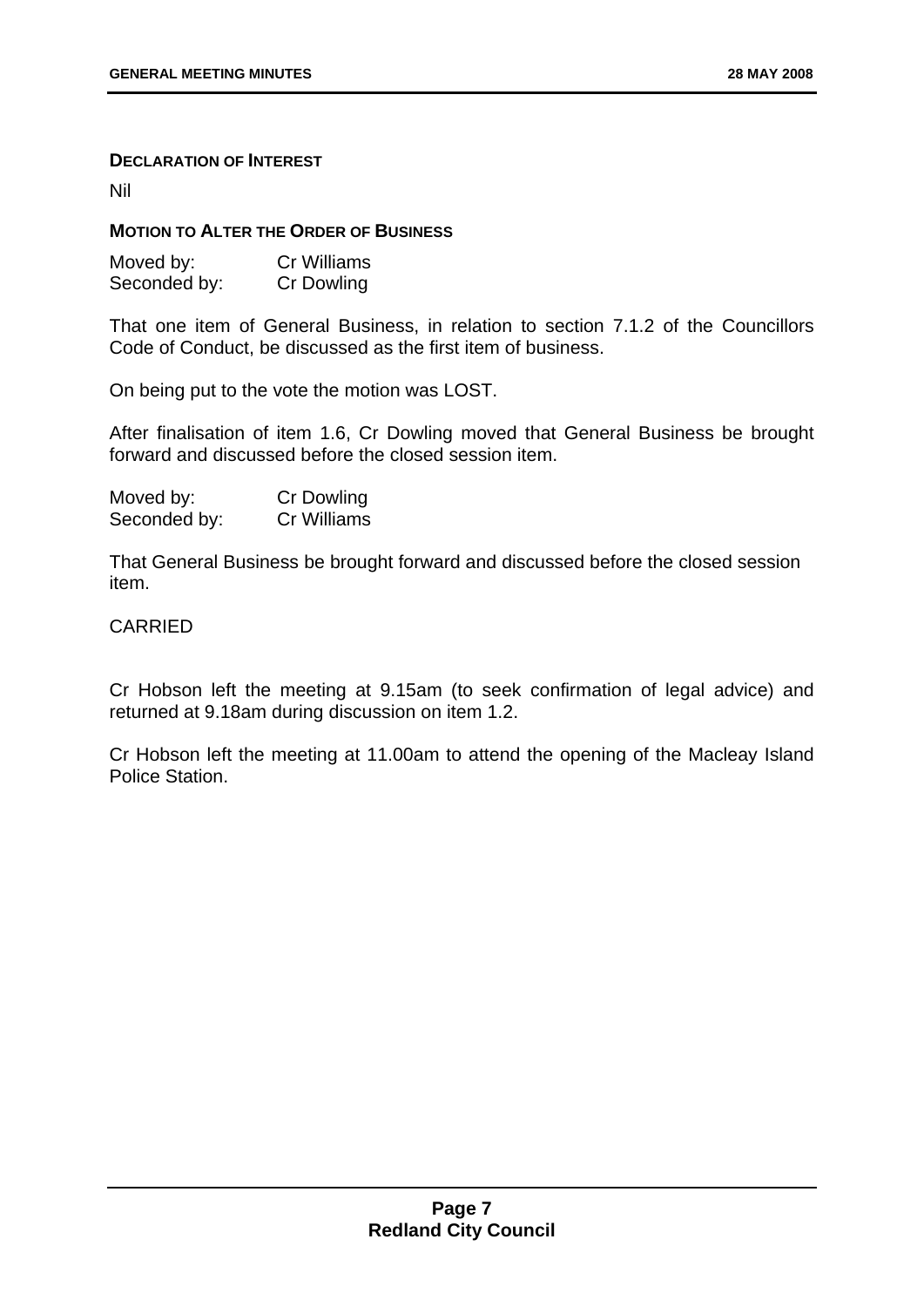#### <span id="page-13-0"></span>**10.1 PLANNING AND POLICY**

#### <span id="page-13-1"></span>**10.1.1 TOURISM INDUSTRY WORKING PARTY – REFER ITEM 14.1.1**

| <b>Dataworks Filename:</b>       | <b>Redland Shire Visitor Services Strategy</b>                                                         |
|----------------------------------|--------------------------------------------------------------------------------------------------------|
| <b>Attachment:</b>               | <b>Tourism Industry Working Party Outcomes of</b><br><b>Workshop 6 March 2008 (Calais Consultants)</b> |
| <b>Responsible Officer Name:</b> | <b>Alan Burgess</b><br><b>Manager Economic Development</b>                                             |
| <b>Author Name:</b>              | <b>Jan Sommer</b><br><b>Tourism Development Coordinator</b>                                            |

#### **EXECUTIVE SUMMARY**

Refer item 14.1.1 for report and addendum, with revised Officer's Recommendation as a result of a recent workshop.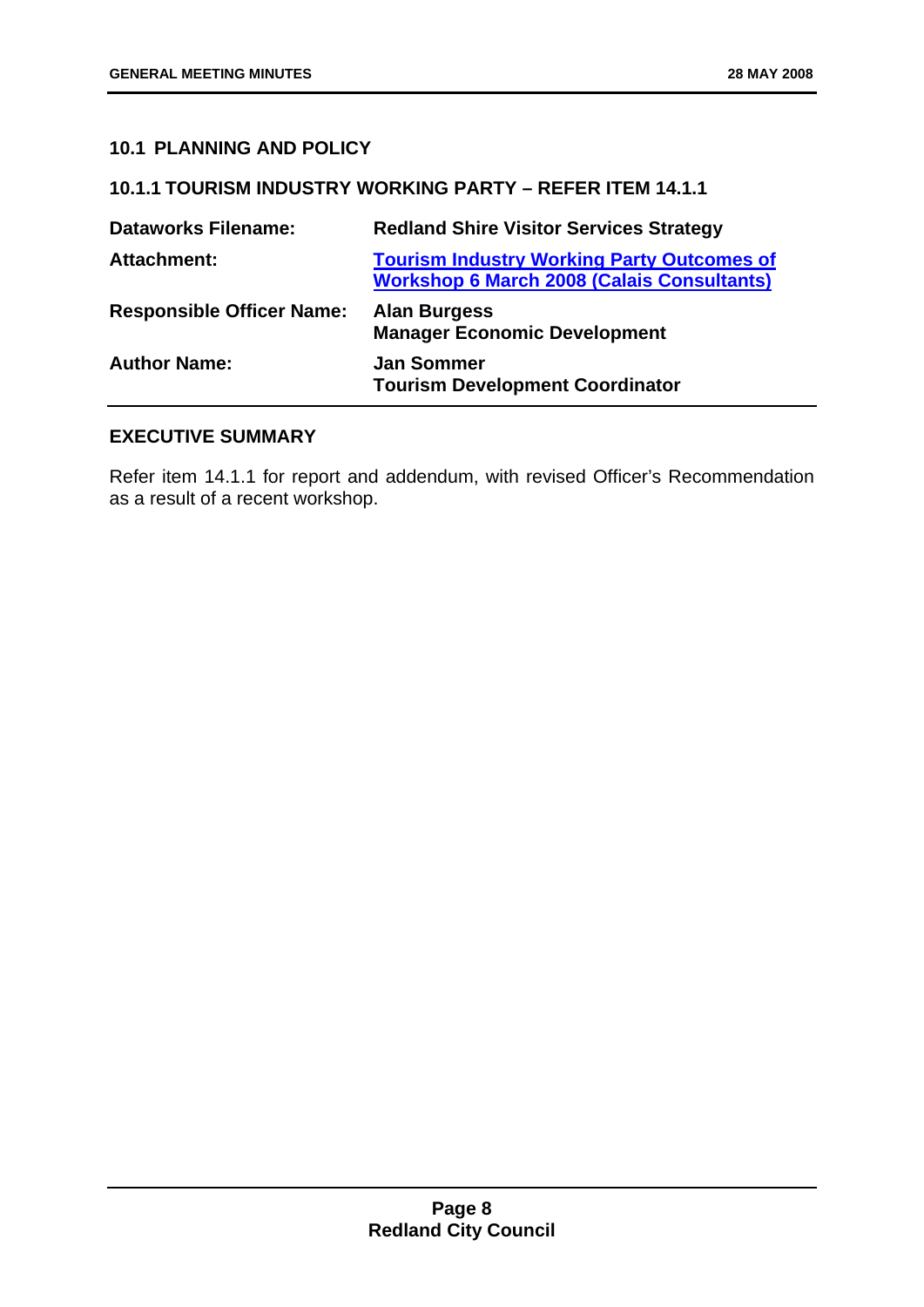#### <span id="page-14-0"></span>**10.1.2 LOCAL LAW 30 (PARKING OF HEAVY VEHICLES IN RESIDENTIAL AREAS) - FIRST STATE INTEREST REVIEW**

| <b>Dataworks Filename:</b>       | <b>L&amp;E Local Law No 30</b>                                                                                                                                                                                                                                                    |
|----------------------------------|-----------------------------------------------------------------------------------------------------------------------------------------------------------------------------------------------------------------------------------------------------------------------------------|
| <b>Attachments:</b>              | <b>Local Law 30 (Parking Of Heavy Vehicles In</b><br><b>Residential Areas) - First S.I.R</b><br><b>Subordinate Local Law 30 (Parking Of Heavy</b><br><b>Vehicles In Residential Areas) - First S.I.R</b><br><b>Minister's comments from First State Interest</b><br><b>Review</b> |
| <b>Responsible Officer Name:</b> | <b>Wayne Dawson</b><br><b>Manager Land Use Planning</b>                                                                                                                                                                                                                           |
| <b>Author Name:</b>              | <b>Bridget Tidey</b><br><b>Strategic Planning Officer</b>                                                                                                                                                                                                                         |

#### **EXECUTIVE SUMMARY**

At its General Meeting held on 1 August 2007, Council resolved to make Local Law No 30 (Parking of Heavy Vehicles in Residential Areas) 2008 and Subordinate Local Law No 30 (Parking of Heavy Vehicles in Residential Areas) 2008, in accordance with section 866 of the *Local Government Act 1993* and to forward the relevant material to the Minister for Local Government and Planning for the purpose of State Interest Review in accordance with section 867 of the *Local Government Act 1993*.

The draft Local Law No. 30 (Parking of Heavy Vehicles in Residential Areas) 2008 has undergone its First State Interest Review. As a result of the First State Interest Review, changes have been made to the draft Local Law in accordance with the conditions imposed by the State. The changes to the Local Law consequently required changes to be made to the Subordinate Local Law.

#### **PURPOSE**

To seek Council resolution to propose to make Local Law No 30 (Parking of Heavy Vehicles in Residential Areas) 2008 and Subordinate Local Law No 30 (Parking of Heavy Vehicles in Residential Areas) 2008, for the purposes of public notification in accordance with Sections 868 of the *Local Government Act.*

#### **BACKGROUND**

Council's Local Law No 30 (Parking of Heavy Vehicles in Residential Streets) and Local Law Policy No 30 (Parking of Heavy Vehicles in Residential Streets) currently controls heavy vehicle parking in residential streets only.

Consultation with the Assessment Services Group – Compliance/Local Laws Team indicates that Local Law No 30 is a clear and well written legislative document, requiring no amendments to its structure, approach and enforcement criteria.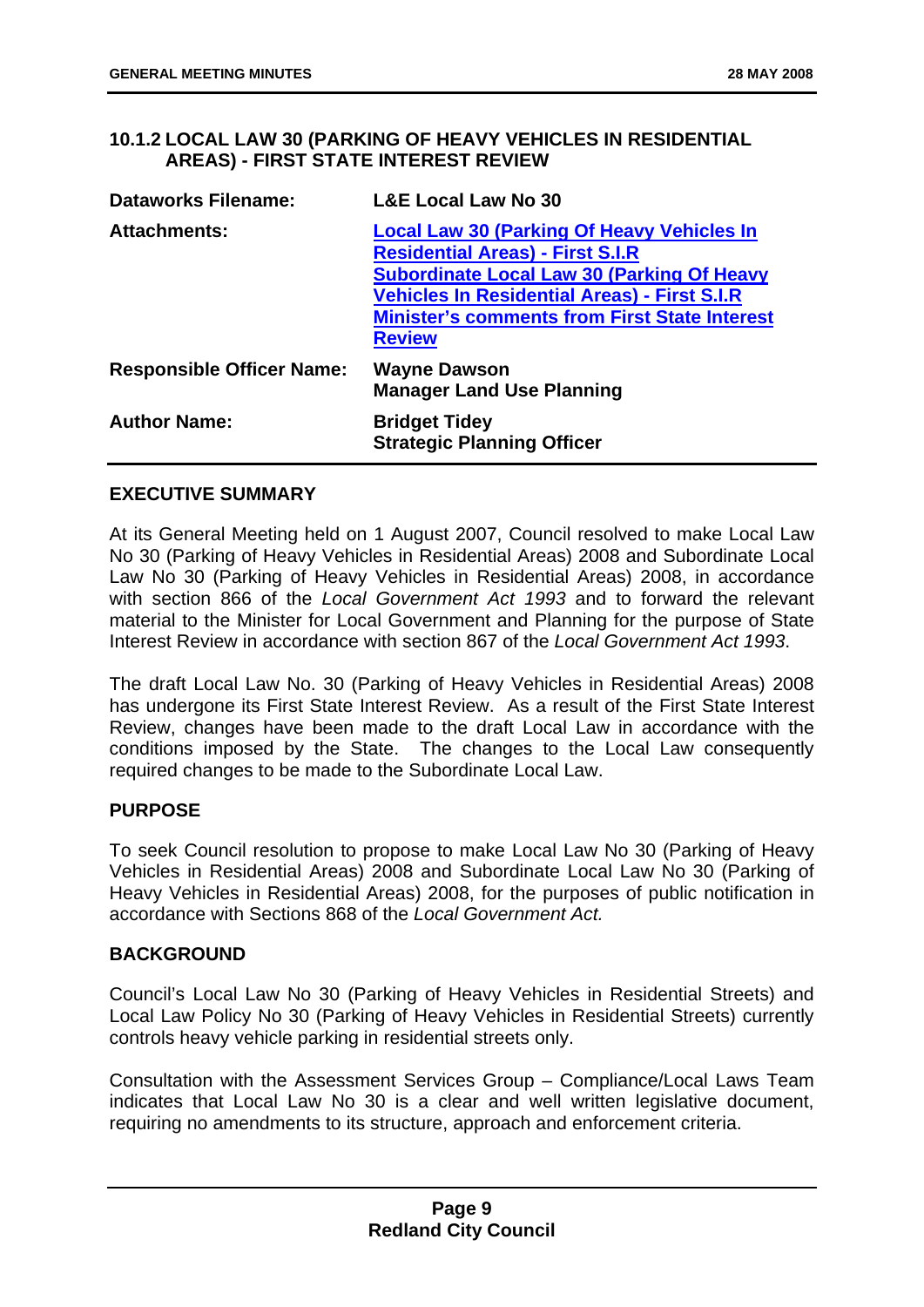During the drafting of the RPS, the Department of Local Government and Planning provided advice to Council requiring that heavy vehicle parking where on a private residential lot or premises, 'be dealt with as a local law' matter.

Consequently, removing the activity (the parking of heavy vehicles on private residential lots or premises) from being a use under the Planning Scheme and its jurisdiction. At its General Meeting held on 1 August 2007, Council resolved to make Local Law No 30 (Parking of Heavy Vehicles in Residential Areas) 2008 and Subordinate Local Law No 30 (Parking of Heavy Vehicles in Residential Areas) 2008, in accordance with section 866 of the *Local Government Act 1993* and to forward the relevant material to the Minister for Local Government and Planning for the purpose of State Interest Review in accordance with section 867 of the *Local Government Act 1993*.

In accordance with section 867 of the *Local Government Act 1993* the proposed local law was forwarded to the Minister for Local Government for the purpose of State Interest Review. The Minister required that minor amendments (see attached) be made to the draft local law. The draft local law has been amended in accordance with the Minister's requirements.

#### **ISSUES**

The conditions imposed by the State as a result of the First State Interest Review required the following changes to be made to the draft Local Law:

- Inclusion of a provision to repeal Council's existing Local Law No. 30 (Parking of Heavy Vehicles in Residential Streets);
- The definition of 'heavy vehicle' has been amended to be consistent with the definition of 'heavy vehicle' and 'long vehicle' in the *Transport Operations (Road Use Management – Road Rules) Regulation 1999*;
- Inclusion of a defence provision to provide appropriate defences to offences:
- Inclusion of definitions for:
	- o articulated motor vehicle
	- o emergency worker
	- o footpath
	- o GVM
	- o owner
	- o prime mover
	- o semi trailer
	- o transport act
	- o truck
- Amendment of the definitions for:
	- o authorised person
	- o commercial/industrial vehicle
	- o emergency vehicle
	- o operator
	- o trailer
	- o vessel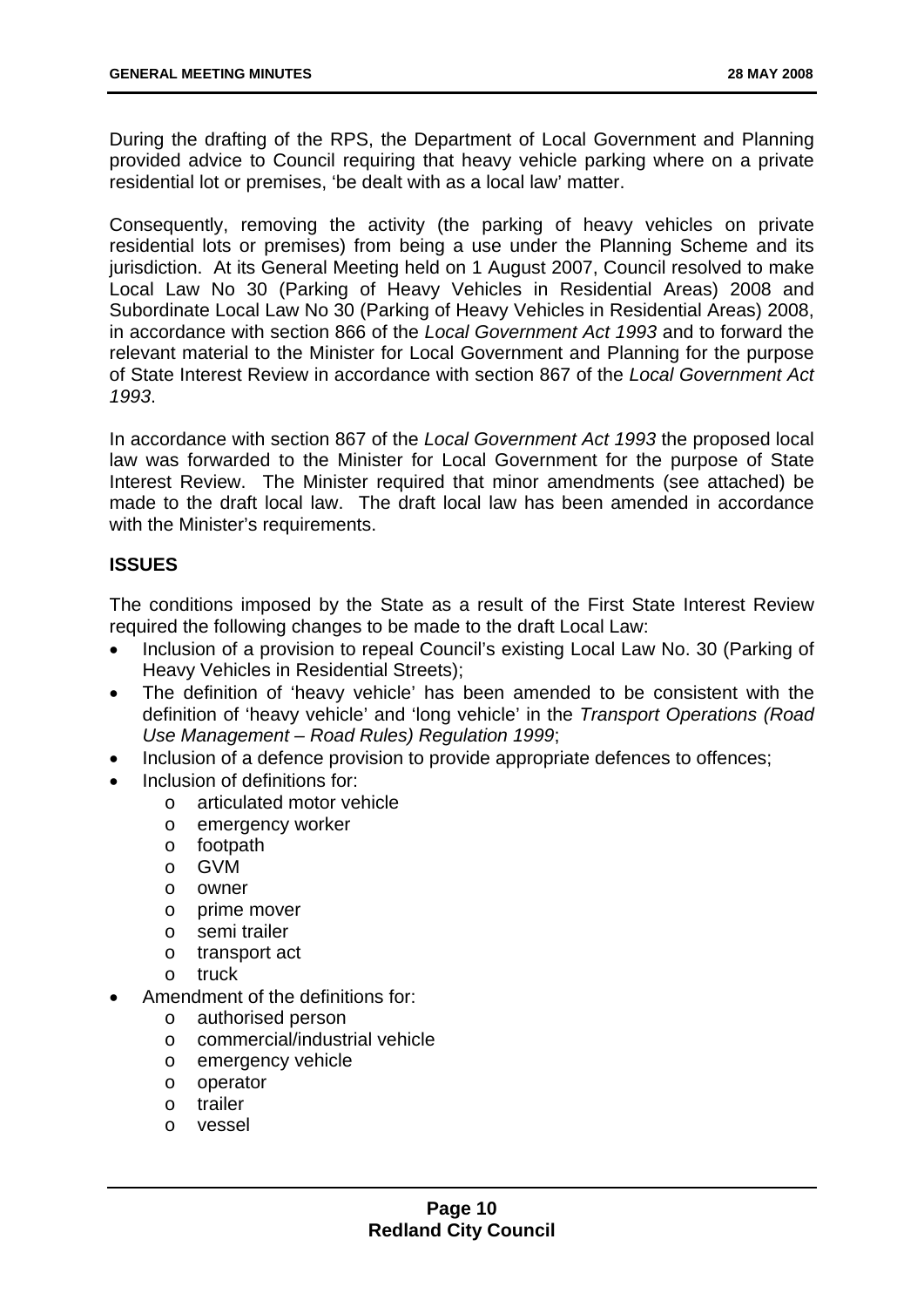These requirements are considered reasonable and Legal Services have completed a review of the draft documents to ensure compliance.

#### **RELATIONSHIP TO CORPORATE PLAN**

The recommendation primarily supports Council's strategic priority to build safe, strong and self reliant communities with access to community services, infrastructure and opportunities for participation in community life.

#### **FINANCIAL IMPLICATIONS**

The recommendations within this report are not envisaged to establish any short to long term financial implications to Council. There are minor costs associated with public notification of the amendment in due course. Subsequently reporting will define a recommended fee schedule for processing applications for Permits under the amended local law.

#### **PLANNING SCHEME IMPLICATIONS**

The Land Use Planning Group consulted with applicable Council groups and it is considered that this report's recommendations will result in:

• Local Law No 30 and Subordinate Local Law No 30 complementing the provisions of the Redlands Planning Scheme.

#### **CONSULTATION**

Consultation has taken place at various points in time with the following parties:

- Legal Services.
- Assessment Services Group Local Laws Team.

#### **OPTIONS**

#### **PREFERRED**

That Council resolve as follows:

- 1. To satisfy all conditions about the content of Redland City Council Local Law No. 30 (Parking of Heavy Vehicles in Residential Areas) 2008 advised by the Minister for Main Roads and Local Government in the Schedule of Conditions attached to the letter from the Minister to Council dated 12 December 2007, as attached;
- 2. To conduct the consultation phase of the Local Law making process for Redland City Council Local Law No. 30 (Parking of Heavy Vehicles in Residential Areas) 2008 and Redland City Council Subordinate Local Law No. 30 (Parking of Heavy Vehicles in Residential Areas) 2008;
- 3. That in accordance with Section 889 of the *Local Government Act 1993* ("the Act"), Council initiate a Public Interest Test for Local Law making process for Redland City Council Local Law No. 30 (Parking of Heavy Vehicles in Residential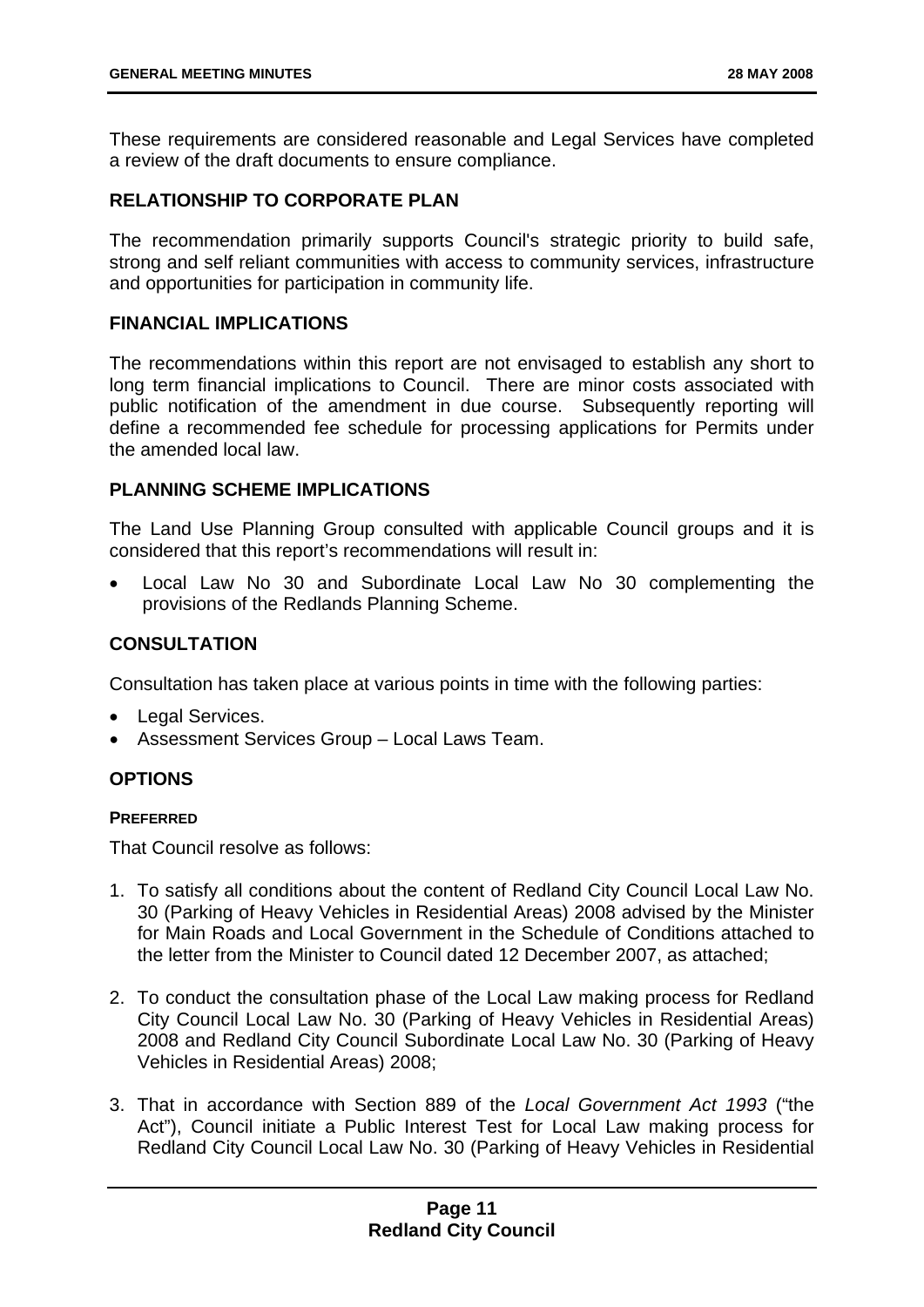Areas) 2008 and Redland City Council Subordinate Local Law No. 30 (Parking of Heavy Vehicles in Residential Areas) 2008; and

- 4. That pursuant to Section 472, of the *Local Government Act 1993* ("the Act"), to delegate to the Chief Executive Officer, Council's powers under Section 889 of the Act to decide:-
	- How the Public Interest Test of Local Law making process for Redland City Council Local Law No. 30 (Parking of Heavy Vehicles in Residential Areas) 2008 and Redland City Council Subordinate Local Law No. 30 (Parking of Heavy Vehicles in Residential Areas) 2008 is to be conducted;
	- The matters with which the Public Interest Test Report in relation to Local Law making process for Redland City Council Local Law No. 30 (Parking of Heavy Vehicles in Residential Areas) 2008 and Redland City Council Subordinate Local Law No. 30 (Parking of Heavy Vehicles in Residential Areas) 2008 must deal; and
	- The consultation process for the Public Interest Test and how the process is to be used in the Public Interest Test.

#### **ALTERNATIVE**

That Council resolves not to propose to make Local Law No 30 (Parking of Heavy Vehicles in Residential Areas) 2008 and Subordinate Local Law No 30 (Parking of Heavy Vehicles in Residential Areas) 2008 at this time and not to undertake public notification or a public interest test.

#### **OFFICER'S RECOMMENDATION**

That Council resolve as follows:

- 1. To satisfy all conditions about the content of Redland City Council Local Law No. 30 (Parking of Heavy Vehicles in Residential Areas) 2008 advised by the Minister for Main Roads and Local Government in the Schedule of Conditions attached to the letter from the Minister to Council dated 12 December 2007, as attached;
- 2. To conduct the consultation phase of the Local Law making process for Redland City Council Local Law No. 30 (Parking of Heavy Vehicles in Residential Areas) 2008 and Redland City Council Subordinate Local Law No. 30 (Parking of Heavy Vehicles in Residential Areas) 2008;
- 3. That in accordance with Section 889 of the *Local Government Act 1993* ("the Act"), Council initiate a Public Interest Test for Local Law making process for Redland City Council Local Law No. 30 (Parking of Heavy Vehicles in Residential Areas) 2008 and Redland City Council Subordinate Local Law No. 30 (Parking of Heavy Vehicles in Residential Areas) 2008; and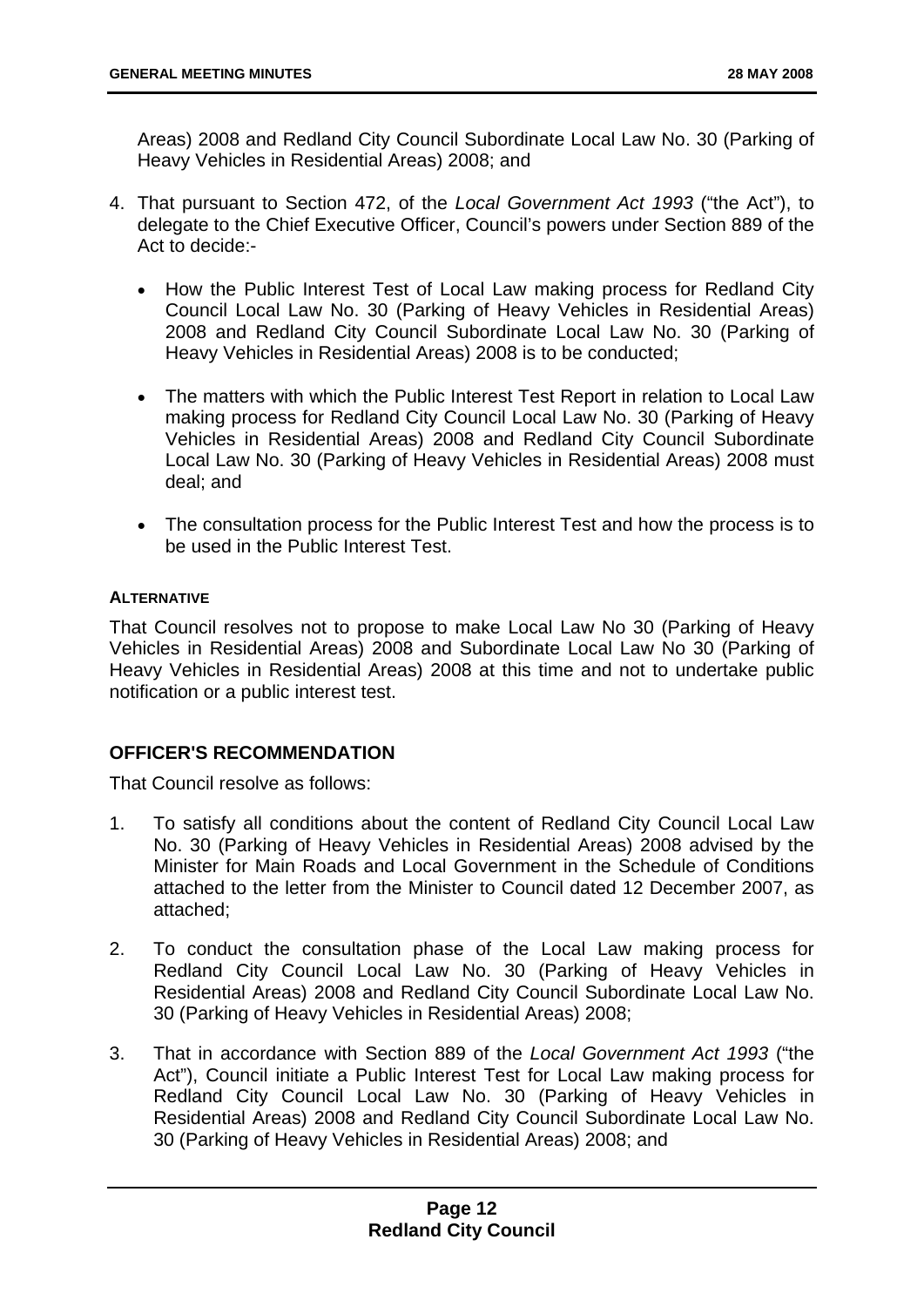- 4. That pursuant to Section 472, of the *Local Government Act 1993* ("the Act"), to delegate to the Chief Executive Officer, Council's powers under Section 889 of the Act to decide:-
	- How the Public Interest Test of Local Law making process for Redland City Council Local Law No. 30 (Parking of Heavy Vehicles in Residential Areas) 2008 and Redland City Council Subordinate Local Law No. 30 (Parking of Heavy Vehicles in Residential Areas) 2008 is to be conducted;
	- The matters with which the Public Interest Test Report in relation to Local Law making process for Redland City Council Local Law No. 30 (Parking of Heavy Vehicles in Residential Areas) 2008 and Redland City Council Subordinate Local Law No. 30 (Parking of Heavy Vehicles in Residential Areas) 2008 must deal; and
	- The consultation process for the Public Interest Test and how the process is to be used in the Public Interest Test.

#### **COMMITTEE RECOMMENDATION/ COUNCIL RESOLUTION**

| Moved by:    | <b>Cr Bowler</b>  |
|--------------|-------------------|
| Seconded by: | <b>Cr Reimers</b> |

**That the Officer's Recommendation be adopted with the following amendment to the Subordinate Local Law attachment:** 

• **That 10 (c) (iii) of the Subordinate Local Law be amended to read:** 

**a minimum distance of 10 metres to windows of habitable rooms in neighbouring dwelling units as shown in example 8; and either** 

**The Committee Recommendation now reads as follows:** 

**That Council resolve as follows:** 

- **1. To satisfy all conditions about the content of Redland City Council Local Law No. 30 (Parking of Heavy Vehicles in Residential Areas) 2008 advised by the Minister for Main Roads and Local Government in the Schedule of Conditions attached to the letter from the Minister to Council dated 12 December 2007, as attached;**
- **2. To amend section 10 (c) (iii) of Redland City Council's Subordinate Local Law No. 30 (Parking of Heavy Vehicles in Residential Areas) 2008 to read:**

*a minimum distance of 10 metres to windows of habitable rooms in neighbouring dwelling units as shown in example 8; and either* 

**3. To conduct the consultation phase of the Local Law making process for Redland City Council Local Law No. 30 (Parking of Heavy Vehicles in**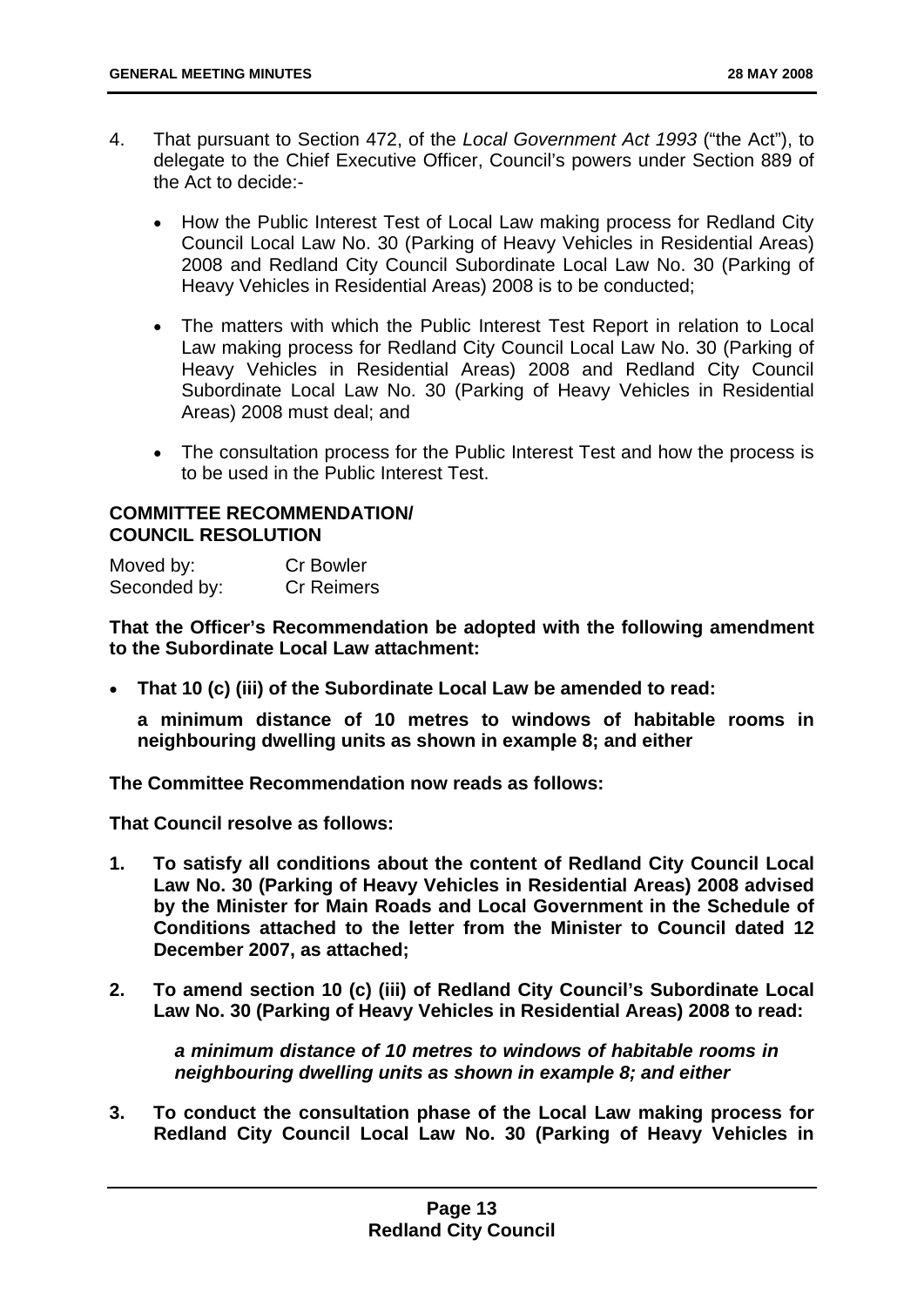**Residential Areas) 2008 and Redland City Council Subordinate Local Law No. 30 (Parking of Heavy Vehicles in Residential Areas) 2008;** 

- **4. That in accordance with Section 889 of the** *Local Government Act 1993*  **("the Act"), Council initiate a Public Interest Test for Local Law making process for Redland City Council Local Law No. 30 (Parking of Heavy Vehicles in Residential Areas) 2008 and Redland City Council Subordinate Local Law No. 30 (Parking of Heavy Vehicles in Residential Areas) 2008; and**
- **5. That pursuant to Section 472, of the** *Local Government Act 1993* **("the Act"), to delegate to the Chief Executive Officer, Council's powers under Section 889 of the Act to decide:-** 
	- **How the Public Interest Test of Local Law making process for Redland City Council Local Law No. 30 (Parking of Heavy Vehicles in Residential Areas) 2008 and Redland City Council Subordinate Local Law No. 30 (Parking of Heavy Vehicles in Residential Areas) 2008 is to be conducted;**
	- **The matters with which the Public Interest Test Report in relation to Local Law making process for Redland City Council Local Law No. 30 (Parking of Heavy Vehicles in Residential Areas) 2008 and Redland City Council Subordinate Local Law No. 30 (Parking of Heavy Vehicles in Residential Areas) 2008 must deal; and**
	- **The consultation process for the Public Interest Test and how the process is to be used in the Public Interest Test.**

**CARRIED**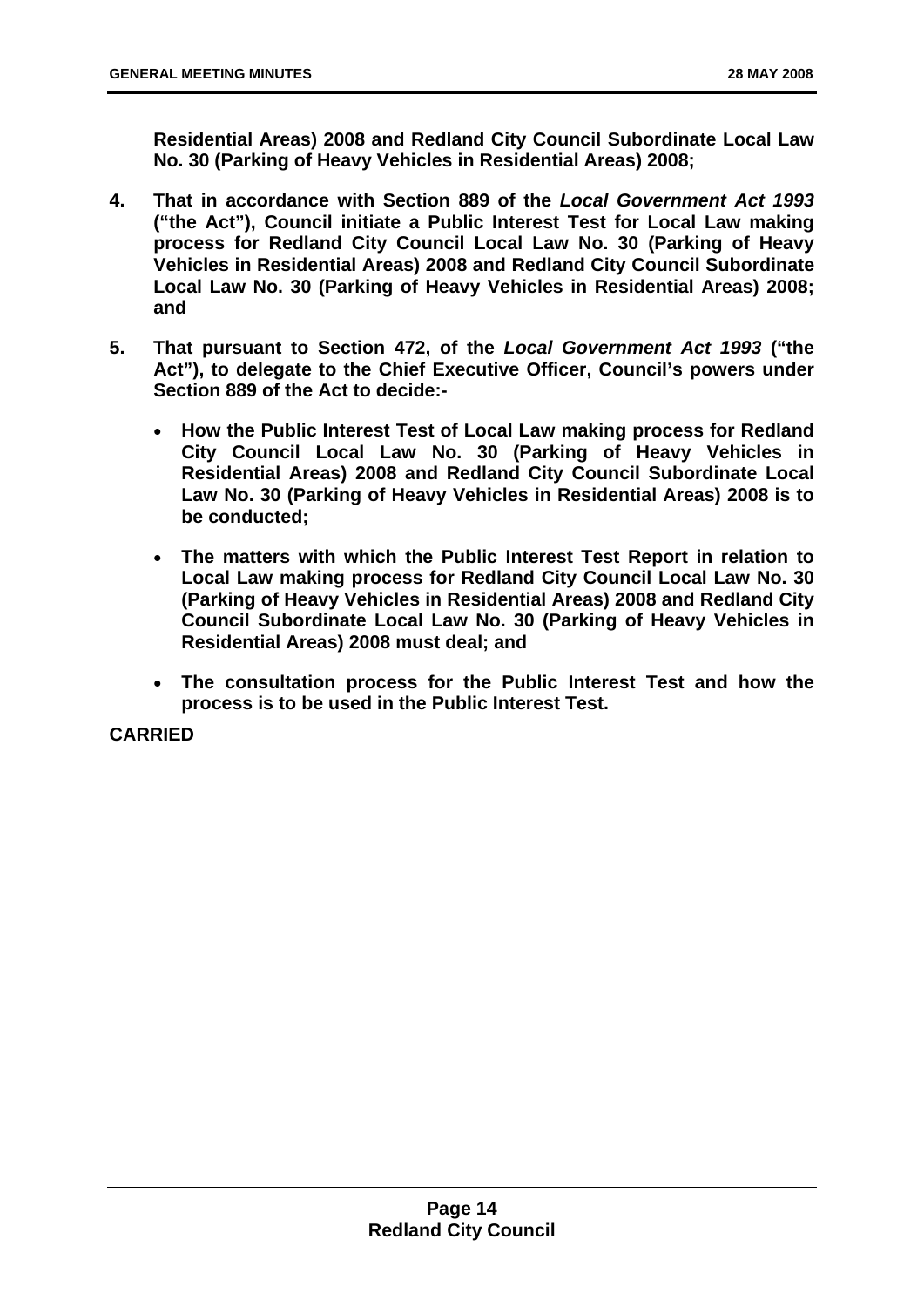#### <span id="page-20-0"></span>**10.1.3 PETITION (DIV 9) REQUEST-INSTALLATION OF LATM DEVICES-KILLARNEY CRESCENT, CAPALABA**

| <b>Dataworks Filename:</b>       | <b>RTT: LATM's</b>                                                                                 |
|----------------------------------|----------------------------------------------------------------------------------------------------|
| <b>Attachments:</b>              | <b>Proposed Location of Safety Measures</b>                                                        |
| <b>Responsible Officer Name:</b> | <b>David Elliott</b><br><b>Manager Infrastructure Planning</b>                                     |
| <b>Author Name:</b>              | <b>Abdish Athwal</b><br><b>Acting Senior Advisor Principal Traffic Planning</b><br><b>Engineer</b> |

#### **EXECUTIVE SUMMARY**

At the General Meeting of 19 December 2007, it was resolved as follows:

*That the petition be received and referred to the appropriate area of Council for consideration and a report to a future Planning & Policy Committee meeting.* 

The petition reads as follows:

*"We the undersigned, request that Council install Local Area Traffic Management devices in Killarney Crescent, Capalaba".* 

The report recommends the installation of pedestrian safety measures on Killarney Crescent and on the approaches to the parks east or Erin Street, adjoining the park and children's playground.

#### **PURPOSE**

To prepare a response to a petition from local residents requesting that Council install Local Area Traffic Management devices in Killarney Crescent, Capalaba and to respond to Council resolution dated 19 December 2007.

#### **BACKGROUND**

On 10 December 2007, residents of Killarney Crescent submitted a petition requesting Council address their safety concerns due to continuous speeding, hooning and road design. This petition was tabled at the General Meeting of 19 December 2007 and Council resolved to consider the request and report back to the Planning and Policy Committee.

Killarney Crescent is designated as a residential collector in accordance with Council Road Hierarchy. The default unsigned speed limit of 50km/h is applicable. Approximately two years ago linemarking, consisting of edge and centrelines, was installed along the entire length of Killarney Crescent with the exception of a section between properties 41 and 105, due to insufficient road width.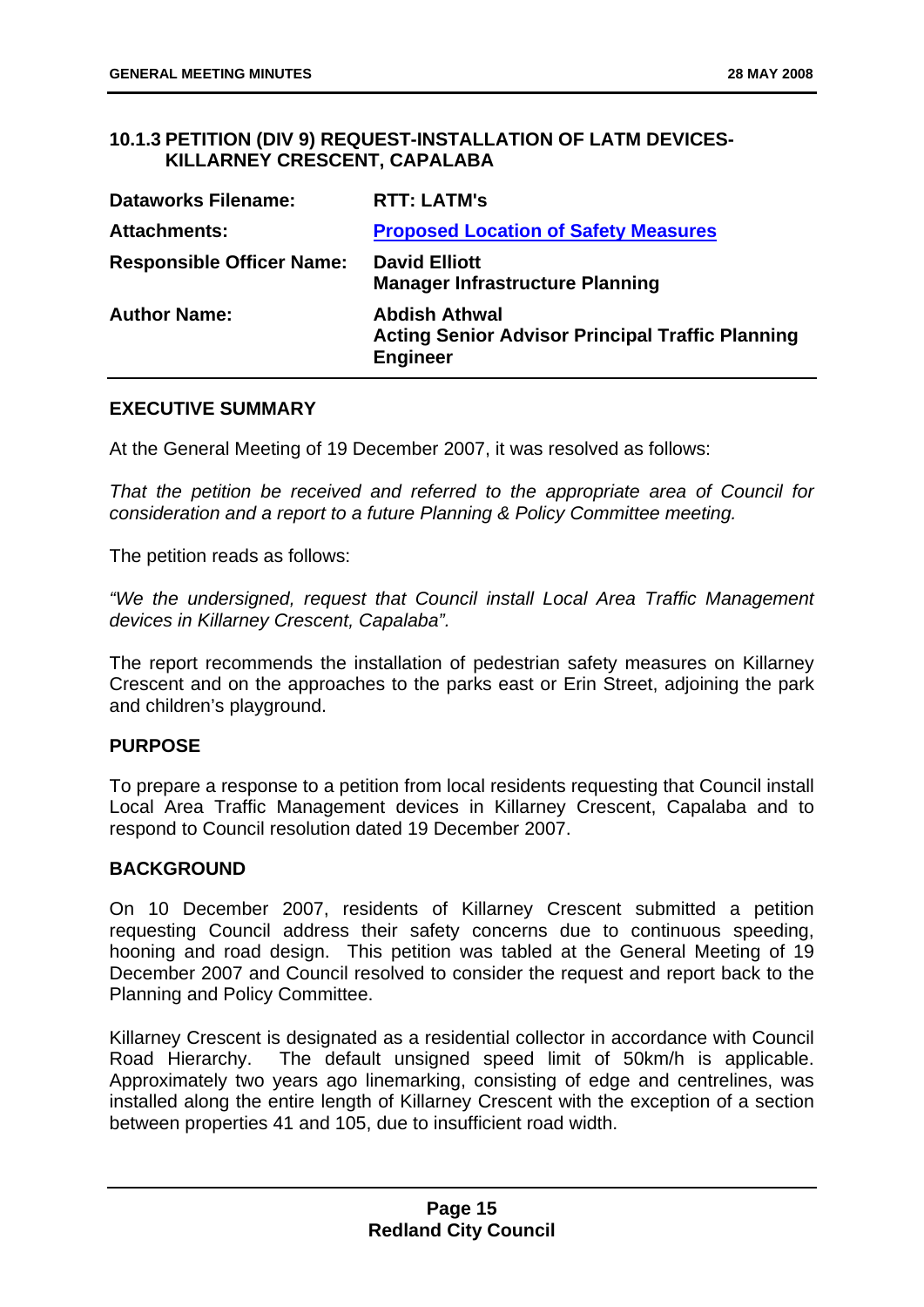A visual site inspection of Killarney Crescent revealed that the road surface is in good condition with all line markings clearly visible. There were no indications of tyre burnout or doughnut marks on the road indicating hooning.

#### **ISSUES**

The petition Council received on 10 December 2007 requested traffic control devices due to speeding, hooning and road design on Killarney Crescent*.* 

In January 2008 Council undertook a 7 day traffic survey for volume and speeds at three different locations along Killarney Crescent.

The results obtained were compared to the acceptable speed distributions for a 50km/h speed zone in accordance with the Manual of Uniform Traffic Control Devices, where the 85th percentile speed or the 15km/h pace should have an upper limit of 59 km/h. The annual average daily (AADT) volume should be up to 3000 vehicles/day for a residential collector road.

The results of data collected in Killarney Crescent indicated the average speeds were 46.6, 52.1 & 45.3 km/h giving a mean of 48 km/h which is below the 50 km/h speed zone. The 85<sup>th</sup> percentiles were 56.5, 60.1 & 54.7 giving an average 85<sup>th</sup> % of 58.0 km/h which is again below the upper limit of 59 km/h and the average daily volumes were 521, 910 & 832 vehicles which are well below the 3000 vehicles per day expected for this class of roadway.

This data is in line with the traffic survey data collected in October 2005 and shows that there has been very little change in the traffic conditions along Killarney Crescent in the past two and a quarter years.

Given that Killarney Crescent is classified a Local Collector in accordance with Council's road hierarchy, the measured speeds and associated data listed above generally satisfy the criteria set out in the Manual of Uniform Traffic Control Devices.

Research of the reported crash history revealed two incidents over the last five year period, one being under the influence of alcohol and the other a faulty car.

A number of local residents, including children, utilise the parklands off Killarney Crescent, with most needing to cross the street.

It is considered to be reasonable to install a pedestrian refuge east of Erin Street where the bikeway through the adjoining parkland meets Killarney Crescent. This park contains a children's playground and the provision of signage indicating 'children playing' is also recommended. (Refer Attachment Plan A)

#### **RELATIONSHIP TO CORPORATE PLAN**

The recommendation in this primarily supports Council's strategic priority to provide and maintain water, waste services, roads, drainage and support the provision of transport and waterways infrastructure.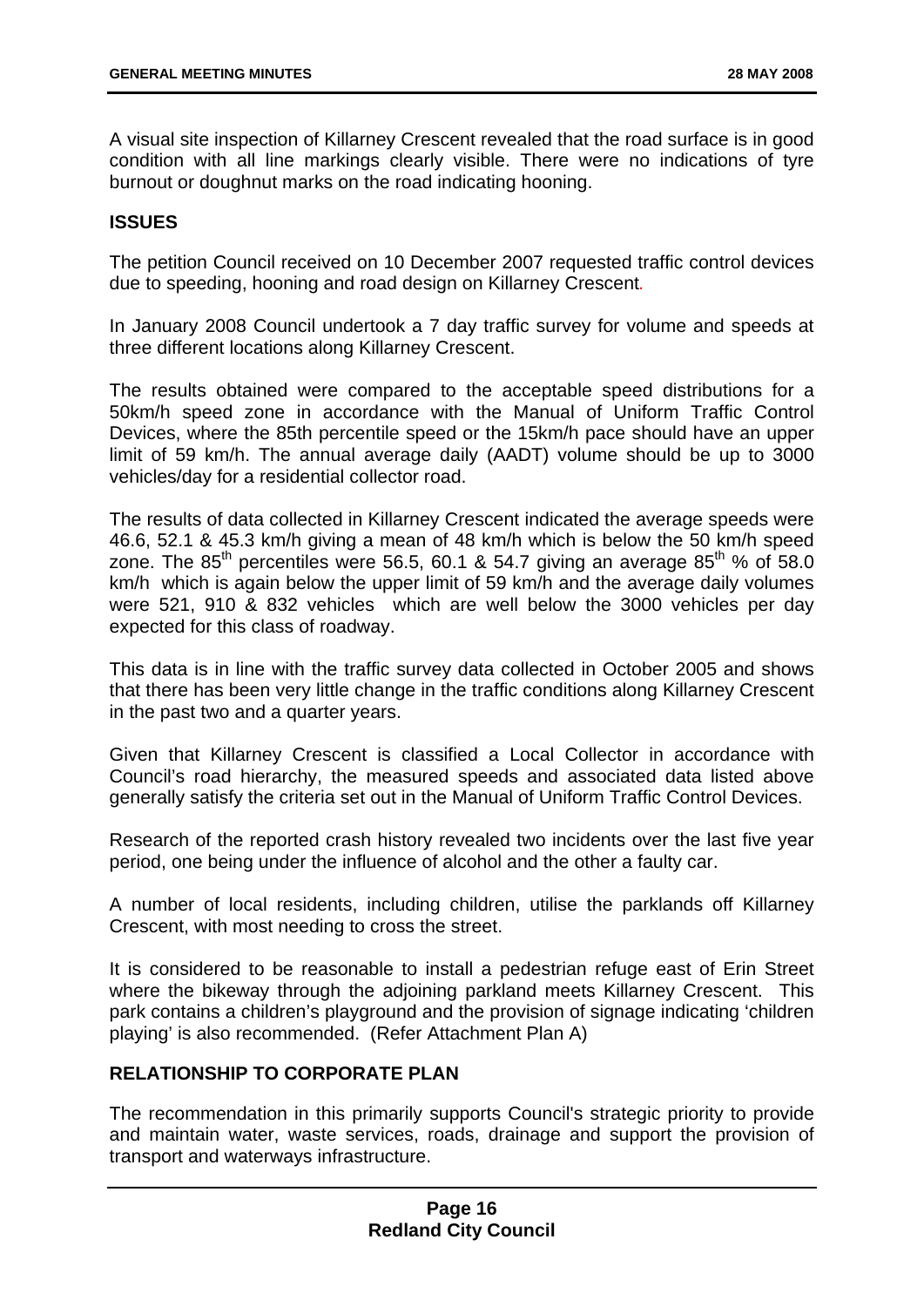#### **FINANCIAL IMPLICATIONS**

The estimated cost to complete the works is \$7,000 which could be funded from the 2008/09 Local Area Traffic Management budget.

#### **PLANNING SCHEME IMPLICATIONS**

The Land Use Planning Group was consulted and it is considered that the outcome of recommendations in this report will not require any amendments to the Redlands Planning Scheme.

#### **CONSULTATION**

The Divisional Councillor has been consulted regarding the recommendation contained in this report.

#### **OPTIONS**

#### **PREFERRED**

That Council resolve to:

- 1. Install a pedestrian refuge crossing point on Killarney Crescent east of Erin Street and children playing signs on the approaches to both the northern and southern parks to aid pedestrians and alert motorists;
- 2. Continue to monitor the situation and review the traffic situation in 2 years time; and
- 3. Advise the principal petitioner of Council's resolution in this matter.

#### **ALTERNATIVE**

That Council resolve to:

- **1.** Continue to monitor the situation and review the traffic situation in 5 years time; and
- **2.** Advise the principal petitioner of Council's resolution in this matter.

#### **OFFICER'S/COMMITTEE RECOMMENDATION/ COUNCIL RESOLUTION**

| Moved by:    | <b>Cr Bowler</b>  |
|--------------|-------------------|
| Seconded by: | <b>Cr Reimers</b> |

#### **That Council resolve to:**

**1. Install a pedestrian refuge crossing point on Killarney Crescent east of Erin Street and children playing signs on the approaches to both the northern and southern parks to aid pedestrians and alert motorists;**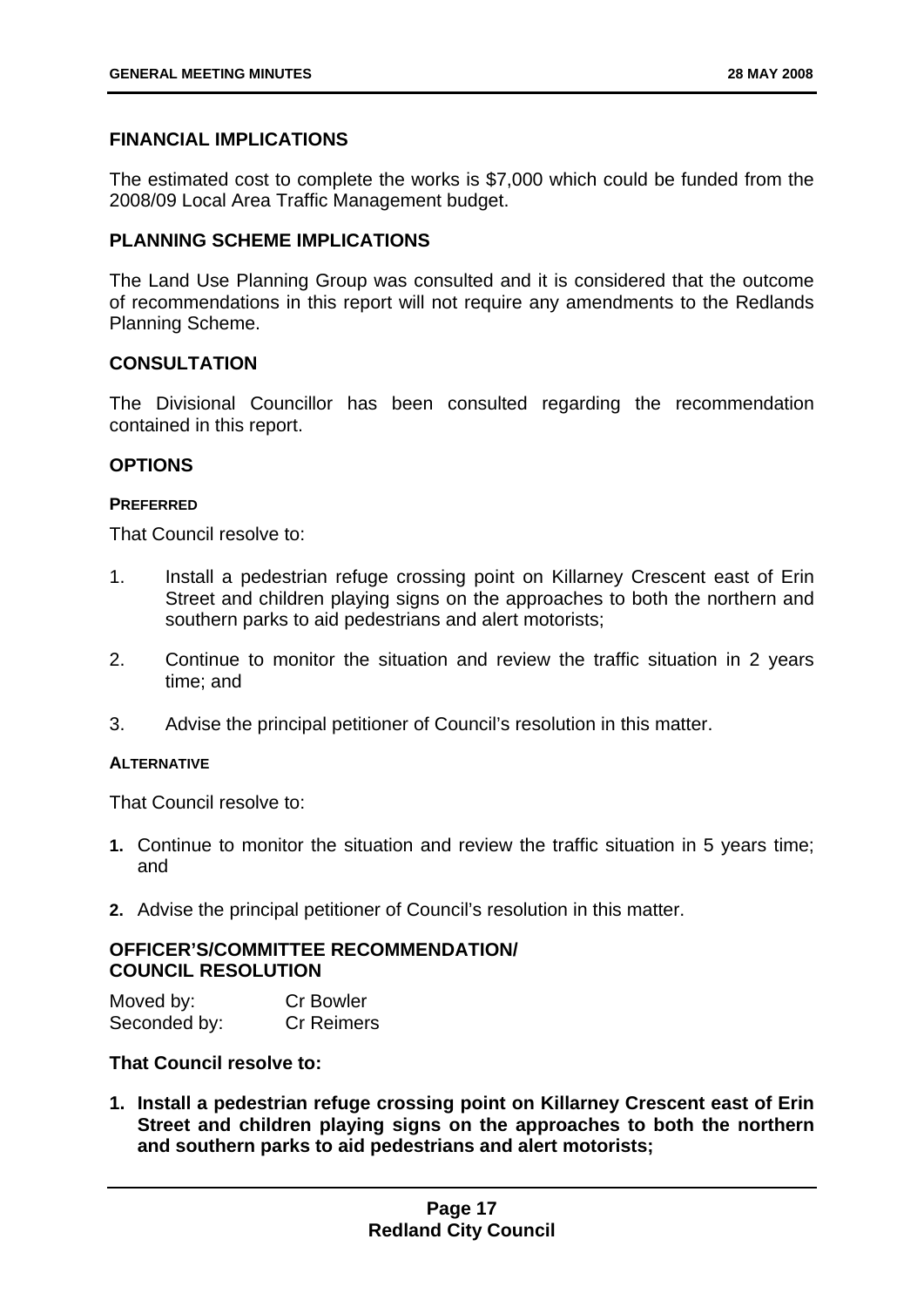- **2. Continue to monitor the situation and review the traffic situation in 2 years time; and**
- **3. Advise the principal petitioner of Council's resolution in this matter.**

**CARRIED**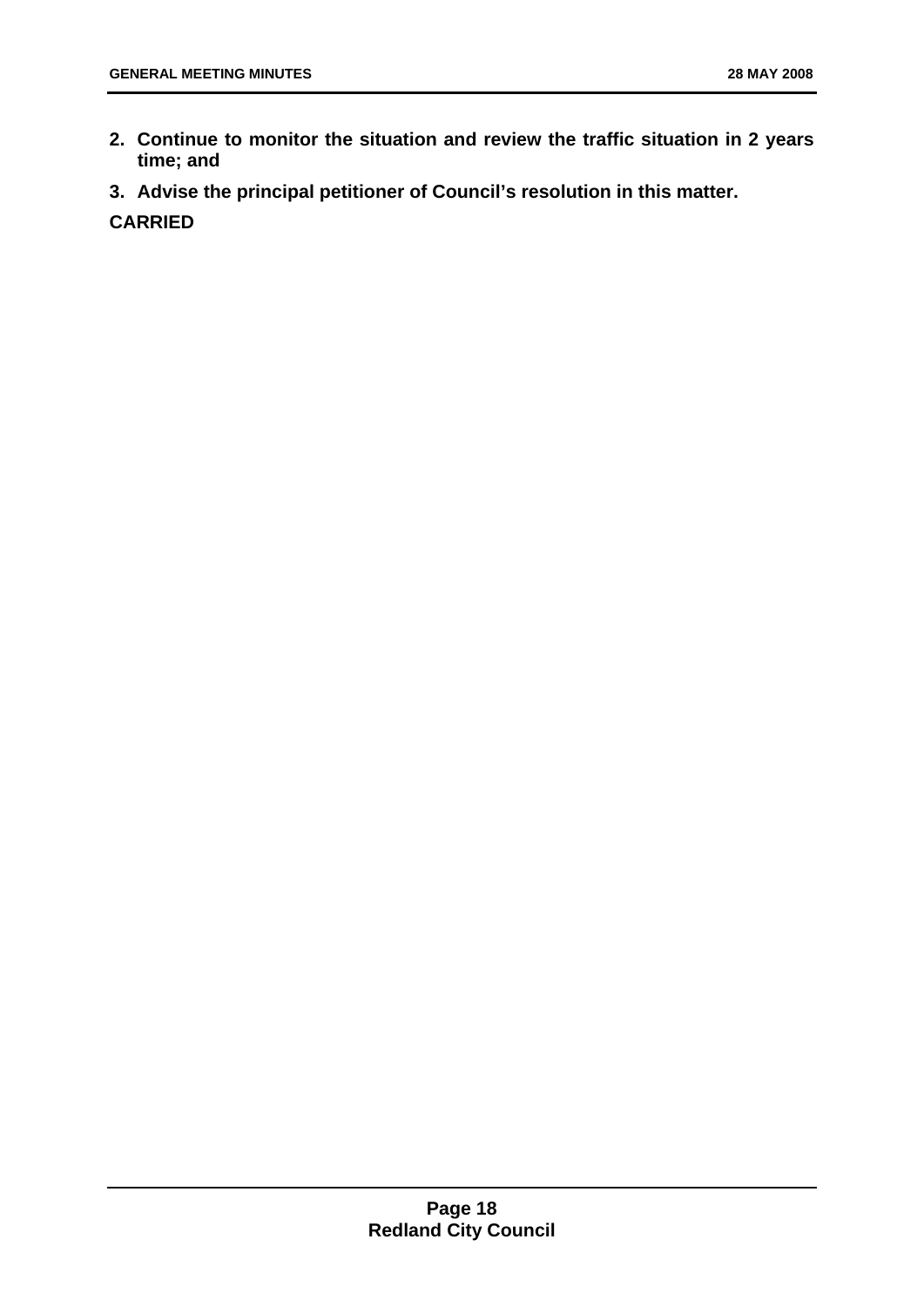#### <span id="page-24-0"></span>**10.1.4 BIODIVERSITY STRATEGY 2008-2012**

| <b>Dataworks Filename:</b>       | <b>EM Draft Biodiversity Strategy</b>                                                                                                              |
|----------------------------------|----------------------------------------------------------------------------------------------------------------------------------------------------|
| <b>Attachments:</b>              | <b>Attachment 1 - Feedback &amp; Comments</b><br><b>Attachment 2 - Biodiversity Policy POL-3070</b><br><b>Attachment 3 - Biodiversity Strategy</b> |
| <b>Responsible Officer Name:</b> | <b>Gary Photinos</b><br><b>Manager Environmental Management</b>                                                                                    |
| <b>Author Name:</b>              | <b>Stuart Fitzsimmons</b><br><b>Advisor Biodiversity Planning</b>                                                                                  |

#### **EXECUTIVE SUMMARY**

Council resolved on the 19 December 2007 to commence public consultation on the draft Biodiversity Policy and Biodiversity Strategy. The consultation was undertaken for 8 weeks from 4 February 2008 until 28 March 2008. During this period numerous newspaper articles, advertising, website links, internal and external seminars, and email correspondence was undertaken to notify the community of the policy and strategy.

In the 8 week period, a total of 11 written submissions were received, with a clear majority supporting the Policy Objectives and Statements, and the Strategy. There were numerous verbal responses during seminar discussions and telephone conservations with stakeholders that supported the Policy and Strategy, but didn't submit on-line responses.

The majority of responses were supportive of Council's recognition of needs to protect biodiversity, and all responses were highly concerned with the amount of habitat loss and urban expansion. Several responses called for more commitment by Council to prevent current and future biodiversity loss, particularly North Stradbroke Island.

#### **PURPOSE**

`

That Council resolve to adopt the Biodiversity Policy and Biodiversity Strategy 2008 – 2012 which has been amended after considering all submissions made during the public consultation period.

#### **BACKGROUND**

- 1 July 2006 Redland Shire Council Corporate Plan 2006 2010 Strategic Priority: Natural Environment outlines objectives for biodiversity including "to protect, maintain and enhance the health of the Shire's bushland, vegetation, koalas and native wildlife";
- 17 September 2007 draft biodiversity strategy objectives and actions presented to Greenspace Enhancement Advisory Group (GEAG);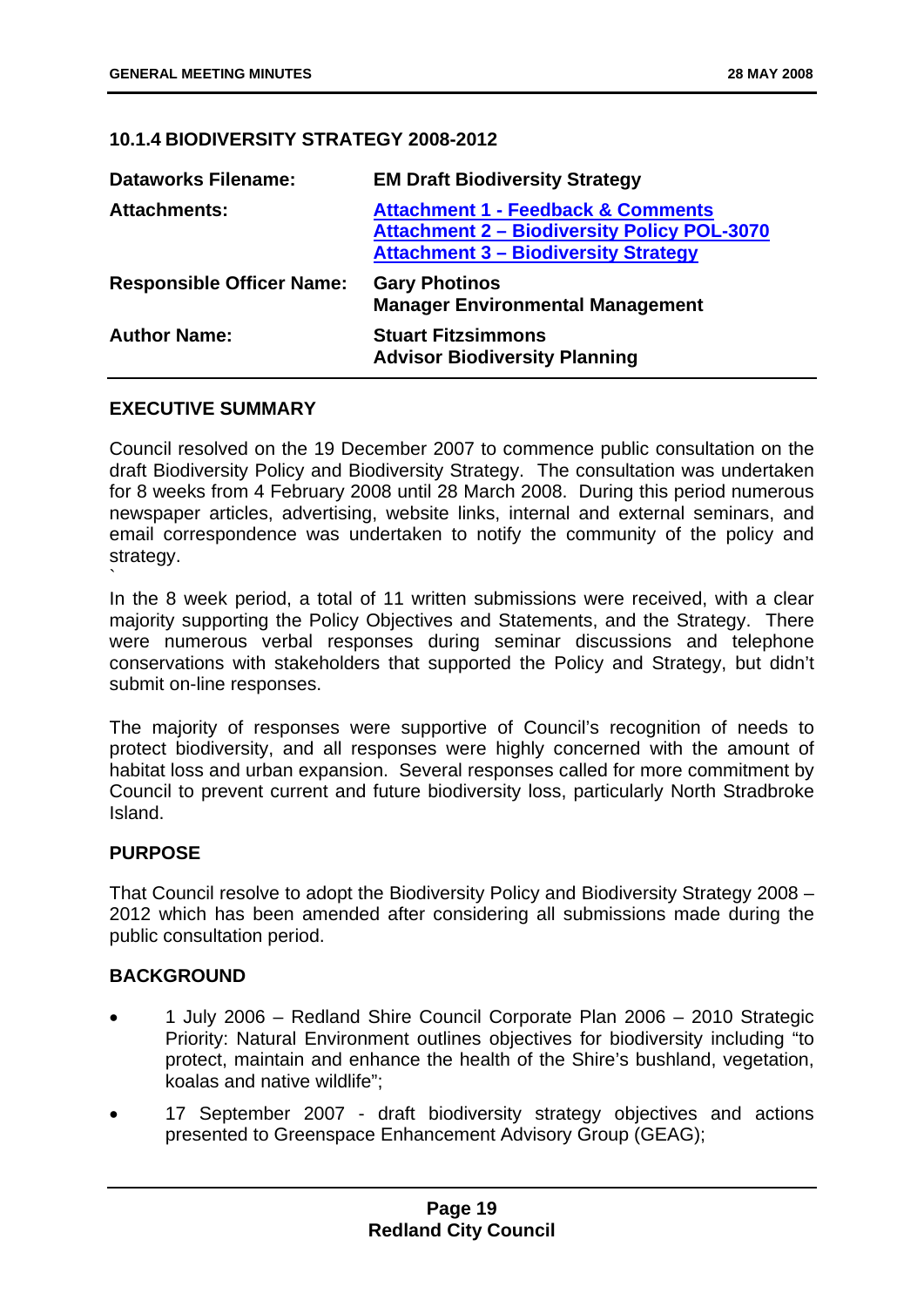- 2/3 November 2007 Council facilitated the Koala Summit, which put forward conclusions that were accepted by the majority of participants on the Saturday. This included "Biodiversity is integral to the social, cultural and economic wellbeing of the Redland community".
- 19 December 2007 Council adopted draft Biodiversity Policy POL-3070 and draft Biodiversity Strategy 2007 – 2012 for public consultation commencing 3 February 2008 until 28 March 2008.
- All submissions from the consultation period have been considered. Amendments to the Policy and Strategy are now submitted to the Council for final adoption.

#### **ISSUES**

#### PROTECTING BIODIVERSITY

Redland City, situated on Moreton Bay in South-East Queensland, is an area of contrasts from sub-tropical woodland forests to coastal bay islands. It has a wealth of stunning biodiversity, with an immense array of plants and animals present in a small geographic area.

Redlands is home to many immediately recognisable animals and plants such as koalas, migratory shorebirds, Scribbly gum forests and flying foxes. However, it is also the home of over 1700 other recorded native species of plants and animals, many of which are now under threat. Protection and conservation management is required immediately.

Like South-East Queensland, the area is experiencing rapid population growth, and this is predicted to continue into the future. Population growth and its associated effects, such as habitat clearing and fragmentation, roads, pollution, expanding industrial development and sand mining, coupled with climate change and drought, all threaten the biodiversity.

The protection against the threatening processes, effective management and rehabilitation of the environment will be a significant on-going challenge for the entire community. It will require effective long-term planning and legislation, and strong commitment by council and private landowners to respond to change to reverse biodiversity loss.

The Biodiversity Strategy 2008 – 2012 highlights the immense quantities of the local biodiversity and threatening processes; and outlines key actions to address the longterm protection and enhancement. It provides guidance to the management of all species rather than a single species.

KEY FINDINGS FROM PUBLIC SUBMISSION PROCESS

Overall there was support for the Policy Objectives and Statements, and also the Strategy.

Feedback, although a small number, supported the objectives to protect and enhance biodiversity. Support ranged from 73 to 91 percent in favour for Policy Objectives, Statements and the Strategy (see Attachment 1).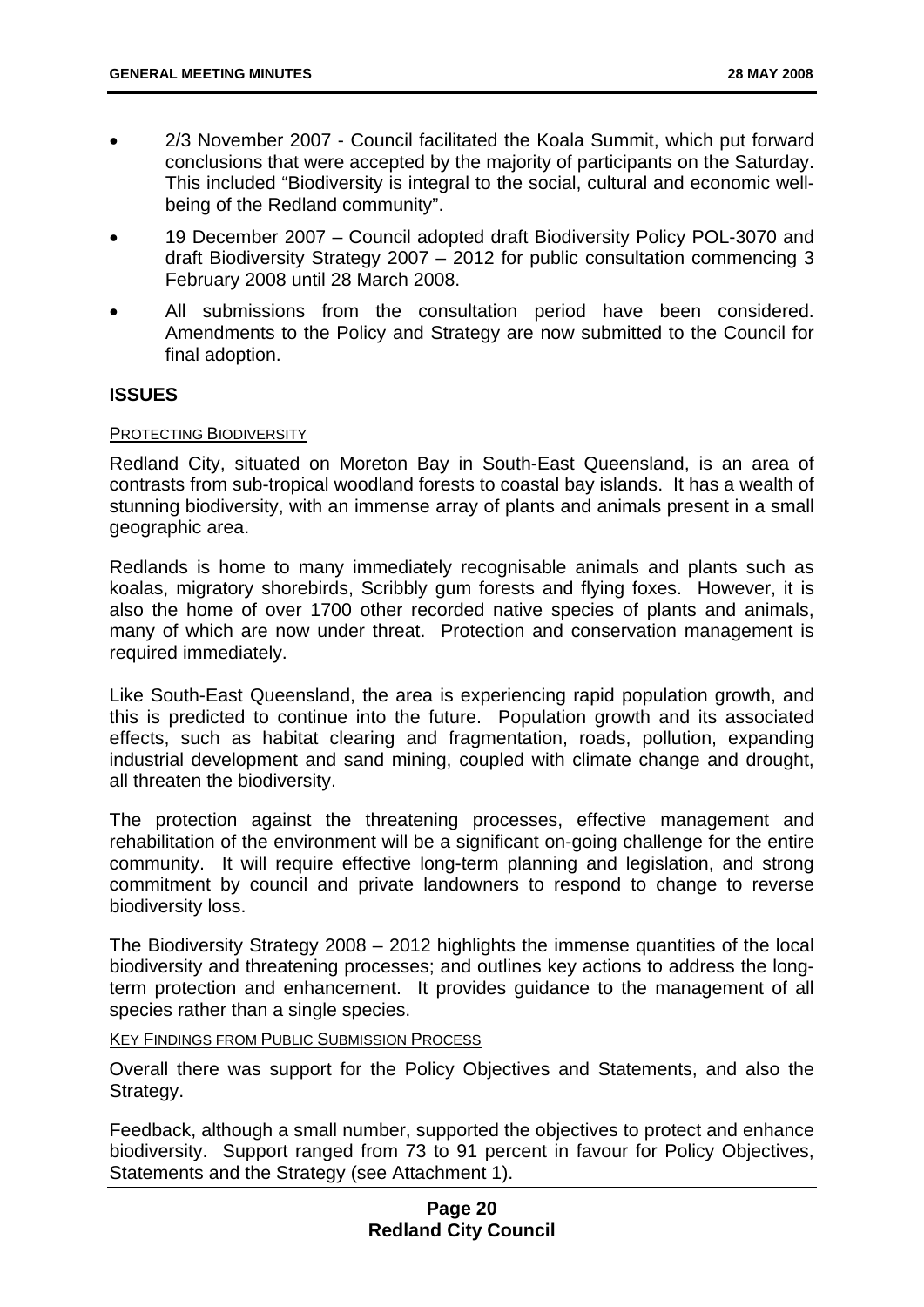- In terms of Policy Objectives a majority of submitters agreed with Council's overall objective 73% said yes, 27% said no (n=11).
- In regards to policy **Statement 1 Protect and effectively manage bushland habitat, native animals and plants, and ecological communities** (82% yes, 18% no).
- In regards to policy **Statement 2 Rehabilitate native vegetation, wildlife corridors, and terrestrial and aquatic ecosystems that have been degraded or have lost ecological function, back to a condition of good health** (82% yes, 18% no).
- In regards to policy **Statement 3 Encourage, co-ordinate and integrate the collection, management and dissemination of information about biodiversity to provide an improved basis for planning protection** (82% yes, 18% no).
- In regards to policy **Statement 4 Educate, promote and market biodiversity issues to facilitate community and stakeholder responsibility and support for biodiversity conservation and management** (82% yes, 18% no).
- In regards to policy **Statement 5 Seek funding from State and Federal Governments to implement the Biodiversity Strategy** (91% yes, 9% no).
- In regards to policy **Statement 6 Increase protection of native animal and plant species from threats through increased number of projects and mapping** (91% yes, 9% no).
- In regards to the **Strategy** (80% yes, 20% no).

Most submissions called for a halt to further development, as it is recognised as the main threat to biodiversity. As with the feedback to the koala policy and implementation strategy, most stakeholders see the threats from habitat removal and modification as the most serious cause of biodiversity decline. Although 2 submissions did not support the Objectives & Statements and Strategy, they called for Council to increase protection of habitat, with particular reference to North Stradbroke Island.

The EPA has fully supported the Biodiversity Objectives and Statements and the Strategy. Feedback has been appreciated, and amendments have been incorporated into the document. The Redlands Biodiversity Policy and Strategy is the first in SEQ to incorporate the regional targets being set by state and local governments, and will address biodiversity issues relevant to Redlands and SEQ region.

There was concern that NSI and SMBI have been previously overlooked in biodiversity protection, but the strategy clearly outlines that Council needs to protect the habitat on the islands as well as the mainland.

MINOR AMENDMENTS RESULTING FROM SUBMISSIONS RECEIVED

Minor wording changes have been made to the Policy Objectives to make it clearer in its intention to prevent loss of vegetation on mainland, NSI and SMBI, and this is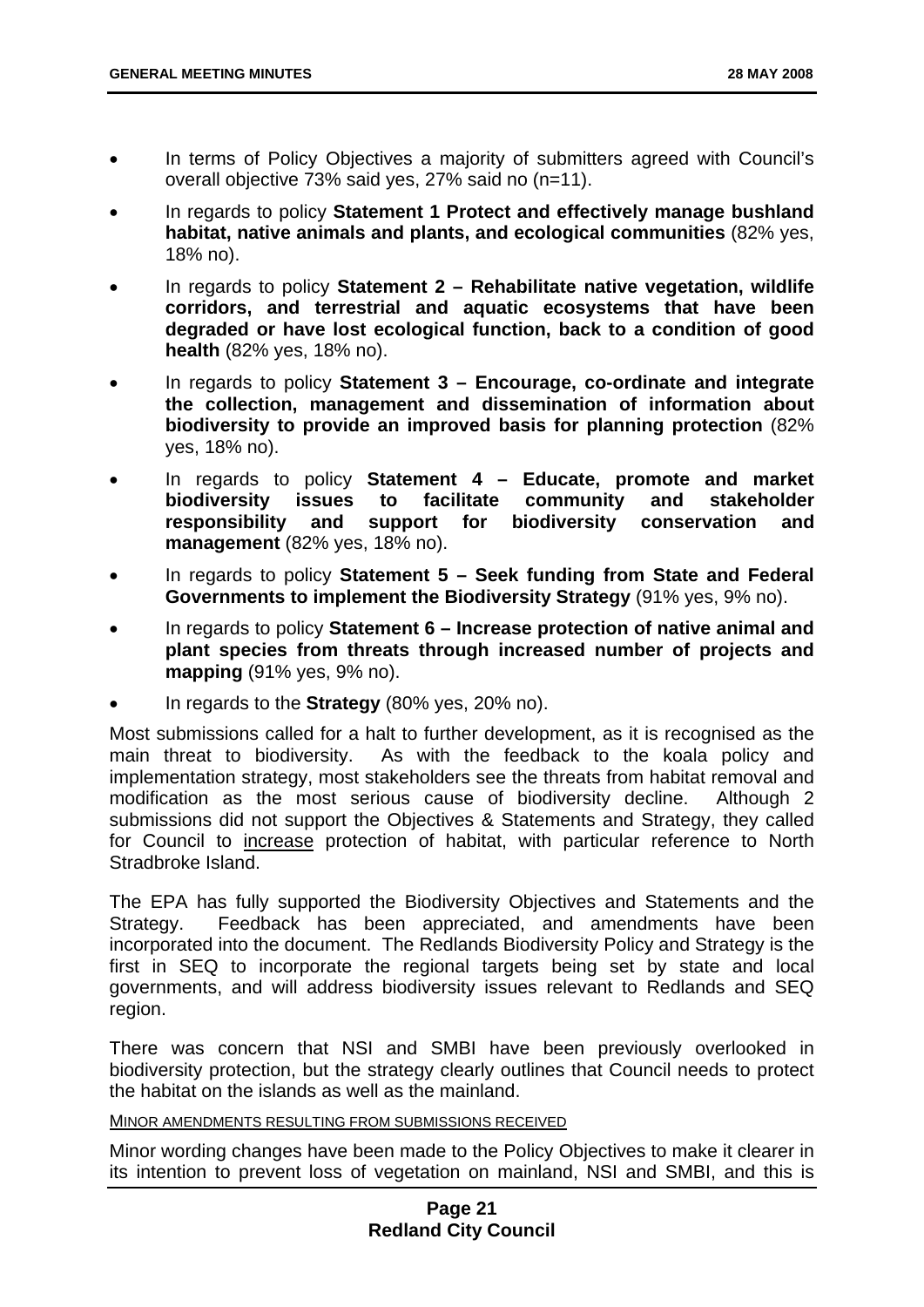reflected in Strategy Objective 1.1. Several responses found the interpretation of the intention unclear.

There have been numerous changes to the Strategy to correct grammatical and spelling errors, and to clarify some complicated sentences. However, the basis and theory behind the Strategy was well supported, and the Council commended in formulating a Biodiversity Policy and Strategy.

Maps showing the zoning of the Redlands have been included at the request of the EPA. The recommendation for undertaking further gap analysis has been noted. The setting of additional targets has been noted but the action plan clearly sets a timeframe for each action, and the process of monitoring of targets has been discussed in the strategy.

SEQ NRM targets for biodiversity have been changed from 2026 to 2031, and the target for remnant vegetation increased from 30 to 35 percent. The draft Policy and Strategy have been amended to account for these changes. This does not alter the objectives and outcomes of the Policy or Strategy for biodiversity protection.

The word shire has been updated to city throughout the document, and the date of the Strategy changed from 2007 to 2008 to reflect the date of release to public.

Some of the species lists have been updated, but the amendments to species lists will be a continuous process. One of the findings from the gap analysis is that species lists for the Redlands requires updating, and the addition and removal of species will be done during updating of the strategy. The species present in the strategy are listed on Wildnet.

#### **RELATIONSHIP TO CORPORATE PLAN**

The recommendation primarily supports Council's strategic priority to ensure the enhancement of biodiversity including koala habitat, bushland, greenspace, waterways, catchments, air and coastal ecosystems in recognition of our unique location on Moreton Bay.

#### **FINANCIAL IMPLICATIONS**

The financial implications are outlined in the Action Plan of the Strategy. There have been slight modifications since the draft form, but the initial funding for 2008 / 09 is for \$50,000, and an on-going annual funding to implement the Strategy estimated at \$80,000. The funding is to be allocated from the Environment Charge Levy, and changes to the Environmental Charge Policy will be required to reflect future funding of biodiversity strategy.

#### **PLANNING SCHEME IMPLICATIONS**

The Land Use Planning Group was consulted and it is considered that the outcome of recommendations in this report will result in possible amendments to the Redlands Planning Scheme, such as changes to the habitat overlay code and zoning.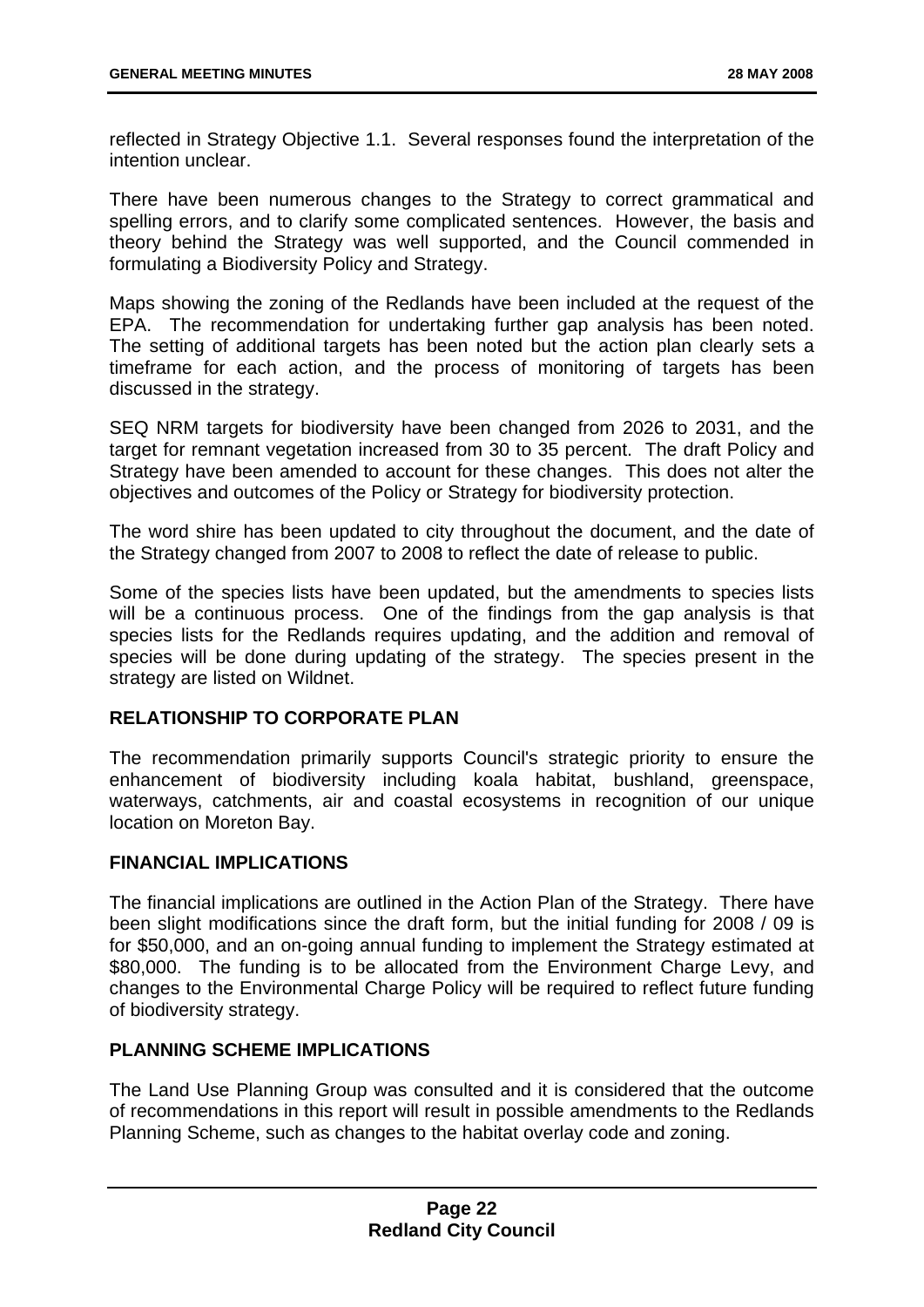#### **CONSULTATION**

General Manager of Policy & Planning, Council's Greenspace Advisory Group, Manager Environmental Education, Manager Parks and Conservation, Manager Infrastructure Services, Manager Environmental Management, EPA, DNR&W, WPSQ, SEQ Catchments, Queensland Wader Studies Group, Parks & Conservation Officers, Development Assessment Officers, Environmental Management Group Officers, Bushcare Officers, and public stakeholders.

#### **OPTIONS**

#### **PREFERRED**

That Council resolve to adopt the amended Biodiversity Policy POL-3070 and Biodiversity Strategy following public consultation, as attached.

#### **ALTERNATIVE**

That Council resolve to adopt Biodiversity Policy POL-3070 and Biodiversity Strategy with recommendations from Council.

#### **OFFICER'S RECOMMENDATION**

Having considered all properly made submissions, that Council resolve to adopt the amended Biodiversity Policy POL-3070 and Biodiversity Strategy, as attached.

#### **COMMITTEE RECOMMENDATION/ COUNCIL RESOLUTION**

| Moved by:    | <b>Cr Bowler</b> |
|--------------|------------------|
| Seconded by: | Cr Henry         |

**Having considered all properly made submissions, that council resolve to adopt the attached amended Biodiversity Policy POL-3070 and Biodiversity Strategy as attached, with the following amendments to the Policy document:** 

**1. That the first dot point under Policy Objective be amended to read:** 

*Maintain viability of ecosystems by retaining all remaining remnant vegetation (remaining 30%) on the mainland, North Stradbroke Island and Southern Moreton Bay Islands;* 

**2. That the second dot point under Policy Objective be amended to read:** 

*Enhance habitat on the mainland by increasing cover of remnant vegetation by at least 1600 ha (8%) by 2031 to address SEQ NRM resource condition targets, through protection of existing non-remnant vegetation re-growth and new plantings.* 

**3. That the first sentence under Policy Statement be amended to read:** 

*Council is committed to addressing all threats to biodiversity which include but are not limited to:*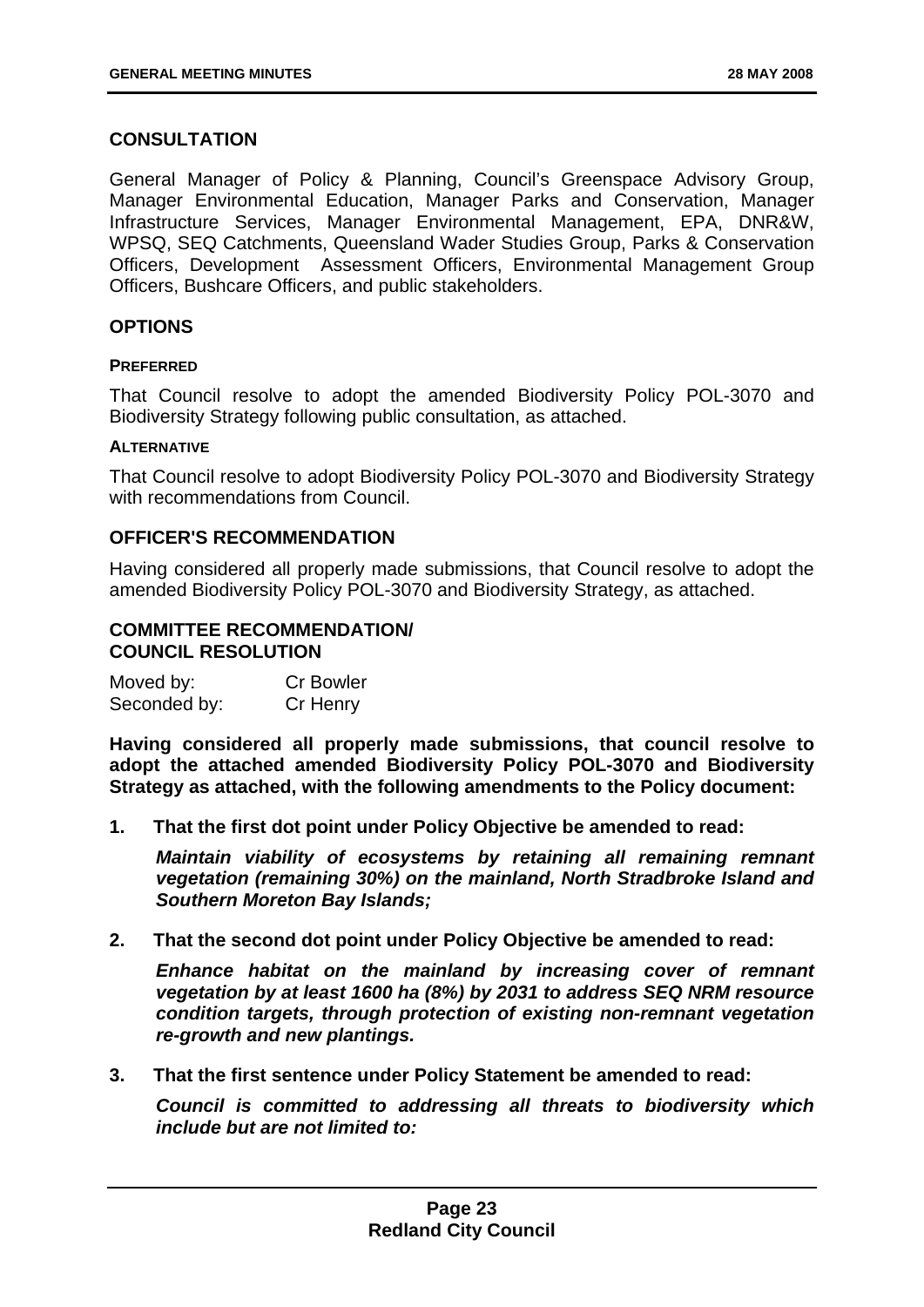**4. That point 5 under the Policy Statement be amended to read:** 

*Seek additional funding from State and Federal Governments to implement the Biodiversity Strategy.* 

**CARRIED**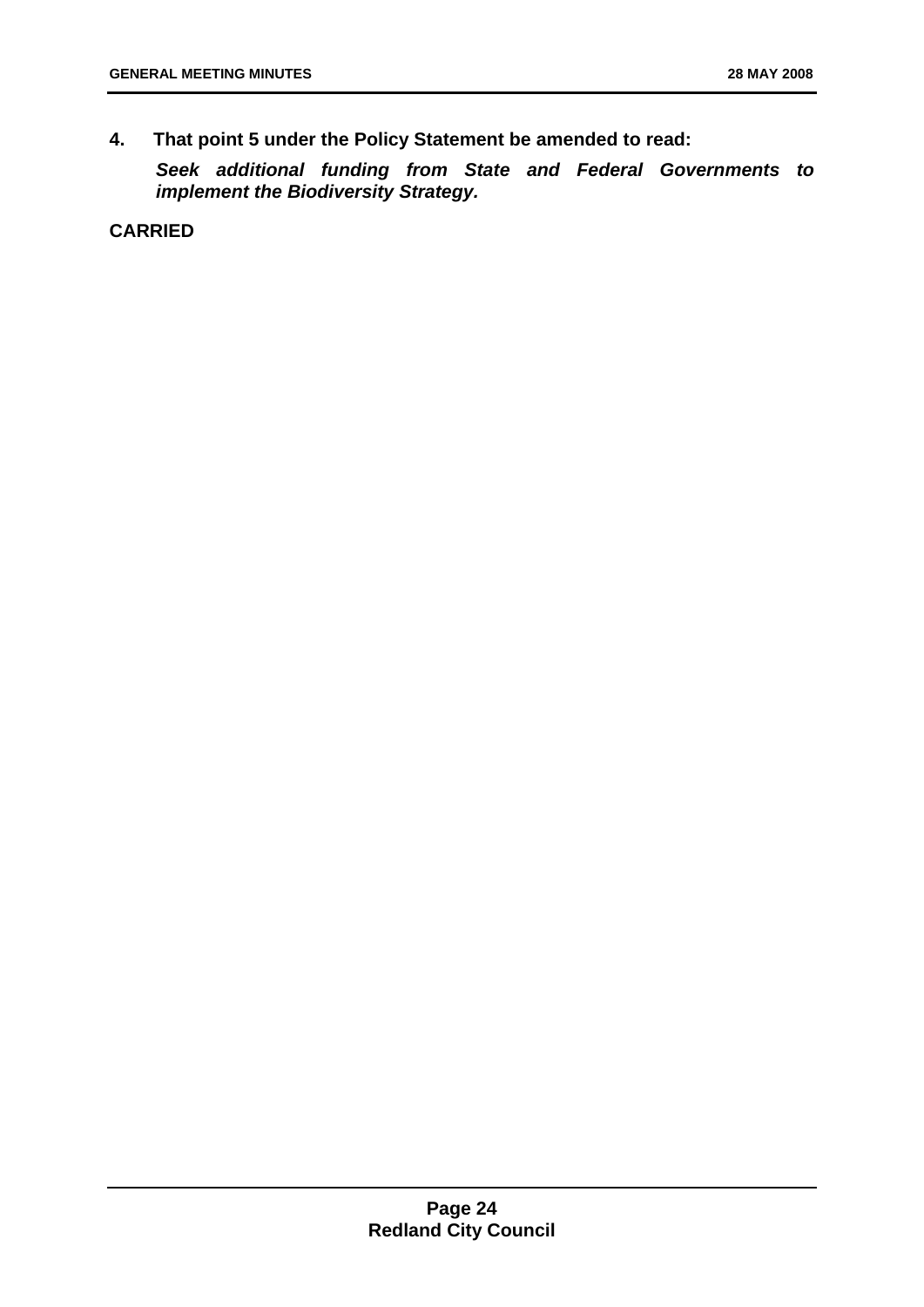#### <span id="page-30-0"></span>**10.1.5 PUBLIC SUBMISSIONS ON INTERIM VEGETATION PROTECTION ORDER HARDY ROAD FIG**

| <b>Dataworks Filename:</b>       | <b>EM Vegetation Protection</b>                                                                                                                                                                                                                                                                                                                        |
|----------------------------------|--------------------------------------------------------------------------------------------------------------------------------------------------------------------------------------------------------------------------------------------------------------------------------------------------------------------------------------------------------|
| <b>Attachments:</b>              | <b>Attachment 1. Outcome of Submission Process,</b><br><b>Expert Report</b><br><b>Attachment 2 - Horticultural Report</b><br>Attachment 3 - Hardy Road Advice - DA<br><b>Attachment 4 - Tree protection zoning</b><br><b>Attachment 5 - Complaint Letter</b><br>Attachment 6 – Photo of Fig in Landscape<br><b>Attachment 7 - Adjoining Properties</b> |
| <b>Responsible Officer Name:</b> | <b>Gary Photinos</b><br><b>Manager- Environmental Management</b>                                                                                                                                                                                                                                                                                       |
| <b>Author Name:</b>              | <b>Leo Newlands</b><br><b>Advisor- Reserve Management</b>                                                                                                                                                                                                                                                                                              |

#### **EXECUTIVE SUMMARY**

Council resolved at the General Meeting of 28 November 2007 that it begin action to protect the large fig tree on Lot 13 SP 188629. The fig tree (considered to be *Ficus obliqua*) is a significant specimen considered to be 150 years old. While it once stood on farmland it is now within an urban lot.

Council resolved on 27 February 2008 to make an interim Vegetation Protection Order under provision of local Law No.6 for this tree, notify the landowners of the order, and call for public submissions.

This report outlines the outcomes of public submissions, expert report and officer recommendations to **not** confirm the Vegetation Protection Order.

#### **PURPOSE**

Council, after considering the expert report and submissions made in response to the notice of the order, may confirm the Vegetation Protection Order under the provision of Local Law No. 6 "Protection of Vegetation" on a large fig tree located at 31 Hardy Road, Wellington Point (Lot 13 on SP188629).

#### **BACKGROUND**

- 26 June 1995**-**The tree is located in an area that had blanket Tree Protection Order applied and classified as part of 'Hilliard Creek Corridor'
- 2 February 2004- During the reconfiguration of the land containing the fig tree it was inspected by Steve Bachman of 'All Tree Care – Independent Consulting Arborist' who recommended that, as part of the conditions for developing the site, the tree should be retained. Council suggested that the fig should be retained in public ownership, however, the provision of additional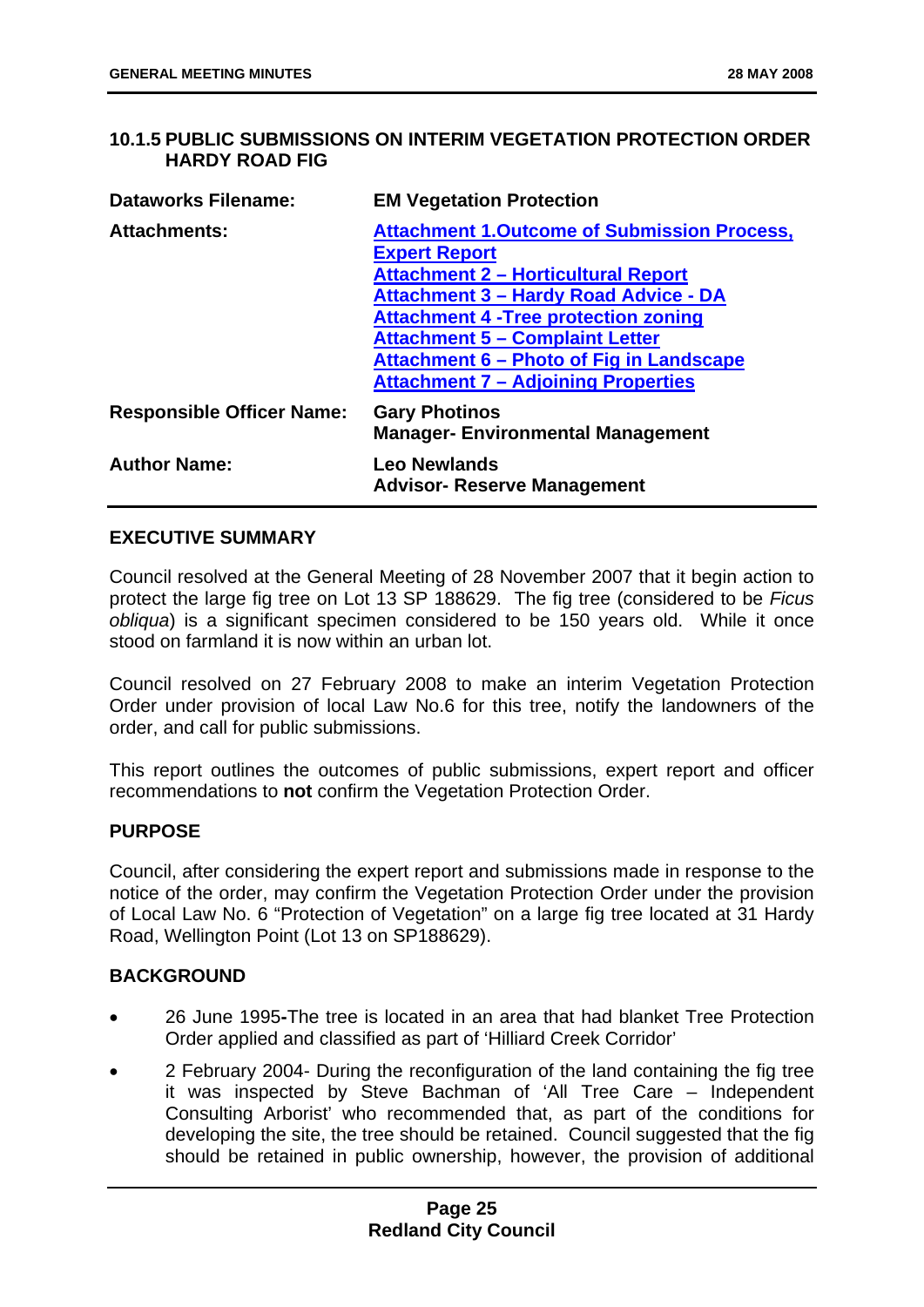park was rejected and it was recommended by Council that the fig tree should be retained within a private allotment.

- 30 November 2004**-** subdivision application appeared at Development Assessment workshop and following issues raised:
	- a) a through road not supported; pedestrian access should not be provided;
	- b) it is not essential to keep the fig tree;
	- c) consider facing allotments onto McNab Street;
	- d) retain pines along Hardy Road;
	- e) 10m vegetation covenant along Hardy Road;
	- f) 13m wide buffer to Marlborough Road; and
	- g) Adequate buffering to existing dwelling.
- 2 July 2007**-** Property was purchased by the current owners.
- 1 August 2007the Environmental Assessment Team indicated to the property owners that they could trim the tree as "there are 'no formal protection on the tree within Councils regulations and laws". Subsequently the owners employed an Arborist to commence trimming the tree.
- August 2007**-** Council field Officers were alerted by the trimming of this significant tree and stopped the works.
- 28 November 2007**-** Council resolved at General Meeting to begin action to protect the large fig tree on Lot 13 SP 188629.
- 27 February 2008**-** Council resolved to make an Interim Vegetation Protection Order under provisions of Local Law No.6.
- 4 March 2008- A letter was sent via registered mail (RP38863101) to the owners as per provisions of Local Law 6 to the owner's post office box mailing address indicated in the Council's Proclaim system.
- 7 March 2008**-** The owners were rung as a courtesy on the morning of to ensure that the mail had been received. Mr Chapman indicated that he didn't check his P.O. Box often but that he had received the mail.
- 7 March 2008Public advertisement (Public Notification of VPO) in Redland Times Newspaper.
- 28 March 2008**-** On-site meeting for expert's assessment of tree (owners present).
- 28 March 2008meeting held between owners, Cr Wendy Boglary and Council Officers to discuss issues.
- April 2008- Expert report completed as per for the purposes of VPO.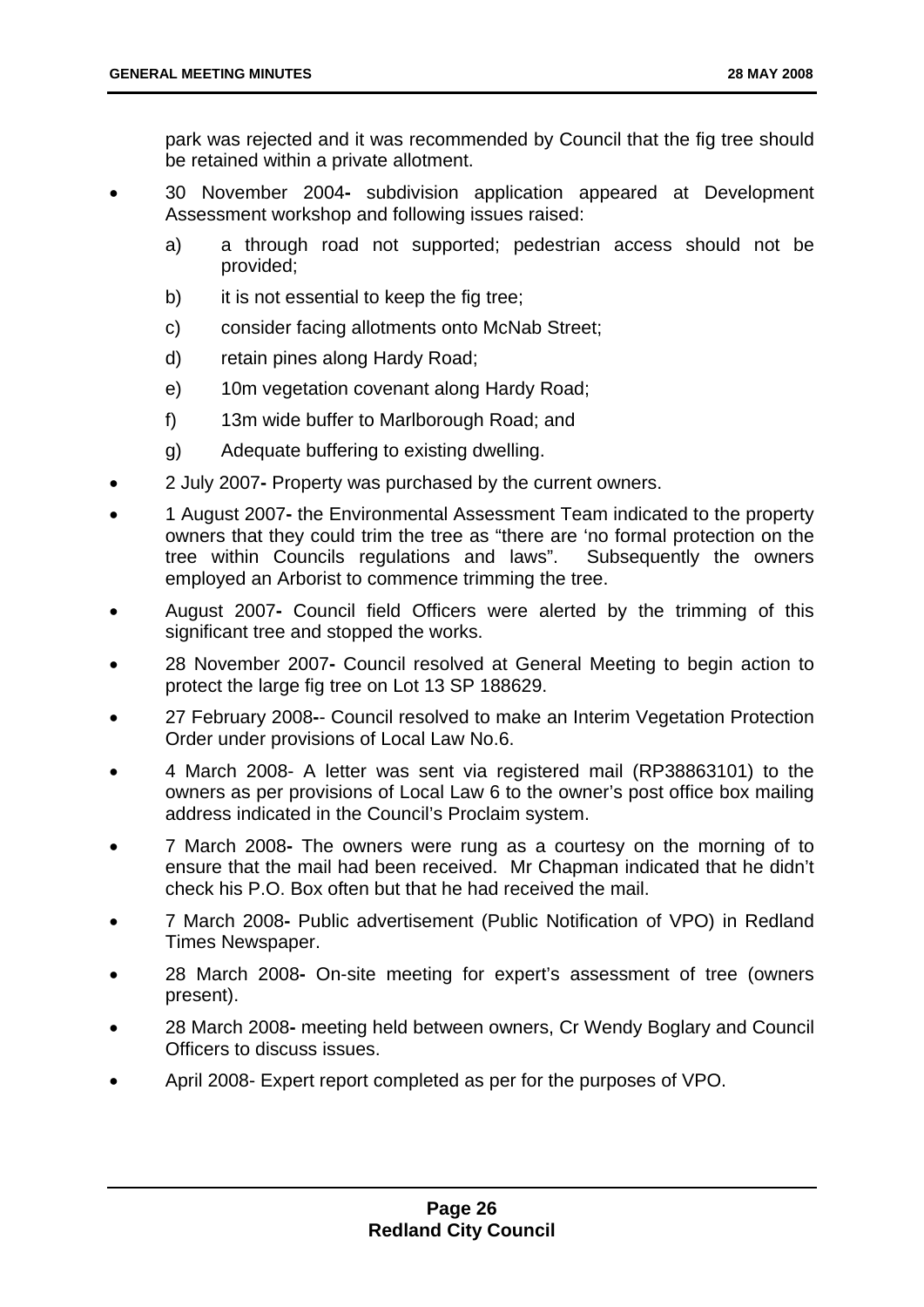#### **ISSUES**

#### THE VPO PROCESS

Council may make a Vegetation Protection Order (VPO) to protect significant vegetation, as defined under s3. of Local Law 6, on freehold land.

Council may resolve to apply an Interim Vegetation Protection Order which remains in place for 6 months. Within this period, the requirements for establishing a VPO can be undertaken. These include public notification and the consideration of submissions and an expert report.

Council may then confirm the VPO. Although the status vegetation may meet the provisions of Local Law 6, Council must not be negligent in applying the principles of natural justice if other mitigating circumstances dictate a superior outcome.

#### GROUNDS FOR THE VEGETATION PROTECTION ORDER

The local law offers protections to trees that have been identified as significant vegetation against the list of criteria outline in the local law.

An expert assessment of the stated criteria for this tree has identified and confirmed that it would meet the criteria of significant vegetation.

#### NOTICE OF ORDER

As Council resolved to begin action to protect the fig tree, it was required that the owner of the land needed to be given written notice of the order. In addition, public notice of the order needed to be made, and was advertised in the local newspaper. One requirement of the notice is to invite submissions for or against the order.

#### OUTCOME OF SUBMISSIONS PROCESS AND EXPERT REPORT FOR HARDY RD FIG

A submission has been received from the owner of the property related to the elements stated on the interim Vegetation Protection Order. No other public submissions were received. The elements of the local law, public submission, the expert report and officer's responses are detailed in Attachment 1

#### MITIGATING CIRCUMSTANCES

A number of documents other than those related directly to the elements of the VPO have been submitted by the owners of the property. These do not relate to whether the tree is significant or not, but need to be considered before any decision is made to confirm the order.

The submitted documents are as follows:

• **Document A.** Horticultural report by 'Marian Hammond', horticultural consultant (Attachment 2)

This document outlines specimen history, health issues related to the tree such as crossed branches, poor past pruning practices, presence of disease, in the tree, potential/actual presence of root decay, proximity to underground water tank and in ground pool on neighbouring property and long term liability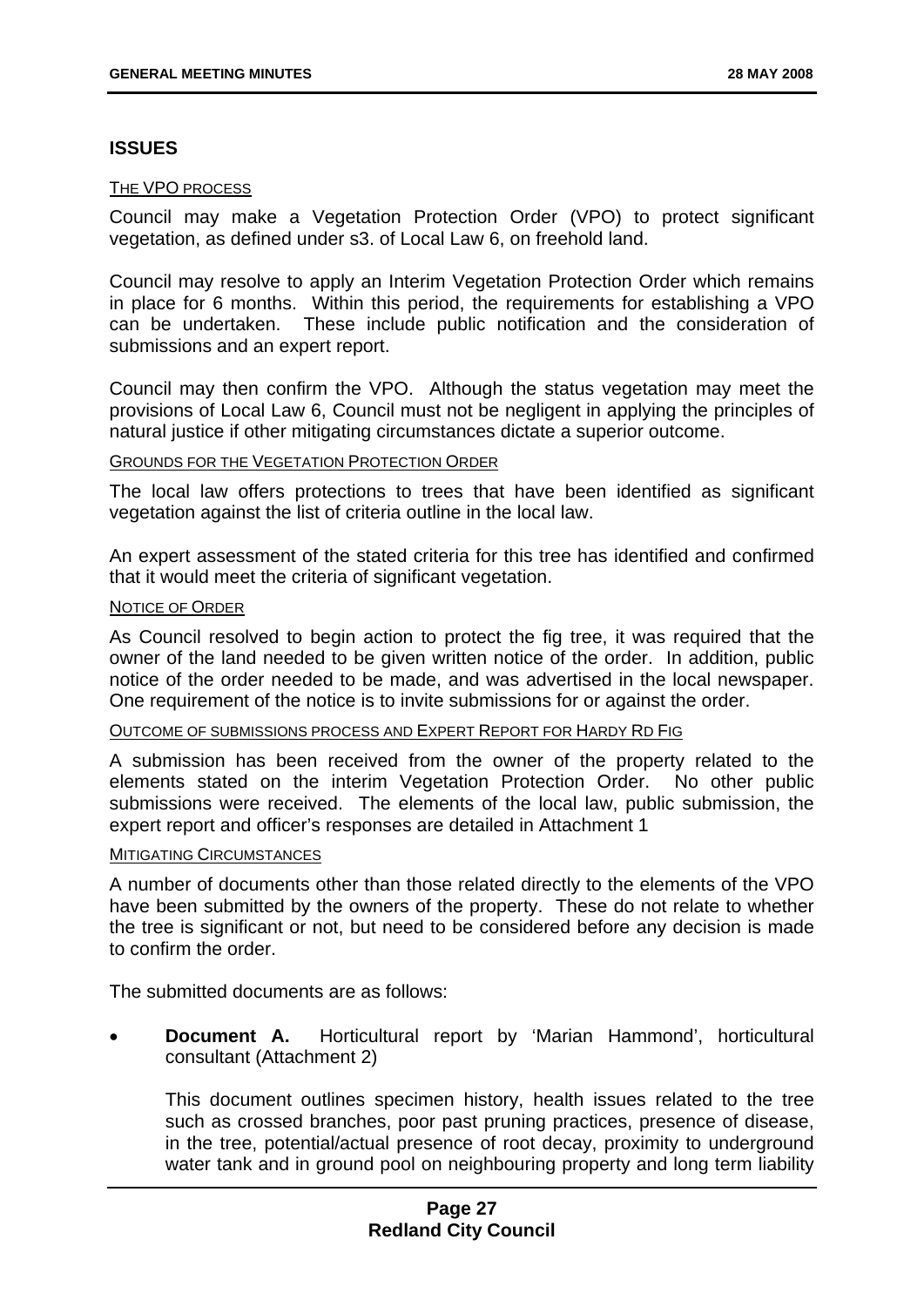and maintenance issues associated with the tree. A CD with photos of the tree and an electronic copy of the report was also attached to the hard copy report.

**Officer's comments:** The information on the whole appears consistent with the status of the tree. From information provided in the horticultural report, the owners are and were intending to keep the tree prior to the VPO application and would have had to incur the liability and associated maintenance costs. The original maintenance of the tree was done so in order to make the tree safe with the intention of keeping the tree.

• **Document B**. Correspondence from Peter Maslen, Council's Team Leader Environmental Assessments (Attachment 3)

This document from Peter Maslen States: "The trimming of the fig tree is permissible. There are no formal protection of this tree within Council's regulations and laws. However as discussed given the age of this tree it was heartening to know that your intention is to build around the tree and ensure its survival."

**Officer's Comments:** The tree is included within a Blanket Tree Protection Area as part of the Hilliard Creek Corridor (Attachment 4). This protection still exists, however any damage to the trees is exempt from permits due to its proximity to boundary. The document confirms other submissions that the owners intended to keep and manage the fig tree.

**Document C.** Compliant letter to Chief Executive Officer (Attachment 5) This letter outlines a number of issues associated with the health of the tree, poor Council planning in regards to the development application, misleading advice regarding the protection of the tree leading to increased costs to themselves, poor timing of the VPO and safety and liability concerns.

It also indicates that the owner intended, through the use of an arborist, on keeping and managing the tree before the Interim VPO was put on the tree.

**Officers Comments**: Information provided by the owner's arborist and horticultural consultant and inspection by Council Officers confirms a number of health concerns associated with the tree. Advice by Council regarding the protection of the tree is confirmed to be misleading. The tree has blanket protection yet damage can occur to the tree without permit due to exemption provided by its proximity to the boundary. Thus the advice should have been that the tree is protected yet the exemptions would apply if the tree was 3m from and boundary or 10 m from house.

Attachments and Correspondence within the Councils Dataworks and Proclaim systems indicate hat the owners have reasonably endeavoured to meet their obligations through advice given from Council.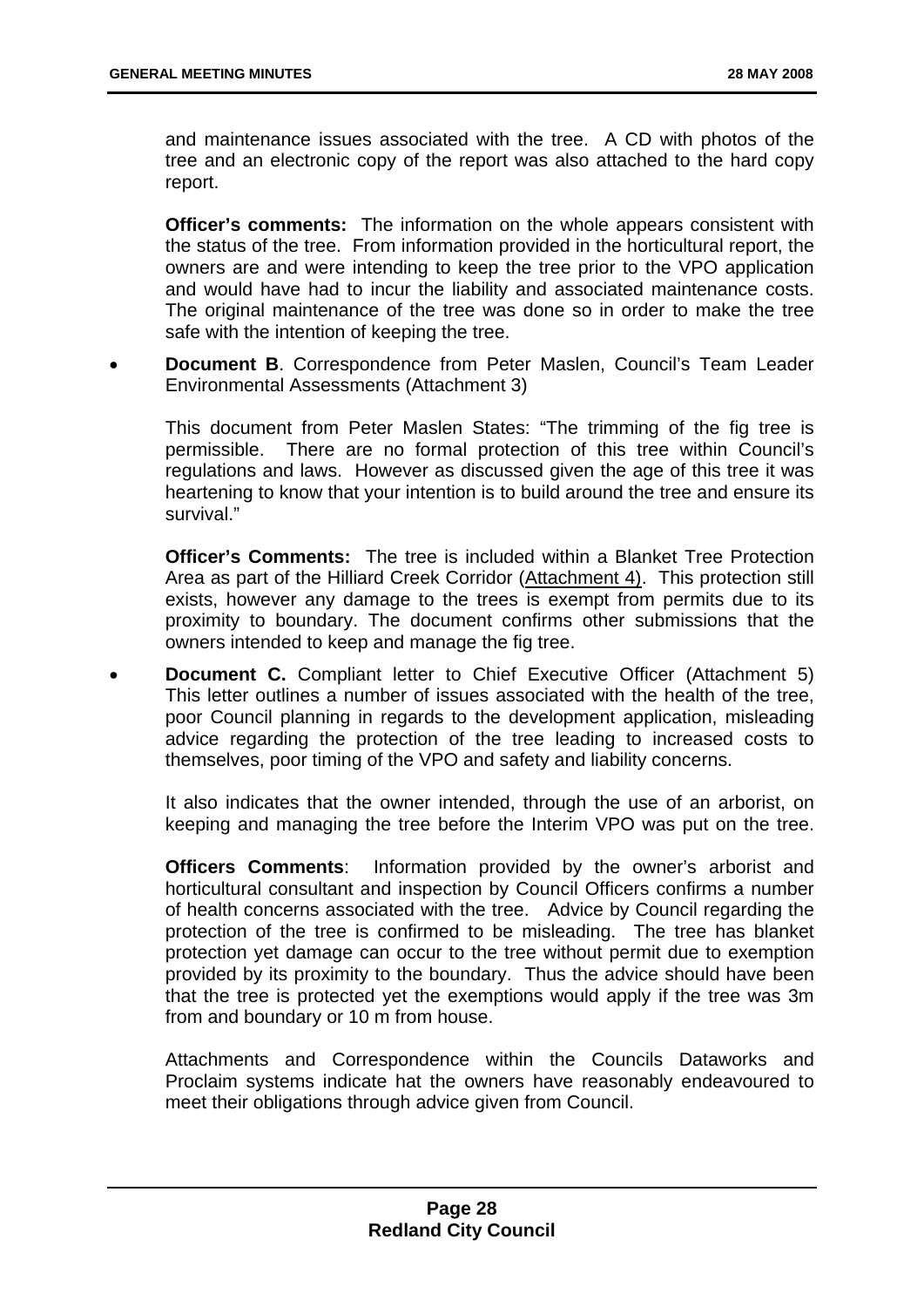#### OTHER ISSUES -TREE PROTECTION FOR ADJOINING PROPERTIES

The development of this VPO has illuminated an issue related to tree protection on adjoining properties (Attachment 6). Currently, a VPO for a tree is linked to the property where the trunk resides. The interpretation of the Local Law 6 does not specifically recognise issues of joint ownership where roots or canopy of a large tree may impinge on neighbouring properties.

This means that the owner of the property must apply for a permit to damage the tree under VPO, but a neighbour does not as long as they meet common law principles.

After receiving legal advice, it has been established that it would be appropriate and equitable in the abovementioned situation that the adjoining landholders would require a VPO on their properties and thus be required to seek permits for damage to any part of a protected tree on the neighbours' property, including the root system. This must however be balanced against the costs of undertaking a VPO for each property, proximity of current and proposed housing and damage that has already occurred to the tree.

SUMMARY OF ISSUES

#### **Local Law 6 criteria**

The tree meets all the elements of the VPO under the provisions of Local Law 6 and is considered a significant tree.

The VPO does not stop the owners from managing the tree.

Owners must apply for a permit (Proposed \$125) when wishing to perform any management that may damage the tree, should the vegetation protection order be confirmed.

#### **Mitigating circumstances**

Poor planning for the identification and protection of the tree during the subdivision process

Development approval has allowed construction of buildings and other structures tooclose to the tree so that damage to the tree can be undertaken without a permit due to the proximity of the tree to the property boundary.

For long term protection of the tree, VPO's are required for the 3 adjoining properties to adequately protect the canopy and roots of the tree.

The owners had and continue to have every intention of managing the tree for its health and safety.

Owners have continually sought guidance from Council.

Conflicting advice to owners by Council

Current damage to both canopy and roots system of this tree presents issues for disease and possible long term failure of the tree.

OVERALL SUMMARY

The application of elements of Local Law 6 shows that the fig tree meets the criteria of significance for listing under Local Law 6. It must also be identified that this tree is already protected under the "Hilliard Creek Corridor" blanket tree protection with the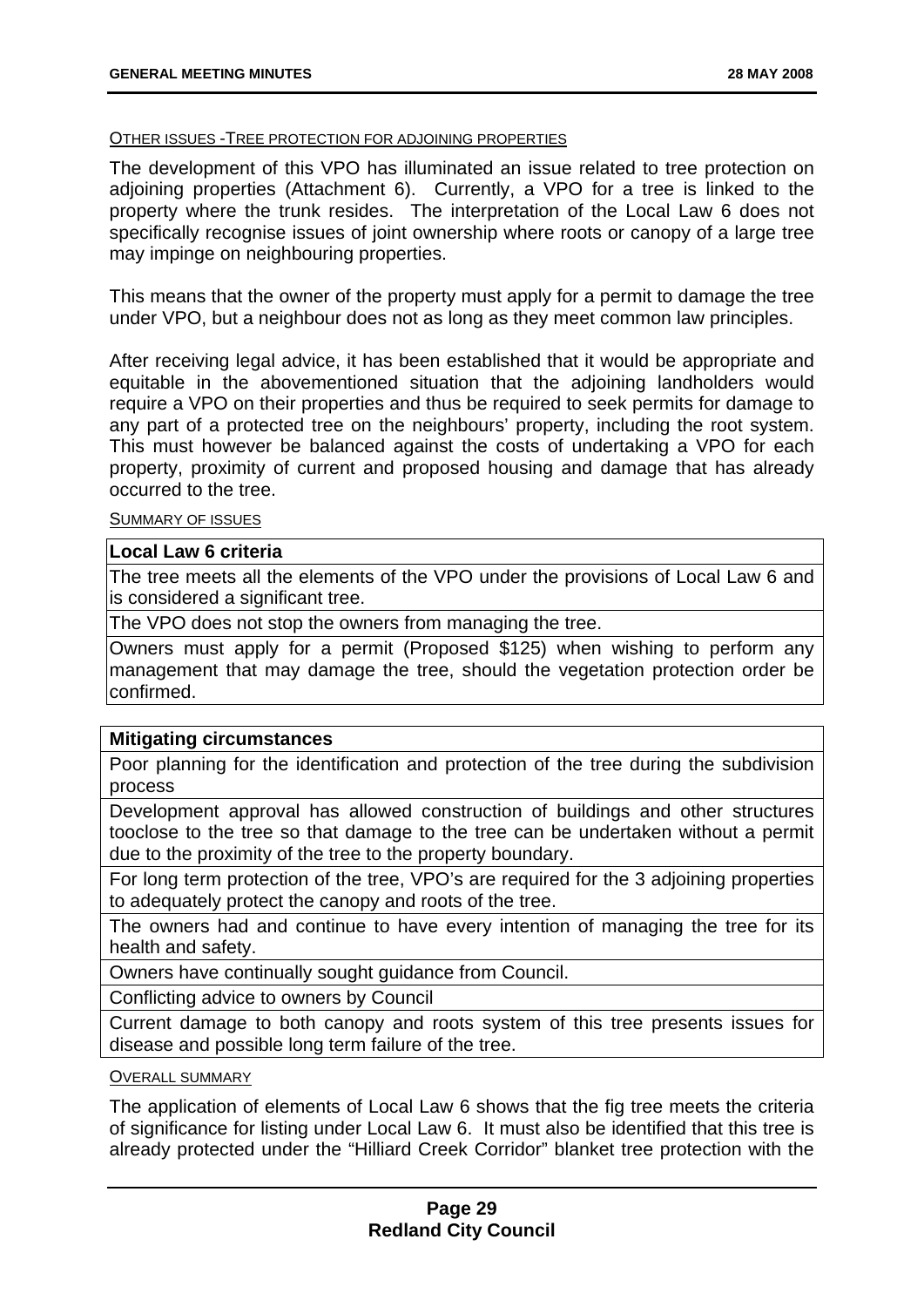ability to apply the exemptions due to the proximity of the tree to the new property boundary.

Throughout the recent development history Council has failed to protect the tree. The development assessment process has allowed the tree to fall within 3m of the property boundaries and 10m of housing. This has resulted in the owners being legally able to damage the tree under the existing Tree protection order.

A number of misconceptions have taken place regarding the protection of the tree during and after development in the application of the local law and has led to misleading information provided to owners regarding the protection of the tree. The owners of the property have indicated that this has resulted in considerable stress to themselves for a tree that is already protected.

Given that the owners throughout this process have showed a willingness to work with Council and ensure long term protection of the tree, it is felt that given the objective of Local Law 6 is the protection of vegetation any further requirements of seeking a permit to undertake work/maintenance of the tree in the long term only adds further animosity between Council and the owners.

Protection of the tree under a VPO would require Vegetation Protection Orders to be placed on the 3 adjoining properties (Attachment 7). It is considered that this may not be effective for the long term survival of this tree given the installation of fencing, in-ground pool, water-tank, house and fencing and previous pruning that have all impacted significantly of the roots and canopy of the tree. As such, the viability of this option is questionable and would require more detailed assessment at significant cost.

In this case it is recommended that Council does not confirm the VPO on this tree and leave the existing order in place.

#### **RELATIONSHIP TO CORPORATE PLAN**

The recommendation primarily supports Council's strategic priority to ensure the enhancement of biodiversity including koala habitat, bushland, greenspace, waterways, catchments, air and coastal ecosystems in recognition of our unique location on Moreton Bay.

#### **FINANCIAL IMPLICATIONS**

If Council resolves not to confirm the VPO then there are no costs to financial implications to Council.

The landowners will continue to be responsible for the ongoing tree management, however should the Council not confirm the VPO, there will be no permit costs to undertaken any damage to the protected vegetation under the Hilliards Creek Corridor Vegetation Protection Order which would still apply.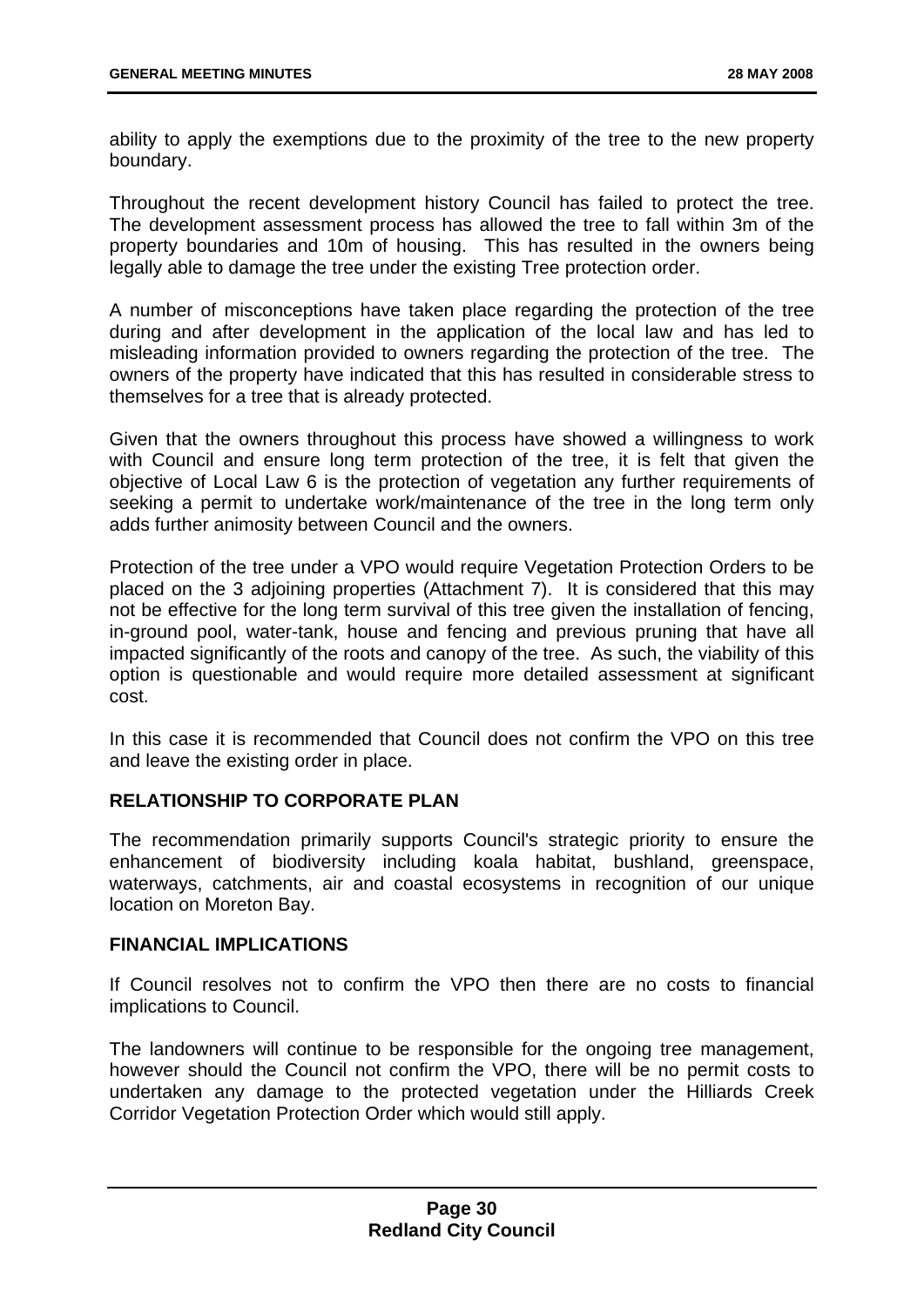If Council resolves to confirm the VPO, the financial costs are estimated to be approximately \$10,000 for 3 further expert reports and public notifications for each property. Detailed assessment of the tree for long term health would require physical examination and ultrasound at a cost of \$500 a report

Council may also have some financial implications related to in-kind support for ongoing tree management advice to the property owner should this be requested.

### **PLANNING SCHEME IMPLICATIONS**

The Land Use Planning Group was consulted and it is considered that the outcome of recommendations in this report will not require any amendments to the Redlands Planning Scheme.

### **CONSULTATION**

Consultation has been undertaken with:

- Environmental Management;
- Legal Services,
- Development assessment;
- Operations and Maintenance;
- External Consultant- Jo Chambers Senior Ecologist 'Biodiversity Assessment and Management';
- Annette and Russell Chapman property owners;

# **OPTIONS**

### **PREFERRED**

That Council, having considered the expert report, the submission made and the mitigating circumstances regarding the ongoing protection of the tree resolve to not confirm the Vegetation Protection Order made on 27<sup>th</sup> February 2008 under the provision of Local Law No. 6 "Protection of Vegetation" on a large fig tree (*Ficus obliqua)* located at 31 Hardy Road, Wellington Point (Lot 13 on SP188629).

#### **ALTERNATIVE**

That Council, having considered the expert report, the submission made the mitigating circumstances regarding the ongoing protection of the tree resolve to:

- 1. To confirm the Vegetation Protection Order under the provisions of Local Law No. 6 "Protection of Vegetation" on a large fig tree *Ficus obliqua* located at 31 Hardy Road, Wellington Point (Lot 13 on SP188629),
- 2. To place Interim Vegetation Protections Orders on the 3 adjoining properties (33 Hardy Rd, 6 Marlborough Rd and 2 Raife Close).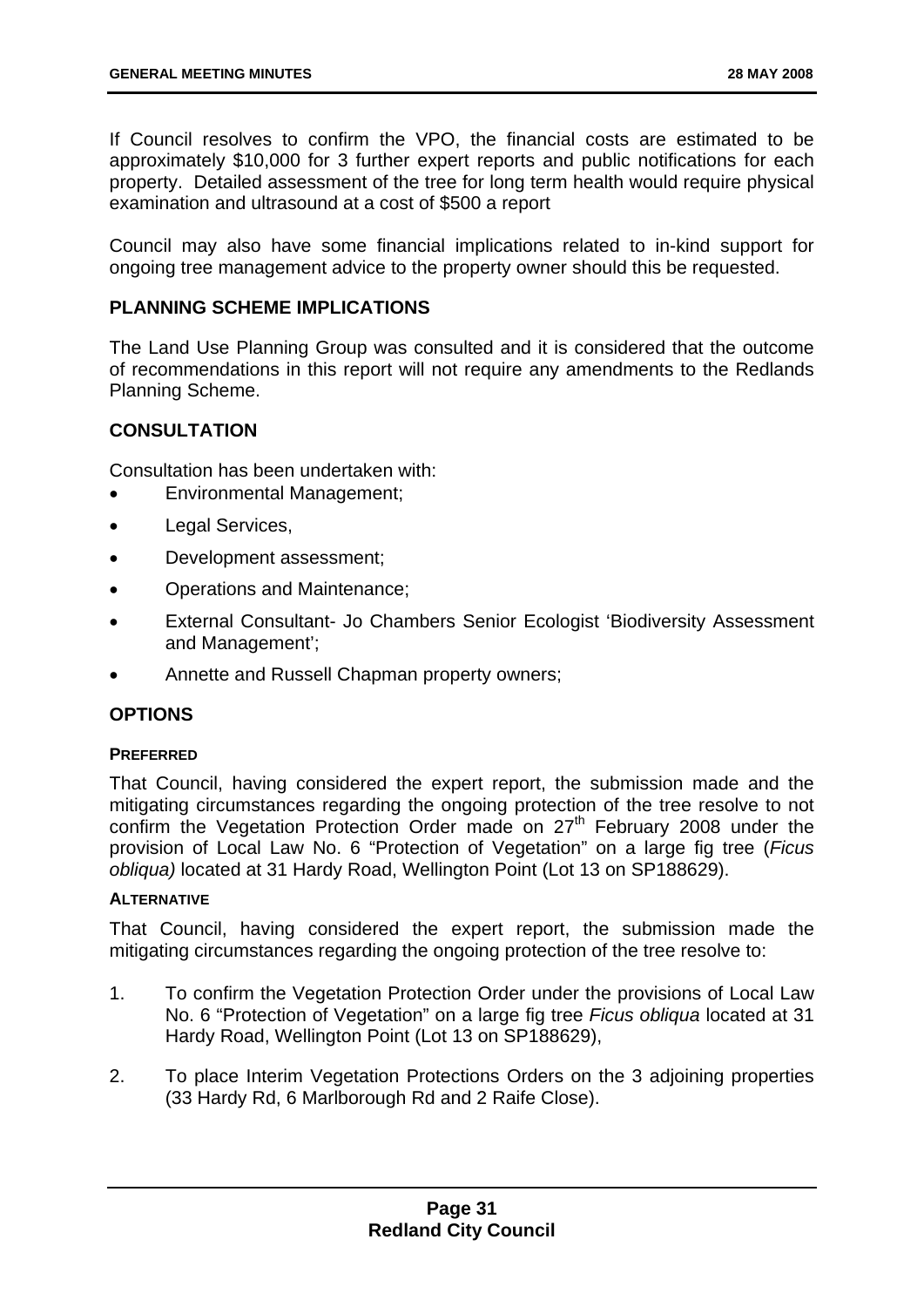3. That damage to the trees is only permitted under Section 27 (J) "if the damage is allowed under a permit issued by Council under the provisions of this Local Law".

### **OFFICER'S RECOMMENDATION**

That Council, having considered the expert report, the submission made and the mitigating circumstances regarding the ongoing protection of the tree, resolves to not confirm the Vegetation Protection Order made on 27<sup>th</sup> February 2008 under the provision of Local Law No. 6 "Protection of Vegetation" on a large fig tree (*Ficus obliqua)* located at 31 Hardy Road, Wellington Point (Lot 13 on SP188629).

### **COMMITTEE DISCUSSION**

**For clarification purposes, it was agreed to add the word 'revoke' in brackets after the words, "…..not confirm….".** 

### **COMMITTEE RECOMMENDATION/ COUNCIL RESOLUTION**

| Moved by:    | <b>Cr Bowler</b>  |
|--------------|-------------------|
| Seconded by: | <b>Cr Reimers</b> |

**That Council, having considered the expert report, the submission made and the mitigating circumstances regarding the ongoing protection of the tree, resolves to not confirm (revoke) the Vegetation Protection Order made on 27th February 2008 under the provision of Local Law No. 6 "Protection of Vegetation" on a large fig tree (***Ficus obliqua)* **located at 31 Hardy Road, Wellington Point (Lot 13 on SP188629).** 

## **CARRIED**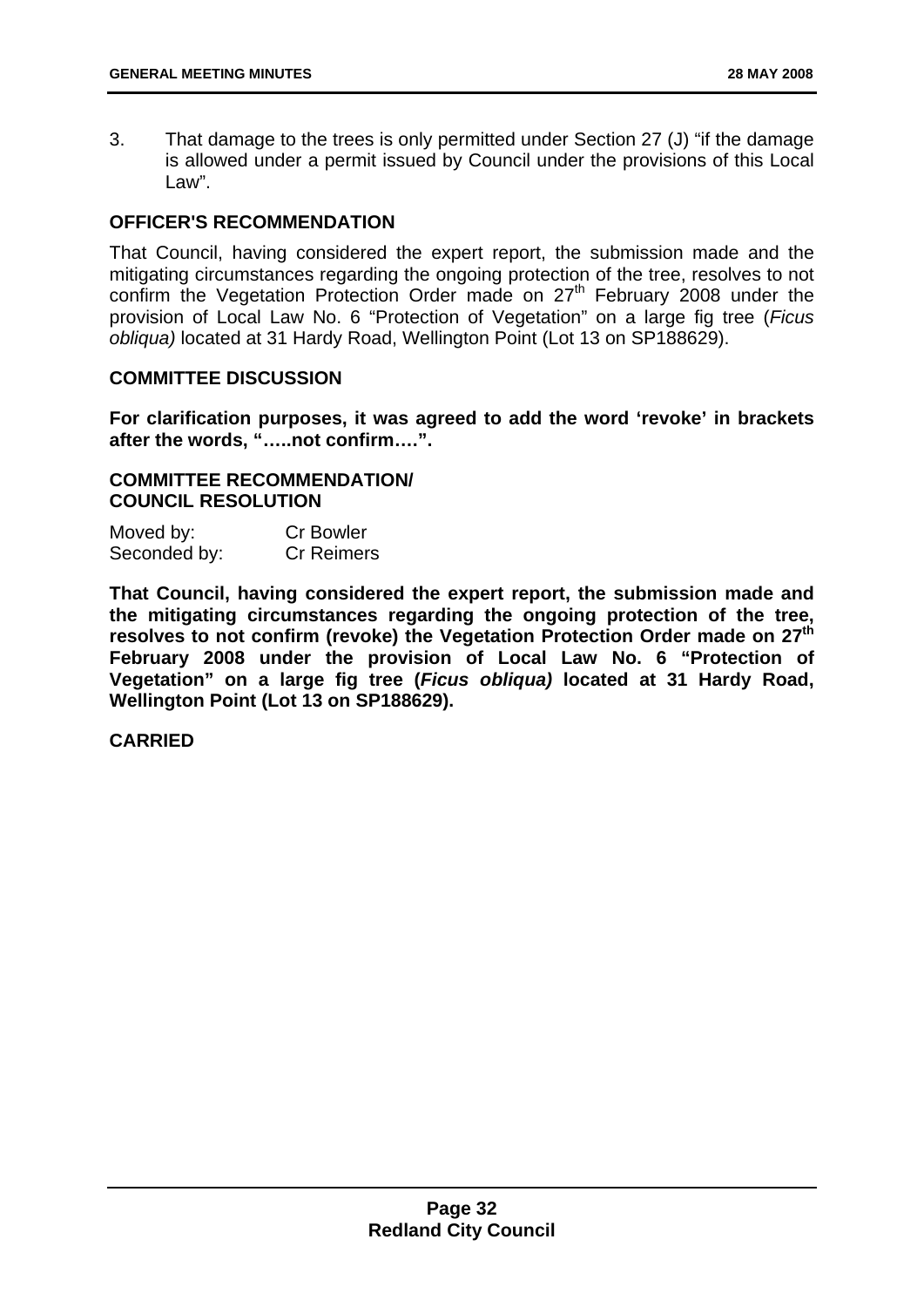### **10.1.6 SHADE IN PARKS PROJECT - COUNCILLORS' COMMUNITY BENEFIT FUND - DIVISION 6**

| <b>Dataworks Filename:</b>       | <b>P &amp; R Shade Structures</b>                                        |
|----------------------------------|--------------------------------------------------------------------------|
| <b>Responsible Officer Name:</b> | <b>Gary Photinos</b><br><b>Manager Environmental Management</b>          |
| <b>Author Name:</b>              | <b>Annette Henderson</b><br><b>Technical Officer Open Space Planning</b> |

### **EXECUTIVE SUMMARY**

In accordance with the Councillors' Community Benefit Guideline (GL-2034), all community benefit fund applications exceeding \$5,000 must be approved by Council.

Approval is sought to allocate funding of \$5,007.80 (excluding GST) from the Division 6 portion of the Councillors' Community Benefit Fund, for the purchase and installation of shade structures and other associated infrastructure for specific parks in the City as set out in the Redland Shire Council Shade Strategy.

The Divisional Councillor currently has sufficient funding in the 2007/2008 portion of the Councillors' Community Benefit Fund.

### **PURPOSE**

That Council resolve to approve the allocation of funding (excluding GST) from the Division 6 portion of the Councillors' Community Benefit Fund for the purchase and installation of shade structures and other associated infrastructure in Redland City parks.

# **BACKGROUND**

- The application has been assessed in accordance with the Councillors' Community Benefit Fund Guideline GL-2034.
- The Redland Shire Council Shade Report March 2005, outlined the need for shade in public parkland and recommended the most effective ways of doing this.
- The project is based on a cost sharing between the Councillors' Community Benefit Fund and the 2007/2008 Capital Works Program.
- The basis for park selection for immediate shade improvements included:
	- **1.** That the park is assessed against the Redland Shire Council Open Space Strategy Desired Embellishments Standards;
	- **2.** That the park has a district catchment or that the park is a large and significantly located Local Park (e.g. near schools, pathways, high density residential areas, shops);
	- **3.** That the park had a number of other embellishments that would be complemented by increased provision of shade including play equipment.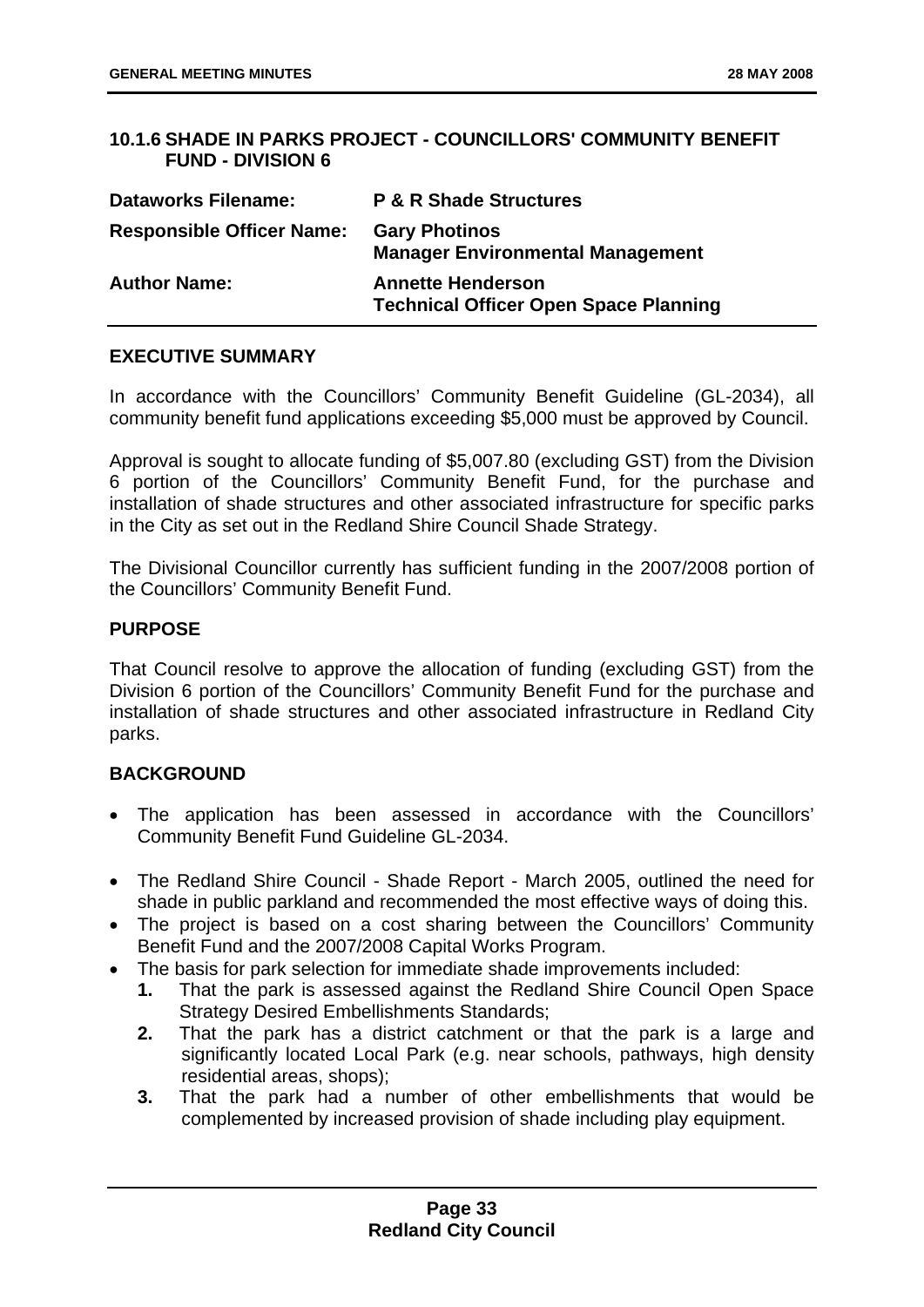- **4.** There is evidence that suggests both natural and artificial forms of shade are effective at reducing harmful Ultra Violet Radiation (UVR).
- **5.** Research has shown that it is preferable to construct artificial structures when appropriate, in combination with the use of trees.
- **6.** Redland Shire Council's Open Space Plan recommends that increased shade be considered for all categories of parks; local, district and regional recreation and sporting parkland.

|       | Local             | <b>District</b>   | <b>District</b> | Regional          | Regional      | <b>Informal</b> |
|-------|-------------------|-------------------|-----------------|-------------------|---------------|-----------------|
|       | <b>Recreation</b> | <b>Recreation</b> | <b>Sports</b>   | <b>Recreation</b> | <b>Sports</b> |                 |
|       | Retain/plant      | Retain/plant      | Retain/plant    | Retain/plant      | Retain/plant  | Retain/plant    |
|       | trees             | trees or a        | trees.          | trees             | trees,        | trees           |
|       |                   | shade ports       | perimeter       | Refer<br>to       | perimeter     |                 |
|       | Refer to RSC      |                   | planting,       | master plan       | planting      | Refer<br>to     |
| Shade | Vegetation        | Refer<br>to       | club house,     |                   | club house,   | <b>RSC VES</b>  |
|       | Enhancement       | RSC VES           | &/or shade      | Refer<br>to       | and/or        |                 |
|       | Report (VES)      |                   | ports           | <b>RSC VES</b>    | shade ports   |                 |
|       |                   |                   |                 |                   | Refer<br>to   |                 |
|       |                   |                   | Refer<br>to     |                   | Master Plan   |                 |
|       |                   |                   | <b>RSC VES</b>  |                   |               |                 |
|       |                   |                   |                 |                   | Refer<br>to   |                 |
|       |                   |                   |                 |                   | RSC VES       |                 |

# **ISSUES**

The Divisional Councillor currently has funding available in the 2007/2008 Councillors' Community Benefit Fund allocations to support the Officer's Recommendation and the funding of this project is in accordance with the Councillors' Community Benefit Fund Guideline GL-2034.

The Community Benefit Fund allocation required for Division 6 is \$5,007.80.

# **RELATIONSHIP TO CORPORATE PLAN**

The recommendation primarily supports Council's strategic priority to build safe, strong and self reliant communities with access to community services, infrastructure and opportunities for participation in community life.

This report supports objective of Objectives 4.1 and 4.3 of the Corporate Plan:

*"To provide a range of sport and recreation opportunities."* 

*"To enhance personal safety, general health and wellbeing."* 

### **FINANCIAL IMPLICATIONS**

The allocation of funds from the Division 6 Councillor's portion of the Community Benefit Fund for the purchase and installation of shade structures and other associated infrastructure in Redland City's parks is in accordance with the CCBF guideline.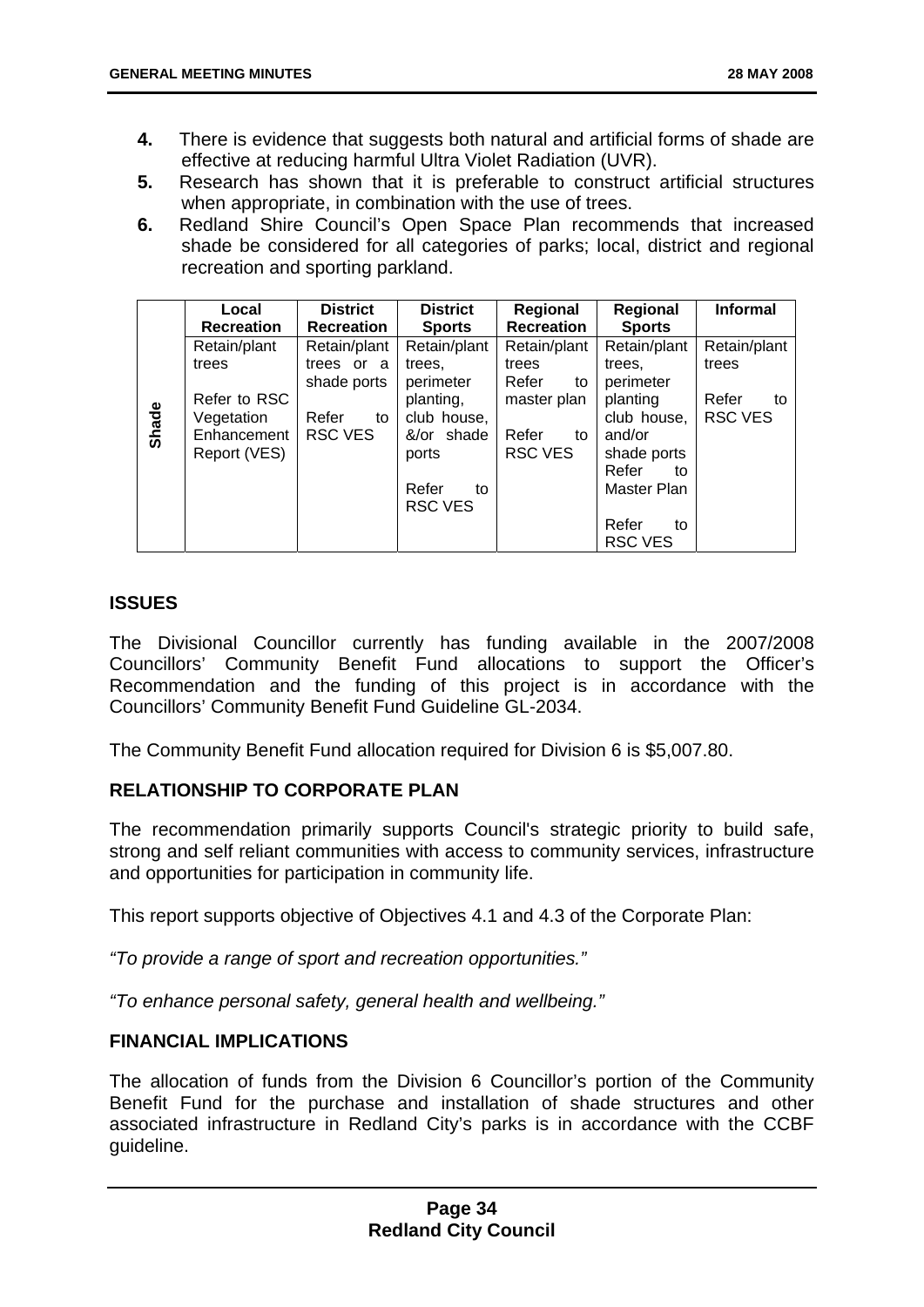The project is based on a cost sharing between the CCBF and the Environmental Management's Capital Works budget. Funds are available in the Division 6 portion of the CCBF.

### **PLANNING SCHEME IMPLICATIONS**

There are no Redlands Planning Scheme implications.

### **CONSULTATION**

The Technical Officer Open Space Planning has consulted with the Divisional Councillor, who is in agreement with the provision of the recommended portion of the Councillors' Community Benefit Fund, for the supply and installation of shade structures and other associated infrastructure at School of Arts Sportsfield, 8-36 Denham Boulevard, Redland Bay.

The Technical Officer Open Space Planning has also consulted with the Advisor Landscape Architect Open Space Planning who is in agreement with the request.

### **OPTIONS**

#### **PREFERRED**

That Council resolve to approve the allocation of \$5,007.80 (excluding GST) from the Division 6 portion of the Councillors' Community Benefit Fund for the supply and installation of shade structures and other associated infrastructure at School of Arts Sportsfield, 8-36 Denham Boulevard, Redland Bay.

#### **ALTERNATIVE**

That Council not approve the allocation of \$5,007.80 (excluding GST) from the Division 6 portion of the Councillors' Community Benefit Fund for the supply and installation of shade structures and other associated infrastructure at School of Arts Sportsfield, 8-36 Denham Boulevard, Redland Bay.

#### **OFFICER'S/COMMITTEE RECOMMENDATION/ COUNCIL RESOLUTION**

| Moved by:    | <b>Cr Bowler</b>  |
|--------------|-------------------|
| Seconded by: | <b>Cr Reimers</b> |

**That Council resolve to approve the allocation of \$5,007.80 (excluding GST) from the Division 6 portion of the Councillors' Community Benefit Fund for the supply and installation of shade structures and other associated infrastructure at School of Arts Sportsfield, 8-36 Denham Boulevard, Redland Bay.** 

### **CARRIED**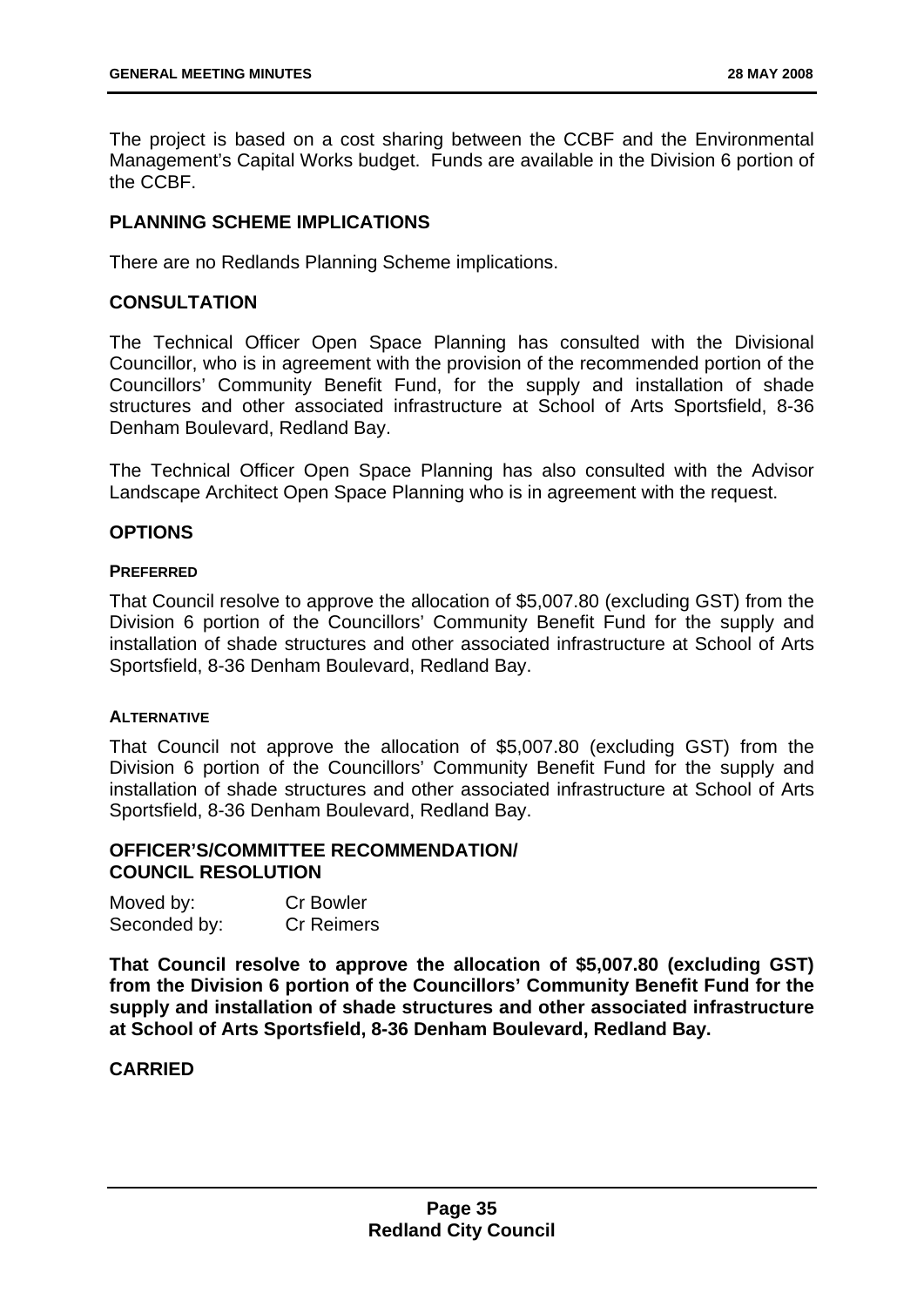### **10.2 GENERAL BUSINESS**

Permission was granted for the following report to be requested:

## **10.2.1 REQUEST FOR REPORT – PROTECTING SIGNIFICANT VEGETATION**

**That a report be prepared and presented to Council on the steps Council is taking to protect significant vegetation through the Development Assessment process.** 

**The following items were raised:** 

### **10.2.2 CR ELLIOTT – UPDATE ON THE REVIEW OF LOCAL LAW 6**

Cr Elliott requested an update on the review of Local Law 6. General Manager Planning & Policy responded.

## **10.2.3 CR WILLIAMS – UPDATE ON THE CLOSURE OF EASEMENT ON DIANA STREET, CAPALABA**

Cr Williams stated that she was waiting on an update on the closure of the easement on Diana Street, Capalaba. General Manager Planning & Policy responded.

# **10.2.4 CR DOWING - REVIEW OF COUNCILLOR CODE OF CONDUCT**

Cr Dowling requested information on the review of the Councillor Code of Conduct, especially in relation to section 7.1.2. Acting Chief Executive Officer responded.

### **COUNCIL RESOLUTION**

| Moved by:    | <b>Cr Bowler</b>  |
|--------------|-------------------|
| Seconded by: | <b>Cr Reimers</b> |

**That the General Business items be noted.** 

### **CARRIED**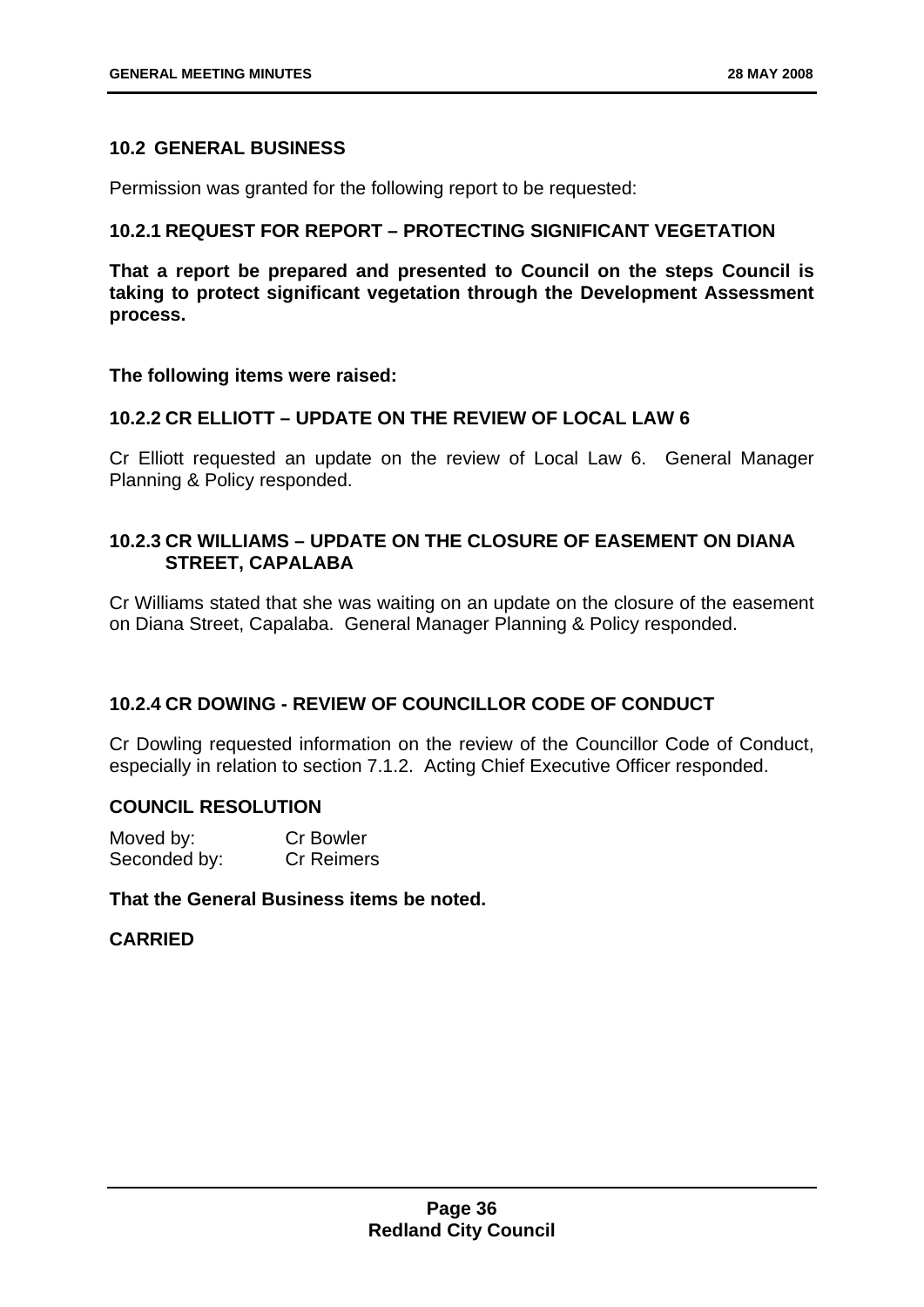## **10.3 CLOSED SESSION AT COMMITTEE**

That the meeting be closed to the public under Section 463(1) of the Local Government Act 1993 to discuss the following item:

### **10.3.1 Stockland Pty Ltd – Proposed Purchase of Council Land**

The reason that is applicable in this instance is as follows:

*"(h) other business for which a public discussion would be likely to prejudice the interests of the local government or someone else, or enable a person to gain a financial advantage."* 

# **MOTION TO REOPEN MEETING**

That the meeting be again opened to the public.

CARRIED

### **10.3.1 STOCKLAND PTY LTD - PROPOSED PURCHASE OF COUNCIL LAND**

| <b>Dataworks Filename:</b>       | Lot 10 RP178391                                                                                                                                                                                                                                                                                                                                                                                                                                                                                                                                                                                                                                                                              |
|----------------------------------|----------------------------------------------------------------------------------------------------------------------------------------------------------------------------------------------------------------------------------------------------------------------------------------------------------------------------------------------------------------------------------------------------------------------------------------------------------------------------------------------------------------------------------------------------------------------------------------------------------------------------------------------------------------------------------------------|
| <b>Attachments:</b>              | Attachment A - Plan of Proposed Lot 4<br>Attachment B – Letter Dated 8 August 07 from<br><b>Stockland Pty Ltd</b><br>Attachment C - Independent Valuation - Knight<br><b>Frank dated 13 September 2007</b><br>Attachment D - Letter to Brett Wilson dated 24<br><b>September 2007</b><br>Attachment E – Letter to Andrew Hay dated 19<br>December 2007<br><b>Attachments F &amp; G - Stockland Pty Ltd</b><br><b>Responses dated 7 January 2008 &amp; 11 February</b><br>2008<br>Attachment H - Due Diligence Report dated 27<br><b>February 2008 (Scanlan Consulting Solutions)</b><br><b>Attachment I - Valuation Report from Australian</b><br><b>Valuation Office dated 9 April 2008</b> |
| <b>Responsible Officer Name:</b> | <b>Greg Underwood</b><br><b>General Manager - Planning &amp; Policy</b>                                                                                                                                                                                                                                                                                                                                                                                                                                                                                                                                                                                                                      |
| <b>Author Name:</b>              | <b>Greg Underwood</b><br><b>General Manager - Planning &amp; Policy</b>                                                                                                                                                                                                                                                                                                                                                                                                                                                                                                                                                                                                                      |

### **EXECUTIVE SUMMARY**

Stockland Pty Ltd are wishing to purchase Lot 4 as shown on Attachment A, known as the Woolworths car park for the sum of \$8.2 million, for the purpose of further development in conjunction with their adjoining holdings.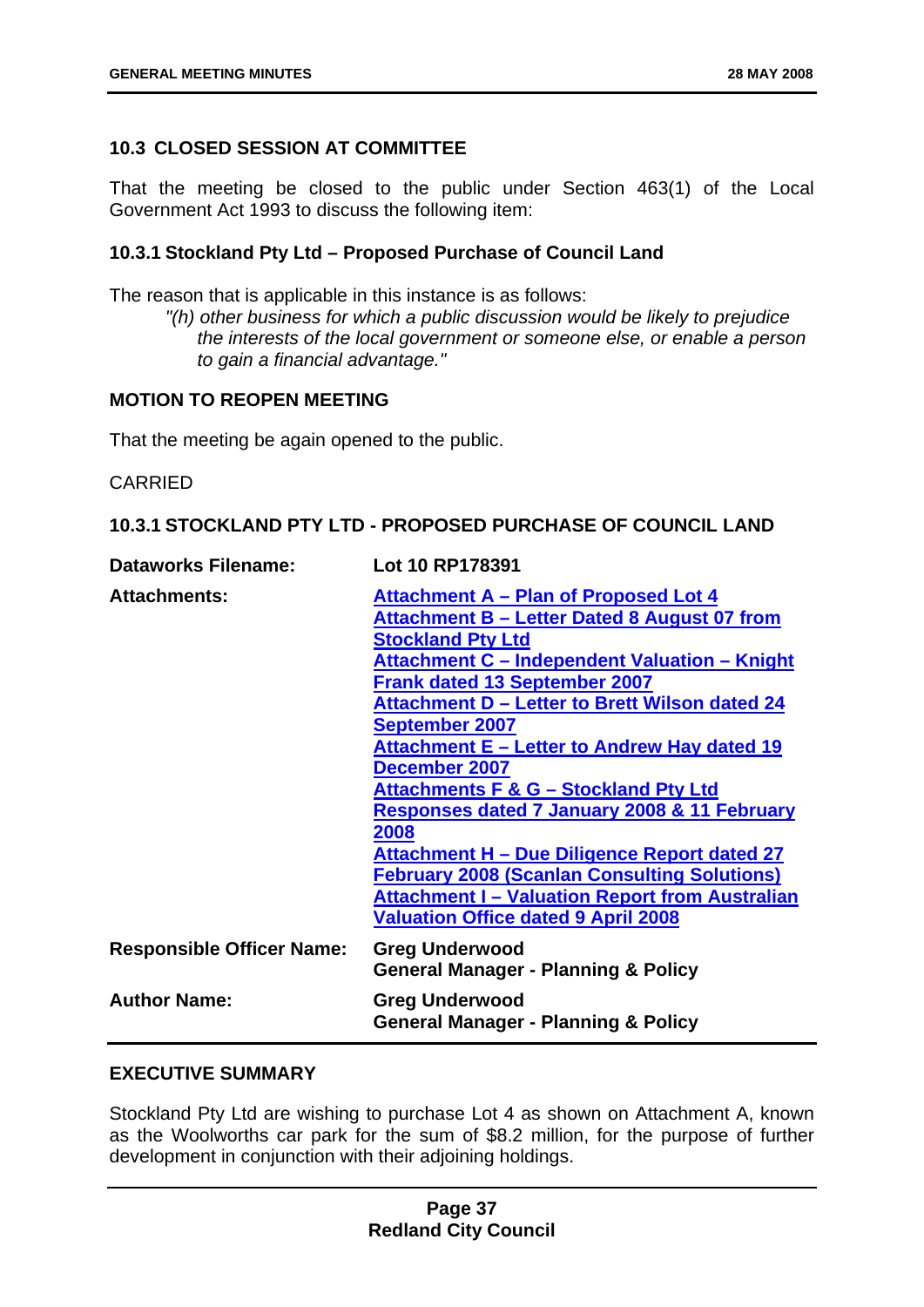For Council to proceed with the Stockland proposal it should:

- 1. Determine whether it is in agreement for this Council land to be sold. The current use of the land is car park however the Redlands Planning Scheme allows a range of future mixed uses on the land and an overall building height limit (20m) for code assessable development commensurate with adjoining land intents in the Major Centre Zone. Council needs to determine what, if any, use is intended for the land bearing in mind that a constraint of 220 car parking spaces encumbers this precinct (Development Agreements in the 1980's which have been subsequently novated to the new owners). Bearing in mind the significant encumbrance on this precinct it is believed that the sale to Stockland offers the best overall outcome for the Community.
- 2. Determine whether the monetary value offered represents good value for the community. The monetary value offered has been assessed by two independent valuations, and found to be worthy of acceptance.
- 3. Determine what conditions should be placed on the sale. Council should require that the pre-existing deed with Stockland that requires Council to maintain 220 car parking spaces in this precinct for the Woolworths development, be extinguished on settlement. Stockland would still be required to satisfy the car parking requirements for its retail shopping centre.
- 4. Request Ministerial exemption to sell other than through a public tender process. Because of a significant financial encumbrance, in the form of 220 car parking spaces dedicated to the existing Woolworths development, it is considered that Council will not receive fair offers from any other developers.

It is recommended that Council proceed with Stocklands offer to purchase.

# **PURPOSE**

For Council to determine if it wishes to proceed with an offer from Stockland Pty Ltd to purchase the Council owned 'Woolworths' car park as shown on attached plan as Lot 4 BRSS3525.000-008 Issue D (10,440 sqm).

# **BACKGROUND**

Council undertook an Expression of Interest (EOI) process in early 2007 with the intention of possibly selling/redeveloping Council properties whilst maximising public parking opportunities.

A number of submissions were received, including from Stockland, in relation to Council's EOI. Council resolved however:

*'to terminate the current Cleveland CBD EOI/Tender Process as the EOI submissions do not demonstrate sufficient community benefit, including financial return from Council owned lands.'* 

Subsequent to the termination of the EOI process Stockland wrote (Attachment B – dated  $8<sup>th</sup>$  August 2007) to Council with an offer of \$8.0 million cash plus \$200,000 for urban renewal projects, in return for the Council owned (Woolworths) car park. As

### **Page 38 Redland City Council**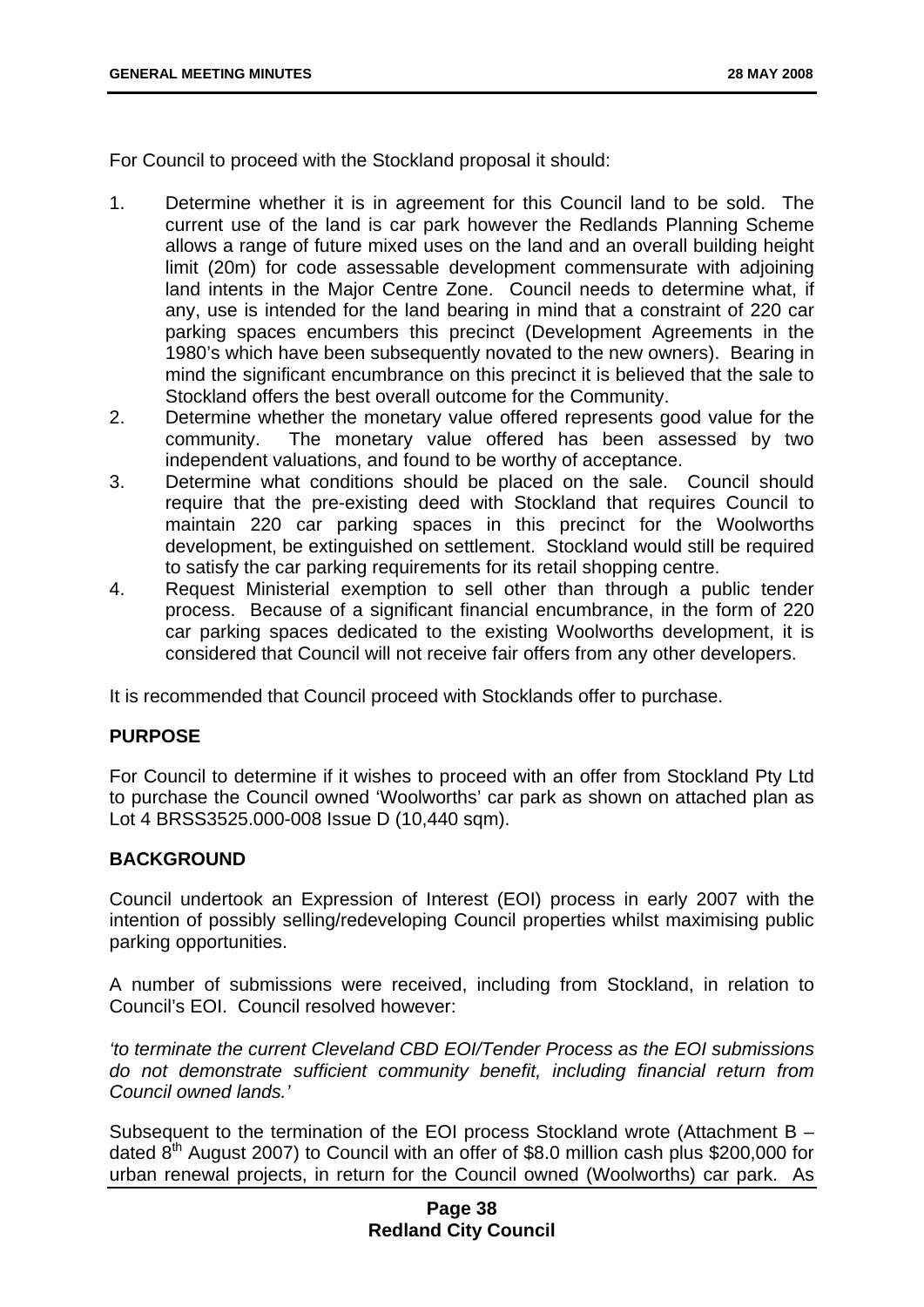part of the offer Stockland would also agree to abolish a pre-existing development deed requiring Council to maintain 220 car parking spaces within this same precinct. Stockland would further agree to provide the full requirement for car parking for the full development (existing & proposed) of the site.

An independent valuation (Attachment C – dated  $6<sup>th</sup>$  November 2007) was commissioned by Council which found that the "Stockland Offer appears 'fair and reasonable' ".

Council responded on 24<sup>th</sup> September 2007 (Attachment D) indicating the general conditions as stated above, that might apply to the sale if it was to proceed, and further indicated that a cash offer of \$8.2 million would be considered.

Subsequent discussions took place between General Manager Planning & Policy and representatives of Stockland in order to clarify the exact land descriptions, rights of access to adjoining properties, relocation of the road reserve and the continued operation of Council's park, playground area and toilet facility.

Council again wrote (Attachment E) to Stockland on 19<sup>th</sup> December 2007 to clarify the above issues and indicating that approval by both Council and the Minister would be required.

Stockland wrote (Attachment F) to Council on  $11<sup>th</sup>$  February 2008 confirming its commitment to the purchase of the subject land in accordance with clarified boundaries, access easements, road openings and closures, etc and in accordance with the attached plan showing proposed Lot 4 BRSS3525.000-008 Issue D (10,440 sqm). Included with this letter from the Stockland Regional Manager was a further letter (Attachment G – dated  $7<sup>th</sup>$  January 2008) from Stockland CEO, Mr John Schroder, confirming Stockland's intention to purchase.

Since this formal offer from Stockland, Council has obtained a due diligence report (Attachment H – dated  $27<sup>th</sup>$  February 2008) from Mr Len Scanlan, an external auditor who also is a member of Council's Audit Committee. This report indicates that the process Council has followed is correct and further recommends an additional independent valuation be obtained. Council has followed this advice and obtained a further valuation from the Australian Valuation Office. This valuation (Attachment I) further supports the offered price as proper value.

# **ISSUES**

Based on the correspondence received and the actions taken as outlined in the previous section of this report, Council is in a position to progress a sale to Stockland Pty Ltd if it wishes to do so. In making this decision Council needs to be satisfied of the following:

1. That the sale of this land is in the public's best interests. In determining this issue, Council needs to consider the current usage of the land, ie, car parking, and the potential usage of the land given it has a significant encumbrance requiring 220 car parking spaces to be maintained in the precinct. With this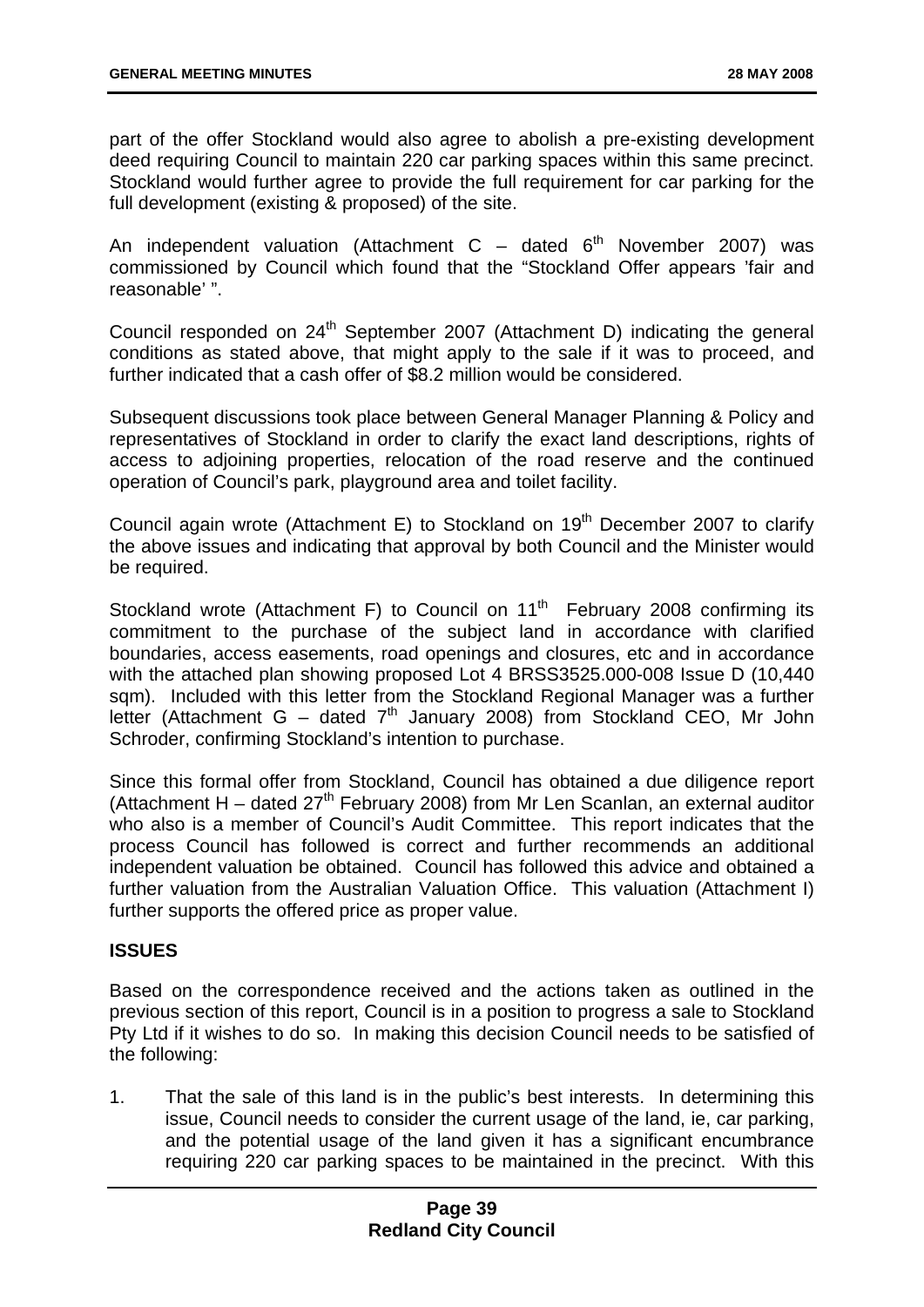constraint it may still be possible for Council to redevelop the site itself, e.g., for one or a number of future mixed uses (shop fronts at street level, commercial offices, car parking, etc).

 220 car parking spaces would need to be added to the additional car parks required for the proposed uses. It would be more difficult to achieve this requirement on the subject site than a full redevelopment of both Council and Stockland owned car park areas.

 It is considered that given the 220 car parking space encumbrance on the land, that the sale of the subject land best serves the public interest.

2. That a significantly better value is obtained through the sale to Stockland in lieu of sale by public tender. A comparison of Cleveland CBD land values completed by Knight Frank Valuers and confirmed by the Australian Valuation Office, indicates an unencumbered value of \$10.44 million (\$1,000 per sqm). The monetary value of the encumbrance (220 car parking spaces) has been calculated on estimated minimal construction costs to be between \$3.3 million and \$4.5 million depending on basement or podium car-parking location.

 Thus the value of the property as encumbered is between \$5.94 million and \$7.14 million. The Stockland offer of \$8.2 million significantly exceeds this amount and therefore a sale to Stockland at a price of \$8.2 million offers good value to the community. It is considered that the value of this offer relates to the benefits that would be attributable only to Stockland due to their adjoining land. It is believed that no other party would offer Council this premium (\$1.06 million to the contract of the contract of the contract of the contract of the contract of the contract of the

\$2.2 million) above the land valuation stated.

### **RELATIONSHIP TO CORPORATE PLAN**

The recommendation primarily supports Council's strategic priority to Enhance employment participation and the community's standard of living through encouraging economic development opportunities.

#### **FINANCIAL IMPLICATIONS**

This sale will result in an income to Council of \$8.2 million. Normal legal, survey and administration costs will be associated with the sale.

### **PLANNING SCHEME IMPLICATIONS**

The Land Use Planning Group was consulted and it is considered that the outcome of recommendations in this report will not require any amendments to the Redlands Planning Scheme.

#### **CONSULTATION**

The CEO, Manager Land Use Planning Group and Manager Infrastructure Planning Group have been consulted in the preparation of this Report.

# **Page 40 Redland City Council**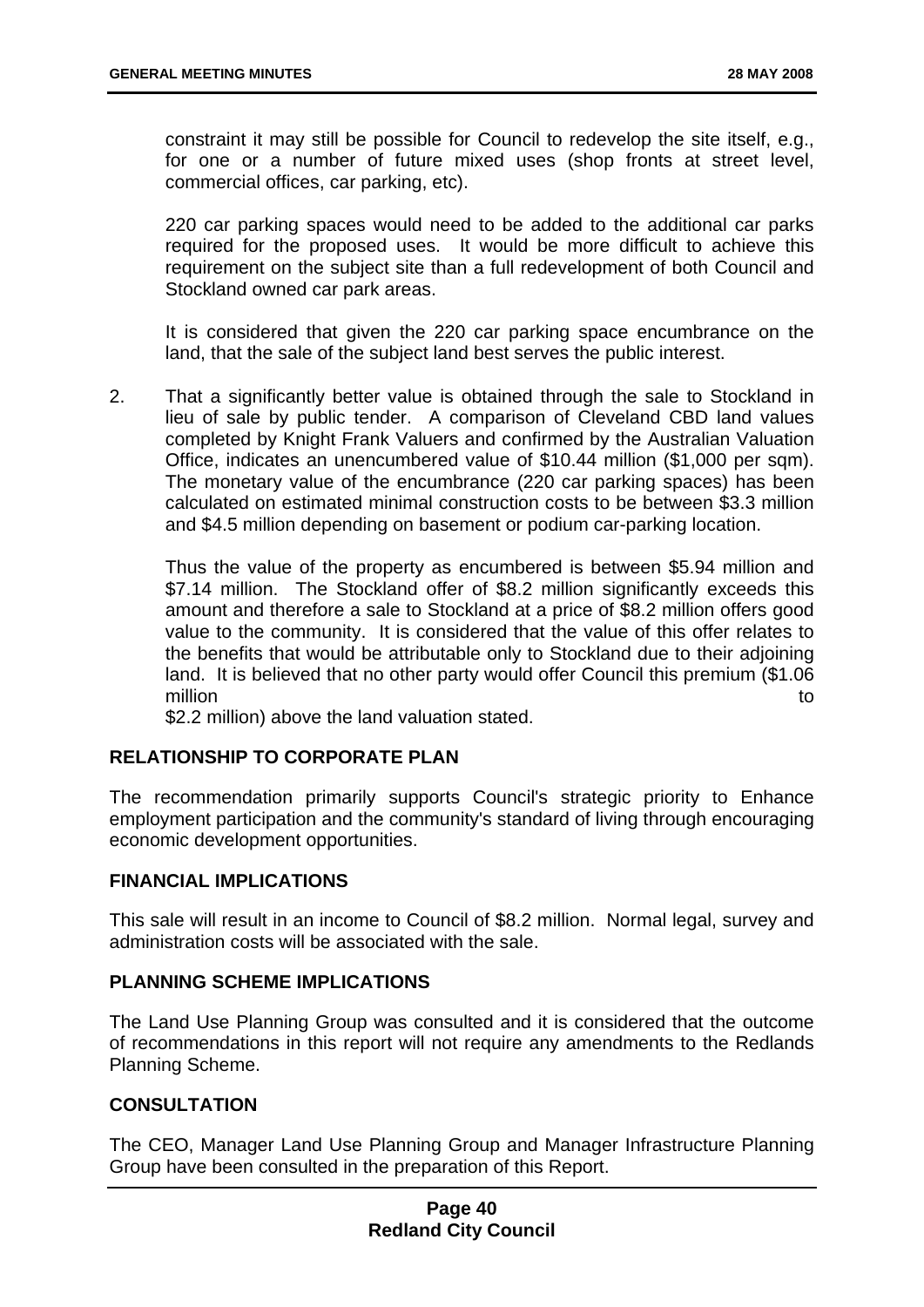# **OPTIONS**

#### **PREFERRED**

- 1. That Council seek from the Minister for Local Government, exemption from complying with Section 49, of the *Local Government Act 1993* for the disposal of the lands shown as Proposed Lot 4 on Plan BRSS3525.000-008 Issue D; and
- 2. That subject to the consent of the Minister for Local Government being obtained that the CEO be delegated authority to enter into a contract and legal agreement, and finalise the sale of the subject land (Proposed Lot 4 on Plan BRSS3525.000-008 Issue D) to Stockland Pty Ltd in the amount of \$8.2 million subject to the extinguishment of the encumbrance of 220 car parking spaces and any other reasonable condition determined as part of the sale process.

#### **ALTERNATIVE**

No alternative recommended.

### **OFFICER'S/COMMITTEE RECOMMENDATION/ COUNCIL RESOLUTION**

| Moved by:    | <b>Cr Elliott</b> |
|--------------|-------------------|
| Seconded by: | Cr Williams       |

### **That Council resolve as follows:**

- **1. To seek from the Minister for Local Government, exemption from complying with Section 491, of the** *Local Government Act 1993* **for the disposal of the lands shown as Proposed Lot 4 on Plan BRSS3525.000-008 Issue D; and**
- **2. That subject to the consent of the Minister for Local Government being obtained that the Chief Executive Officer be delegated authority to enter into a contract and legal agreement, and finalise the sale of the subject land (Proposed Lot 4 on Plan BRSS3525.000-008 Issue D) to Stockland Pty Ltd in the amount of \$8.2 million subject to the extinguishment of the encumbrance of 220 car parking spaces and any other reasonable condition determined as part of the sale process.**

### **CARRIED**

A division was called for.

Crs Elliott, Williams, Dowling, Henry, Ogilvie, Boglary and Hobson voted in the affirmative.

Crs Townsend, Reimers and Bowler voted in the negative.

Cr Murray was absent from the meeting.

The motion was declared by the Mayor as **CARRIED**.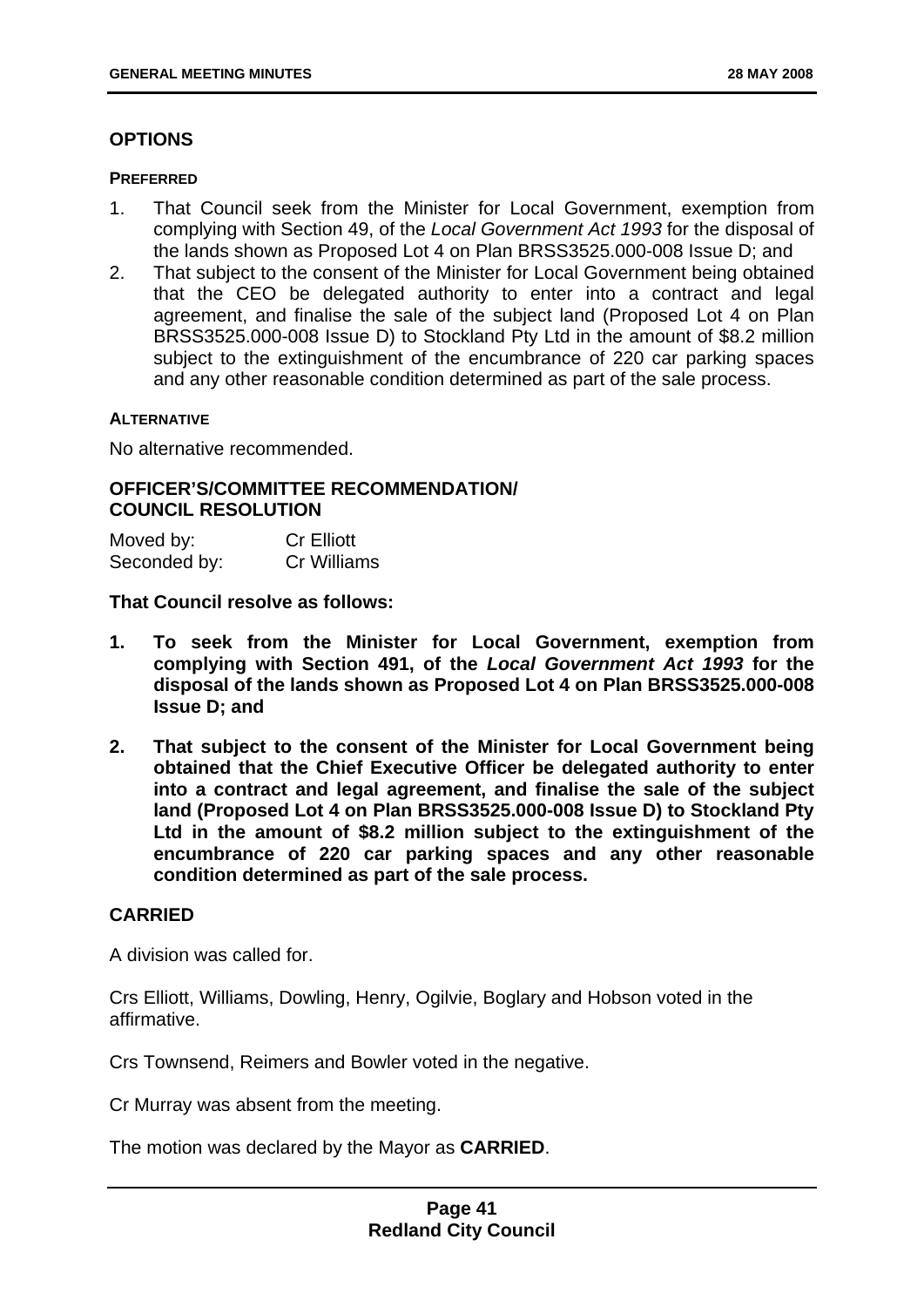# **11 REDLAND WATER AND WASTE COMMITTEE 20/05/08 - RECEIPT AND ADOPTION OF REPORT**

| Moved by:    | Cr Henry   |
|--------------|------------|
| Seconded by: | Cr Ogilvie |

That the Redland Water and Waste Committee Report of 20 May 2008 be received.

## CARRIED

### **DECLARATION OF OPENING**

Cr Henry declared the meeting open at 2.01pm.

### **RECORD OF ATTENDANCE AND LEAVE OF ABSENCE**

| <b>Members Present</b>                 |                                                          |
|----------------------------------------|----------------------------------------------------------|
| Cr D Henry                             | <b>Chair and Councillor Division 3</b>                   |
| Cr M Hobson                            | Mayor – entered at 2.04pm                                |
| Cr W Boglary                           | <b>Councillor Division 1</b>                             |
| Cr C Ogilvie                           | Councillor Division 2 – entered at 2.03pm                |
| Cr P Dowling                           | <b>Councillor Division 4</b>                             |
| Cr B Townsend                          | <b>Councillor Division 5</b>                             |
| Cr T Bowler                            | Deputy Mayor Councillor Division 6                       |
| Cr M Elliott                           | Councillor Division 7 – entered at 2.21pm                |
| <b>Cr K Reimers</b>                    | <b>Councillor Division 8</b>                             |
| Cr K Williams                          | <b>Councillor Division 9</b>                             |
| Cr H Murray                            | Councillor Division 10 - entered at 2.13pm               |
| <b>Acting Committee Manager</b>        |                                                          |
| Mr M Goode                             | <b>General Manager Customer Services</b>                 |
|                                        |                                                          |
| <b>Officers</b>                        |                                                          |
| Mr G Underwood                         | <b>Acting Chief Executive Officer</b>                    |
| Ms E Bray                              | <b>Manager Customer Service and Business Performance</b> |
| Mr B Taylor                            | <b>Manager Treatment Operations</b>                      |
| Mr S Cantrill                          | <b>Acting Manager Technical Support</b>                  |
|                                        |                                                          |
| <b>Minutes</b>                         |                                                          |
| Mrs J Parfitt                          | Corporate Meetings & Registers Officer                   |
|                                        |                                                          |
| <b>PUBLIC PARTICIPATION AT MEETING</b> |                                                          |
| Nil                                    |                                                          |
| <b>DECLARATION OF INTEREST</b>         |                                                          |

Nil

#### **MOTION TO ALTER THE ORDER OF BUSINESS**

Nil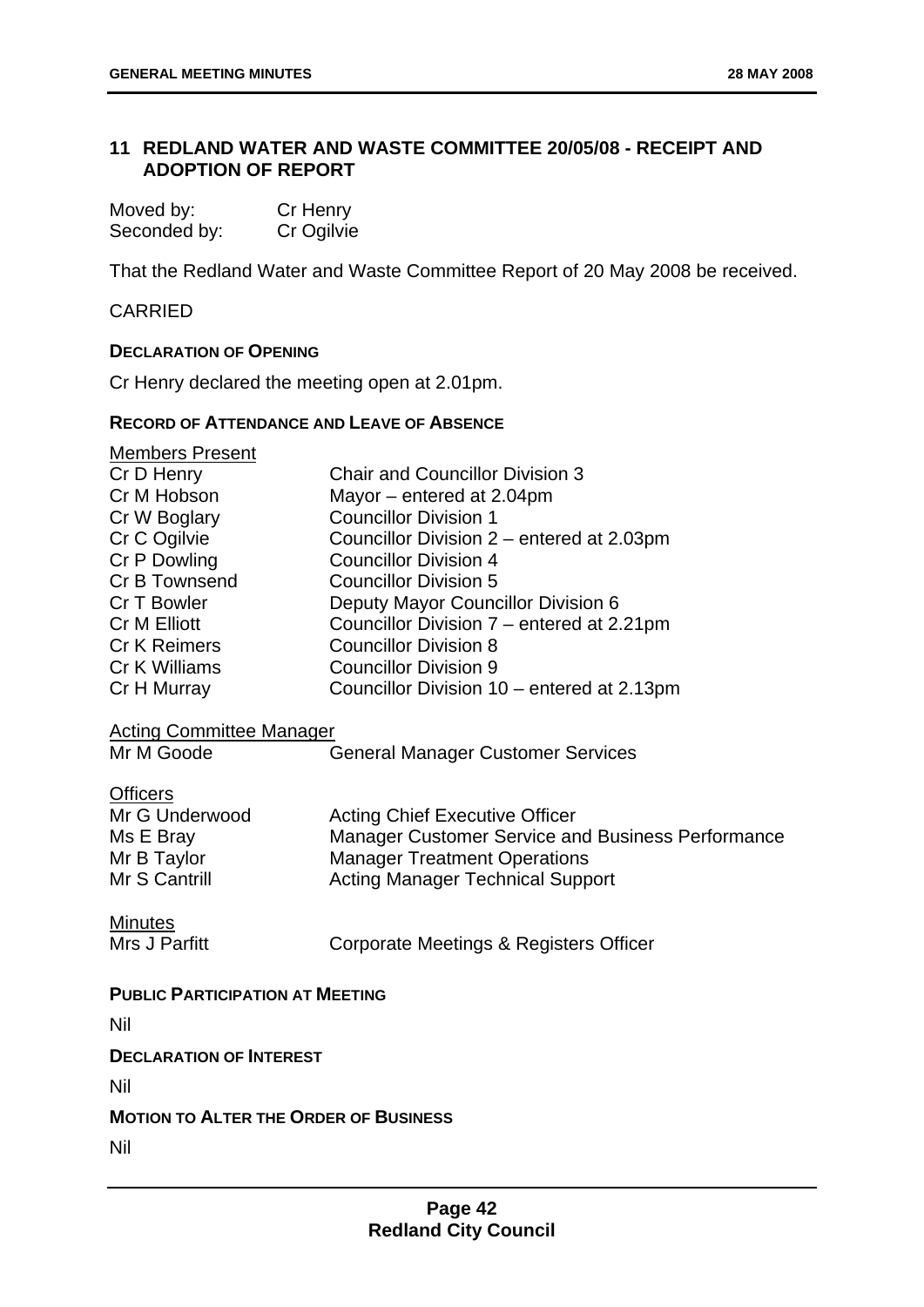Cr Ogilvie left the meeting at 2.40pm and returned at 3.08pm during discussion on item 1.2.

Cr Ogilvie left the meeting at 3.10pm during discussion on item 1.2.

# **11.1 REDLAND WATER AND WASTE**

### **11.1.1 REDLAND WATER & WASTE COUNCIL BUSINESS UNIT REPORT – APRIL 2008**

| <b>Dataworks Filename:</b>       | <b>WW Redland Water &amp; Waste Committee</b><br><b>WM Redland Water &amp; Waste Committee</b><br><b>WS Redland Water &amp; Waste Committee</b>        |
|----------------------------------|--------------------------------------------------------------------------------------------------------------------------------------------------------|
| <b>Attachments:</b>              | <b>Business Unit Report - April 2008</b><br><b>Appendix A - Additional Water Quality Indicators</b><br><b>Appendix B - Wastewater Treatment Plants</b> |
| <b>Responsible Officer Name:</b> | <b>Michael Goode</b><br><b>General Manager, Customer Services</b>                                                                                      |
| <b>Author Name:</b>              | <b>Michael Goode</b><br><b>General Manager, Customer Services</b>                                                                                      |

### **EXECUTIVE SUMMARY**

The Redland Water & Waste (RWW) Council business unit report is presented to Council for noting. The report provides the business unit's performance for the month of April 2008 and covers financial and non-financial indicators for water, wastewater and waste.

It is expected that, most of the time the report findings will be "business as usual". Where exceptions occur, these will be highlighted.

The report provides a regular opportunity for Council to consider the performance of RWW and to respond to any exceptional reporting.

Council is provided with the option to accept the report or, accept it and request additional information or a review of performance.

# **PURPOSE**

To report on the ongoing performance of the business unit against key performance indicators (KPIs).

# **BACKGROUND**

RWW's performance plan identifies KPIs for which performance targets have been agreed with Council. Reporting is done each month through the RWW Committee.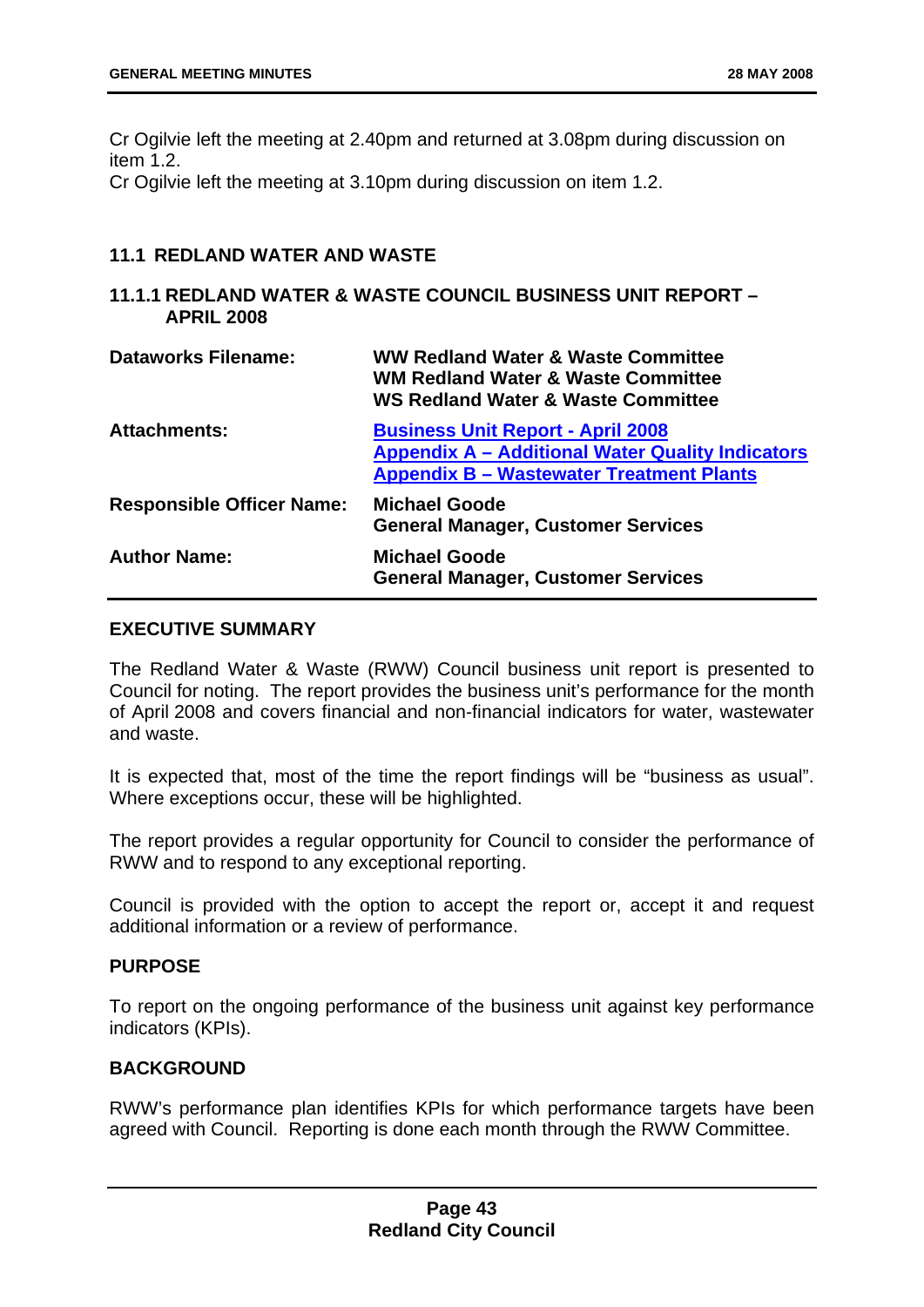# **ISSUES**

The report is provided to Council as a means of monitoring the performance of RWW for the activities of water, wastewater and waste.

The first part of the report comprises a "snapshot" of the business unit's achievement in meeting KPIs (year-to-date) and financial report card.

The report then provides specific financial report and commentary, capital expenditure (graphically) and a detailed customer overview.

The main body of the report focuses on actual levels of achievement against the KPIs for the month. Where exceptions have occurred and targets not met, an explanation is given as well as action taken to improve performance.

The report closes with a summary of the major issues for each group during the month.

### **RELATIONSHIP TO CORPORATE PLAN**

The recommendation primarily supports Council's strategic priority to provide and maintain water, wastewater and waste services to sustain our community.

Providing this report also supports Council's Governance strategic priority to provide a clear organisational direction supported by effective leadership and a framework of policies, plans and strategies that are responsive to the community's needs and which promote accountable and ethical standards of practice.

### **FINANCIAL IMPLICATIONS**

There are no direct financial implications resulting from this report. Financial implications may result where Council requests a performance review or requests an increase in performance standards.

# **CONSULTATION**

Consultation has occurred with:

- Manager Customer Service & Business Performance, RWW;
- Manager Treatment Operations, RWW;
- Manager Technical Support, RWW; and
- Senior Advisor, Financial Management, RWW.

### **OPTIONS**

#### **PREFERRED**

That Council resolve to accept the Redland Water & Waste Council business unit report for April 2008, as presented in the attachment.

#### **ALTERNATIVE**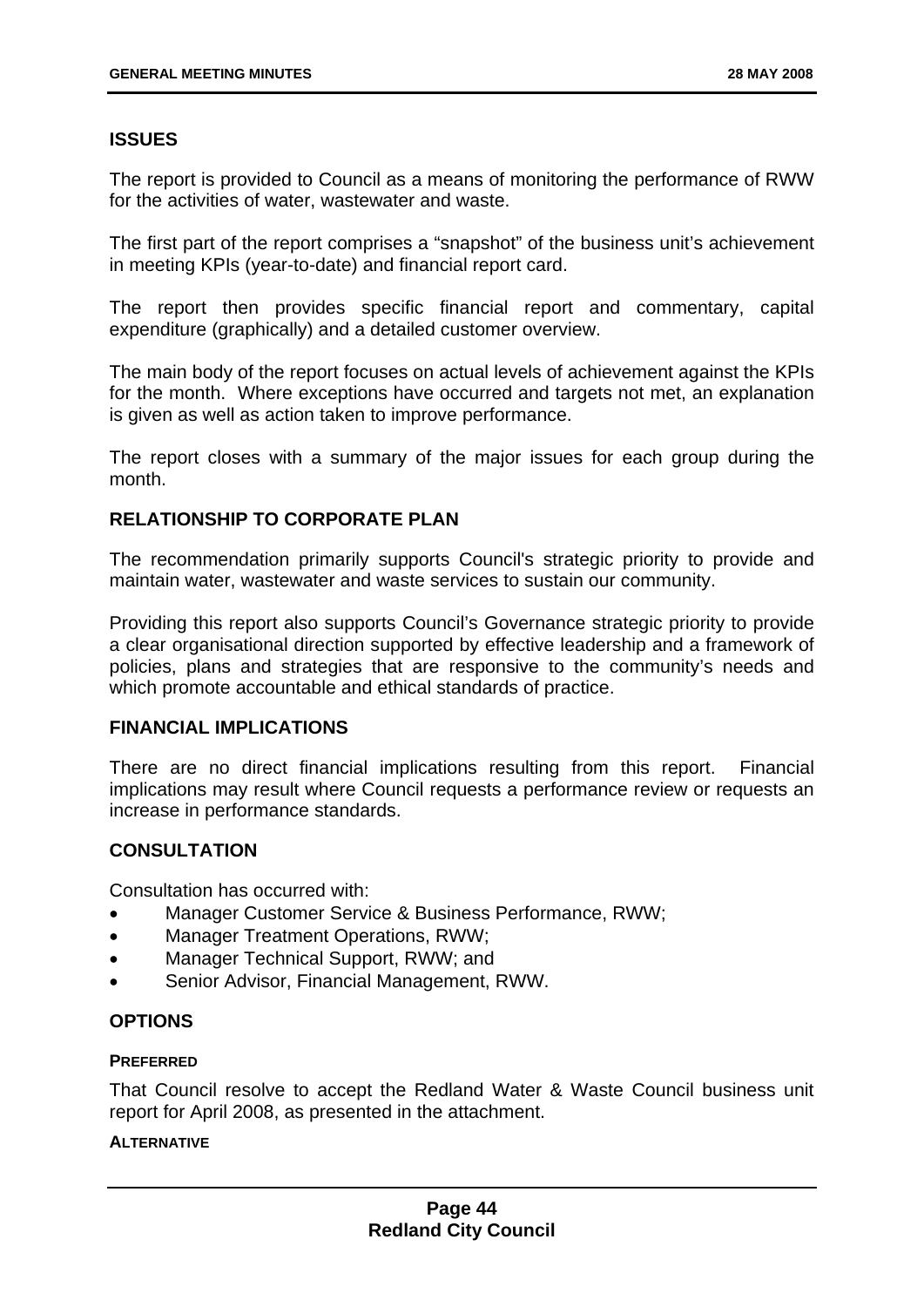That Council accepts the report and requests additional information or a review of performance.

## **OFFICER'S/COMMITTEE RECOMMENDATION/ COUNCIL RESOLUTION**

Moved by: Cr Henry Seconded by: Cr Elliott

**That Council resolve to accept the Redland Water & Waste Council Business Unit Report for April 2008, as presented in the attachment.** 

# **CARRIED**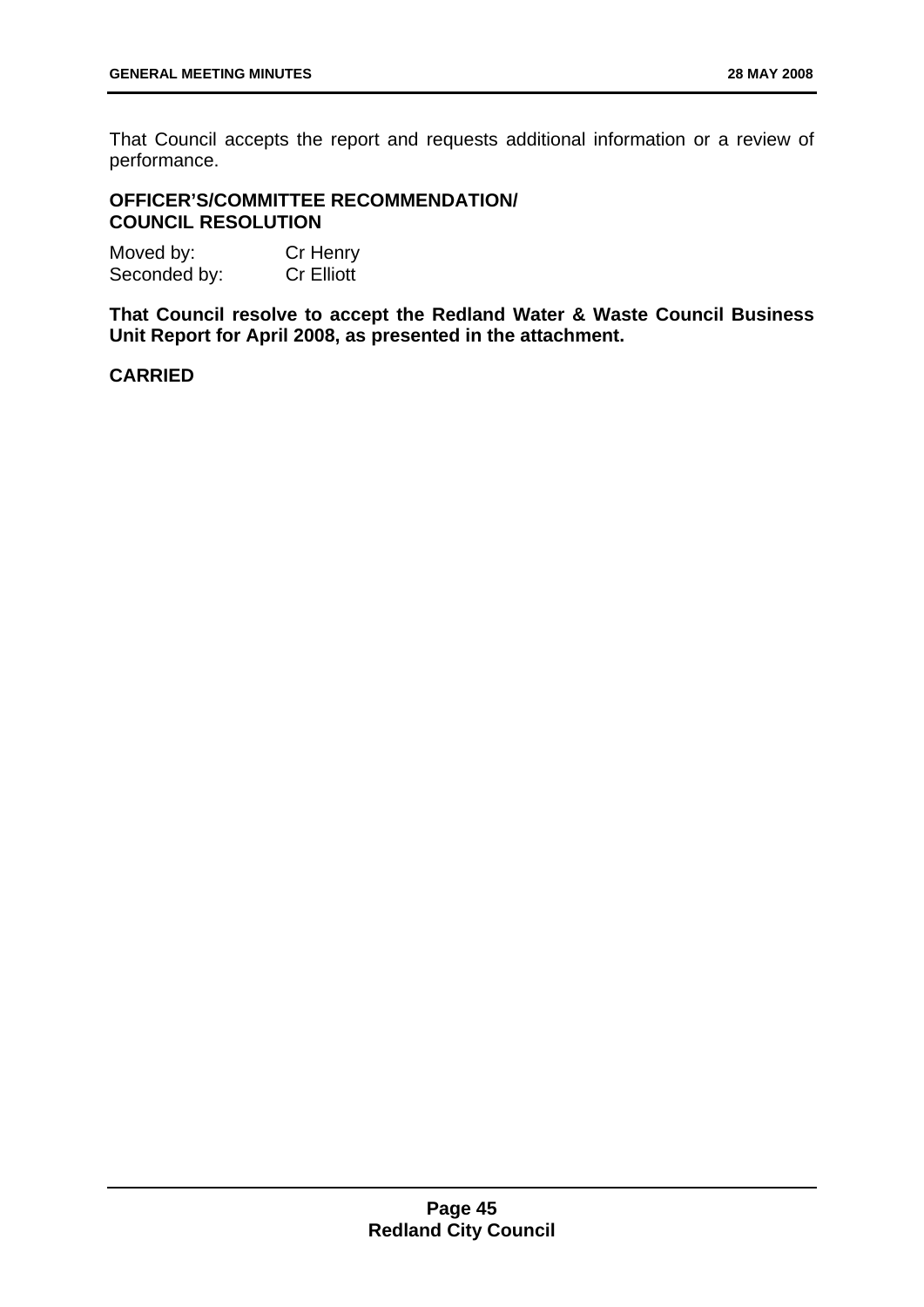# **11.1.2 PLANNING ASSESSMENT REPORT INTEGRATED WASTE MANAGEMENT FACILITY**

| <b>Dataworks Filename:</b>       | WM Planning Report - Integrated Waste<br><b>Management Facility</b>                                                               |
|----------------------------------|-----------------------------------------------------------------------------------------------------------------------------------|
| <b>Attachments:</b>              | <b>Planning Assessment Report - IWMF</b><br><b>Planning Assessment Report - Options</b><br><b>Site Selection Summary Analysis</b> |
| <b>Responsible Officer Name:</b> | <b>Steven Cantrill</b><br><b>Acting Manager Technical Support</b>                                                                 |
| <b>Author Name:</b>              | <b>Steven Cantrill</b><br><b>Acting Manager Technical Support</b>                                                                 |

### **EXECUTIVE SUMMARY**

Redland City Council (RCC) currently operates Birkdale landfill (for disposal of general wastes) and Giles Road hardfill facility (for the disposal of construction and demolition [C&D] wastes). Both landfills are nearing capacity with estimated closure dates of 2010 and 2009 respectively.

In determining its future options for waste disposal, Council has previously:

- resolved not to develop another landfill but to transport its waste out of the city for disposal;
- competed a city-wide desktop assessment to identify potential sites suitable for a new waste facility (SMEC);
- completed a desktop assessment of Council's 4 existing mainland sites and Cleveland wastewater treatment plant (WWTP) for suitability as a potential waste site (SMEC);
- completed a detailed planning assessment report to identify the required waste infrastructure and site selection to serve the city's needs over the next 20 years (Allan Watson and Associates).

This report details the findings of the planning assessment report and makes a recommendation on the preferred waste infrastructure and site selection for Council's consideration.

### **PURPOSE**

To present information on the findings of a planning assessment report and to seek a resolution from Council regarding the preferred site(s) for an integrated waste management facility (IWMF) prior to proceeding to the procurement and development application stage.

# **BACKGROUND**

Redland Water & Waste (RWW) currently operates 2 landfills. Both are nearing capacity with the anticipated closure of Birkdale landfill in 2010 and Giles Road in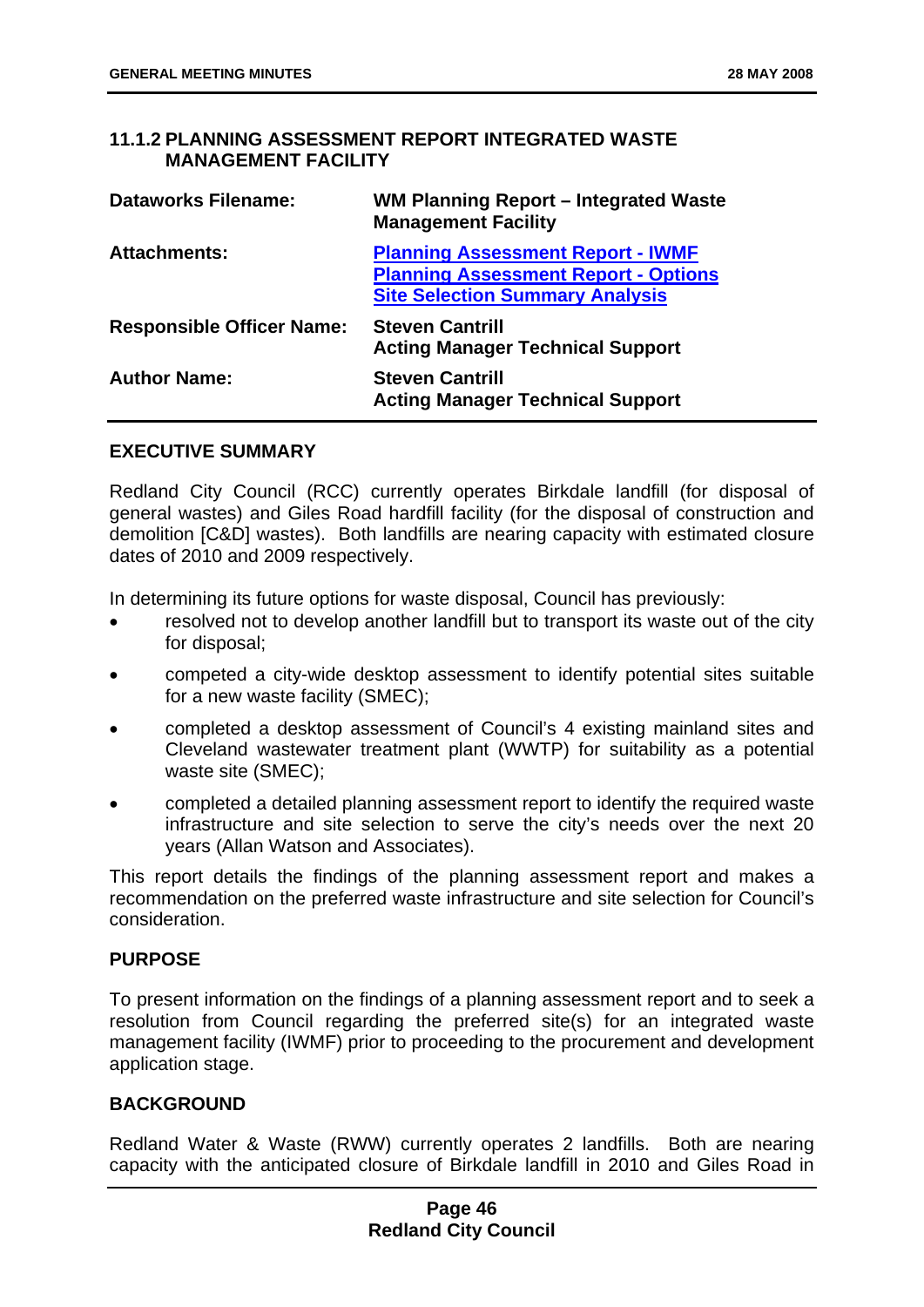2009. Council has previously resolved not to construct another landfill but to transport its waste to a disposal location outside Redland City.

To reduce the impact of future waste transportation costs, it is envisaged that Council will need to construct a large-scale line haul waste transfer facility (WTF) designed to facilitate the increased diversion of recyclable material from the waste stream and provide for the compaction of residual waste to maximise transport efficiencies.

Studies to locate an ideal site to service all of RCC's long-term solid waste needs commenced in 2004 with a city-wide desktop assessment undertaken of public and private lands. The findings of this assessment indicated there was no "perfectly suited" site available to adequately cover all potential aspects for the city's future waste management needs. Later studies in 2005 concentrated on determining the suitability of the existing waste facility sites at Birkdale, Giles Road, Days Road and South Street and also included the Cleveland WWTP site. Findings of this report indicated that the former night soil disposal site at 240 South Street, Thornlands and/or Cleveland WWTP could potentially be developed as a future waste management site. The report re-affirmed that none of the 5 sites were ideal, due primarily to limited site size, location in regard to the generation of waste and planning restrictions.

Allan Watson and Associates was engaged in 2005 to undertake a detailed planning assessment to determine Redland City's waste infrastructure needs over the next 20 years. This assessment also investigated the preferred site location for any facility(s) based upon a range of social, environmental, economic and operational indicators. The recommendations of that report identify:

- that Council will require waste facilities capable of providing a range of functions including line haul transport, public drop-off, special wastes, greenwaste, scrap metal and other resource recovery opportunities;
- South Street, Thornlands as the preferred location for the new IWMF (incorporating line haul and public disposal functions);
- ongoing operation of the existing Redland Bay WTF;
- development of a C&D waste facility (potentially at Redland Bay);
- maintaining the Recycleworld retail operation at Redland Bay.

The need to retain the Recycleworld and Redland Bay WTF at a remote site is a direct result of the limited available land footprint at South Street and the difficulty in managing the forecast traffic throughputs.

### SITE SELECTION SUMMARY

The planning assessment report investigated 3 of the existing 4 waste facilities (SMEC report previously identified the Giles Road facility was inadequately sized to accommodate a new facility) and the Cleveland WWTP for development of a single IWMF or as a combination of various activities upon a number of potential sites. In this way Council would be presented with a range of 8 possible options each assessed against common key criteria. These options are detailed in Table 1.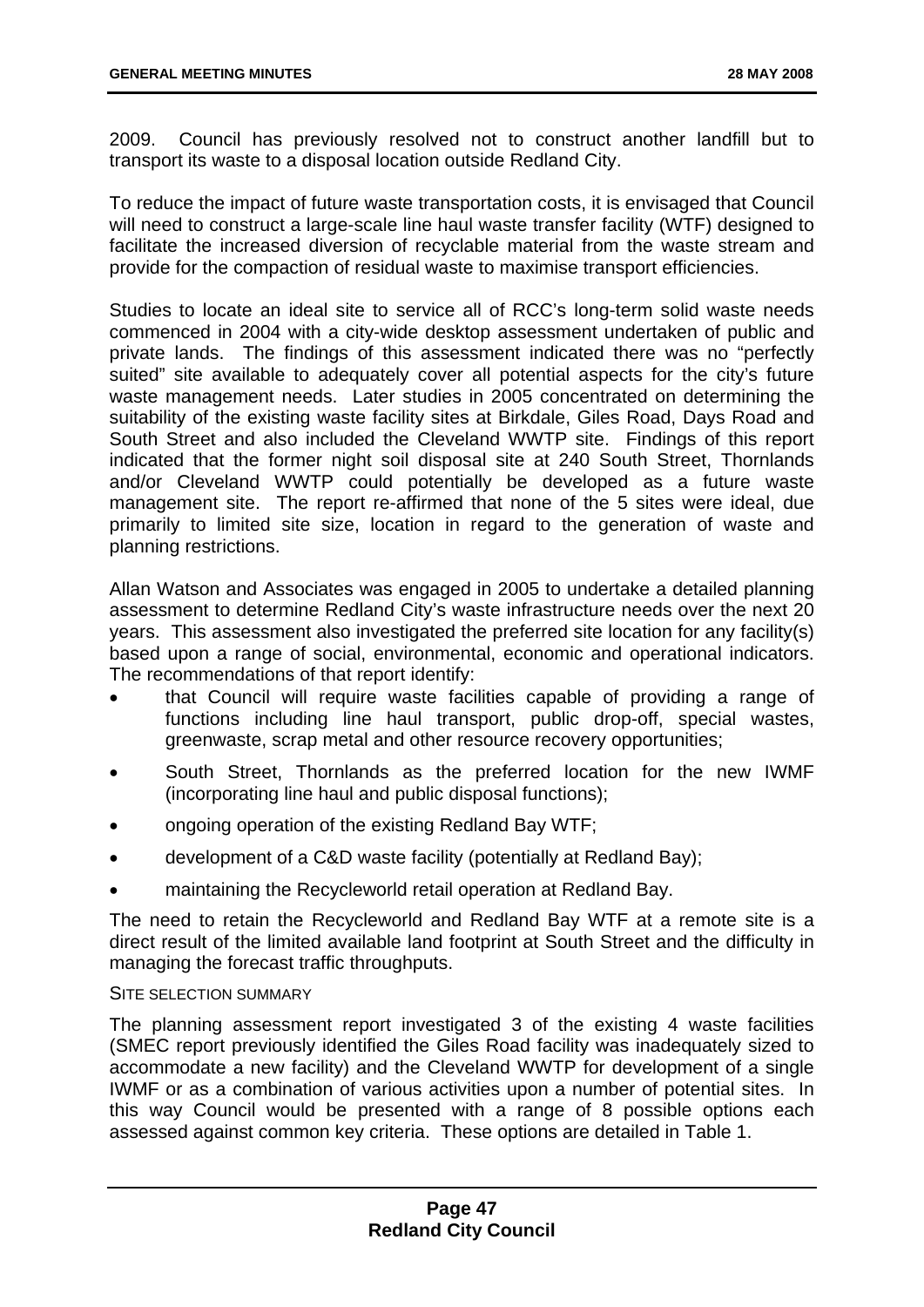### BIRKDALE LANDFILL – OLD CLEVELAND ROAD EAST, BIRKDALE

This is the current putrescible waste landfill and front end waste transfer facility. The planning assessment determined that this site is not suited to developing the IWMF due to the technical difficulty (and financial risks) of design and construction associated with settlement and landfill gas management, when constructing a largescale structure on up to 25m of waste. Preliminary estimates indicate that building on the former landfill could cost an additional \$1.8M compared to other sites.

Other significant issues which limit the Birkdale site include: the visual obtrusiveness of a building with a 10-15m eave height on top of the landfill that already extends +13 m above the surrounding ground levels; the environmental impacts as a result of inadequate buffer distances from residents to the north and east of the facility (which will likely result in off-site nuisance issues such as noise, odour and dust); the difficulty in providing suitable queue lane lengths to prevent traffic queuing onto Old Cleveland Road East, the loss of a site identified with significant public open space potential and the difficulties in constructing such infrastructure while the landfill facility is still operational.

The existing WTF at the front end of the landfill is constructed on an undisturbed area outside and to the west of the landfill footprint. An assessment of the existing WTF infrastructure identifies that the facility will need a significant augmentation if it were to be retained, and, due to the limited site, many of the required functions would need to be undertaken on top of the closed landfill. This is likely to result in operational difficulties and off-site nuisance issues for neighbouring residents.

From a planning, financial, engineering and risk perspective, the Birkdale site does **not** offer a favourable solution for either a line haul WTF or retention of the existing front end WTF.

# CLEVELAND WWTP – WEIPPEN STREET, THORNLANDS

This site currently operates as a WWTP with roadway access off the western end of Weippen Street. The site is considered unsuitable for the development of a waste facility due to the need to direct all WTF traffic past 2 hospitals or alternatively needing to construct a new access off the western end of Enterprise Street. Any access across Hilliards Creek would require a bridge constructed above the Q100 flood level which would be expensive and potentially impact on identified habitat linkages along Hilliards Creek as a direct result of the earthworks and construction height of approaches to any bridge. There are significant planning and other statutory limitations on the WWTP site that restrict further clearing and the current tenure arrangement with the Department of Natural Resources & Water (DNRW) does not cover solid waste activities. Developing waste facilities on the site will potentially limit the opportunity to expand existing sewage treatment activities on-site.

#### SOUTH STREET, THORNLANDS

This is a former night soil disposal site which has also received dead animals for burial. The site land is listed on the environmental register as a result of these previous activities. The site houses the waste and recycling contractor's depot and adioins the animal pound located immediately to the east.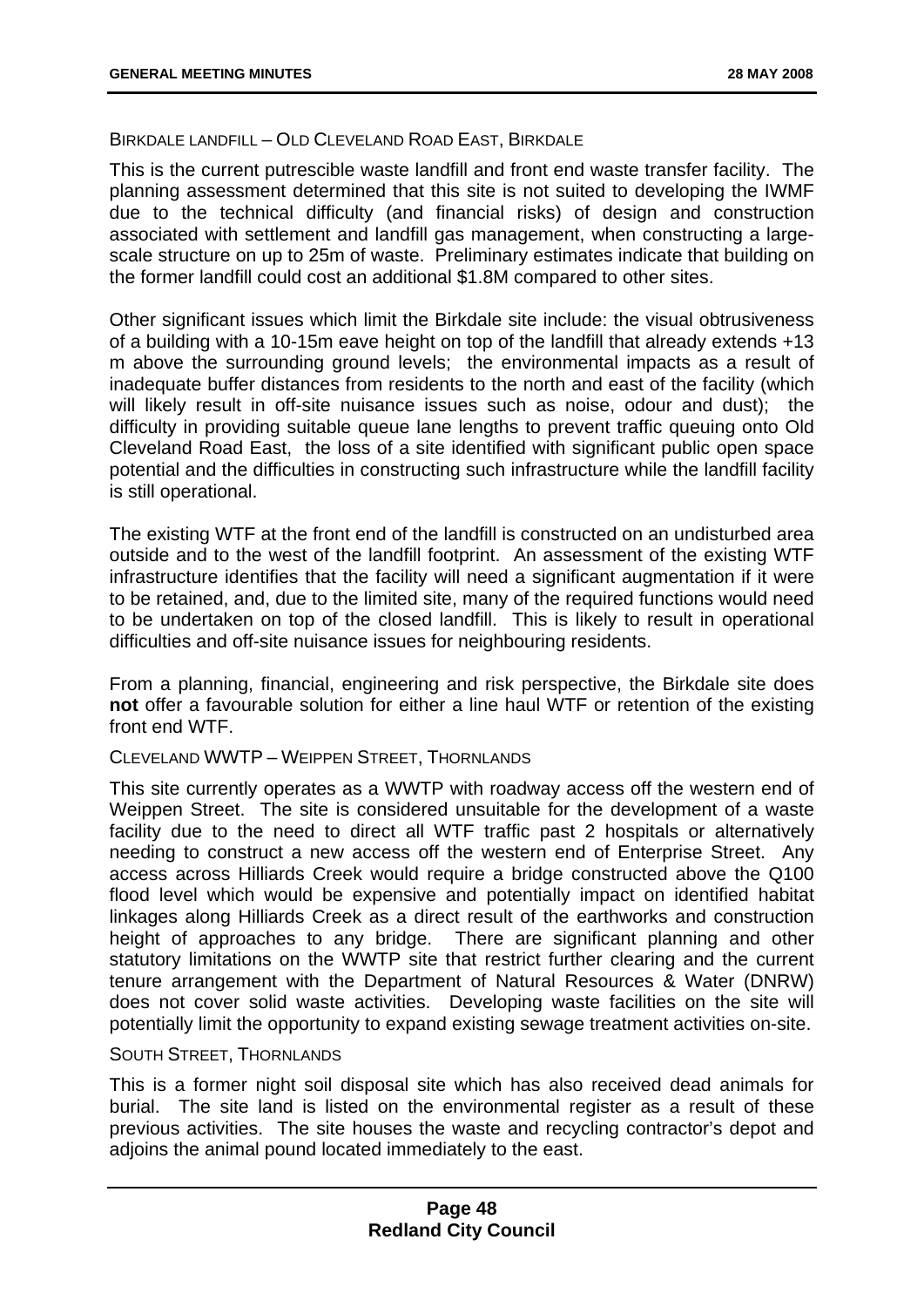The site was identified as developable for a line haul transfer station and domestic waste drop-off but will not accommodate all waste activities due to size limitations. Consequently, if South Street was developed, other mainland waste sites would still need to operate to cover waste activities associated with Recycleworld, C&D waste recovery, organic waste processing and other future waste initiatives. It is considered these activities could likely be conducted at the Redland Bay site or elsewhere (including private facilities).

Favourable aspects for the site include: the ability to "engineer out" the geotechnical issues associated with the previous site activities; the site is generally central within the city; the site is mostly cleared (although some regrowth has occurred); the adjacent road network provides suitable access to the site (albeit with intersection upgrades at Enterprise and South Streets); and the use of the site for this purpose is supported by the zonings in the Redlands Planning Scheme.

Limitations of the site include: the small footprint for infrastructure and operational areas which could impede long-term operational effectiveness; a requirement to partially redevelop the existing collection contractor's depot and the associated costs; the proximity of residential development from operational areas on site (some 300m) and industrial land to the north (100m) which is already subject to conflict issues. The need to retain operation of the Redland Bay WTF and additional costs associated with operating 2 facilities.

### GERMAN CHURCH ROAD, REDLAND BAY

The Redland Bay site is a large parcel of land (38.7 hectares [ha]) originally identified in the 1994 waste strategy for a future landfill. The northern extent of the site is a former landfill and currently operates as a WTF and includes the Recycleworld retail facility. There is approximately 7ha of cleared area on the southern extent of the site that is periodically used for dredge spoil and greenwaste management. Buffer distances to residents are greater than at the other sites and are in the order of 350m.

An investigation of the site indicates that the Redland Bay site has the capacity to house the IWMF infrastructure upon a single site, however there are statutory environmental issues that will potentially limit any further clearing on site, so expansion in the long term for other potential waste activities (C&D recycling, composting, biosolids management and alternate waste technology) may be difficult. The site, although partially disturbed, has not been filled and is therefore likely to offer an easier geotechnical solution than the other sites. Access to the site is satisfactory and the site is located close to an approved heavy vehicle road network.

Limitations of the site include: distances from the main population and commercial centres resulting in increased distances for customers to travel from the northern end of the city; potential loss of commercial waste revenue (approx \$1.0M per annum [pa]) if forced to travel greater distances and the cost to reconstruct Days Road to an appropriate standard.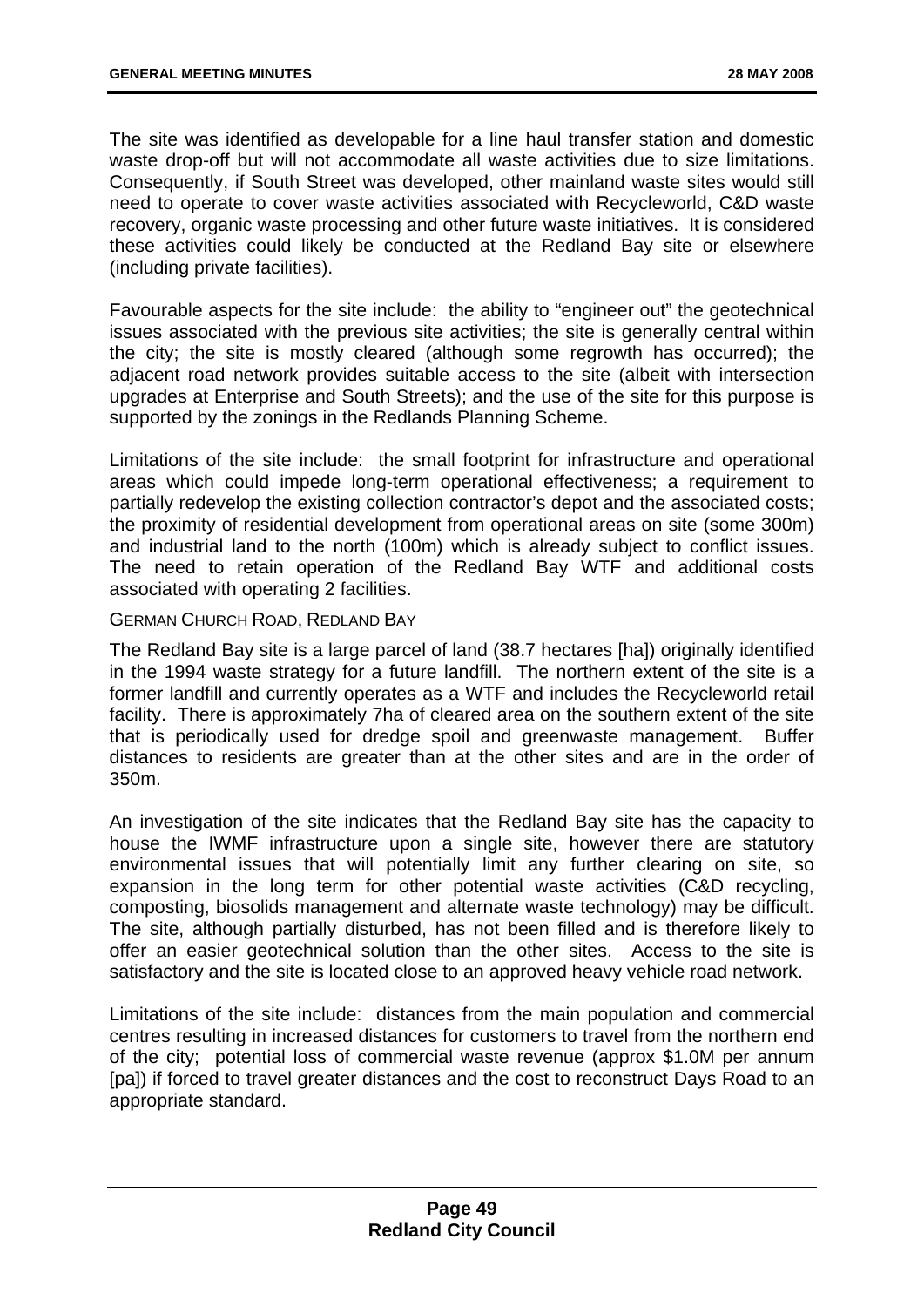| <b>Option</b>    | <b>Birkdale</b> | <b>South Street</b>      | <b>Redland Bay</b>       |
|------------------|-----------------|--------------------------|--------------------------|
| S <sub>1</sub>   | Nil             | Line haul/CIF* combined  | Nil                      |
| S <sub>2</sub> A | CIF only        | Line haul only           | CIF only                 |
| S <sub>2</sub> B | Nil             | Line haul/ CIF* combined | CIF only                 |
| S <sub>2</sub> C | Nil             | Line haul only           | CIF only                 |
| S <sub>3</sub>   | CIF only        | Line haul/ CIF* combined | CIF only                 |
| R <sub>1</sub>   | Nil             | Nil                      | Line haul/ CIF* combined |
| R <sub>2</sub>   | CIF only        | Nil                      | Line haul/ CIF* combined |
| R <sub>3</sub>   | CIF only        | CIF only                 | Line haul/ CIF* combined |

| <b>TABLE 1: Description of various options</b> |  |  |  |  |
|------------------------------------------------|--|--|--|--|
|------------------------------------------------|--|--|--|--|

\*CIF – customer interface facility servicing domestic drop-off and recycling activities also referred to as a waste transfer facility (WTF) in this report

# **ISSUES**

#### TRAVEL DISTANCES

Previous customer surveys indicate that 42% of respondents were prepared to travel up to 5km to use a waste facility, while 47% were prepared to travel up to 10km. With the existing facilities and current population centres, the average resident oneway travel distance to the nearest waste facility is 5.2km. Average distances over the range of waste infrastructure options are 6.4km for the South Street/Redland Bay combination (S2B) and 12.1km for the single Redland Bay facility (R1). Thorneside residents are most affected with travel distances of 12.6km and 22.5km respectively.

The consultant's report states that, in the event the waste facility is located at Redland Bay, up to 68% of the city's residents (2006) will travel up to an additional 12km (one way) compared to the recommended option. A more detailed analysis of the distances involved indicate that only 28% will travel greater than an *additional*  10km while 48% will travel an *additional* 5-10km each way. These percentages will reduce marginally over the 20-year planning horizons as residential development expands to the southern suburbs.

#### SOUTH STREET RESIDENTIAL/INDUSTRIAL PRECINCT

There are existing local amenity issues associated with the residential/industrial interface at South and Enterprise Streets. In December 2006, Council received a petition requesting the development of a master plan for the area addressing issues with noise, visual amenity and traffic. Council has investigated the issues tabled in the petition and in August 2007, resolved to undertake detailed design and cost estimates to install acoustic barriers along the South Street interface.

Any proposal to construct a new waste facility within the South Street commercial precinct will likely cause further concern to residents within the subdivision and will no doubt attract further criticism from those who consider the mix of commercial and residential activity within this region is not appropriate.

While it is considered the South Street site satisfies the general requirements published within guidelines for the siting and development of waste transfer stations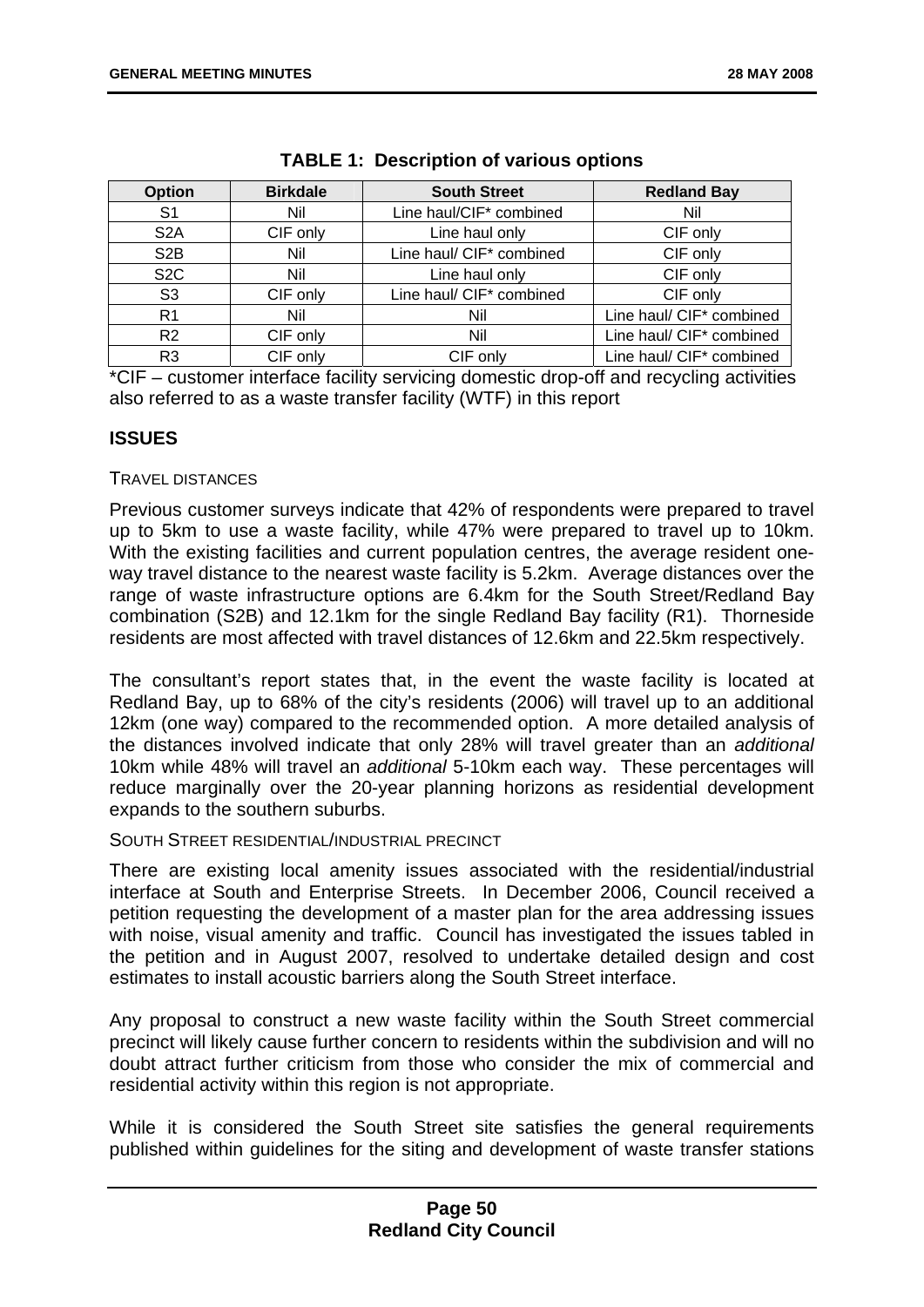(WTSs), it is considered there may be ongoing issues with the neighbouring residents given their already proactive response to existing amenity issues.

However, the Redlands Planning Scheme is the master document for determining planning within the city and accordingly the community purposes (CP7) zoning of the South Street site suits the current use and future development of a waste management facility should Council elect to do so. Under IPA any proposal for a new waste facility will need to detail the proposed controls and infrastructure to address and mitigate any issues associated with the adjoining residential and industry zones.

POTENTIAL ENVIRONMENTAL/NUISANCE IMPACTS

The IWMF has the potential to generate off-site impacts resulting from the receipt, handling and transportation of waste. Typical impacts from such a facility may include: noise, odour, litter, dust, traffic, stormwater and groundwater contamination which need to be managed in accordance with specified development approval conditions and the *Environmental Protection Act*.

Generally, each of these impacts is managed using a range of techniques such as adequate buffer distances, noise barriers, odour control devices, dust suppression techniques, litter prevention measures, appropriate operational practices and contaminated water containment systems.

Both the Redland Bay and South Street sites offer suitable buffer distances from operational areas to sensitive residential properties. Both sites are located on the western side of residential properties which is of benefit given the prevailing wind direction with an onshore easterly aspect.

The Redland Bay site has the added advantage of Cleveland-Redland Bay Road separating residential development from the site which aids in buffering off-site impacts and provides for enhanced transport logistics relating to movement of bulked up waste and recycling outside the city.

Preliminary design layouts for both sites have positioned the waste transfer building at the furthest extent of the site and, as such, distances are in the order of 400m+ from residential properties. Other waste functions including resource recovery and greenwaste recovery are located closer to residential properties, however a 300m buffer distance is considered adequate to reduce potential off-site impacts. Buffer distances conform with relevant Environmental Protection Agency (EPA) guidelines.

While buffer distances are critical, any facility will also need to initiate good environmental design and management in its operations to lessen the potential for offsite impacts. It is considered that the South Street site will face more intense scrutiny from neighbouring residents than the Redland Bay site.

### TRAFFIC IMPACT

2006 traffic counts at the existing facilities indicate that peak hour weekend traffic at the Birkdale facility is 170 vehicles per hour (vph) while the Redland Bay facility is 130vph. Growth over the next 20 years projects that potential peak weekend hourly vehicle throughput could reach 432vph unless Council is able to effect behavioural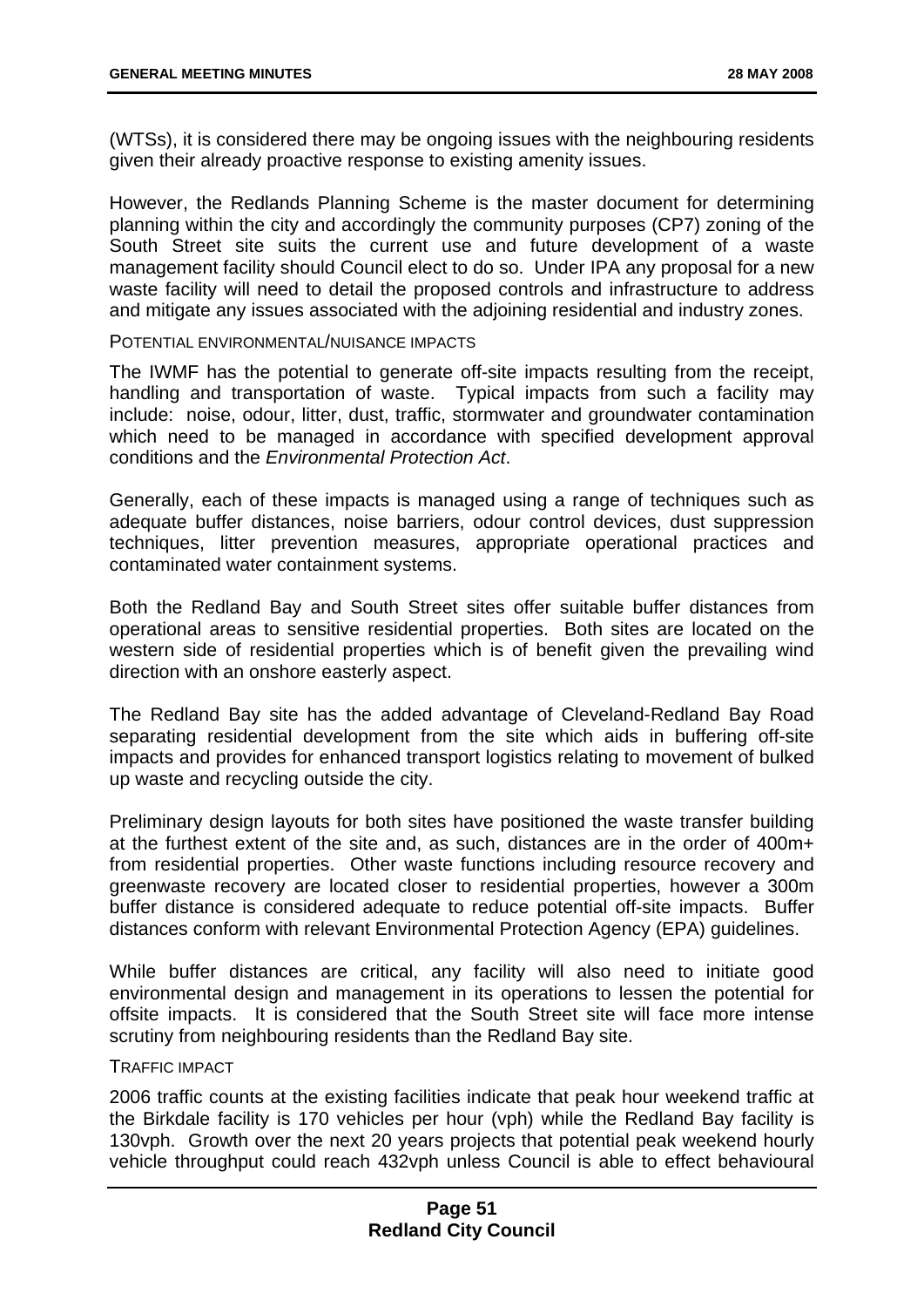change of city residents in regard to the frequency of transporting waste for disposal. Such a change would likely occur if transaction fees were applied at the facilities and/or if the disposal location was more remote from the point source.

Traffic assessments of the road networks surrounding the Redland Bay facility indicate there is sufficient capacity within the road network to cater for the forecast traffic (2026), however Days Road would require upgrading and sealing as it is only a gravel road.

The road network feeding the South Street industrial estate has adequate capacity provided both roundabouts at Enterprise/ Wellington Streets and South/ Wellington Streets (currently in progress) are upgraded to 2 lanes. The traffic assessment has also indicated this upgrade will be required regardless of whether or not a transfer station is constructed at South Street.

The traffic report further advises that the Swallow/South Streets and Lorikeet/South Streets intersections have adequate capacity for the forecast traffic volumes.

Closure of South Street, west of Wellington Street, was investigated as a potential option to reduce traffic impacts on the adjoining South Street residential area. This option was, however, deemed inappropriate as it would result in Enterprise Street being under capacity and it was further considered that a single entrance/exit into the industrial estate was a poor design option. This position was re-affirmed by Planning & Policy during its reporting on the noise mitigation study in 2007.

#### UPGRADE OF EXISTING COLLECTION CONTRACTOR DEPOT

The South Street site is presently occupied by JJ Richards as a truck depot to service the waste and recycling contract. Occupation of the site is covered under the service agreement and a trustee lease (yet to be registered). These agreements survive until 2014.

Preliminary plans for a waste facility at the South Street site indicate the need to demolish and replace 2 old buildings on the site, associated roadworks and to establish a new survey boundary for the revised lease area.

Discussions with JJ Richards have indicated their support for the depot reconfiguration and likely improvements. Any determination to construct an IWMF on the South Street site will require contractual negotiations with JJ Richards to ensure the uninterrupted operation of the waste collection activities can occur.

REGIONAL WASTE INFRASTRUCTURE INITIATIVES

With the pending closure of Birkdale landfill and realisation that the Chandler WTF, owned and operated by Brisbane City Council (BCC), was suitably located to service our northern residents, RWW officers met with senior officers from BCC to discuss the opportunity for regional co-operation using their existing infrastructure (circa 2005). At this meeting, BCC advised they had no opportunity to increase throughput at their WTS which, in turn, limited RCC's options for utilising the Chandler waste facility for our northern residents.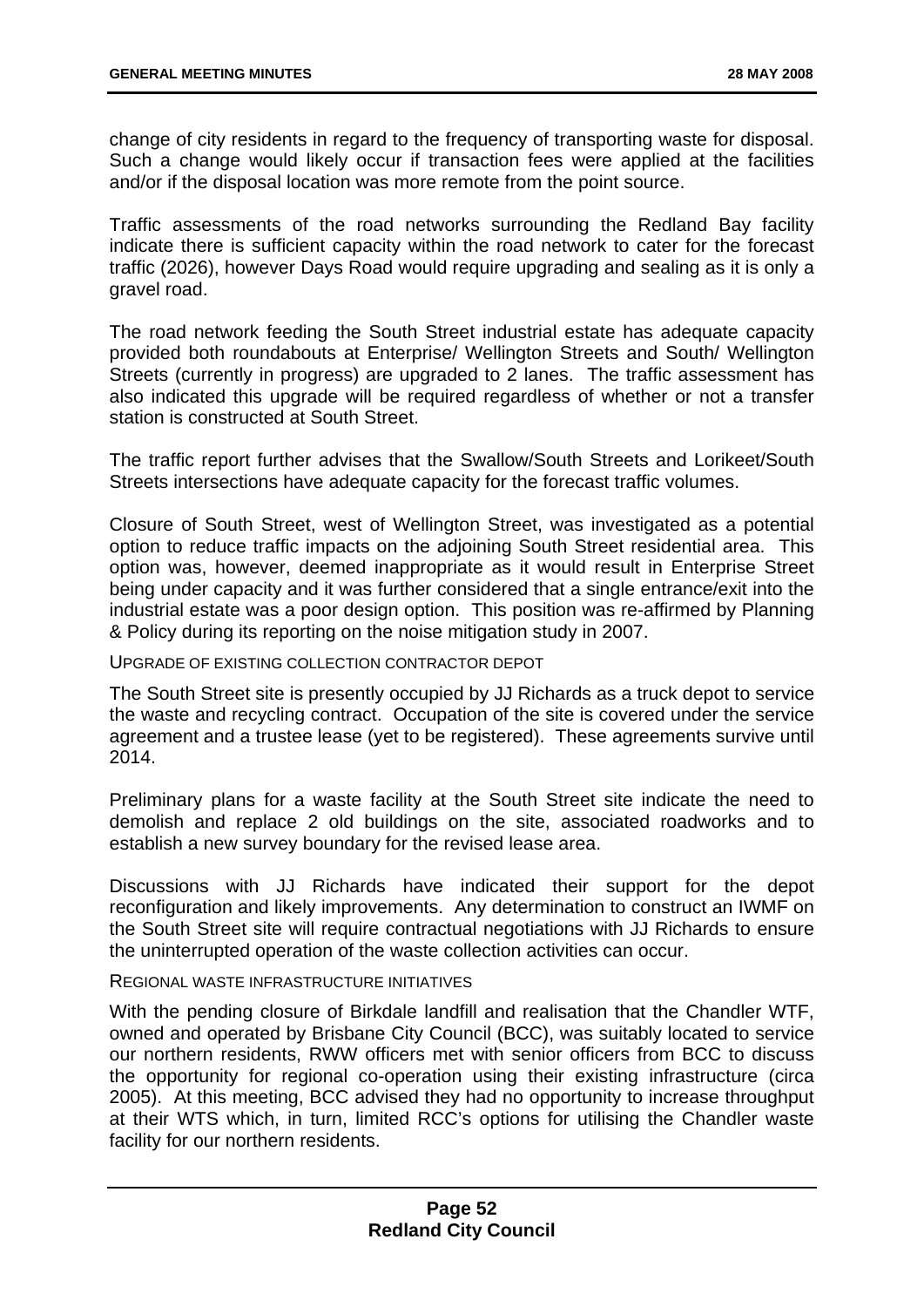More recent discussions with BCC (2007) indicated a change in their policy direction. Advice indicated BCC's intention to plan a major infrastructure upgrade at this facility which has the potential to cater for some (if not all) of Redland City's waste disposal needs. Timing for the upgrade however, fails to cover the critical milestone related the closure of the Birkdale facility and the need for RCC to have an alternate disposal location.

A feasibility assessment was undertaken late in 2007 to identify and rank the potential benefits in working with BCC to develop a regional waste facility at Chandler. This study included a scenario to fast track development of the Chandler facility augmentation to offset the timing implications detailed above. Options were assessed against the base case where RCC provides its own local IWMF. The assessment concluded that from risk, financial, environmental, service level, operational and technical perspectives, the "base case", where RCC develops its own infrastructure, was the preferred option.

Officer level discussion around the regionalising of waste infrastructure within the south-east Queensland (SEQ) region has been identified as a key future opportunity for local government. This process, however, is in its infancy and is not likely any regional waste infrastructure and operational strategy could be rolled out to meet the required time horizons of the Birkdale landfill closure.

Preliminary investigation by waste planning staff indicates that there is potential to regionalise waste infrastructure across Brisbane, Redlands, Logan and the northern Gold Coast to provide an optimised infrastructure network across the local government regions. It is considered optimisation of the facilities could reduce the number from 10 to 7 with approximately 25-35km distance between each facility. In assessing the potential waste facility locations, it is considered the Redland Bay site offers a strategic option for the southern Redlands, and eastern regions of Logan City. Alternately, development of the South Street site would see 2 major facilities located only 15km apart.

### TIMING CRITICALITY

A recent industry market sounding exercise has confirmed that timing for delivery of the IWMF is at a critical point and accordingly, progress to select the preferred site(s) and commence the development application process is paramount. Accordingly, it is equally imperative that Council commence its procurement process for delivery of this essential infrastructure and associated waste services.

#### PUBLIC INTEREST

Under the provisions of Section 489 of the *Local Government Act 1993*, Council must resolve it is in the public's interest to call for EOIs before inviting tenders and record its reasons for doing so.

Given the significant estimated value of the contract, the complexities in determining the ideal layout of resource recovery infrastructure, the compaction pit and waste receival hall and the appropriate level of detail to be included in the specification for a likely 10+ year contract, it is recommended that Council call expressions of interest (EOIs) before proceeding to tender. It is considered that tenderers will respond more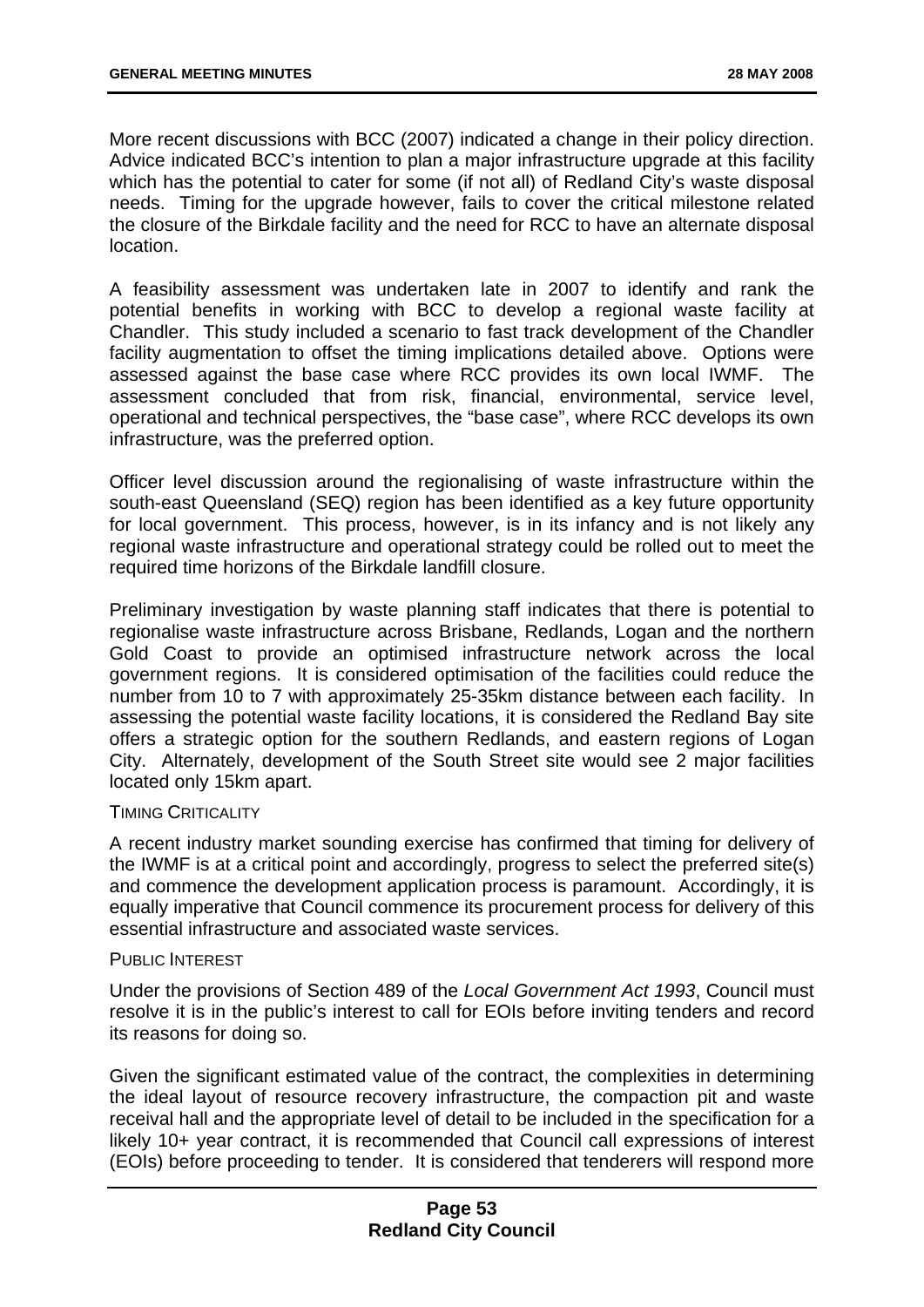proactively to the required level of detail and cost to prepare a detailed bid if they are short-listed rather than for an open tender bid process, and as a result, Council is more likely to obtain a favourable outcome.

## **RELATIONSHIP TO CORPORATE PLAN**

The recommendation primarily supports Council's strategic priority to provide and maintain waste services and support the provision of infrastructure.

### **FINANCIAL IMPLICATIONS**

In selecting the preferred location for the new waste facility, Council will need to consider a range of cost implications associated with the provision of infrastructure as well as operational and maintenance costs.

Comparative cost modelling of the range of waste infrastructure options indicates that an option where a single facility is provided will have cheaper capital and operational costs than alternate options where more that one facility is provided.

Other cost implications relate to the distance any WTF is from the point of waste generation. In the event that Council constructs its line haul facility at Redland Bay, under the current contract, kerbside waste and recycling collection costs will increase in the order of \$115,000 per annum.

A secondary financial risk with developing the line haul facility at Redland Bay is the risk of losing the existing commercial waste revenue currently in the order of \$1M per annum. Forcing commercial waste operators to travel further distances may encourage the use of other facilities for disposal. The risk of this occurring is not quantified and regardless of the facility location, Council will be exposed to this risk as it does not control the commercial waste stream and as such is subject to competitive market forces.

From the outcomes of the planning assessment report, Council faces capital costs in the order of \$7.12M (option R1) to \$11.4M (option S2C). Operational costs range from \$2.35M (option S1) to \$3.63M (option R3) per annum.

| <b>Option</b> | Capex<br>\$M | <b>Opex</b><br>\$M per annum | 20 year NPV<br><b>\$M</b> |
|---------------|--------------|------------------------------|---------------------------|
|               | 7.12         | 2.39                         | 27.6                      |
| S2R           | 8.43         | 2.57                         | 29.3                      |
| マク            | .76          | - 87                         |                           |

A financial comparison of likely options is detailed in the table below:

Option R1 where a single IWMF is provided at Redland Bay offers Council the least expensive option with a 20-year NPV of \$27.6M. It should be noted that maintaining public access to the waste facility at Birkdale will come at an additional estimated cost of \$6M over the next 20 years.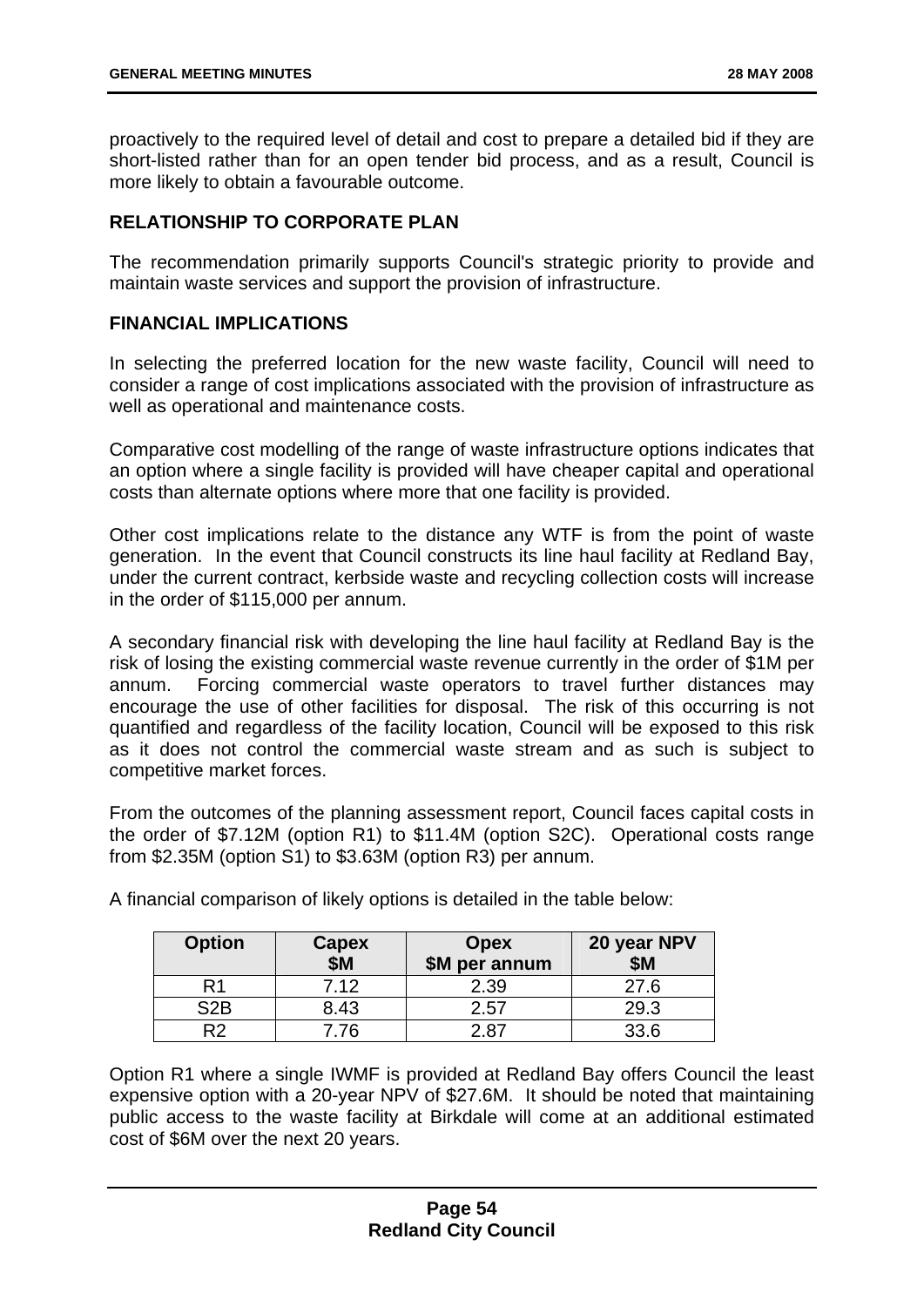# **PLANNING SCHEME IMPLICATIONS**

The Land Use Planning Group was consulted and it is considered that the outcome of recommendations in this report will not require any amendments to the Redlands planning scheme.

# **CONSULTATION**

RWW has consulted with:

- Land Use Planning;
- Assessment Services;
- Infrastructure Planning;
- Communications and Marketing;
- Brisbane City Council;
- other local authorities:
- external consultants and industry providers.

# **OPTIONS**

### **PREFERRED**

The Council resolve as follows:

- 1. To acknowledge the findings of the Planning Assessment Reports dated 8 November 2006 by Allan Watson & Associates;
- 2. To determine the preferred site for a new integrated waste management facility as 761-789 German Church Road, Redland Bay; and
- 3. That it is in the public interest to call for expressions of interest for the design, construction and operation of an integrated waste management facility before proceeding to tender for the reasons outlined in this report.

# **ALTERNATIVE**

That Council resolve as follows:

- 1. To acknowledge the findings of the Planning Assessment Reports dated 8 November 2006 by Allan Watson & Associates;
- 2. To determine the preferred site for a new integrated waste management facility as 240 South Street, Thornlands with continued operation of the Redland Bay waste transfer facility; and
- 3. That it is in the public interest to call for expressions of interest for the design, construction and operation of an integrated waste management facility before proceeding to tender for the reasons outlined in this report.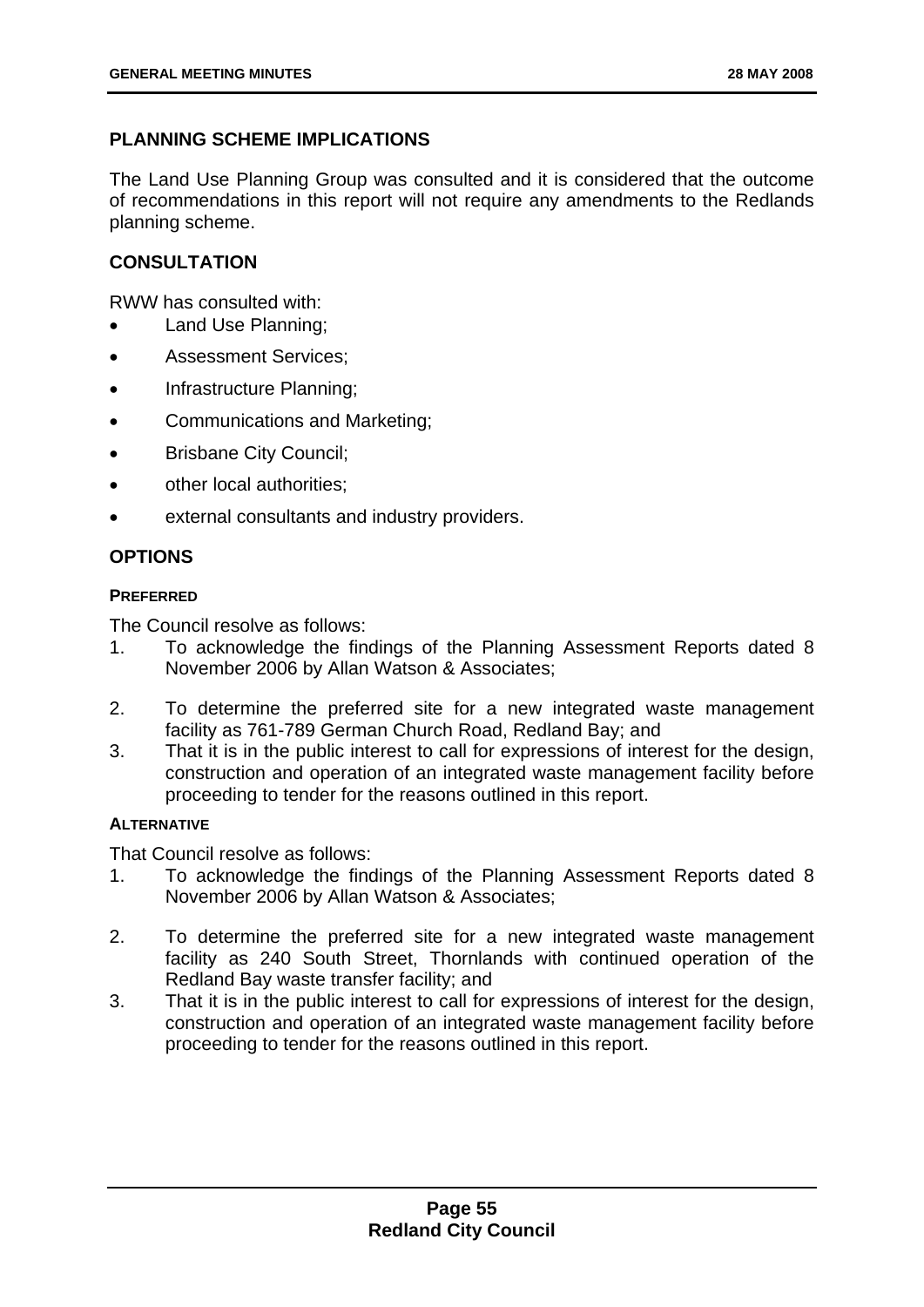# **OFFICER'S/COMMITTEE RECOMMENDATION/ COUNCIL RESOLUTION**

| Moved by:    | Cr Henry   |
|--------------|------------|
| Seconded by: | Cr Ogilvie |

### **That Council resolve as follows:**

- **1. To acknowledge the findings of the Planning Assessment Reports dated 8 November 2006 by Allan Watson & Associates;**
- **2. To determine the preferred site for a new integrated waste management facility as 761-789 German Church Road, Redland Bay; and**
- **3. That it is in the public interest to call for expressions of interest for the design, construction and operation of an integrated waste management facility before proceeding to tender for the reasons outlined in this report.**

# **CARRIED**

A division was called for.

Crs Townsend, Elliott, Bowler, Dowling, Henry, Ogilvie, Boglary and Hobson voted in the affirmative.

Crs Reimers and Williams voted in the negative.

Cr Murray was absent from the meeting.

The motion was declared by the Mayor as **CARRIED**.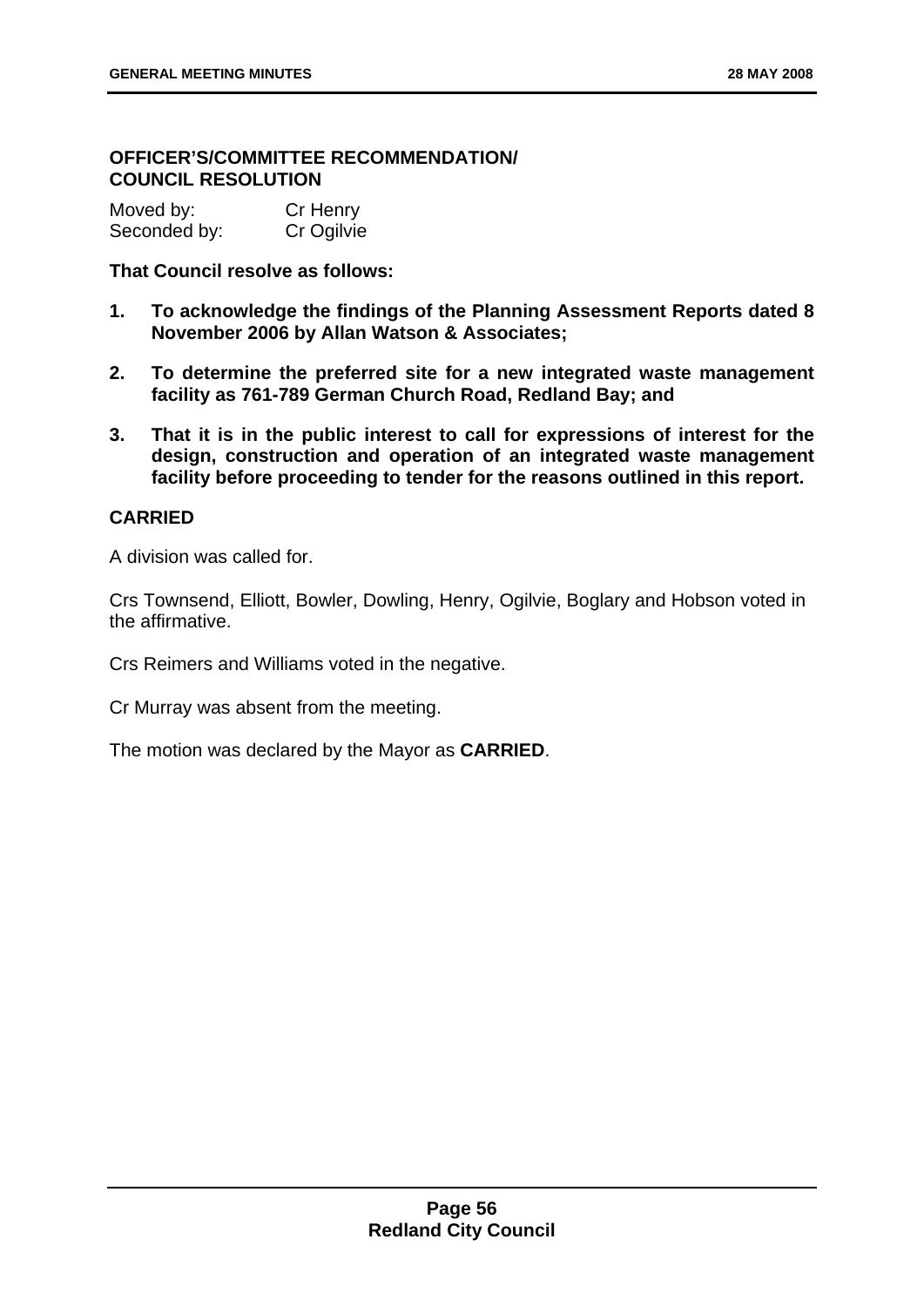### **11.2 GENERAL BUSINESS**

Permission was granted for the following items of General Business to be raised.

### **11.2.1 WASTE MANAGEMENT FACILITIES**

- **1. That Council negotiate with Brisbane City Council regarding options for Redland City Council residents using the Chandler Waste Facility; and**
- **2. That discussions take place with Council of Mayors committees in relation to regional waste solutions.**

### **11.2.2 WATER CARRIERS**

**That Council investigate two sites, one in the south and another in the northern part of the City for the use of water carrier tankers to draw water.** 

# **COUNCIL RESOLUTION**

| Moved by:    | Cr Henry          |
|--------------|-------------------|
| Seconded by: | <b>Cr Elliott</b> |

**That the General Business items be noted.** 

### **CARRIED**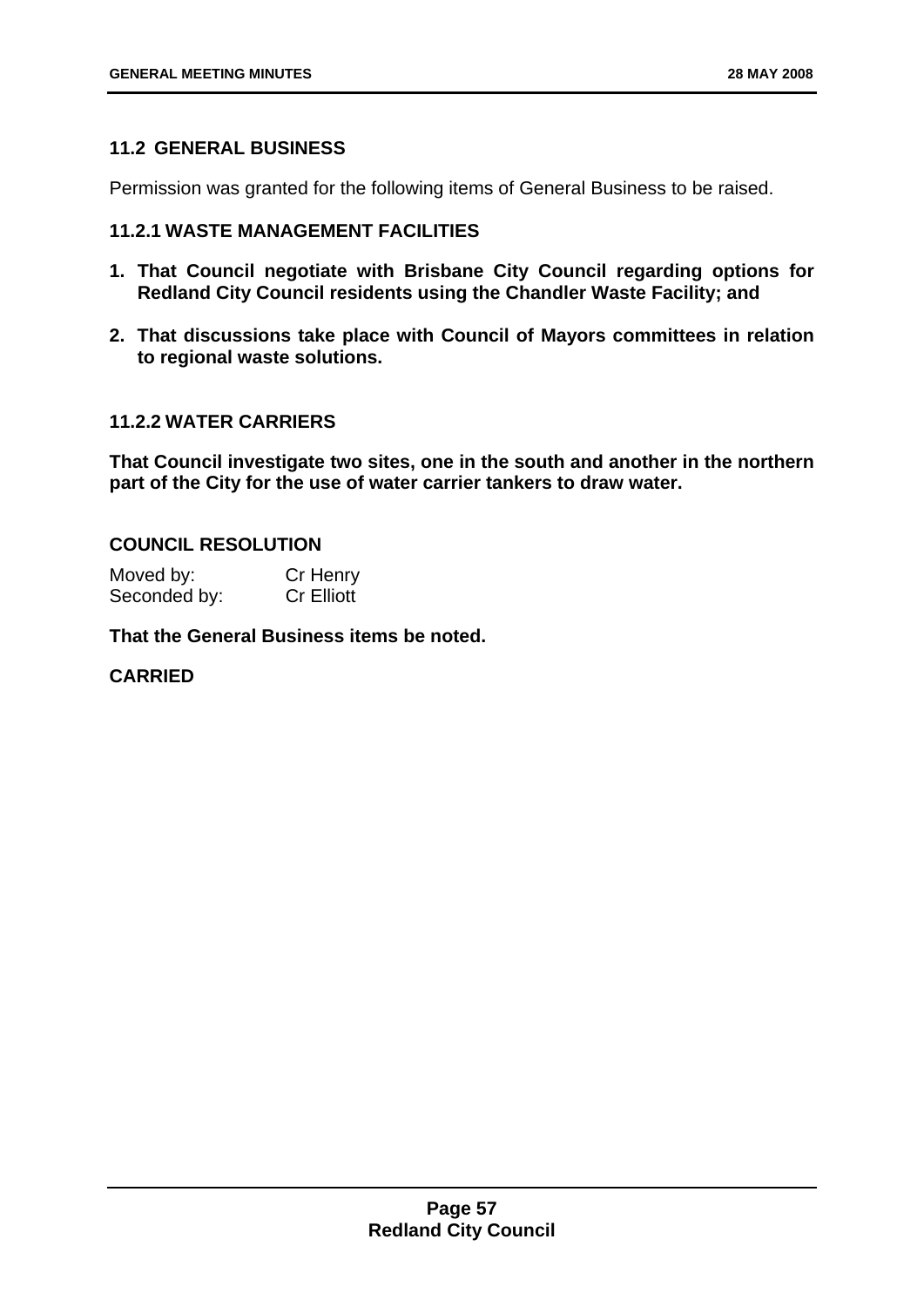# **12 PLANNING & POLICY COMMITTEE 21/05/08 - RECEIPT AND ADOPTION OF REPORT**

| Moved by:    | Cr Ogilvie        |
|--------------|-------------------|
| Seconded by: | <b>Cr Reimers</b> |

That the Planning & Policy Committee Report of 21 May 2008 be received.

CARRIED

#### **DECLARATION OF OPENING**

Cr Ogilvie declared the meeting open at 9.00 am.

#### **RECORD OF ATTENDANCE AND LEAVE OF ABSENCE**

| <b>Members Present</b>                    |                                                              |
|-------------------------------------------|--------------------------------------------------------------|
| Cr C B Ogilvie                            | <b>Chair and Councillor Division 2</b>                       |
| Cr M E Hobson                             | Mayor                                                        |
| Cr W Boglary                              | <b>Councillor Division 1</b>                                 |
| Cr D A Henry                              | <b>Councillor Division 3</b>                                 |
| Cr P J Dowling                            | <b>Councillor Division 4</b>                                 |
| Cr B A Townsend                           | <b>Councillor Division 5</b>                                 |
| Cr T Bowler                               | Deputy Mayor and Councillor Division 6 Entered at 9.03<br>am |
| Cr M A Elliott                            | <b>Councillor Division 7</b>                                 |
| Cr K A Reimers                            | <b>Councillor Division 8</b>                                 |
| Cr K M Williams                           | <b>Councillor Division 9</b>                                 |
| Cr H J Murray                             | <b>Councillor Division 10</b>                                |
| <b>Committee Manager</b><br>Mr G Photinos | Acting General Manager Planning and Policy                   |
| <b>Officers</b>                           |                                                              |
| Mr G Underwood                            | <b>Acting Chief Executive Officer</b>                        |
| Mr W Dawson                               | <b>Manager Land Use Planning</b>                             |
| Ms R Bonnin                               | <b>Manager Community and Social Planning</b>                 |
| Mr D Elliott                              | Manager Infrastructure Planning                              |
| Mr P Mayes                                | Senior Advisor Sport & Recreation                            |
| Mr W Mortlock                             | <b>Acting Manager Environmental Protection</b>               |
| Mr M Elliott                              | <b>Property Services Manager</b>                             |
| Mr S Fitzsimmons                          | <b>Adviser Biodiversity Planning</b>                         |
| Mr D Carter                               | Senior Adviser Natural Environment                           |
| <b>Minutes</b>                            |                                                              |
| Mrs J Thomas                              | Corporate Meetings & Registers Officer                       |
|                                           |                                                              |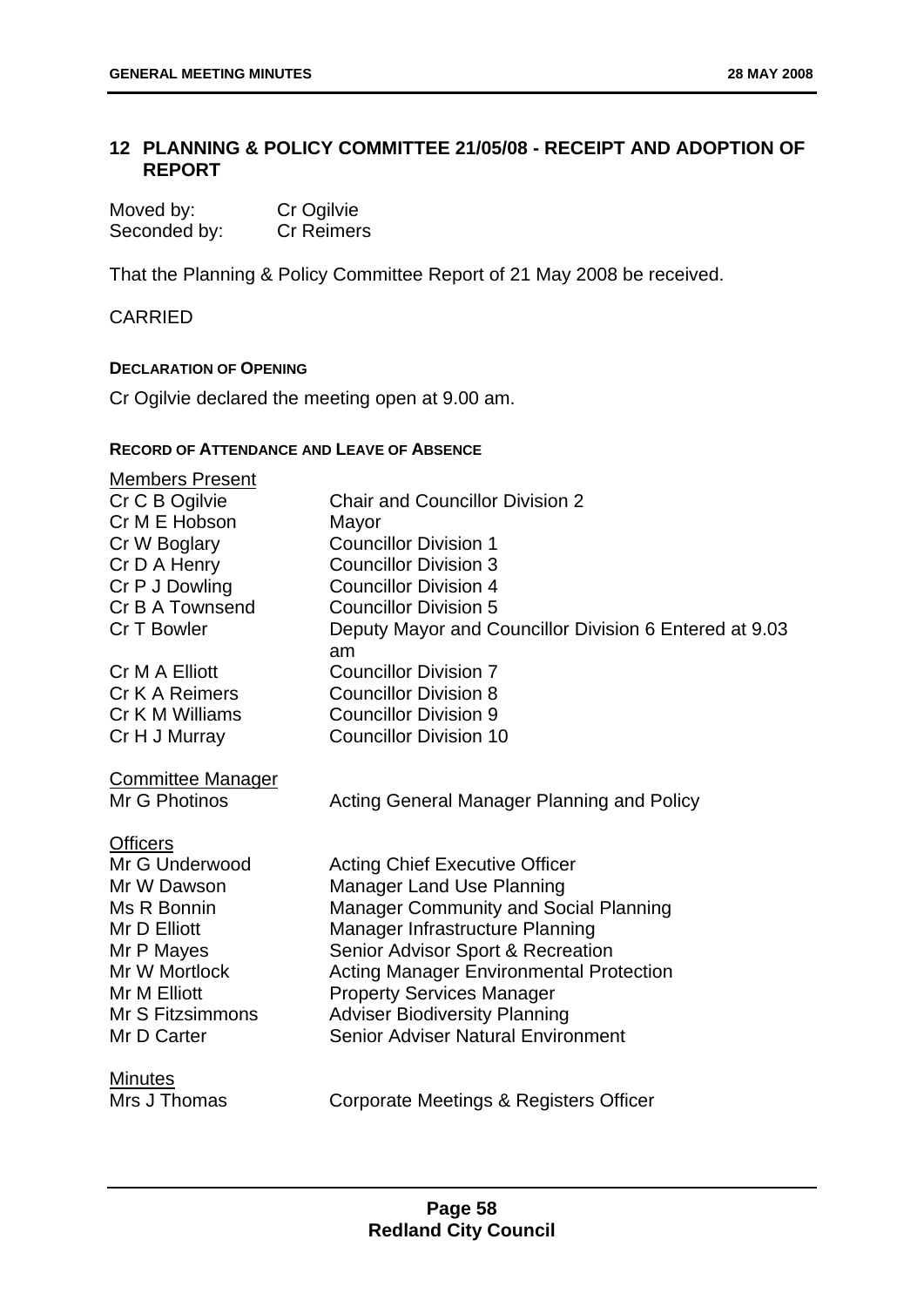#### **PUBLIC PARTICIPATION AT MEETING**

Nil

**DECLARATION OF INTEREST**

Nil

**MOTION TO ALTER THE ORDER OF BUSINESS**

| Moved by:    | <b>Cr Williams</b> |
|--------------|--------------------|
| Seconded by: | <b>Cr Dowling</b>  |

That the order of business be altered to discuss Item 3 General Business before the closed session Items 2.1 *Land Acquisition Amendment* and 2.2 *Southern Redland Regional Sport Facility Plan*.

### CARRIED

Cr Bowler left the meeting at 10.47 am (during item 3.1) and returned at 11.06 am (during item 3.2);

Cr Ogilvie vacated the chair and left the meeting at 11.06 am (during item 3.1), Cr Hobson presided;

Cr Hobson vacated the chair at 11.08 am (during item 3.1); Cr Ogilvie presided;

Cr Hobson left the meeting at 11.25 am (during item 3.2) and returned at 11.51 am (during item 3.2);

Cr Williams left the meeting at 11.41 am (during item 3.2) and returned at 11.48 am (during item 3.2);

Cr Williams left the meeting at 12.01 pm (during item 3.2) and returned at 12.06 pm (during item 3.2)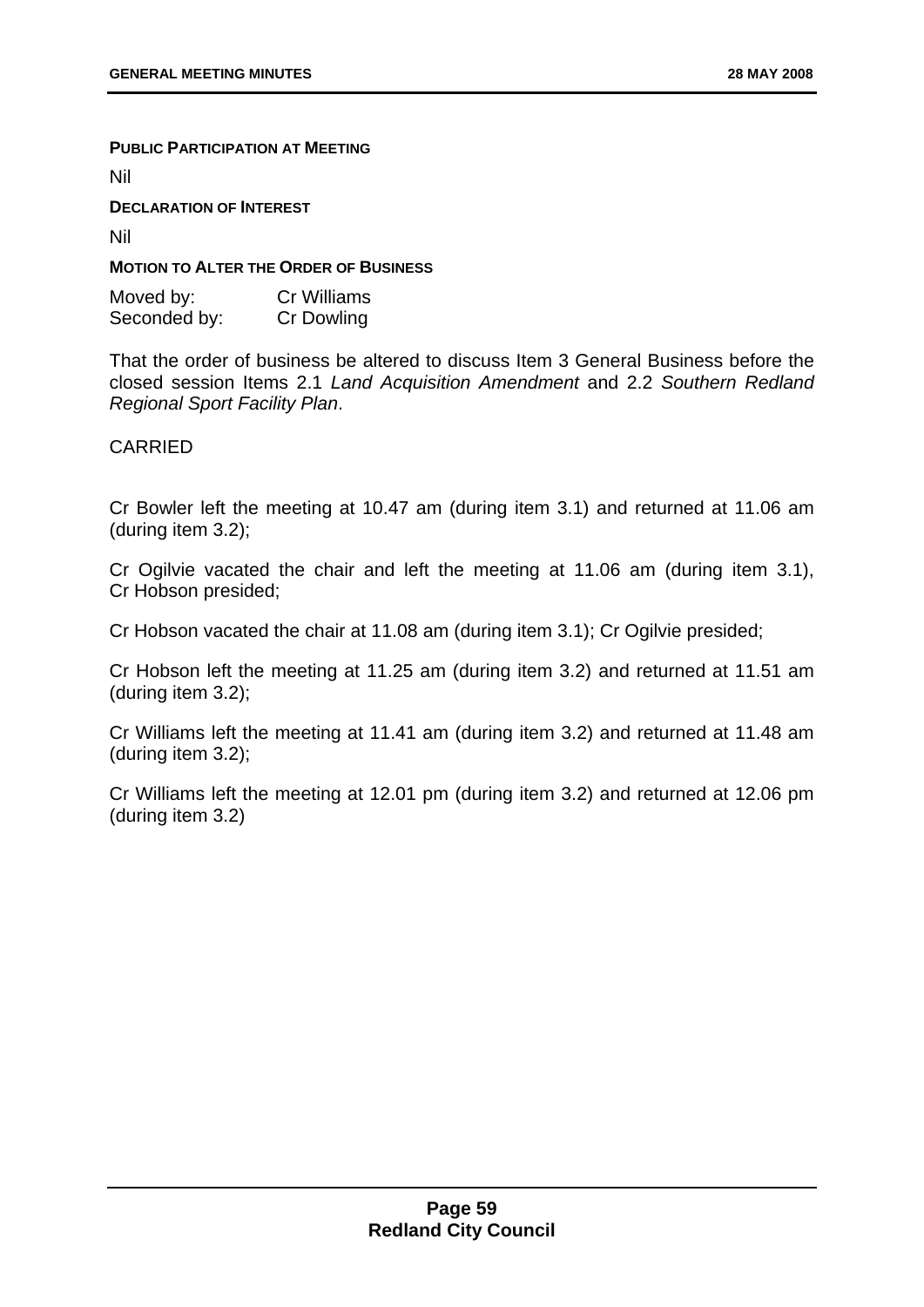# **12.1 PLANNING AND POLICY**

### **12.1.1 REVIEW OF REGIONAL ROAD GROUP BOUNDARIES**

| <b>Dataworks Filename:</b>       | <b>GOV: SouthROC Regional Roads Group</b>                      |
|----------------------------------|----------------------------------------------------------------|
| <b>Responsible Officer Name:</b> | <b>David Elliott</b><br><b>Manager Infrastructure Planning</b> |
| <b>Author Name:</b>              | <b>David Elliott</b><br><b>Manager Infrastructure Planning</b> |

#### **EXECUTIVE SUMMARY**

The recent amalgamation of councils and review of the Department of Main Roads district boundaries will require councils and the Road Alliance Board to revisit the configuration of Regional Road Group (RRG) boundaries.

This report recommends that Council advise the Roads Alliance Board that its preferred option is to remain within the Southern District RRG which currently comprises Logan, Gold Coast, Scenic Rim and Redland City.

### **PURPOSE**

To respond to correspondence from the Roads Alliance Board requesting that Councils advise them of their preferred RRG grouping by 30 May 08.

### **BACKGROUND**

Redland City currently is a member of the southern District RRG with Gold Coast, Logan and Scenic Rim councils.

Since the inception of the Regional Road Groups, the Southern District Councils have worked harmoniously to achieve sound outcomes regarding the prioritisation of funding allocations for designated local roads of regional significance.

### **ISSUES**

The recent reconfiguration of Main Roads district boundaries leaves Redland City as the only council in the Southern District RRG to lay within the Metropolitan District, which also covers Brisbane and Ipswich.

From an operational perspective Main Roads is believed to hold the view that RRGs fall into the alignment with their district boundaries, which would see Redland City moving to a group comprising Ipswich and Brisbane.

However, from a community of interest perspective and dealing effectively with cross border issues, officers are of the opinion that Redland City should remain within the Southern Region RRG.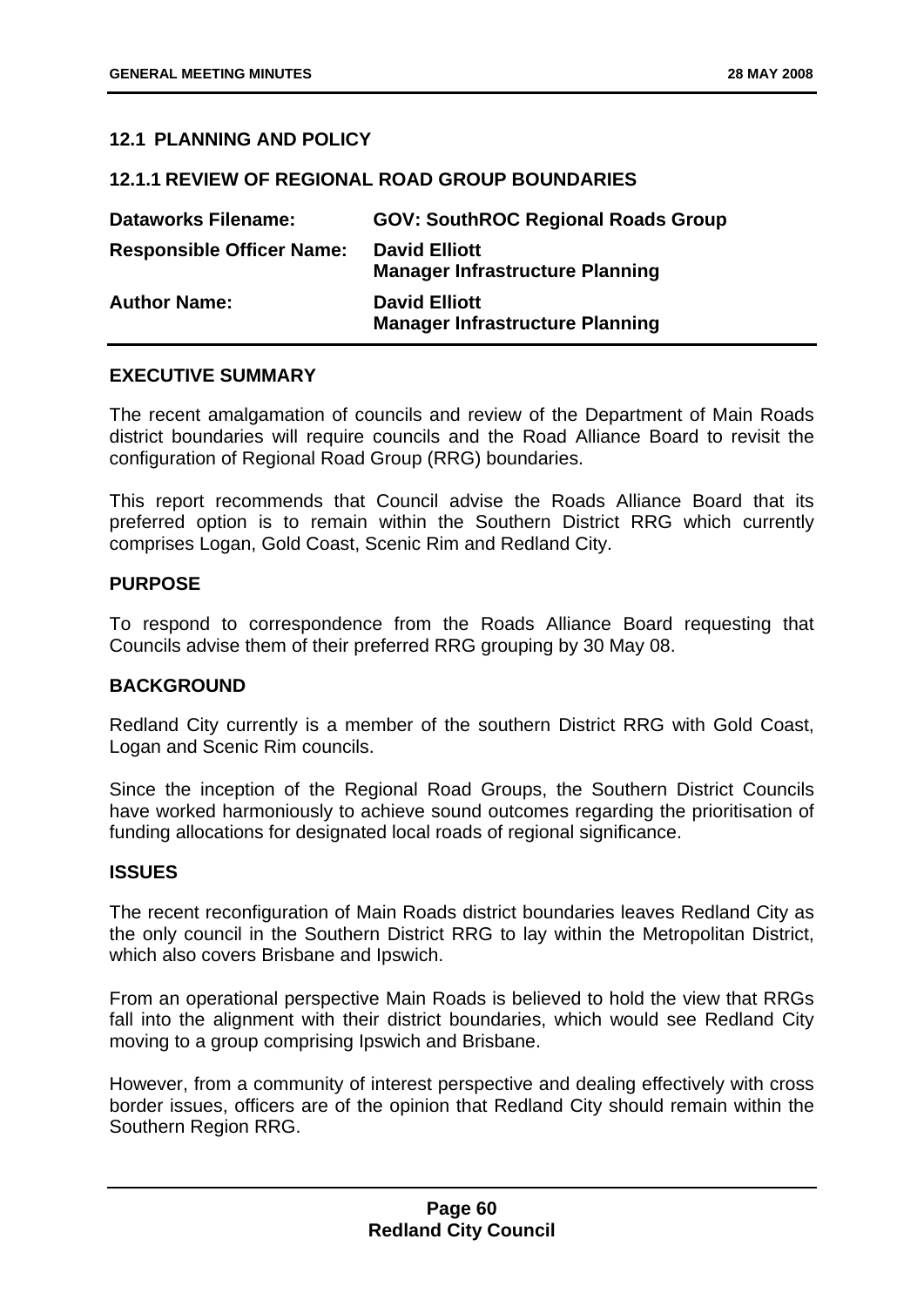Significant time and effort have been expended in prioritising projects across the Southern Region and it is considered that it would not be in Council's best interest to relocate to the Brisbane region.

Observer status in the Brisbane RRG would be helpful given that the northern part of the City abuts the Brisbane road network.

## **RELATIONSHIP TO CORPORATE PLAN**

The recommendation in this report primarily supports Council's strategic priority to provide and maintain water, waste services, roads, drainage and support the provision of transport and waterways infrastructure.

### **FINANCIAL IMPLICATIONS**

There are no financial implications.

### **PLANNING SCHEME IMPLICATIONS**

There are no implications to the Redland Planning Scheme.

### **CONSULTATION**

The Acting Chief Executive Officer has been consulted regarding the recommendation in this report.

### **OPTIONS**

### **PREFERRED**

That Council resolves as follows:

- 1. To advise the Road Alliance Board that Council wishes to retain full membership of the Southern Regional Roads Group; and
- 2. To seek observer status in the Brisbane District Regional Roads Group.

### **ALTERNATIVE**

No alternative is suggested.

### **OFFICER'S/COMMITTEE RECOMMENDATION/ COUNCIL RESOLUTION**

Moved by: Cr Ogilvie Seconded by: Cr Boglary

### **That Council resolve as follows:**

- 1. **To advise the Road Alliance Board that Council wishes to retain full membership of the Southern Regional Roads Group; and**
- 2. **To seek observer status in the Brisbane District Regional Roads Group.**

# **CARRIED**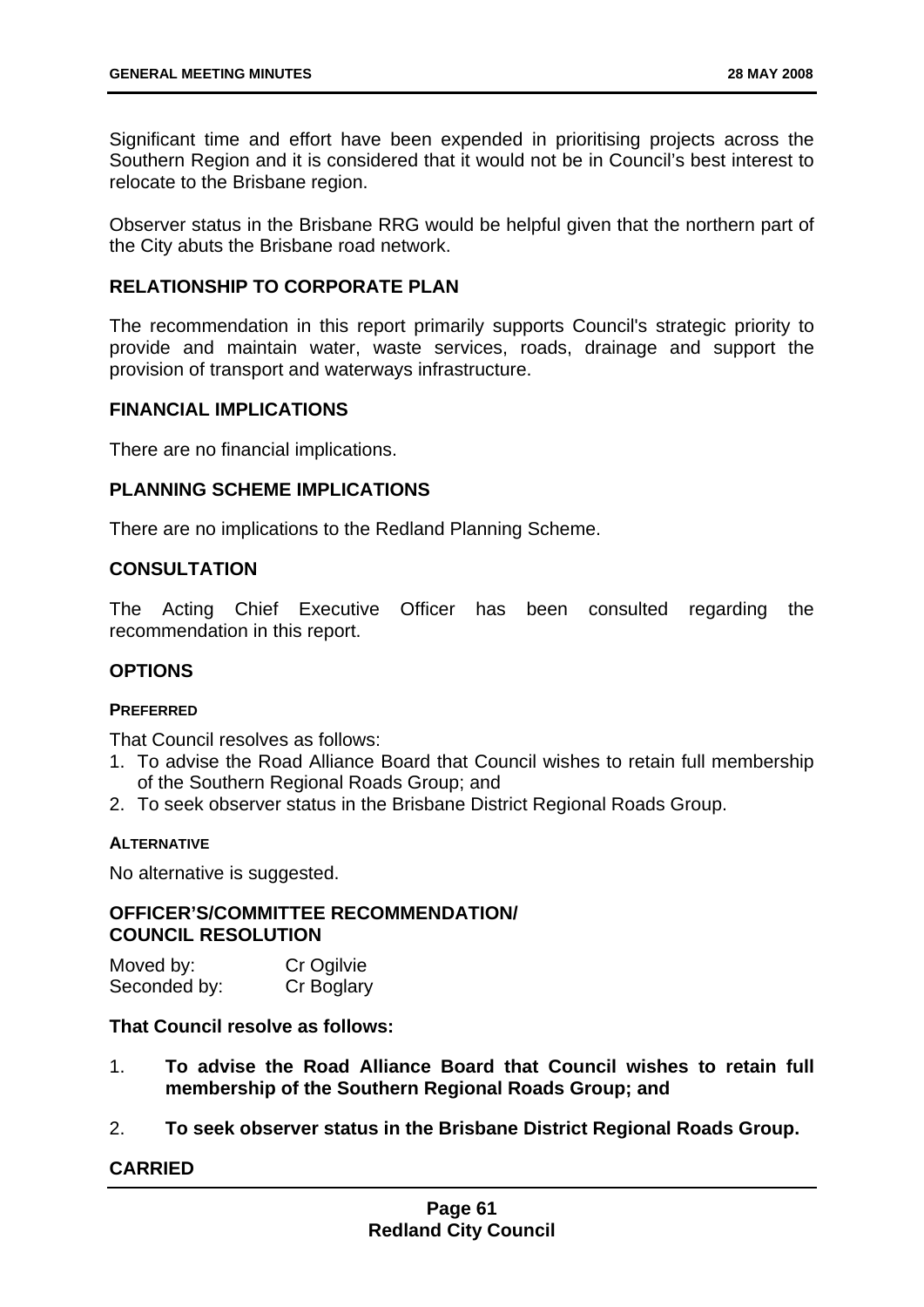### **12.1.2 PETITION-(DIV 9) REQUEST TO CLOSE PATHWAY ADJACENT TO 13 AND 15 DIANA STREET, CAPALABA**

| <b>Dataworks Filename:</b>       | <b>RTT: Capital Works Program</b><br><b>GOV Petitions</b>              |
|----------------------------------|------------------------------------------------------------------------|
| <b>Attachments:</b>              | <b>Aerial Photograph - Pathway - Diana Street</b>                      |
| <b>Responsible Officer Name:</b> | <b>David Elliott</b><br><b>Manager Infrastructure Planning</b>         |
| <b>Author Name:</b>              | <b>Len Purdie</b><br><b>Senior Advisor Capital Project Programming</b> |

### **EXECUTIVE SUMMARY**

A petition has been received by Council requesting the closure of a pathway adjacent to 13 and 15 Diana Street, Capalaba. At the General Meeting of 28 November 2007, Council resolved that the petition be received and referred to the appropriate area for consideration and a report back to Council.

This report recommends that Council not support the closure of the pathway.

#### **PURPOSE**

To prepare a response to a petition requesting that Council close a pathway adjacent to 13 and 15 Diana Street, Capalaba.

### **BACKGROUND**

The owners of 13 and 15 Diana Street, Capalaba arranged a petition of local residents seeking closure of the above mentioned pathway between their respective properties.

### **ISSUES**

- This section of pathway is integral with the Diana Street road reserve and its closure therefore comes within the jurisdiction of the Department of Natural Resources and Water (DNRW);
- The concrete footpath in Diana Street, including the link to the school, is of relatively recent construction. A 280m section of path in Diana Street was purpose built from Handsworth Street to link with the school via the pathway between the properties;
- Closure of the pathway link between the properties would make the footpath in Diana Street virtually redundant;
- Although there is obviously some community support for the pathway closure, not all residents signed the petition;
- While the petition does not provide definitive reasons for requesting the closure of the pathway, the common reasons for such requests are the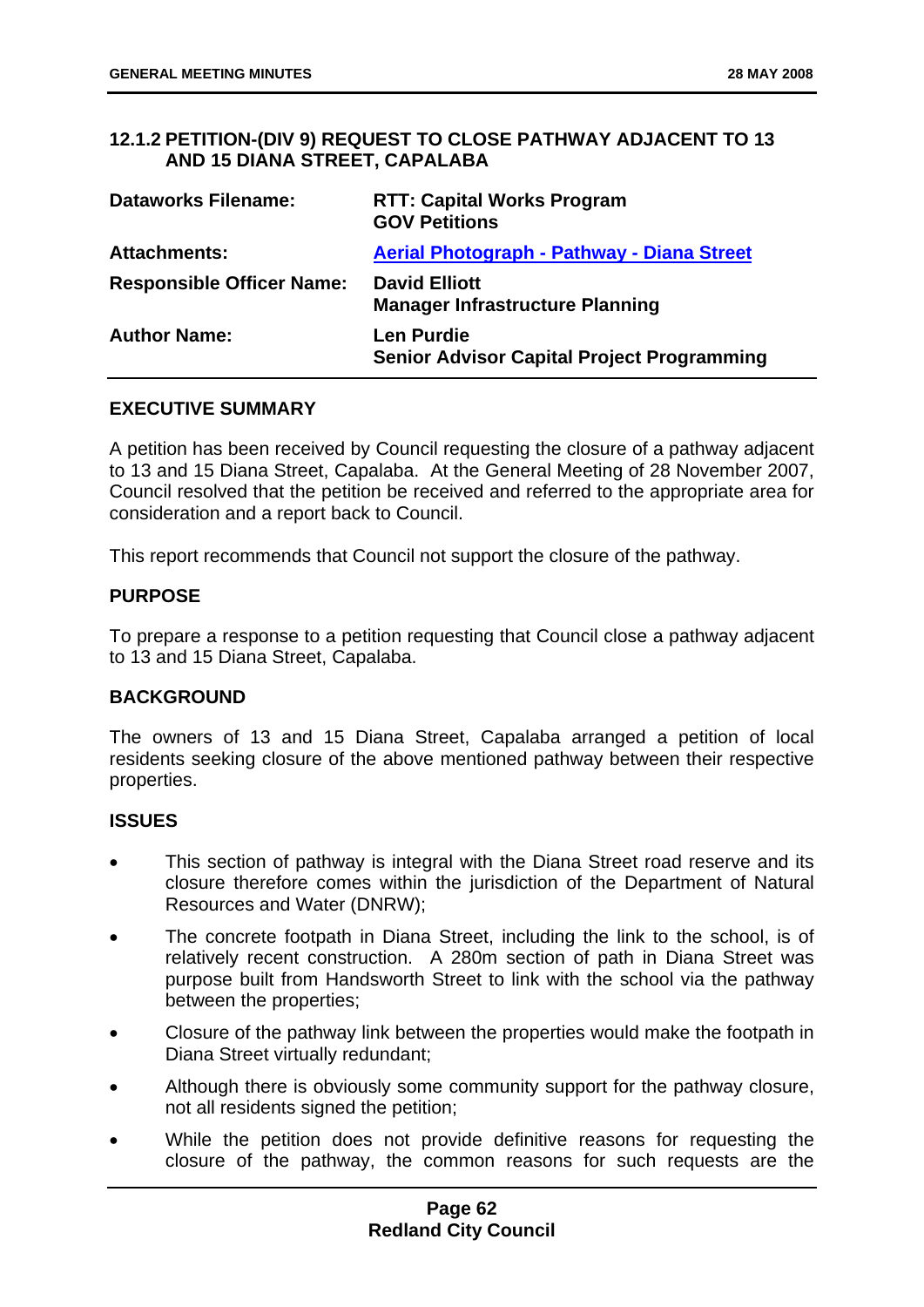occasional nuisances caused by pedestrian activity and the perceived additional risks to the security of the adjoining properties;

- On balance it is considered that the community benefit of having this link available to the local residents, as a convenient access to the school, outweighs the concerns of the petitioners;
- It is recommended therefore that Council not support the closure of the pathway between 13 and 15 Diana Street.

### **RELATIONSHIP TO CORPORATE PLAN**

The recommendation in this report primarily supports Council's strategic priority to provide and maintain water, waste services, roads, drainage and support the provision of transport and waterways infrastructure.

### **FINANCIAL IMPLICATIONS**

No financial implications if the preferred option is adopted.

### **PLANNING SCHEME IMPLICATIONS**

The Land Use Planning Group was consulted and it is considered that the outcome of recommendations in this report will not require any amendments to the Redlands Planning Scheme.

### **CONSULTATION**

The Divisional Councillor and Manager Operations and Maintenance have been consulted.

### **OPTIONS**

#### **PREFERRED**

That Council resolve as follows:

- 1. To not support the closure of the pathway between 13 and 15 Diana Street, Capalaba; and
- 2. That the principal petitioner be requested to notify all signatories to the petition of Council's decision in this matter.

### **ALTERNATIVE**

No alternative option recommended.

#### **OFFICER'S RECOMMENDATION**

That Council resolve as follows:

1. To not support the closure of the pathway between 13 and 15 Diana Street, Capalaba; and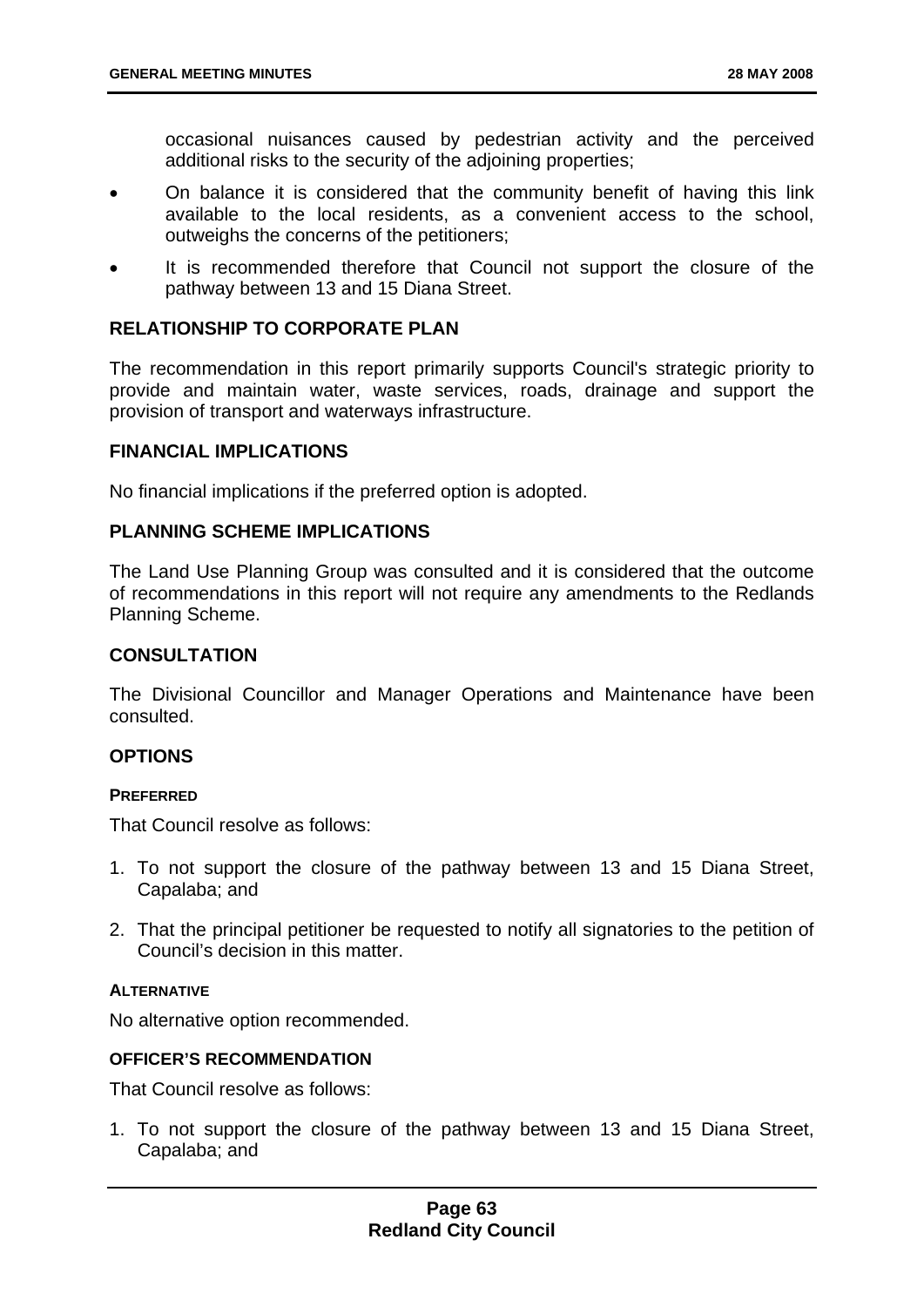2. That the principal petitioner be requested to notify all signatories to the petition of Council's decision in this matter.

# **COMMITTEE RECOMMENDATION/ COUNCIL RESOLUTION**

| Moved by:    | Cr Ogilvie |
|--------------|------------|
| Seconded by: | Cr Boglary |

**That consideration of this matter be deferred to the Planning and Policy Committee meeting scheduled for 9 July 2008, to allow for further consultation and survey to be completed.** 

### **CARRIED**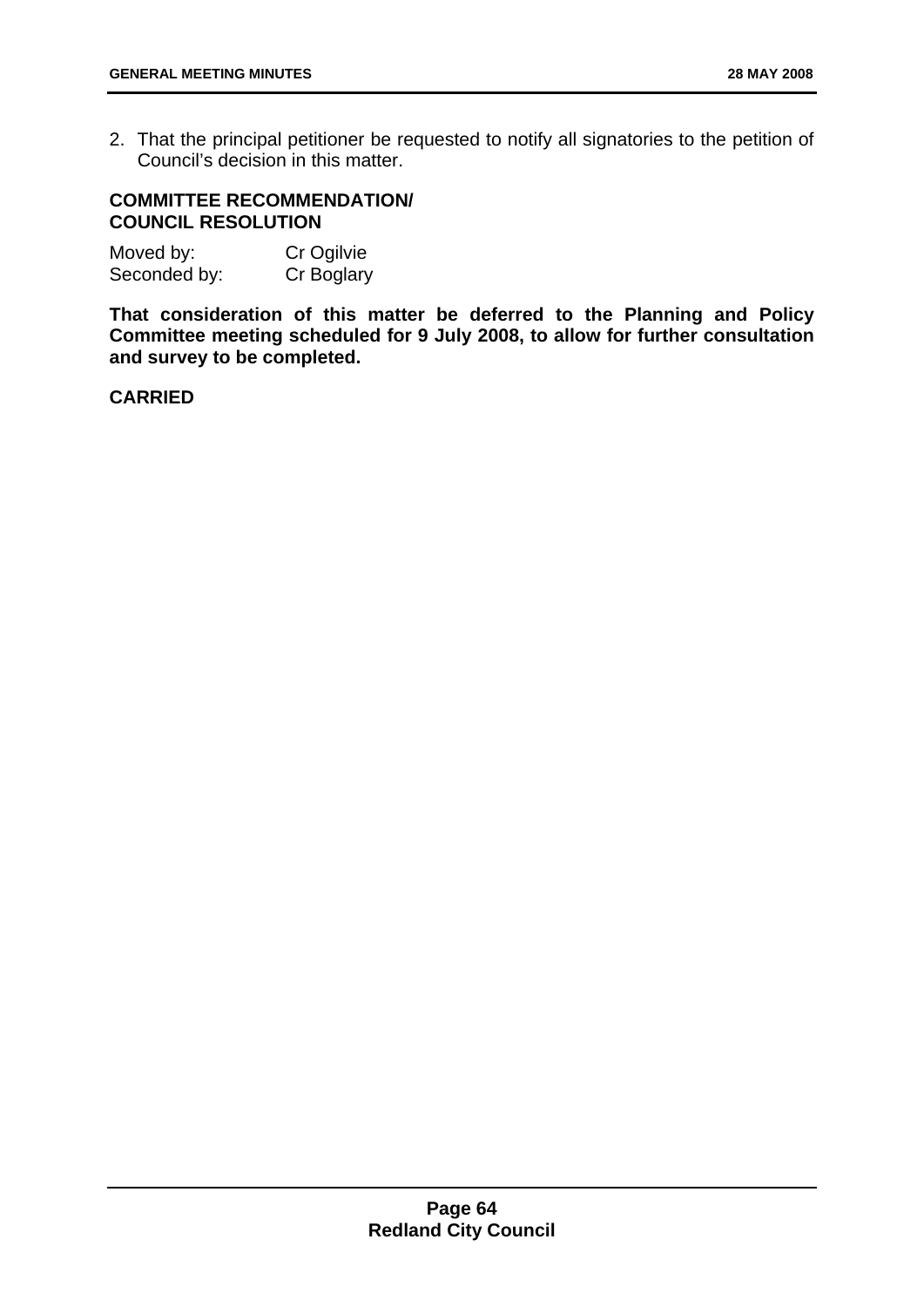# **12.1.3 PETITION TO RAISE COUNCIL CONTRIBUTION TO CANAL LEVIES**

| <b>Dataworks Filename:</b>       | <b>RTT Marine Landing Facilities - Weinam Creek</b>              |
|----------------------------------|------------------------------------------------------------------|
| <b>Responsible Officer Name:</b> | <b>David Elliott</b><br><b>Manager Infrastructure Planning</b>   |
| <b>Author Name:</b>              | <b>Michael Pattinson</b><br><b>Senior Advisor Investigations</b> |

### **EXECUTIVE SUMMARY**

Council currently contributes 10% of General Account funds to the Raby Bay Canal Account. A petition received from the Raby Bay Residents requests that Council raise its contribution to 50%. The request is based on the allegation that Council officers approved the design and construction of the canal without proper knowledge of the design requirements and therefore the current damage to the wall should not be borne entirely by the residents.

This report recommends that Council not increase its contribution to the Raby Bay and Aquatic Paradise Canal Accounts and reject the allegation that it is liable for any and all damage to the revetment wall and increase its contribution to Sovereign Waters Canal Account to 12.7%

The recommendation relating to Council's contribution to these accounts is based loosely on the costs attributed to the management of public lands within the precincts.

### **PURPOSE**

To respond to a petition that Council received at its General Meeting on the 26 September 2007. The petition read:

*"We, the undersigned request that Council contribute 50% of the cost annually to maintain the Raby Bay canals (presently 10%). The movement of rocks in the canals and subsequent damage to the revetment walls are not caused by the residents and, as such, should be contributed more from the General Rate. The damage has been brought about by Redland Shire Council officers approving the design and construction of the canals without proper knowledge of the design requirements".* 

### **BACKGROUND**

The Raby Bay canal levy was introduced to provide funds to maintain the canal's system of waterways. Current 2007/2008 Levy fees are:

| $\triangleq$ Raby Bay                     | \$1350 |
|-------------------------------------------|--------|
| $\overline{\phantom{a}}$ Aquatic Paradise | \$1417 |
| + Sovereign Waters                        | \$825  |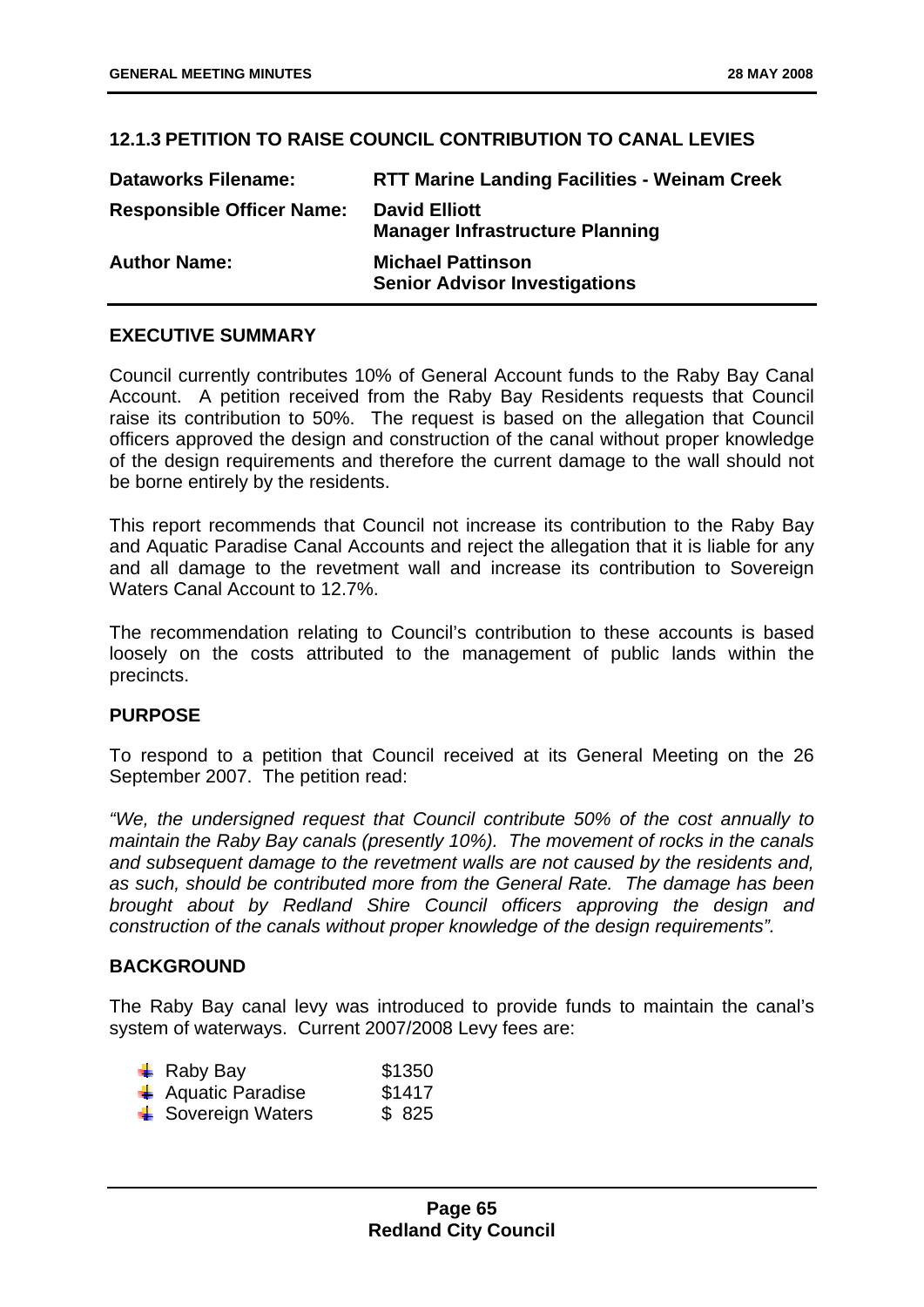# **ISSUES**

At the General Meeting on 19 December 2007, Council resolved as follows:

- That consideration of this item be deferred to a future Planning and Policy Committee meeting to enable a more detailed report to be prepared and presented to Council; and
- That this report also considers the same issues for Aquatic Paradise and Sovereign Lakes.
- At the December 2007 Planning & Policy Committee meeting, reference was made to previous reports relating to the amount of Council contribution to the Raby Bay Account. A comprehensive file search has revealed no further information that would assist Council in making a decision on this matter. It is believed that the decision to adopt the 10% Council contribution to the Raby Bay Account was taken at a past budget workshop and based loosely on the cost attributable to Council managed lands within the precinct.
- Officers have recently checked this assumption and found that there is 22,060m of wall in the Raby Bay canal system with 1,384m being adjacent to parkland, equating to 6.3% of the total length of wall. The 10% contribution from the General Fund is therefore considered to be more than reasonable. Similar exercises to determine the percentage of canal frontage in Council ownership were carried out for Aquatic Paradise and Sovereign Waters.

| <b>Canal Estate</b>     | Total Wall (m) | <b>Walls in public</b><br>ownership (m) | % In public<br>ownership |
|-------------------------|----------------|-----------------------------------------|--------------------------|
| <b>Aquatic Paradise</b> | 5.566          | 215                                     | 3.8%                     |
| Sovereign Waters 1,107  |                | 141                                     | 12.7%                    |

- Based on this recent work, it is considered reasonable to increase Council's contribution to the Sovereign Waters Lake Account to 12.7%. This increase of 2.7% on the total of all resident contributions to the Sovereign Water Lake Account amounts to \$1,200 per year.
- The waterways of Raby Bay, Aquatic Paradise and Sovereign Waters provide negligible access for the general public. The primary purpose of the revetment walls is to support and protect private residential allotments and provide private boating access. The revetment walls, except adjoining parkland, are located on private property.
- In relation to the issue of potential Council liability raised in this petition, whilst the movement and damage to the revetment walls is generally accepted not to be caused by any person/s, Council does not admit that the residents are not responsible for any damage or contributing to any damage whatsoever.
- Council strongly rejects any suggestion that its officers have contributed to the damage in any way or been negligent in the discharge of their duties including approving the design and construction of the canals including the revetment walls.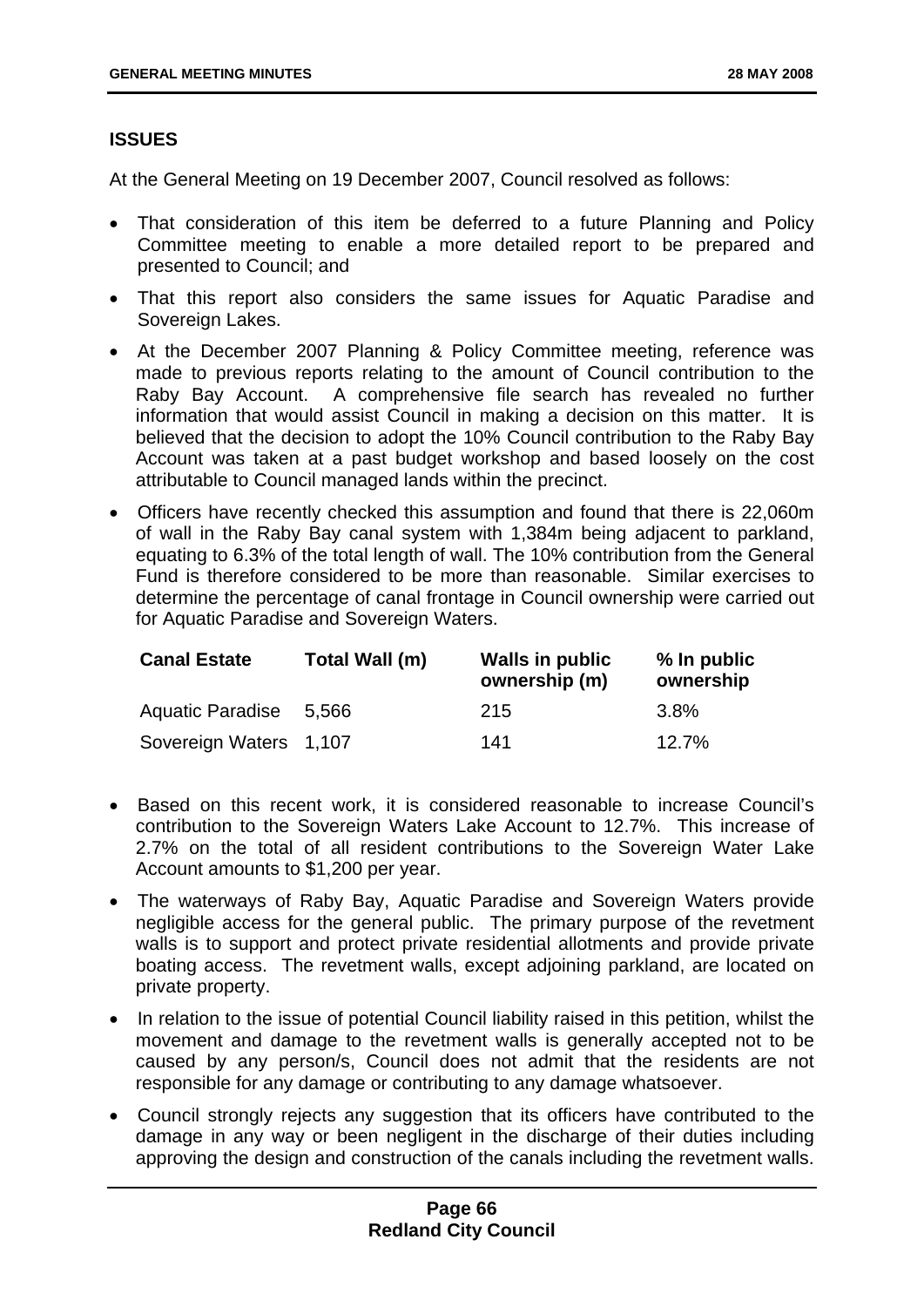The canals were designed by a RPEQ and agreed to by Council in accordance with accepted practice.

• Council's maintenance of the walls is not an admission of liability for any damage caused to them; rather it is an act of civil responsibility and good environmental stewardship. Council accepts that it has responsibility for ensuring the maintenance of the canals but rejects that it is liable for any and all damage to the revetment walls.

# **RELATIONSHIP TO CORPORATE PLAN**

The recommendation primarily supports Council's strategic priority to ensure the long term financial viability of the Shire and provide public accountability in financial management.

### **FINANCIAL IMPLICATIONS**

No additional unbudgeted financial implications if the status quo of 10% contribution to Raby Bay Aquatic Paradise and Sovereign Water Lake Account (\$138,000 in 2007/08) remains.

A 50% contribution, if adopted, would require a transfer of an additional amount of \$552, 000 from the General Account (2007/08).

### **PLANNING SCHEME IMPLICATIONS**

The Land Use Planning Group was consulted and it is considered that the outcome of recommendations in this report will not require any amendments to the Redlands Planning Scheme.

### **CONSULTATION**

The following were consulted; Manager Legal Services, General Manager Planning and Policy, Group Manager Infrastructure Planning.

### **OPTIONS**

#### **PREFERRED**

That Council resolve as follows:

- 1. To maintain the Council contribution to the Raby Bay and Aquatic Paradise Canal Accounts at the current rate of 10 percent and increase the Council contribution to the Sovereign Waters Lake Account to 12.7%;
- 2. To reject any allegation that Council officers have contributed to the damage in any way or been negligent in the discharge of their duties in approving the design and construction of the canals including revetment walls;
- 3. To accept that Council has responsibility for ensuring the maintenance of the canals, but reject that it is liable for any and all damage to the revetment walls; and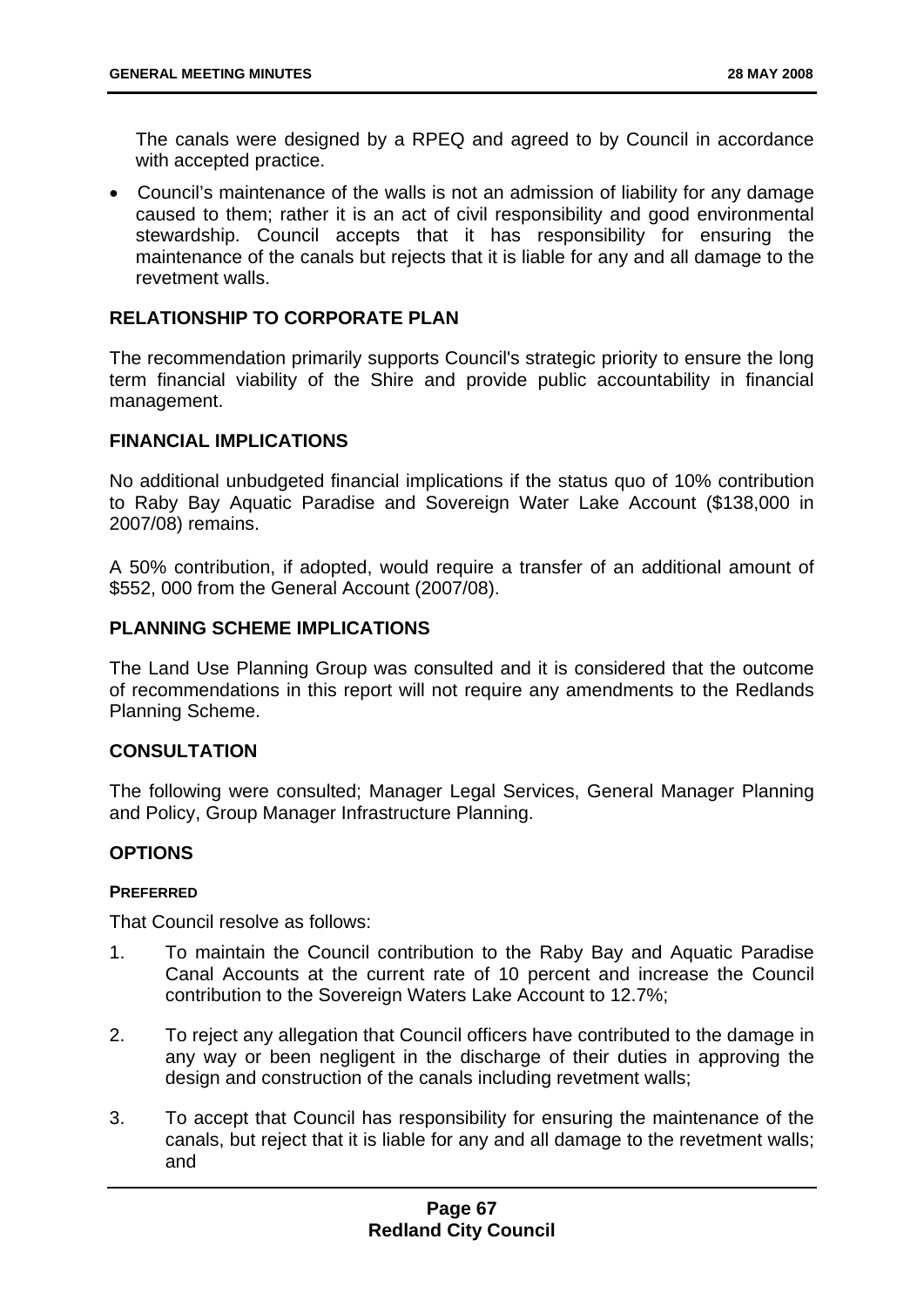4. To request that the Raby Bay Residents Association as head petitioner advise all signatories to the petition of Council's decision in this matter.

#### **ALTERNATIVE**

No alternative proposed.

### **OFFICER'S/COMMITTEE RECOMMENDATION**

That Council resolve as follows:

- 1. To maintain the Council contribution to the Raby Bay and Aquatic Paradise Canal Accounts at the current rate of 10 percent and increase the Council contribution to the Sovereign Waters Lake Account to 12.7%;
- 2. To reject any allegation that Council officers have contributed to the damage in any way or been negligent in the discharge of their duties in approving the design and construction of the canals including revetment walls;
- 3. To accept that Council has responsibility for ensuring the maintenance of the canals, but reject that it is liable for any and all damage to the revetment walls; and
- 4. To request that the Raby Bay Residents Association, as head petitioner, advise all signatories to the petition of Council's decision in this matter.

# **COUNCIL RESOLUTION**

| Moved by:    | Cr Ogilvie        |
|--------------|-------------------|
| Seconded by: | <b>Cr Dowling</b> |

**That the Committee Recommendation not be adopted and that Council resolve to defer this item until further legal advice is received regarding the legitimacy of the benefit area levy in raising monies for repair to revetment walls.** 

# **CARRIED**

A division was called for.

Crs Reimers, Williams, Dowling, Henry, Ogilvie, Boglary and Hobson voted in the affirmative.

Crs Townsend, Elliott and Bowler voted in the negative.

Cr Murray was absent from the meeting.

The motion was declared by the Mayor as **CARRIED**.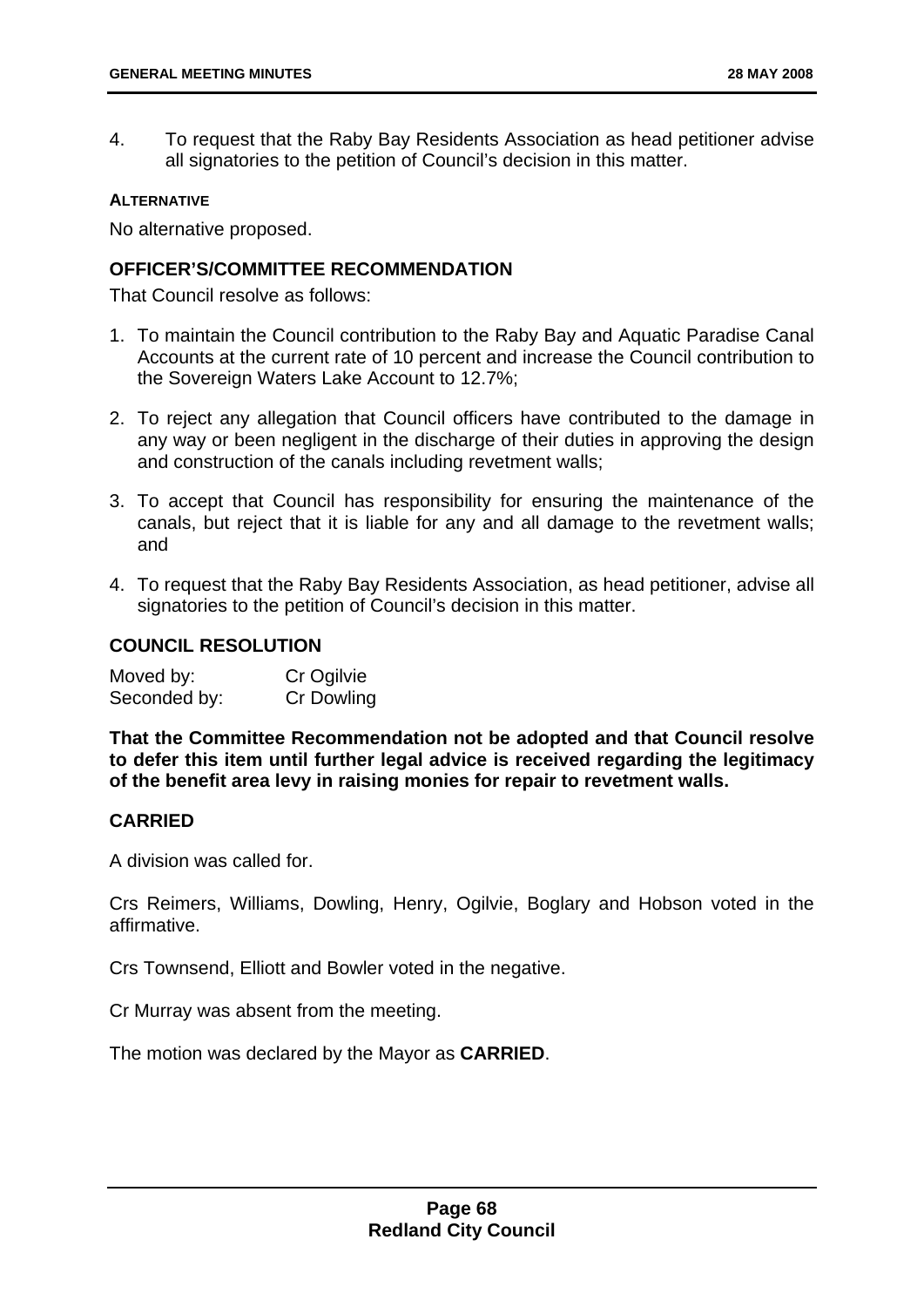# **12.1.4 RENEWABLE ENERGY GENERATION EXPRESSION OF INTEREST**

| <b>Dataworks Filename:</b>       | <b>EM Project - Renewable Energy</b>                                                                                                        |
|----------------------------------|---------------------------------------------------------------------------------------------------------------------------------------------|
| <b>Attachments:</b>              | <b>Renewable Energy Generation EOI</b>                                                                                                      |
| <b>Responsible Officer Name:</b> | <b>Gary Photinos</b><br><b>Manager Environmental Management</b>                                                                             |
| <b>Author Names:</b>             | <b>Warren Mortlock</b><br><b>Snr Adviser Environmental Protection</b><br><b>Michael O'Brien</b><br><b>Adviser Environmental Performance</b> |

# **EXECUTIVE SUMMARY**

Council invited Expressions of Interest (EOI) from the renewable energy generation sector to build, own and operate renewable and low carbon energy generation (plant and technology) in Redland City, suitable for meeting a portion of community and/or Council's corporate energy requirements.

Nine expressions of interest were received and subsequently reviewed by independent consultants Maunsell Australia Pty Ltd (Maunsell). Responses included a mix of traditional solar (photovoltaic) power generation, wind and wave generation, a thermal transfer engine, and waste to energy/biogas.

Maunsell advises that none or the proposals meets the requirements of the EOI, and further recommends that Council not proceed to tender on any of the EOIs. Maunsell advises that after savings through efficiencies, purchasing additional Green Power across Council's operations and facilities provides a more cost effective method for Council to reduce greenhouse gas emissions, and meet its 2010 greenhouse gas reduction target.

# **PURPOSE**

- 1. Report to Council on the results of a call for Expressions of Interest for the provision of low or no carbon renewable energy generation solutions in Redlands, and
- 2. Seek Council endorsement not proceed to a subsequent tender at this time.
- 3. In respect of Council's resolution (GM Aug 2007, 10.1.6 Research on the Introduction of Carbon Markets - Resolution 1b) that 'the second priority to reduce emissions is by sourcing power from less carbon intense sources', to seek Council endorsement that the purchase of Green Power be investigated to the extent necessary to achieve the target 25% reduction in greenhouse gas emissions by 2010 - over and above that achieved by that time through energy efficiency measures.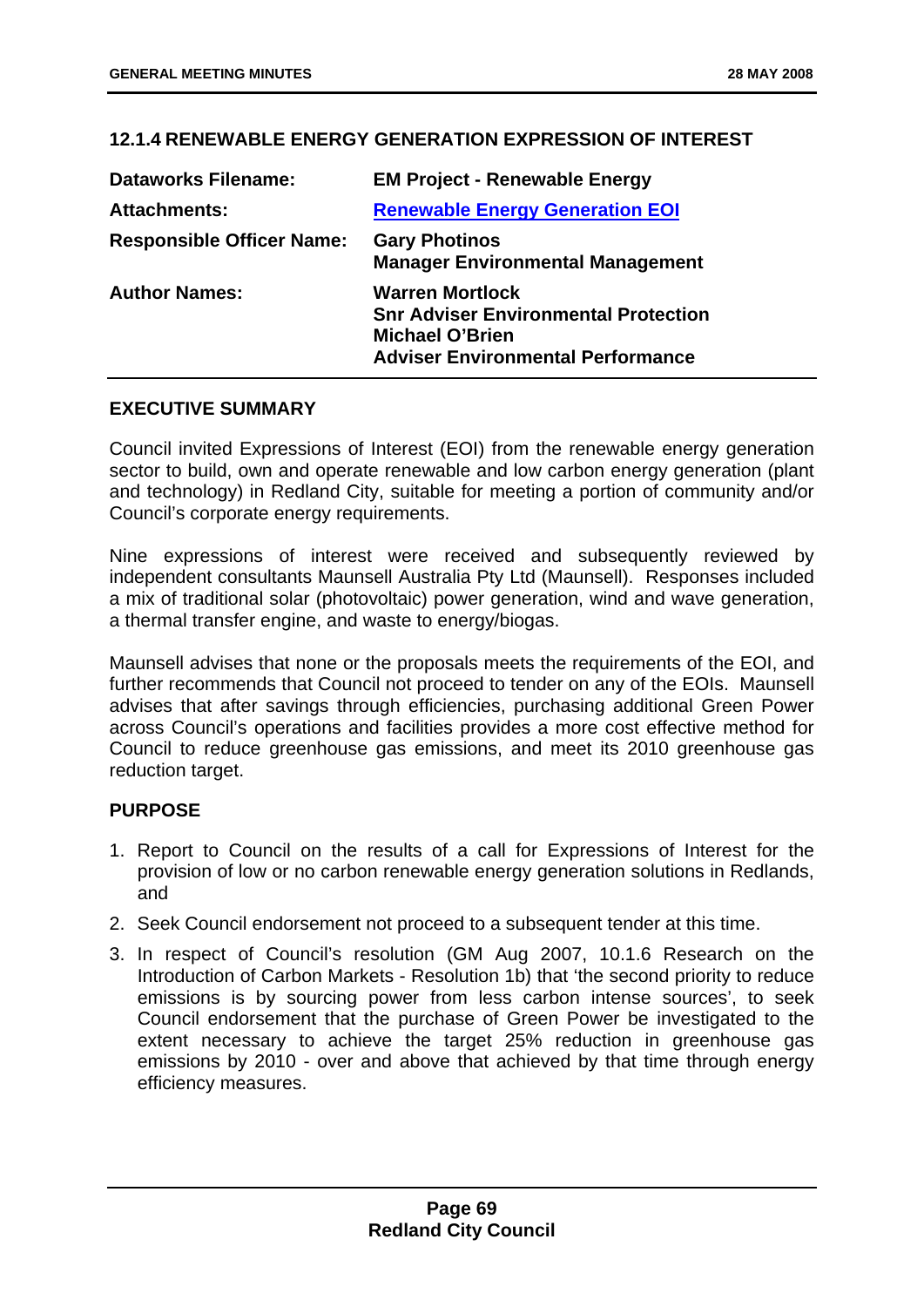# **BACKGROUND**

- Renewable Energy Incentives Policy Statement was adopted at Special Meeting of Council on 2/72007.
- Council resolved (GM 29/8/2007 item 10.1.6) to adopt as a guideline for use under the Environment Policy and Purchasing Policy that:
	- *the first priority to reduce emissions through improved efficiency to the point at which best practice is achieved;*
	- *the second priority to reduce emissions by sourcing power from less carbon intense sources;*
	- *the third priority to reduce emissions by purchasing certificates or carbon offsets.*
- Council resolved (GM 31/10/2007) under item *'Next Steps Local Greenhouse Action Plan': "to call for expressions of interest for the provision of low or no carbon energy generation solutions providing a clear demonstration of appropriate technology for wider community adoption and scaleable to meeting the Council's corporate power needs".*
- Expressions of Interest were sought under ENM-0006 for "Greenhouse Gas Reduction: Renewable and Low-carbon Energy Generation Options for Redland Shire" (advertised from 22/12/2007; closing date: 11 February 2008).
- Nine expressions of interest were received and subsequently reviewed by independent consultants Maunsell. The final report of this review is confidential and will be provided to Councillors under separate cover. A summary of the review findings and recommendations is provided in the attachment.
- A briefing for Councillors on the Renewable Energy EOI, and a more general brief on Climate Change were presented to Councillors at Planning and Policy Committee 16 April 2008.

### **ISSUES**

### RESPONSE TO EXPRESSION OF INTEREST

The preliminary response to the EOI indicated a keen interest from both industry and the community. Following the EOI advertisement, the Bayside Bulletin published a number of readers' letters expressing their support for the initiative.

A total of nine EOIs were received. The types of technologies and number of EOIs for each type proposed were as follows:

- 1. gasification of biomass with subsequent combustion of the syngas (1);
- 2. using tidal streams or ocean currents to generate electricity (2);
- 3. the collection of heat from the sun to drive a thermal engine (1);
- 4. generating electricity directly from standard photovoltaic panels (4); and
- 5. the concentration of sunlight onto solar photovoltaic cells using arrays of reflective dishes (1).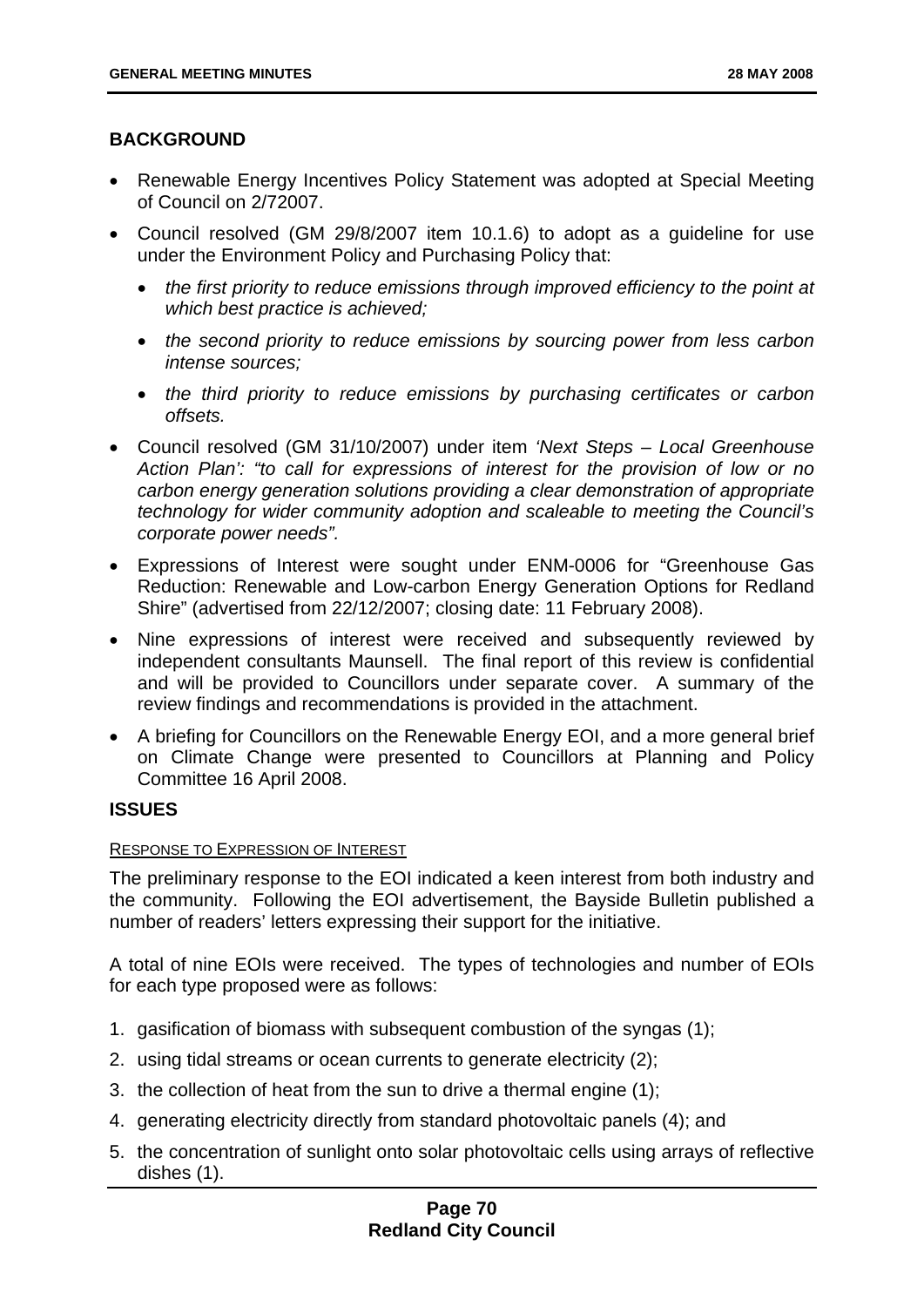The proposals ranged from installation of common, proven, relatively low risk solar photovoltaic panels, through to high risk and unproven technology including the ocean based projects and a thermal engine.

#### INDEPENDENT AND EXPERT REVIEW OF SUBMISSIONS

Maunsell was commissioned by Redland City Council to provide an independent and expert review of all submissions received from the Expression of Interest.

Maunsell's overall recommendations from the EOI process are:

- that RCC not invite a tender from any of the EOI proponents;
- that RCC instead, in the short term (at least the next two to three years) continue and augment its existing Green Power; and
- that RCC look to continue its investment in energy efficiency within buildings and facilities.

Maunsells' advice is that the capital requirements and project risks for Council from pursuing any of the EOI proposals would be too high, and that none currently represent a cost-effective, realistic and viable approach.

The EOI process has demonstrated that the market currently does not see a cost effective investment in renewable energy for the Redlands area. While proven renewable energy technology such as wind power is available, investment interest is focussed on the southern states where wind conditions are more reliable and frequent, and grid connection is better facilitated.

Renewable energy policy has been in place at the federal level under the previous Government since 2000 - through the mandatory renewable energy target (MRET), to deliver an additional 9,500GWh of clean energy by 2010. A key commitment of the current federal Government is to increase this target to 20% by 2020. The main contenders to meet this target are gas turbine and wind power.

An investment by Council in Green Power is certified to directly translate to a reduction in greenhouse gas emissions, and remains an efficient and relatively low risk means for Council to access relatively low cost renewable energy and the associated net reductions in greenhouse gas emissions.

Maunsells advises that waste to energy holds the greatest **potential** for Council to explore as a renewable energy technology, but that Council **only** look to pursue waste-to-energy which can demonstrate cost effectiveness over 20+ years**,** if its overall waste costs are also reduced.

#### RESIDENTIAL INVESTMENTS IN RENEWABLE ENERGY

Council's interest in promoting and facilitating renewable energy development in the city may be pursued in a number of ways, other than direct development of generating capacity as envisaged under this EOI.

At the present time, the economic context for Council sponsored renewable energy generation is not encouraging, and it is very different to that confronting the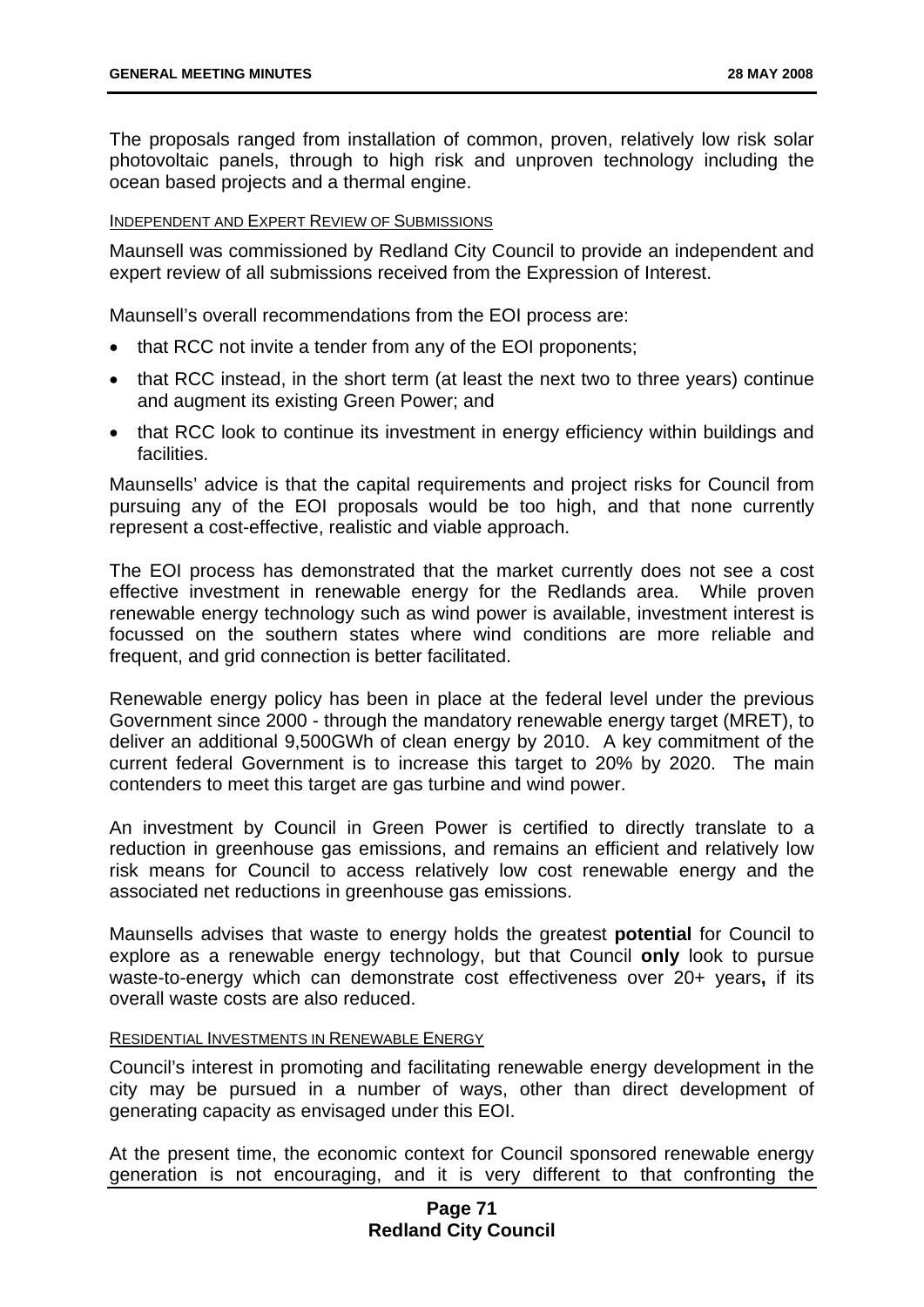residential sector. Council does not attract any of the subsidies offered to residential premises and these significantly impact the bottom-line affordability and hence the take up rate for residential systems (solar PV systems).

The mix of Federal Government and State Government subsidies is rapidly developing and individual residential consumers should be making their own assessment of the cost benefit for themselves. Council should lobby these governments to get a better deal, possibly under any future scheme for middle level systems such as would be installed by local government and small business.

#### SOURCING POWER FROM LESS CARBON INTENSIVE SOURCES

Council resolved (GM 29/8/2007 item 10.1.6) as follows:

*"1. To adopt as a guideline for use under the Environment Policy and Purchasing Policy that:* 

*a) The first priority to reduce emissions is through improved efficiency to the point at which best practice is achieved;* 

*b) The second priority to reduce emissions is by sourcing power from less carbon intense sources (such as purchasing green power, using alternative vehicle fuels, or installing solar power generating capacity), to the point that Council meets its commitment to a greenhouse gas reduction target;* 

*c) The third priority to reduce emissions is by purchasing certificates or carbon offsets, such that Council to meet its commitment to greenhouse gas reduction target:* 

*I.* With a preference be given to certificates/offsets created through *energy-efficiency and renewables (from registered accredited providers operating under a regulated scheme) over those created through biosequestration projects (from registered accredited providers operating under a regulated scheme); and* 

*II. Not purchase offsets created through biosequestration projects operating under a voluntary scheme to adopt as a guideline for use under the Environment Policy and Purchasing Policy that the first priority to reduce emissions is through improved efficiency, then by sourcing power from less carbon intense sources, and thirdly by purchasing certificates or carbon offsets* 

In respect of 1b, it is now appropriate that purchase of Green Power be the less carbon intensive source of choice up to the 2010 LGAP timeline. Council now needs to establish the level of greenhouse gas reductions achieved by mid to late 2009 and purchase Green Power to the extent necessary to achieve the target 25% reduction over 1998 levels by the start of the 2010 calendar year.

# **RELATIONSHIP TO CORPORATE PLAN**

The recommendation supports 5 of Council's strategic priorities including:

• Natural Environment – Ensure the enhancement of biodiversity including koala habitat, bushland, greenspace, waterways, catchments, air and coastal ecosystems in recognition of our unique location on Moreton Bay.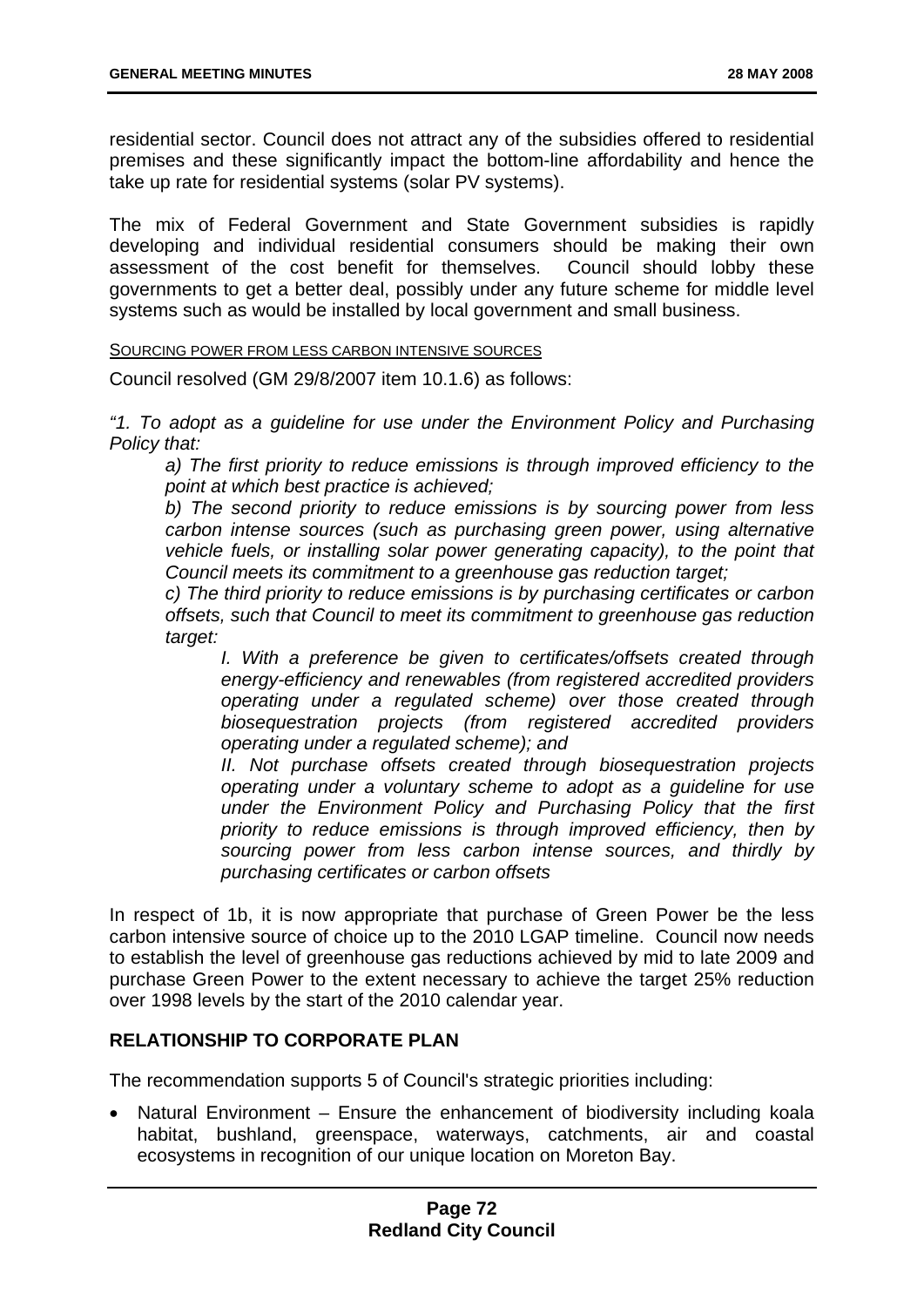• Essential Services – Provide and maintain water, waste services, roads, drainage and support the provision of transport and waterways infrastructure.

## **FINANCIAL IMPLICATIONS**

Council resolved (GM 31/10/2007) under item '*Next Steps – Local Greenhouse Action Plan'* to acknowledge a "funding shortfall of \$2.4 million between 2007/8 and 2010/11 in achieving its currently adopted CCP target for 2010 and refer investment options for consideration" in future budget deliberations.

The Next Steps report advised Council (in Table 1 of the report) that up to \$185,000 (of the above \$2.4m) may be required for investment in a renewable energy demonstration project. Since the current report recommends that Council not proceed with such a project, and that increased effort on energy efficiency or Green Energy purchase is needed, it is appropriate that these funds be used instead for either of these purposes.

# **PLANNING SCHEME IMPLICATIONS**

The Land Use Planning Group was consulted and it is considered that the outcome of recommendations in this report will not require any amendments to the Redlands Planning Scheme.

# **CONSULTATION**

Consultation has been with the following people/groups –

- Scott Losee, Manager Sustainability, Maunsells AECOM regarding the establishment of the EOI and review of proposals;
- Brian Lewis, Manager Corporate Acquisitions, Fleet & Facilities, on the strategic elements of the EOI and its review;
- Steve Cantrill, Senior Waste Planner, Redland Waste on the use of waste for renewables in the city.

# **OPTIONS**

### **PREFERRED**

That Council resolve as follows:

- 1. To conclude the expression of interest process for ENM-0006 "Greenhouse Gas Reduction: Renewable and Low-carbon Energy Generation Options for Redland Shire" and take no further action in this matter; and
- 2. To further investigate the purchase of Green Power to the extent necessary to meet its corporate greenhouse gas reduction target (25% reduction) by 2010 over and above the reductions gained through energy efficiency by that time.

#### **ALTERNATIVE**

No alternative recommendation is forthcoming from the review of the submissions.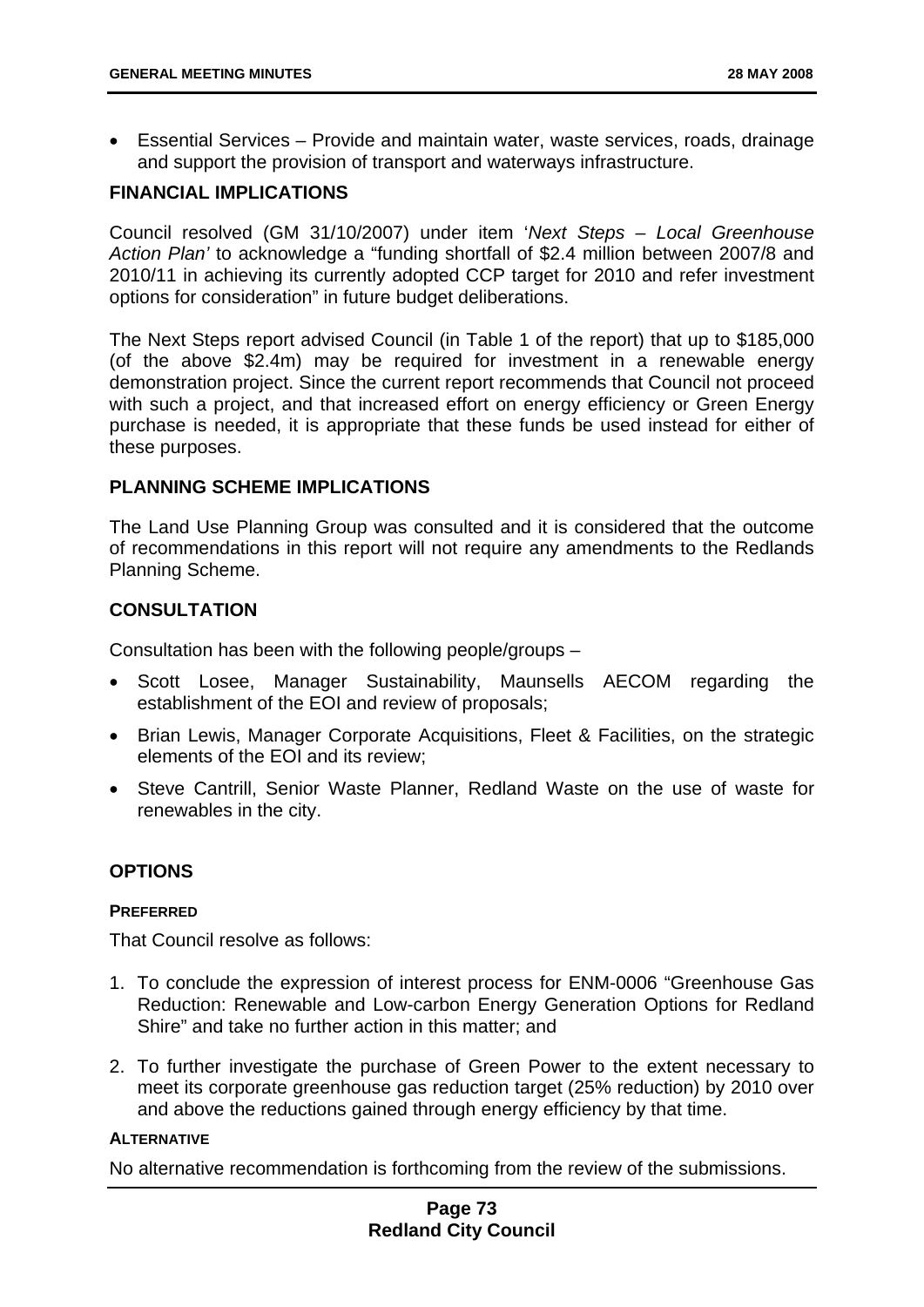### **OFFICER'S RECOMMENDATION**

That Council resolve as follows:

- 1. To conclude the expression of interest process for ENM-0006 "Greenhouse Gas Reduction: Renewable and Low-carbon Energy Generation Options for Redland Shire" and take no further action in this matter; and
- 2. To further investigate the purchase of Green Power to the extent necessary to meet its corporate greenhouse gas reduction target (25% reduction) by 2010 over and above the reductions gained through energy efficiency by that time.

### **COMMITTEE RECOMMENDATION/ COUNCIL RESOLUTION**

| Moved by:    | <b>Cr Bowler</b> |
|--------------|------------------|
| Seconded by: | Cr Townsend      |

### **That Council resolve as follows:**

- **1. To conclude the expression of interest process for ENM-0006 "Greenhouse Gas Reduction: Renewable and Low-carbon Energy Generation Options for Redland Shire" and take no further action in this matter; and**
- **2. To further investigate the purchase of Green Power and other opportunities to the extent necessary to meet its corporate greenhouse gas reduction target (25% reduction) by 2010 over and above the reductions gained through energy efficiency by that time.**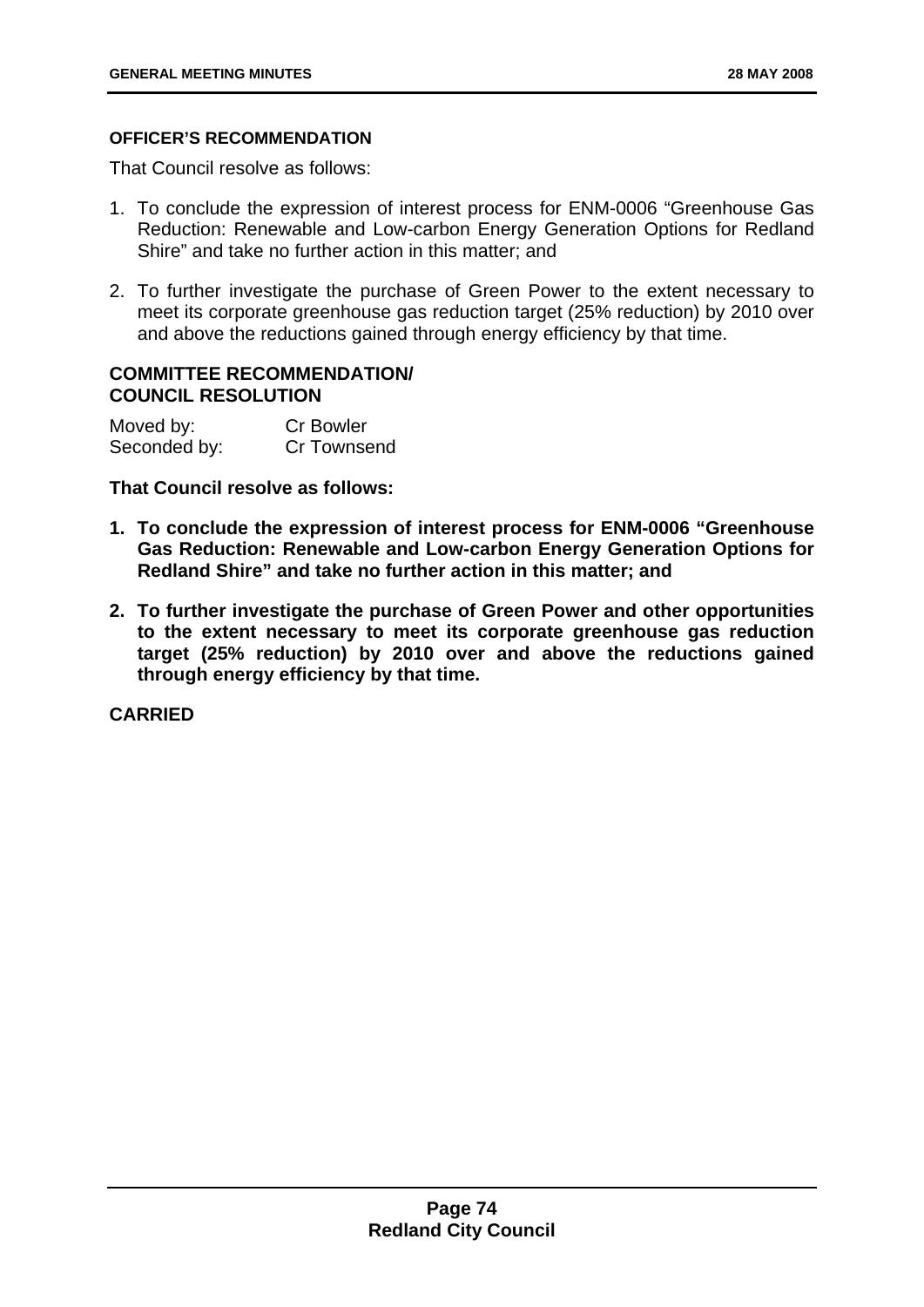# **12.1.5 NORTH STRADBROKE ISLAND KOALA MAPPING**

| <b>Dataworks Filename:</b>       | <b>EM Koala Conservation Management Policy &amp;</b><br><b>Strategy</b>                            |
|----------------------------------|----------------------------------------------------------------------------------------------------|
| <b>Attachments:</b>              | Koala Mapping - Deed of Agreement<br>NSI Koala Research Program - Submission for<br><b>Funding</b> |
| <b>Responsible Officer Name:</b> | <b>Gary Photinos</b><br><b>Manager Environmental Management</b>                                    |
| <b>Author Name:</b>              | <b>Dan Carter</b><br><b>Senior Advisor natural Environment</b>                                     |

### **EXECUTIVE SUMMARY**

Council has the opportunity to undertake koala mapping and population estimate for North Stradbroke Island, with the assistance of funding from Environmental Protection Agency (EPA). This specific task has been identified in Council's Koala Policy (2008) as a key objective and a specific action in the Koala Strategy (2008). This project will be undertaken with other organisations, Consolidated Rutile Limited, University of Queensland, Macquarie University.

This project will provide an EPA endorsed koala habitat map of the island that Council through this agreement will need to include in the Redlands Planning Scheme. The EPA is to provide funding of \$61,000 for the undertaking of this project once the funding agreement is signed by the Chief Executive Officer.

# **PURPOSE**

This report seeks Council approval to authorise the Chief Executive Officer to sign the Deed of Agreement between the State of Queensland and Redland City Council, in relation to funding for the survey and mapping of koala habitat on North Stradbroke Island under the Nature Conservation (Koala) Conservation Plan 2006 and Management program 2006-2016.

# **BACKGROUND**

- August 2006 The Nature Conservation (koala) Conservation Plan 2006 and Management program 2006 – 2016 was released by EPA.
- 29 November 2006 A letter was received by the Manager of Wildlife Conservation Branch of Environmental Protection Agency (EPA) regarding koala habitat mapping and funding opportunity over four years to assist local governments.
- September 2007 Koala Summit was held after presentation by CRL. EPA spoke to Council officers about reapplying for funds to map North Stradbroke Island Koala Population.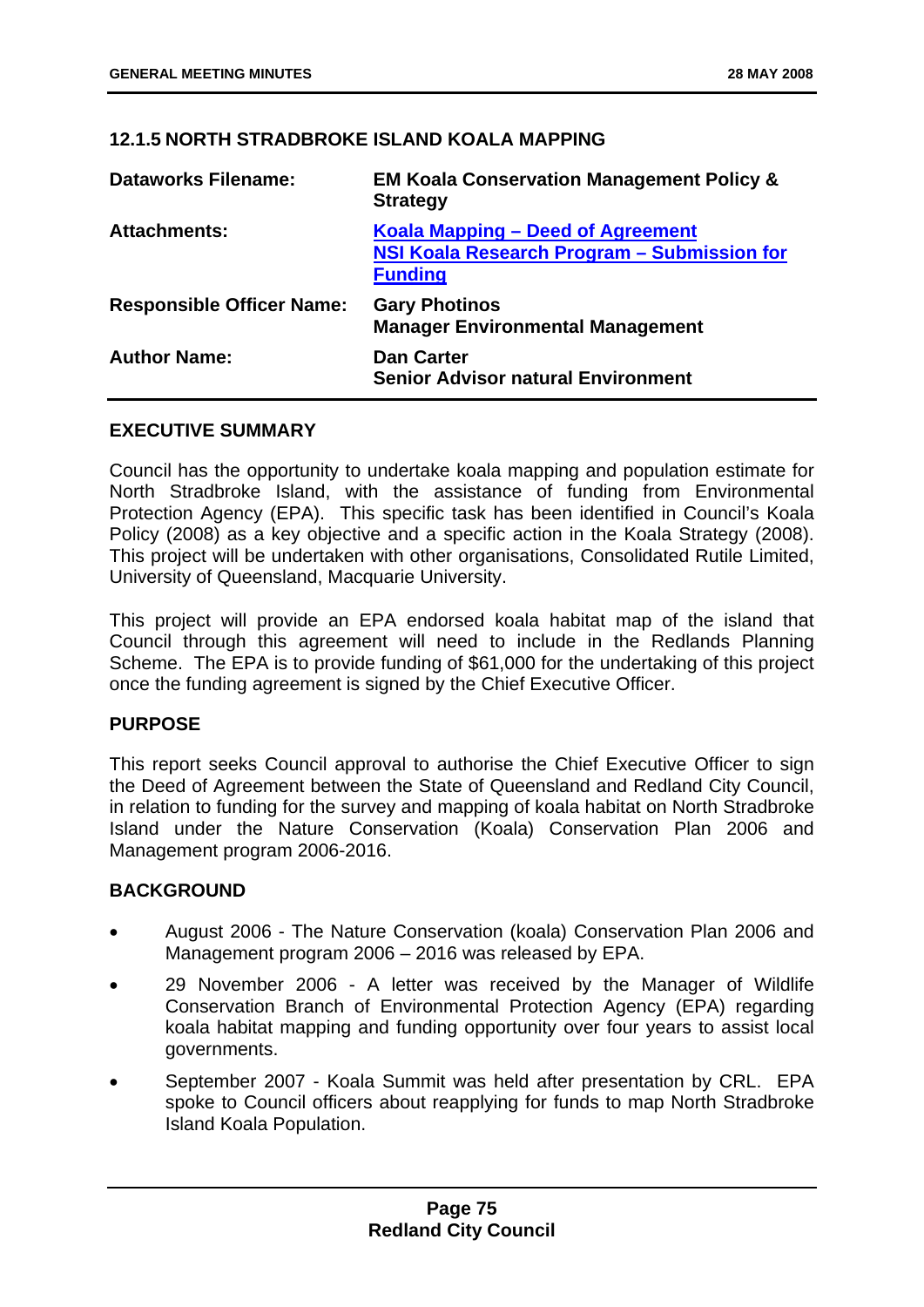- January 2008 Adoption of Koala Policy (2008) and Strategy 2008 with part of the policy objective being to measure, map and recognise in the State Koala Plan the unique North Stradbroke island koala population.
- March 2008 Council submitted an application for North Stradbroke Island Habitat Mapping.
- April 2008 Letter from EPA regarding Council's application was successful and the need for Council to sign a Deed Agreement between the State and Redland City to commence payment of funds.

## **ISSUES**

### KOALA POLICY (2008)

The Policy objective identifies the specific need of Council to measure, map and recognise in the State Koala Plan the unique North Stradbroke Island Koala Population. The North Stradbroke Island population is unique in that it is the only naturally occurring island population. Threats facing the koala on the island are primarily dogs, cars and bushfires.

#### CURRENT KOALA POPULATION INFORMATION ON NSI

The information on koalas on NSI has been done by CRL who has been working with University of Queensland for last 4 years in radio collaring a number of individuals on the island. At this stage, no work has been carried out to establish population estimates, however data collected already provides a clear understanding of the important habitat for koalas on the island.

### FUNDING AGREEMENT

The Environmental Protection Agency (EPA) has agreed to assist in the funding of \$61,000 for the koala mapping on North Stradbroke Island. The project is estimated to cost a total of \$122,000. The other half of the funds will be provided through inkind contribution from Council, CRL, University of Queensland and Macquarie University. EPA will provide the funds following the signing of the agreement. The funds will be provided on the basis the project will achieve the following goals:

- Identification through koala population survey of previously unmapped areas of koala habitat within the organisations local government area of North Stradbroke Island;
- Inclusion of surveyed and mapped areas of koala habitat in relevant planning scheme and planning instrument of the organisation, to extent possible; and
- Undertake objectives 1 and 2 in accordance with Koala Plan Policy 7 (Koala Habitat Assessment and Mapping).

The completion of the koala survey work will be intended to be done by the 1 July 2009 with EPA endorsed koala map incorporated into Council's Planning Scheme by 1 July 2010.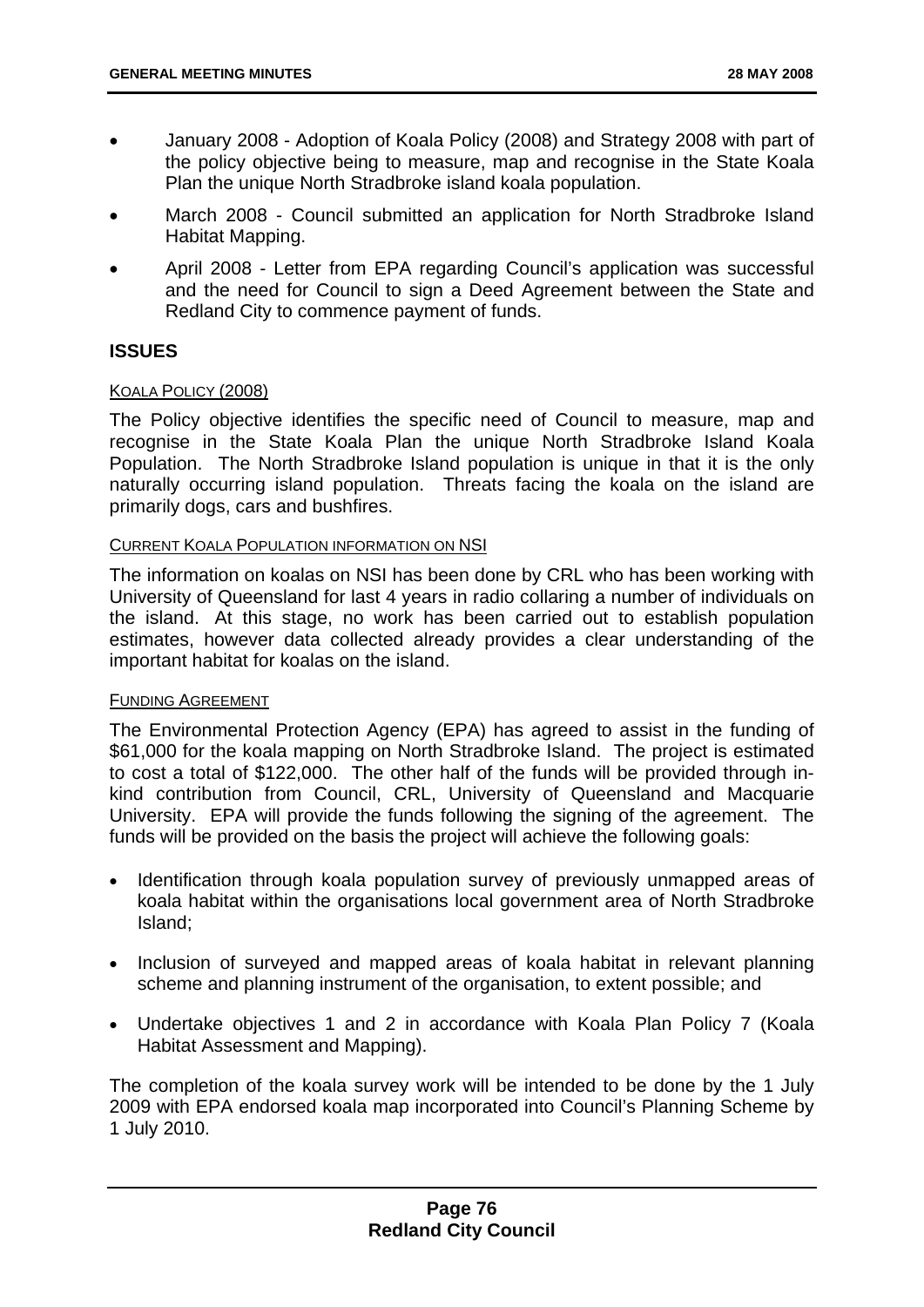# **RELATIONSHIP TO CORPORATE PLAN**

The recommendation primarily supports Council's strategic priority to ensure the enhancement of biodiversity including koala habitat, bushland, greenspace, waterways, catchments, air and coastal ecosystems in recognition of the unique location on Moreton Bay.

### **FINANCIAL IMPLICATIONS**

Council will provide in-kind support with officer time, vehicle usage and some logistical costs.

## **PLANNING SCHEME IMPLICATIONS**

The Land Use Planning Group was consulted and it is considered that the outcome of recommendations in this report will result in possible amendments to the Redlands Planning Scheme, such as mapping of North Stradbroke Island with the EPA endorsed koala map.

# **CONSULTATION**

Consultation has occurred with the following:

- Environmental Protection Agency;
- Consolidated Rutile Limited;
- Stradbroke Island Management Organisation;
- University Of Queensland;
- Macquarie University;
- Environmental Education;
- Land Use Planning.

### **OPTIONS**

#### **PREFERRED**

That Council resolve to delegate authority to Chief Executive Officer to sign the Deed Agreement between The State of Queensland and Redland City Council, in relation to funding for the survey and mapping of koala habitat on North Stradbroke Island under the Nature Conservation (Koala) Conservation Plan 2006 and Management program 2006-2016.

#### **ALTERNATIVE**

That Council do not resolve to delegate authority to Chief Executive Officer to sign the Deed Agreement between The State of Queensland and Redland City Council, in relation to funding for the survey and mapping of koala habitat on North Stradbroke Island under the Nature Conservation (Koala) Conservation Plan 2006 and Management program 2006-2016.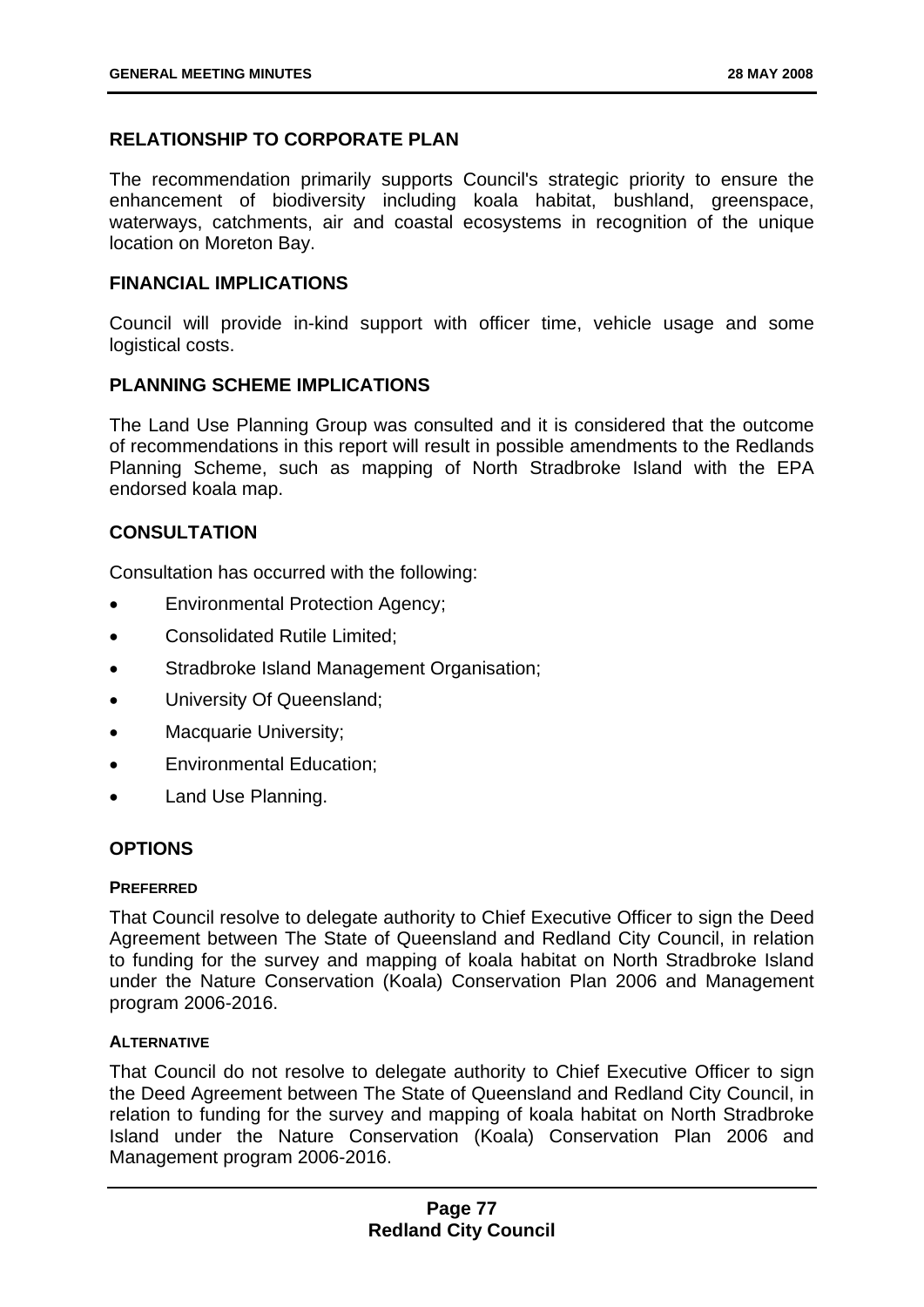### **OFFICER'S/COMMITTEE RECOMMENDATION/ COUNCIL RESOLUTION**

| Moved by:    | Cr Ogilvie |
|--------------|------------|
| Seconded by: | Cr Boglary |

**That Council resolve to delegate authority to Chief Executive Officer to sign the Deed Agreement between the State of Queensland and Redland City Council, in relation to funding for the survey and mapping of koala habitat on North Stradbroke Island under the Nature Conservation (Koala) Conservation Plan 2006 and Management program 2006-2016.**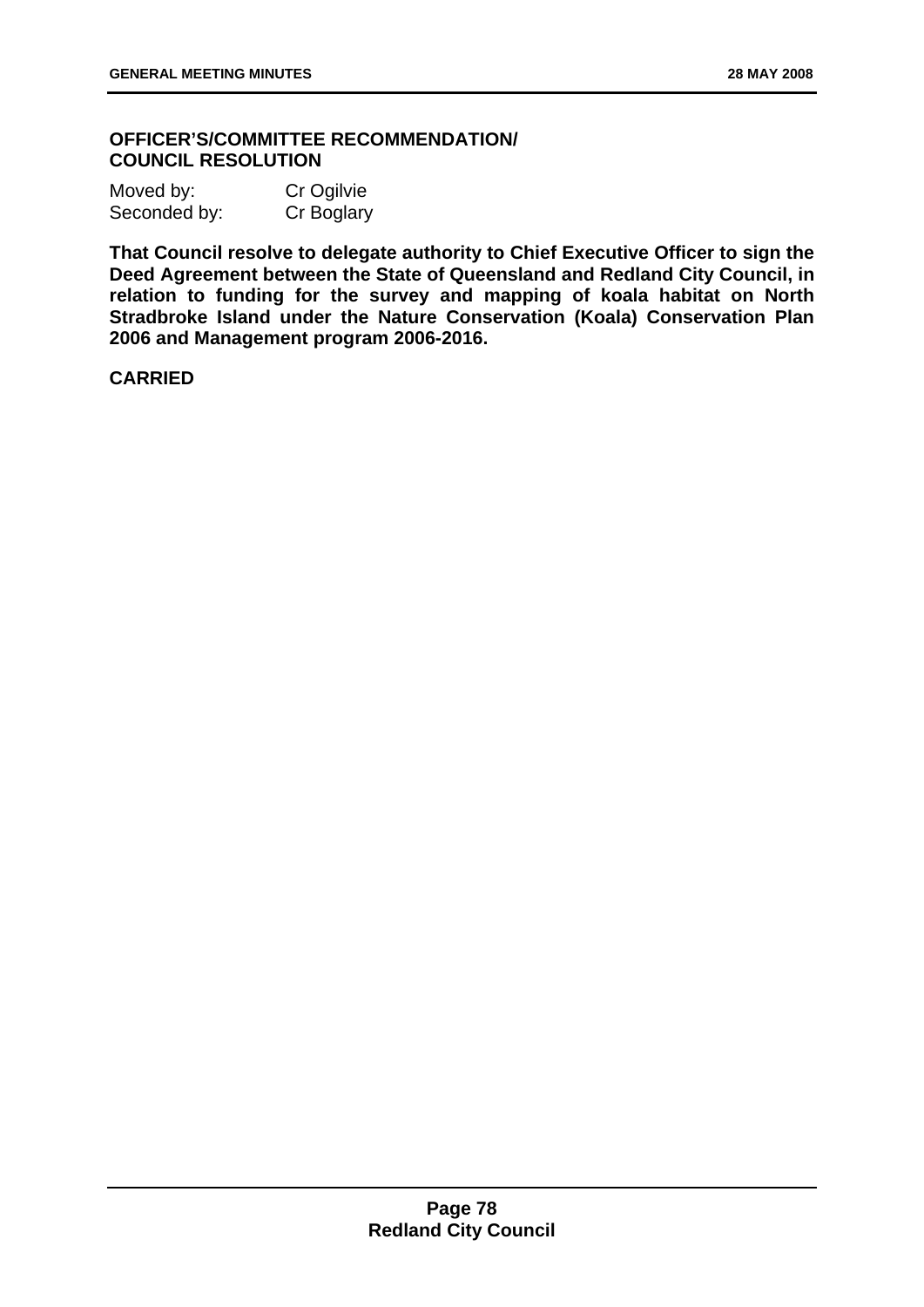# **12.2 GENERAL BUSINESS**

There were no items of general business; however there was a brief discussion on the Federal Government's funding for the Ricketts/Quarry Road upgrade project.

# **COUNCIL RESOLUTION**

Moved by: Cr Ogilvie Seconded by: Cr Boglary

**That the General Business be noted.**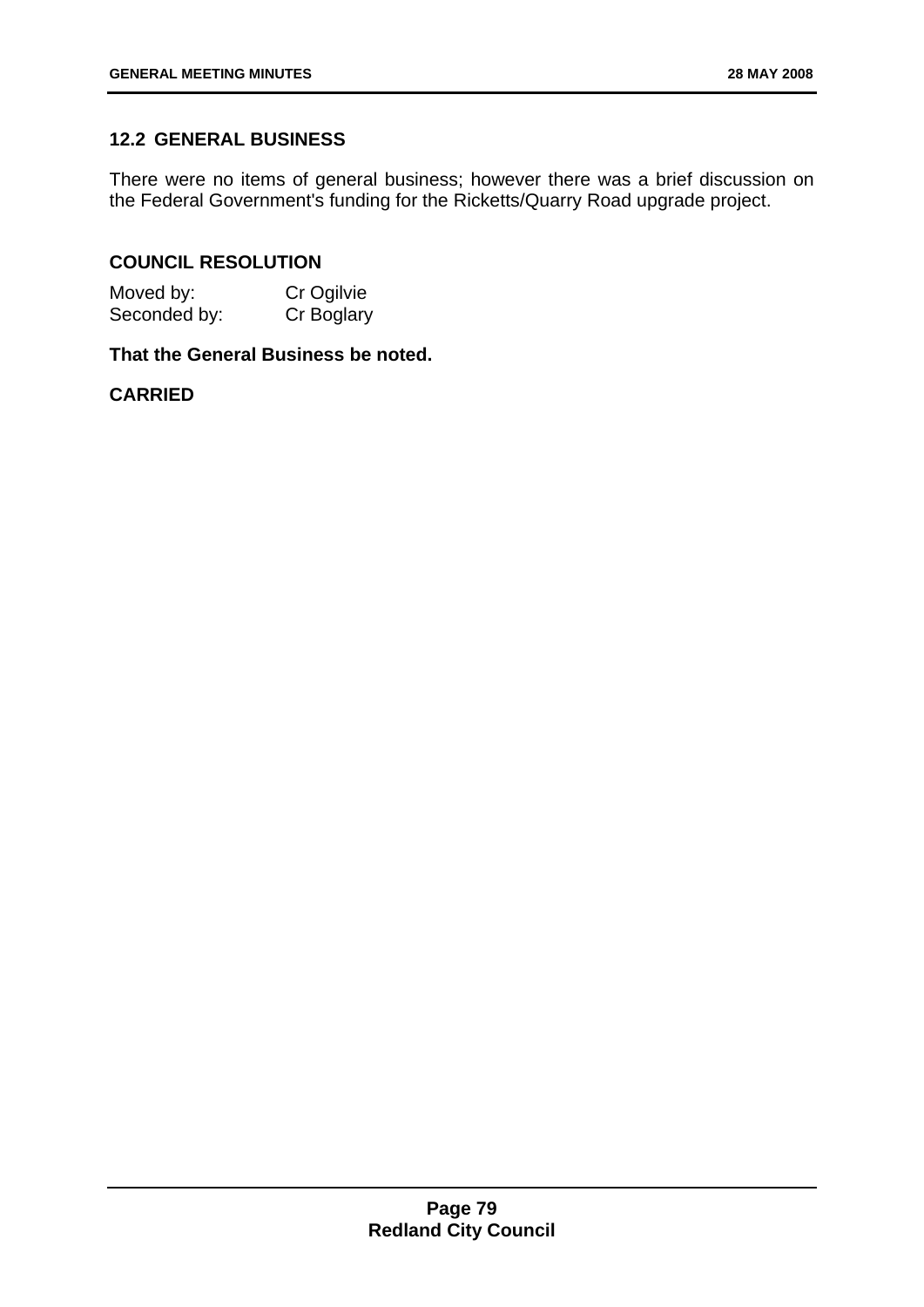## **12.3 CLOSED SESSION AT COMMITTEE**

Moved by: Cr Elliott Seconded by: Cr Reimers

That the meeting be closed to the public under Section 463(1) of the *Local Government Act 1993* to discuss the following item:

### **12.3.1 Land Acquisition Amendment; and**

# **12.3.2 Southern Redland Regional Sport Facility Plan.**

The reason that is applicable in these instances is as follows:

*"(h) other business for which a public discussion would be likely to prejudice the interests of the local government or someone else, or enable a person to gain a financial advantage."* 

CARRIED

### **MOTION TO REOPEN MEETING**

| Moved by:    | <b>Cr Williams</b> |
|--------------|--------------------|
| Seconded by: | <b>Cr Elliott</b>  |

That the meeting be again opened to the public.

CARRIED

# **12.3.1 LAND ACQUISITION AMENDMENT**

| <b>Dataworks Filename:</b>       | <b>EM Environmental Charge Acquisitions 07/08</b>                 |
|----------------------------------|-------------------------------------------------------------------|
| Attachment:                      | <b>Attachment 1</b>                                               |
| <b>Responsible Officer Name:</b> | <b>Gary Photinos</b><br><b>Manager Environmental Management</b>   |
| <b>Author Name:</b>              | <b>Stuart Fitzsimmons</b><br><b>Adviser Biodiversity Planning</b> |

#### **EXECUTIVE SUMMARY**

Council resolved to acquire new properties in September 2007 using the Environment Separate Charge. One of the properties is located at Jones Road, Capalaba. The owners have been approached by the Property Services Manager for acquisition of the whole lot, but have responded that they will negotiate the sale of the back part of the allotment only (along the zoning boundary).

### **PURPOSE**

To seek Council approval to acquire "part of lot" 43 on RP70826 situated at 20-24 Jones Road, Capalaba.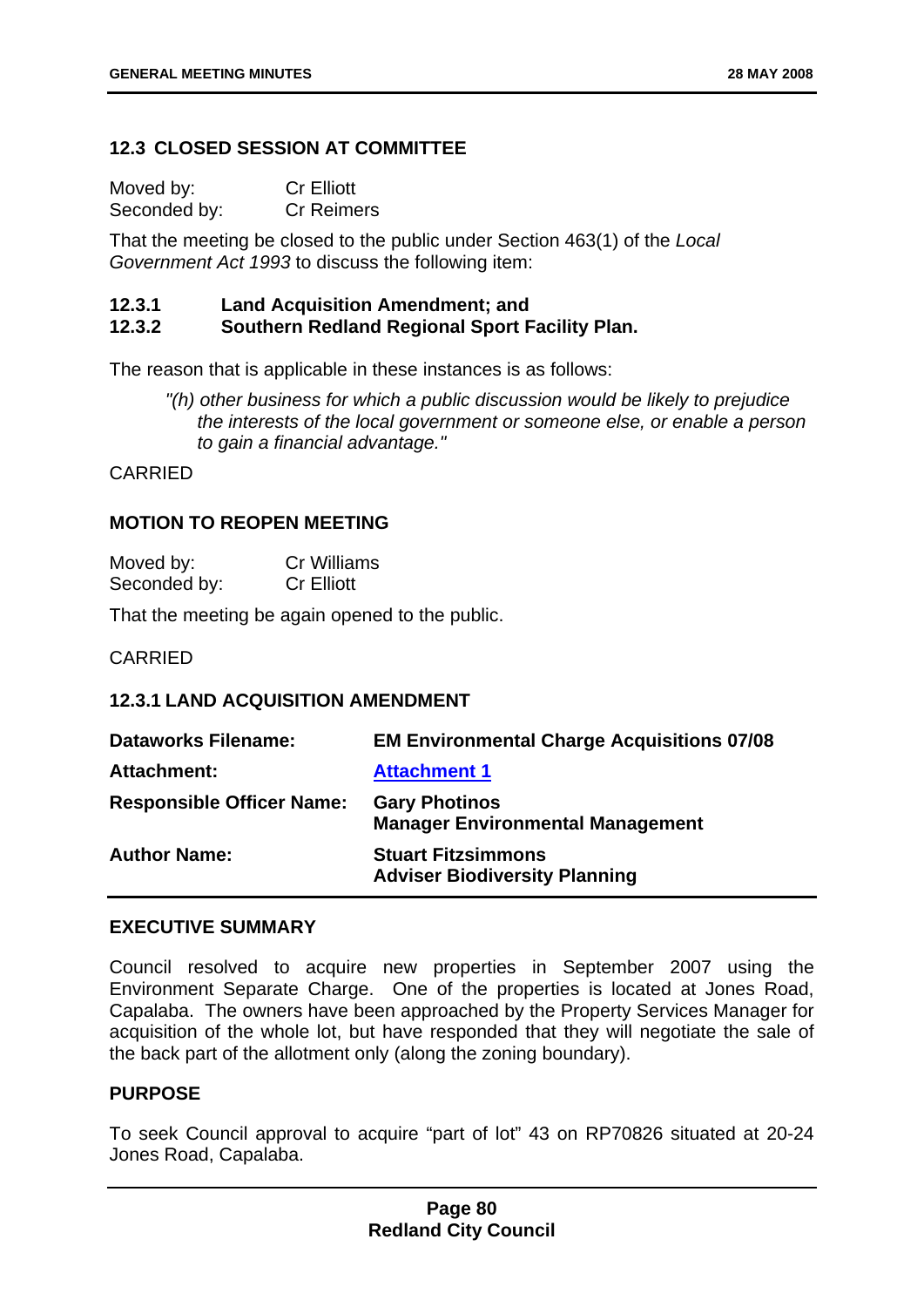# **BACKGROUND**

In September 2007, Council resolved to acquire additional new properties using the Environment Separate Charge from 2007 to 2012. One of these properties is situated at 20-24 Jones Road, Capalaba. Council has resolved to temporarily close the end of Jones Road under the *Local Government Act* once the property has been acquired.

### **ISSUES**

The vegetated part of the lot has important strategic riparian corridor values that form part of the link along the length of Coolwynpin Creek (see Attachment 1). It provides buffer to waterways from surrounding land use, and assists in preventing erosion and improving water quality.

The Property Services Manager has approached the property owner regarding potential acquisition. The owner has indicated he is willing to negotiate the sale of the back portion of the lot only. This is the portion of the lot that forms the corridor linkage.

Site remediation includes fencing off the back portion, site tidy up and rubbish removal, weed removal, and rehabilitation of bank to stabilise any erosion problems. The road closure will prevent any illegal dumping or further degradation along this portion, without effecting businesses along the road.

The zoning for the back portion once purchased can be rezoned to conservation to reflect the significance of the land, and to ensure future protection.

Council officers currently have authority to negotiate the acquisition of "whole of lot" (Item No 10.4.1 (b)). This resolution remains current. Therefore the opportunity to negotiate the acquisition for the remaining part of the lot remains valid should the property owner wish to negotiate in the future.

# **RELATIONSHIP TO CORPORATE PLAN**

The recommendation primarily supports Council's strategic priority to ensure the enhancement of biodiversity including koala habitat, bushland, greenspace, waterways, catchments, air and coastal ecosystems in recognition of our unique location on Moreton Bay.

# **FINANCIAL IMPLICATIONS**

The property will be negotiated at "fair market value" as advised by the Property Services manager. The site remediation is estimated at approximately five percent of acquisition price. There are sufficient funds in the Environment Separate Charge to acquire the back part of the property in 2008/09 budget.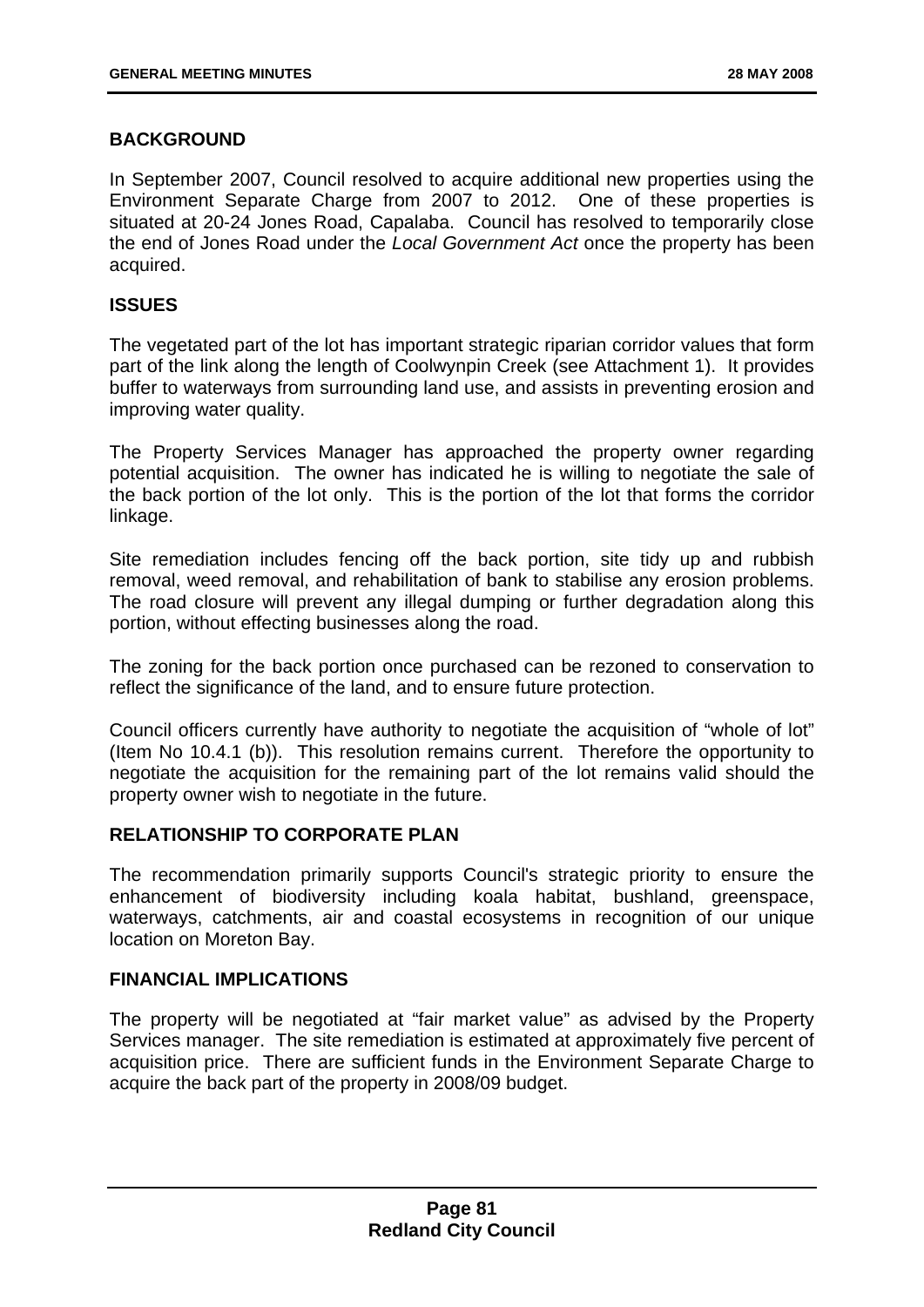# **PLANNING SCHEME IMPLICATIONS**

The Land Use Planning Group was consulted and it is considered that the outcome of recommendations in this report will result in possible amendments to the Redlands Planning Scheme, such as re-zoning the back portion from open space to conservation.

### **CONSULTATION**

Consultation has occurred with the following: Councillor Williams, General Manager Planning and Policy, Property Services Manager, Manager Environmental Management and Natural Area Management officers.

### **OPTIONS**

#### **PREFERRED**

That Council resolve as follows:

- 1. To acquire "part of lot" 43 on RP70826 situated on 20-24 Jones Road, Capalaba at "fair market value" if negotiations are successful; and
- 2. That the Chief Executive Officer be delegated authority to sign all associated documentation.

#### **ALTERNATIVE**

That Council does not negotiate acquisition of "part of lot" 43 on RP70826 situated on 20-24 Jones Road, Capalaba, and continues to negotiate for "whole of lot".

# **OFFICER'S/COMMITTEE RECOMMENDATION/ COUNCIL RESOLUTION**

| Moved by:    | Cr Ogilvie |
|--------------|------------|
| Seconded by: | Cr Boglary |

**That Council resolve as follows:** 

- **1. To acquire "part of lot" 43 on RP70826 situated on 20-24 Jones Road, Capalaba at "fair market value"; and**
- **2. That the Chief Executive Officer be delegated authority to sign all associated documentation.**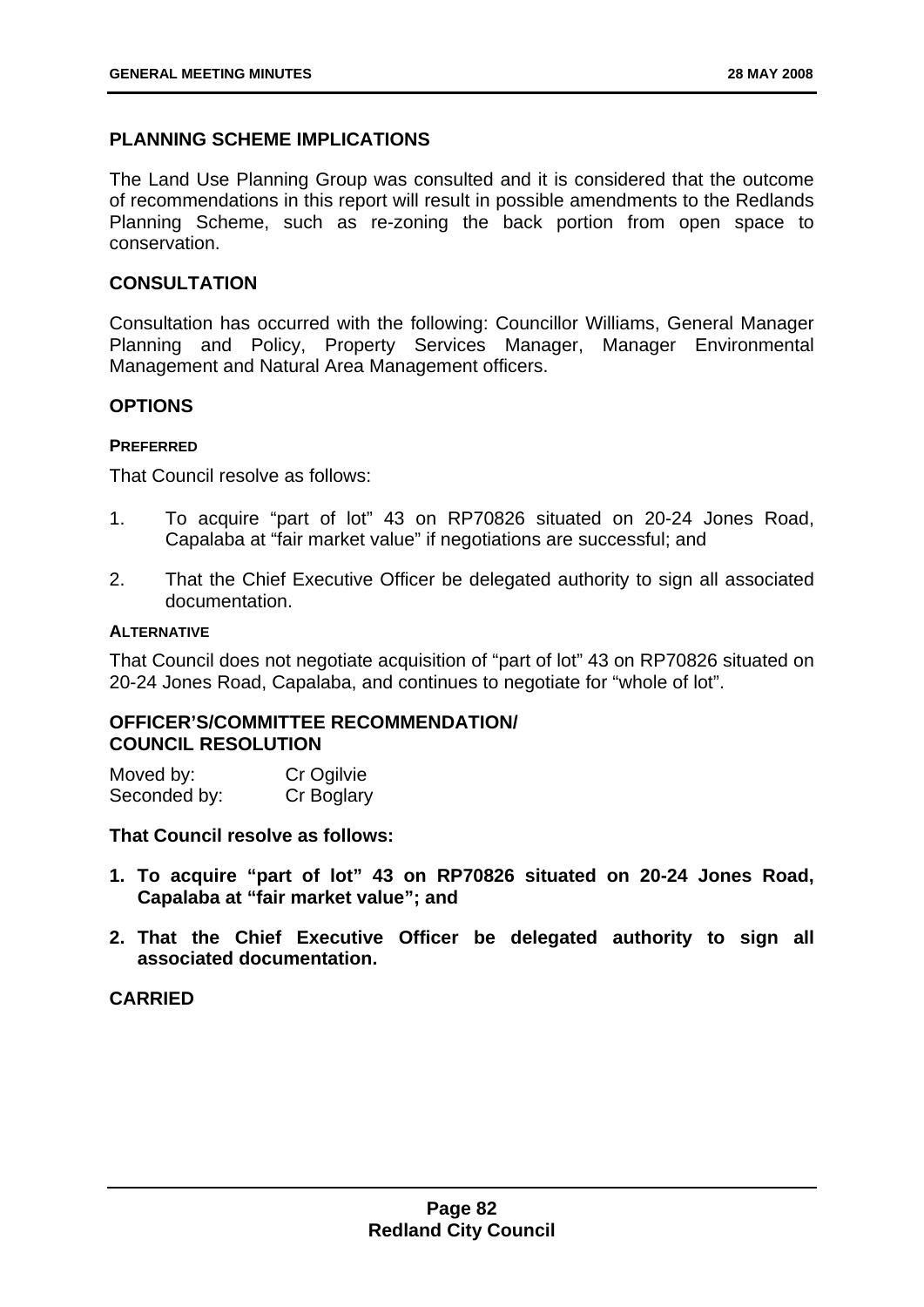# **12.3.2 SOUTHERN REDLAND REGIONAL SPORT FACILITY PLAN**

| <b>Dataworks Filename:</b>       | <b>P&amp;R Sports Facilities Plan for Southern End of</b><br>City                                                                                                                                                                                                                                                                            |
|----------------------------------|----------------------------------------------------------------------------------------------------------------------------------------------------------------------------------------------------------------------------------------------------------------------------------------------------------------------------------------------|
| <b>Attachments:</b>              | <b>Section 1 Summary</b><br><b>Section 2 Consultation</b><br><b>Section 3 Facility Needs Analysis</b><br><b>Section 4 Facility Location Analysis</b><br><b>Section 5 Masterplan</b><br><b>Section 6 Existing Major Sportsfields and Venues</b><br><b>Review</b><br><b>Section 7 School Sportsfield Review</b><br><b>Sports Facility Plan</b> |
| <b>Responsible Officer Name:</b> | <b>Roberta Bonnin</b><br><b>Manager Community and Social Planning</b>                                                                                                                                                                                                                                                                        |
| <b>Author Name:</b>              | <b>Paul Mayes</b><br><b>Senior Advisor Sport and Recreation</b>                                                                                                                                                                                                                                                                              |

## **EXECUTIVE SUMMARY**

Council has previously endorsed a number of key studies which have identified the need to provide for additional sporting land in the southern region of the Shire. In February 2007, Council engaged consultants Leisure Futures to undertake a review of the current and future sporting needs as well as identifying appropriate sites and types of facilities for future development.

Joint funding for the project was obtained from Sport and Recreation Queensland and a Steering Committee was established to oversee the Southern Redland Regional Sport Facility Plan with officers from Environmental Management, Land Use Planning, Parks and Conservation, Leisure and Recreation Services, Sport and Recreation Queensland and Community and Social Planning.

Following an extensive consultation process including a Councillor workshop in November 2007, a report has now been completed for Council consideration.

Attached is the Sports Facilities Plan for the Southern Region of Redland City which recommends that a minimum site size of 35HA be identified in the Thornlands Enterprise Area. This site was recommended due to its location and zoning within the urban footprint. The report also includes indicative facilities incorporated into a proposed generic Master Plan which would need to be adapted to a specific site following the Structure Planning process.

An indicative facilities capital development costing was prepared by Quantity Surveyors, Rod Johnson and Associates, as follows: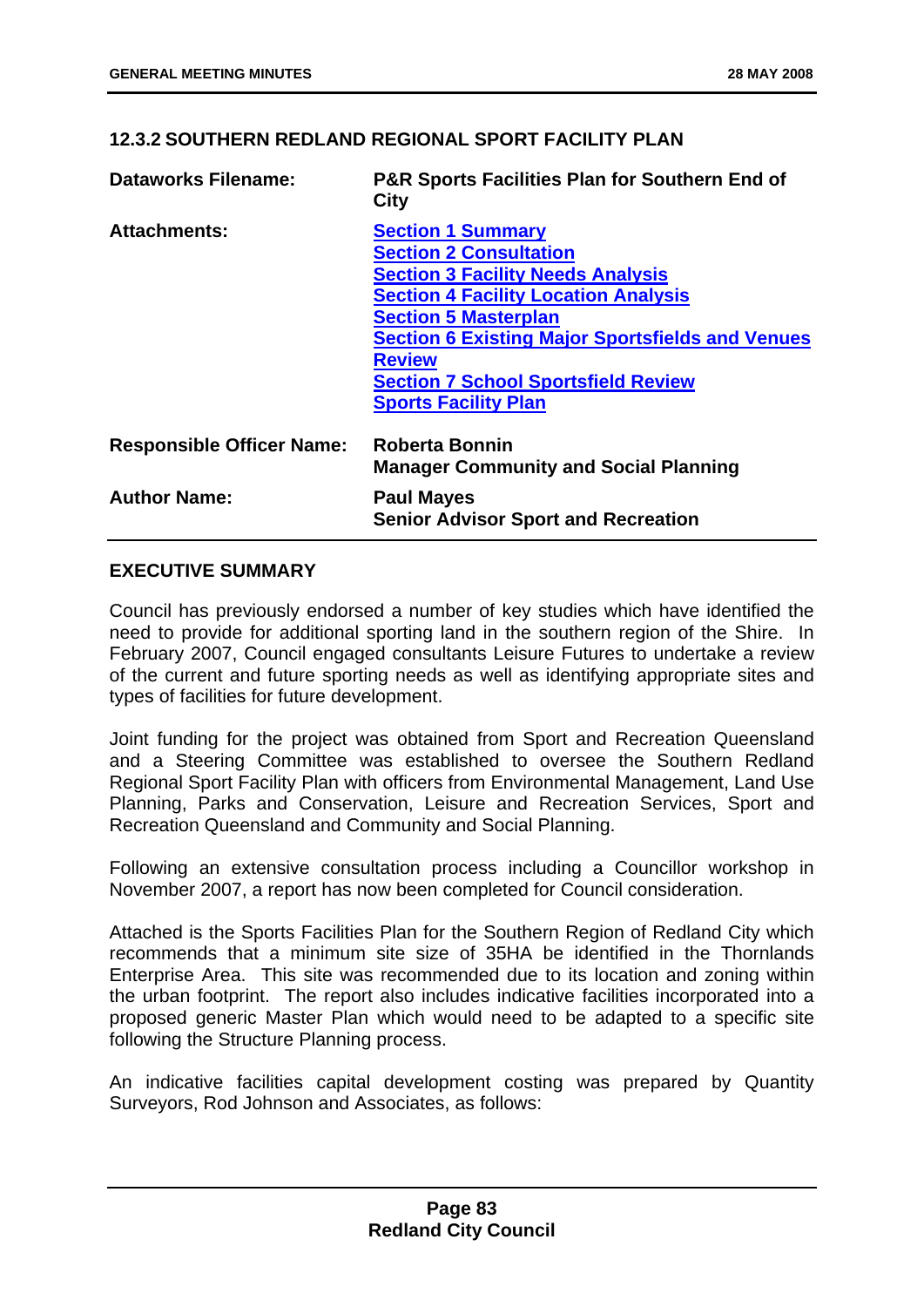| Stage One                            | \$20,500,000.00 |
|--------------------------------------|-----------------|
| Stage Two                            | \$20,950,000.00 |
| Design and Authority Charges         | \$6,200,000.00  |
| Design & Contingency                 | \$4,800,000.00  |
| <b>Total Current Indicative Cost</b> | \$52,450,000.00 |

### **PURPOSE**

To seek Council endorsement of the Sports Facilities Plan for the Southern Region of Redland City for planning purposes and approve a sport summit to be held with sport and recreation clubs and stakeholders to confirm the findings for the Master Plan.

## **BACKGROUND**

Council has previously endorsed a number of key studies which have identified the need to provide for additional sporting land in the southern region of the Redlands. These studies include the 2004 -2016 Open Space Plan, 2004 Sport and Recreation Facilities & Services Study, 2006 Redland Water and Waste site investigation at Redland Bay, 2007 Priority Infrastructure Plan and Community Land Infrastructure Charges Schedule and the Local Growth Management Strategy.

Council, with funding assistance from Sport and Recreation Queensland, engaged consultants Leisure Futures to undertake a review of current and future sporting needs to identify appropriate sites for future development and to provide a costed generic master plan with proposed facilities, management options and club/association development recommendations.

Following an extensive consultation and detailed needs analysis the Report recommended that a single Regional Sports Facility should be developed over a minimum of two stages and should include the following elements:

Stage one:

- 6 Touch fields with the land capacity for the future development of 4 additional fields;
- 4 Senior Football (Soccer) fields and 6 Junior fields;
- 3 Senior Rugby League fields and 3 Junior Rugby League fields;
- 1 Senior Hockey field and 1 Training field (shared with Football Soccer):
- 1 Senior Gridiron field (shared with Rugby League);
- 6 Court Tennis Complex subject to additional detailed review.

Additional Stage 1 infrastructure would include:

- Multi-user Clubhouse and associated changing facilities;
- Open Space Park Area;
- BBQ Social Community Space;
- Parking.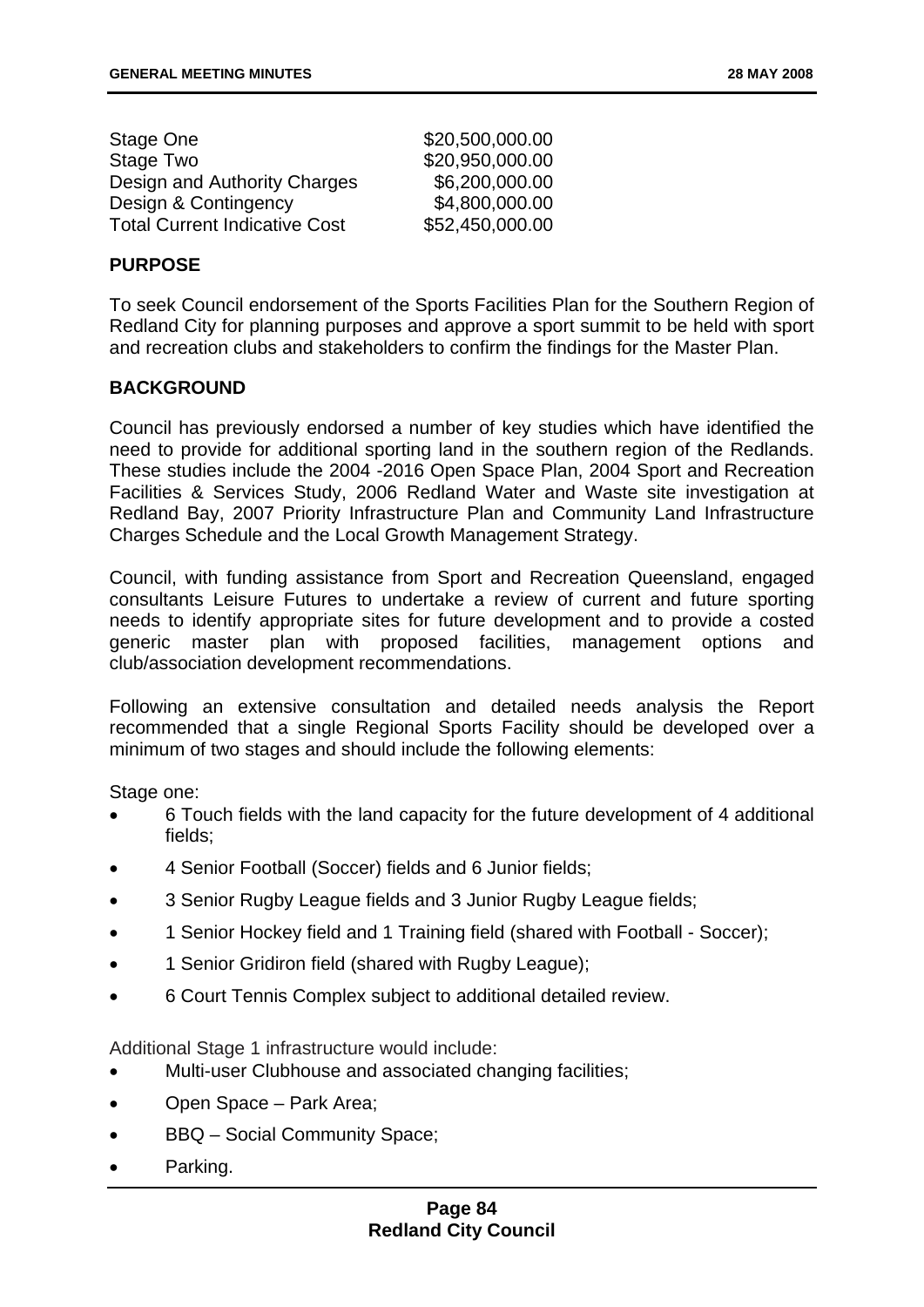Stage 2:

- A new 'regional' Aquatic / Leisure Centre;
- A new indoor court complex with the capacity for up to 4 indoor courts and associated infrastructure which may form part of the Aquatic / Leisure Centre or new PCYC;
- The space for additional sports ovals and fields for AFL/Cricket and future potential growth in Football, Rugby and Touch;
- A 1.5km Cycling Criterion.

### **ISSUES**

The site selection process identified a number of town planning issues. Advice received from external Town Planners, (Brannock & Associates), engaged by the consultant is that the facility would be best suited to the Urban Footprint as defined by the South East Queensland Regional Plan. This advice is based on the facility requirements which would exceed the capacities nominated in the Regional Plan for gross floor area and participant numbers.

The preferred site is located within the proposed Thornlands Integrated Enterprise Area. This site is approximately 550Ha in size and is currently included predominately within the Rural Non Urban zone under the Redlands Planning Scheme. The Local Growth Management Strategy recognises the area as a future integrated employment area capable of accommodating a range of uses including employment, enterprise, educational and recreational facilities.

In June 2007, Council sought Ministerial approval to designate the Thornlands Enterprise Area as a Major Development Area. Recently the Department of Infrastructure and Planning have sought confirmation that Council still endorses the proposed designation. If approved, the designation would then trigger the requirement for a Structure Planning process requiring Ministerial approval. Regardless of whether this designation takes place, background studies and planning investigations of the area are scheduled to commence mid 2008.

It is anticipated these planning investigations will take approximately 12 months. Completion of a structure plan for the area would take approximately a further 12 months. It is likely the final structure plan would identify a preferred staging of development of the area and potentially require further investigations and master planning of future stages in early 2009.

The full Report provided by the consultants is comprised of 7 sections (see attached), namely:

- Section 1 Summary;
- Section 2 Consultation;
- Section 3 Facility Needs Analysis;
- Section 4 Facility Location Analysis;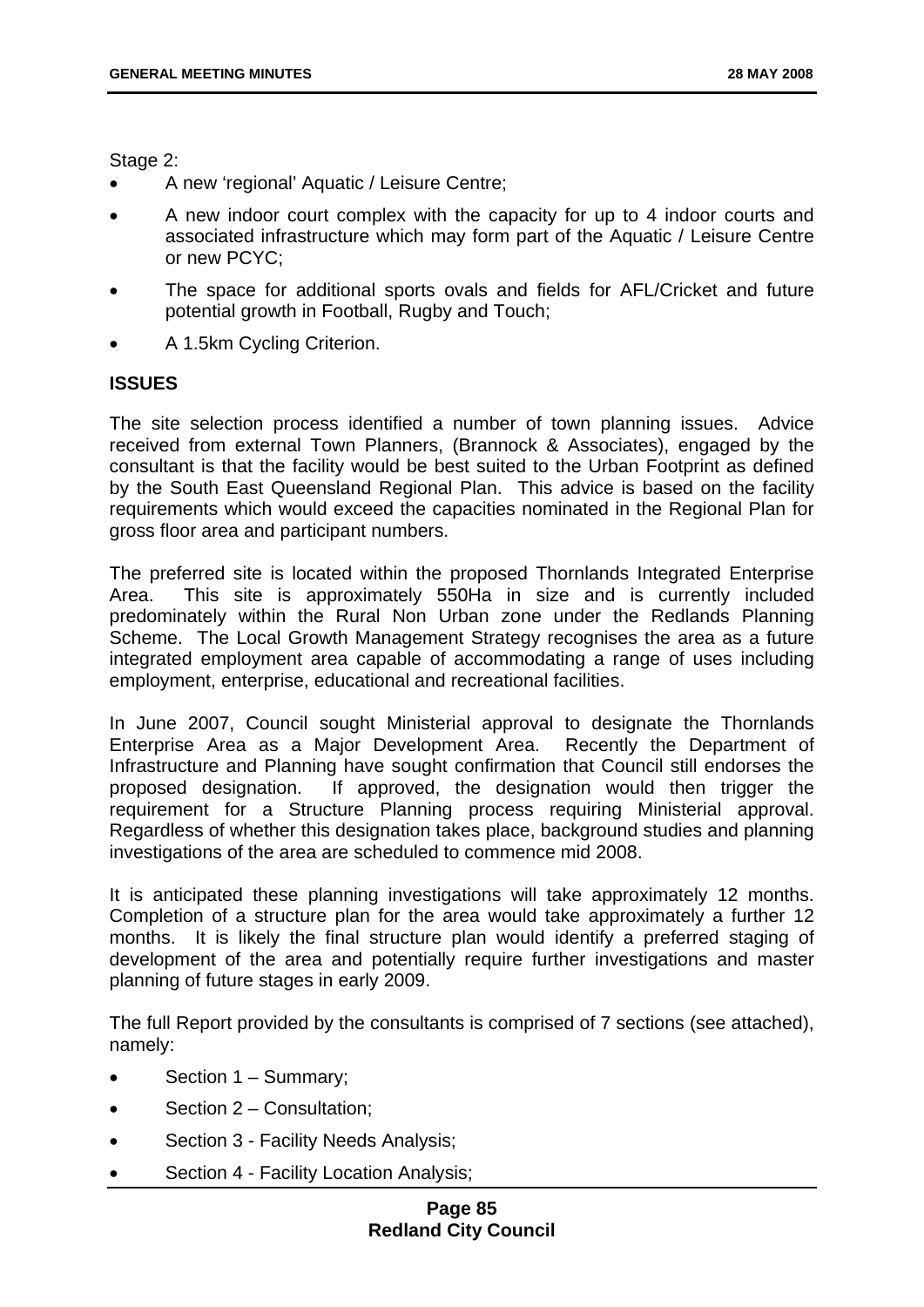- Section 5 Master Plan;
- Section 6 Existing Major Sportsfields and Venues Review;
- Section 7 School Sportsfield Review.

These reports will be used to inform the Thornlands Enterprise Area structure planning process and planning and capacity building with existing sport and recreation organisations.

Section 7 also recommends that Council work with schools, State Government and clubs in establishing partnerships for the development of existing school playing fields for community use. The school review identified 30 ha of playing fields which could help to accommodate training requirements for clubs and would reduce the pressure on existing fields and enhance their sustainability. Facility upgrades including lighting and irrigation would be required to enable mid week training use.

Education Queensland has recently provided in principle support for further discussion regarding Community Use of Schools as outlined in the report. It is recommended that Council first seek a firm policy commitment from the Department followed by negotiations with individual school principals. Following this process funding would be sought from Sport and Recreation Queensland for identified projects.

## **RELATIONSHIP TO CORPORATE PLAN**

The recommendation primarily supports Council's strategic priority to build safe, strong and self reliant communities with access to community services, infrastructure and opportunities for participation in community life.

### **FINANCIAL IMPLICATIONS**

The indicative development cost is as follows:

| Stage One                            | \$20,500,000.00 |
|--------------------------------------|-----------------|
| Stage Two                            | \$20,950,000.00 |
| Design and Authority Charges         | \$6,200,000.00  |
| Design & Contingency                 | \$4,800,000.00  |
| <b>Total Current Indicative Cost</b> | \$52,450,000.00 |

It is recognised that this is unaffordable for Council alone and will require contributions from a range of sources including State and Federal Governments, Infrastructure Charges, sporting groups and other possible private, educational or commercial interests.

The project will require long term and potentially complex infrastructure planning and delivery partnerships. The timing of the project will be based on the preferred development sequence (staging) as identified by the Structure Plan and prevailing market conditions.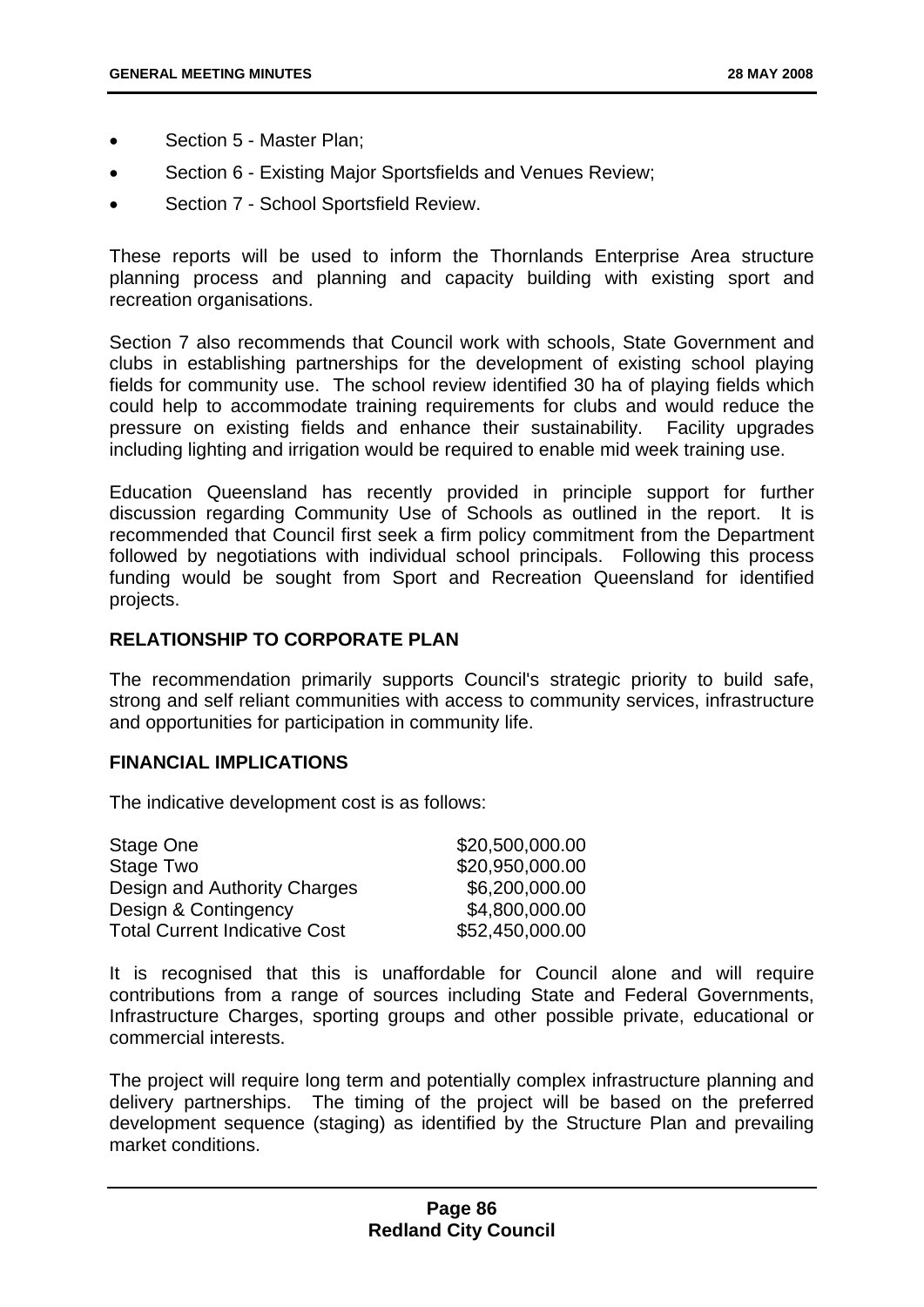# **PLANNING SCHEME IMPLICATIONS**

The Land Use Planning Group was consulted and it is considered that the outcome of recommendations in this report will result in amendments to the Redlands Planning Scheme.

# **CONSULTATION**

Consultation has occurred with Councillors and a range of internal officers from the following Groups: Environmental Management, Land Use Planning, Parks and Conservation, Leisure and Recreation Services, Infrastructure Planning Unit and Community and Social Planning.

External consultation has involved sport and recreation organisations, schools, peak bodies, community members, youth and senior groups and Sport and Recreation Queensland.

# **OPTIONS**

### **PREFERRED**

That Council resolve as follows:

- 1. To endorse the Southern Redlands Regional Sport Facility Plan for planning purposes; and
- 2. That a Sports Summit be held with Sport and Recreation clubs and stakeholders to progress the outcomes of the Plan.

### **ALTERNATIVE**

That Council not endorse the Southern Redland Regional Sport Facility Plan and request further research be undertaken.

### **OFFICER'S RECOMMENDATION**

That Council resolve as follows:

- 1. To endorse the Southern Redlands Regional Sport Facility Plan for planning purposes; and
- 2. That a Sports Summit be held with Sport and Recreation clubs and stakeholders to progress the outcomes of the Plan.

### **COMMITTEE DISCUSSION**

**That the Officer's Recommendation be adopted with an amendment to the title of the plan, which is to read as 'Redlands Regional Sport Facility Plan'.**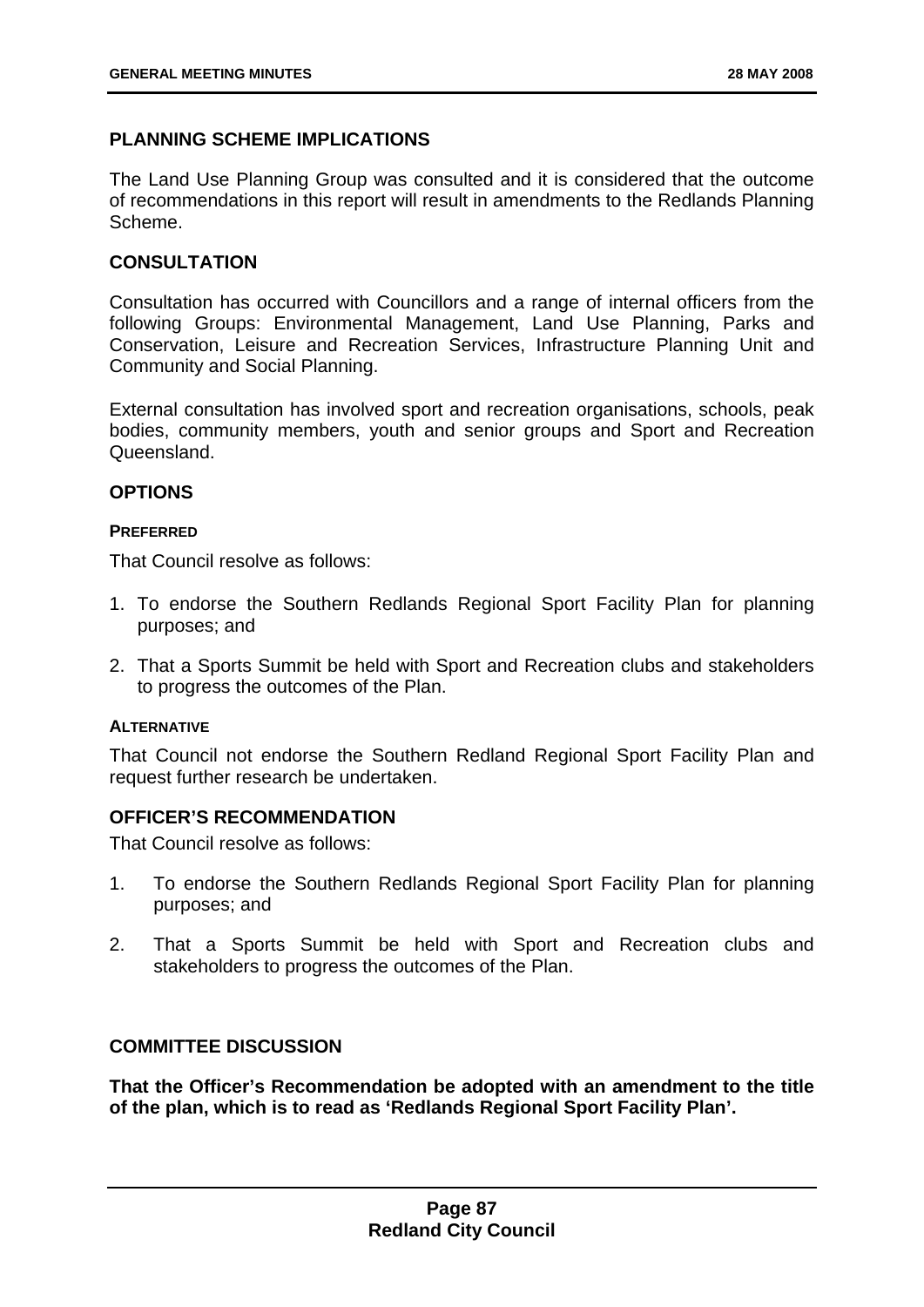### **COMMITTEE RECOMMENDATION/ COUNCIL RESOLUTION**

| Moved by:    | <b>Cr Bowler</b>  |
|--------------|-------------------|
| Seconded by: | <b>Cr Elliott</b> |

**That Council resolve as follows:** 

- **1. To endorse the Redlands Regional Sport Facility Plan for planning purposes; and**
- **2. That a Sports Summit be held with Sport and Recreation clubs and stakeholders to progress the outcomes of the Plan.**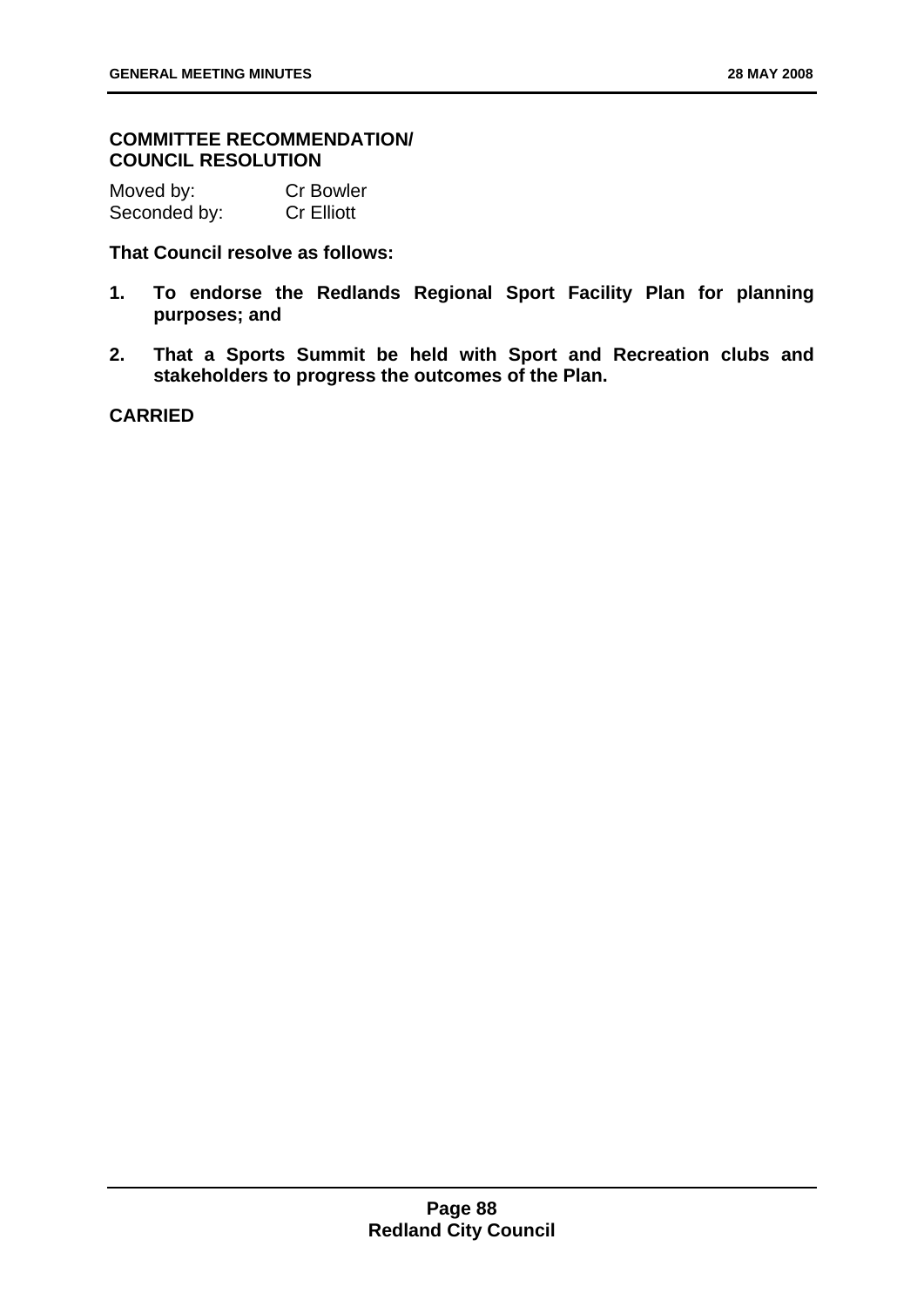# **13 FINANCE AND CORPORATE MANAGEMENT COMMITTEE 21/05/08 - RECEIPT AND ADOPTION OF REPORT**

| Moved by:    | Cr Townsend       |
|--------------|-------------------|
| Seconded by: | <b>Cr Dowling</b> |

That the Finance and Corporate Management Committee Report be received.

CARRIED

#### **DECLARATION OF OPENING**

Cr Townsend declared the meeting open at 2.01pm.

## **RECORD OF ATTENDANCE AND LEAVE OF ABSENCE**

| <b>Members Present</b>   |                                                               |
|--------------------------|---------------------------------------------------------------|
| Cr B Townsend            | <b>Chair and Councillor Division 5</b>                        |
| Cr M Hobson              | Mayor                                                         |
| Cr W Boglary             | <b>Councillor Division 1</b>                                  |
| Cr C Ogilvie             | Councillor Division 2 – entered at 2.05pm                     |
| Cr D Henry               | <b>Councillor Division 3</b>                                  |
| Cr P Dowling             | Councillor Division 4 – entered at 2.25pm                     |
| Cr T Bowler              | Deputy Mayor and Councillor Division 6                        |
| Cr M Elliott             | <b>Councillor Division 7</b>                                  |
| Cr K Reimers             | <b>Councillor Division 8</b>                                  |
| Cr K Williams            | Councillor Division 9 – entered at 2.18pm                     |
| Cr H Murray              | Councillor Division 10 – entered at 2.29pm                    |
| <b>Committee Manager</b> |                                                               |
| Ms K Fernon              | <b>Acting General Manager Corporate Services</b>              |
| <b>Officers</b>          |                                                               |
| Mr G Underwood           | <b>Acting Chief Executive Officer</b>                         |
| Mr M Goode               | <b>General Manager Customer Services</b>                      |
| Mr G Photinos            | Acting General Manager Planning & Policy                      |
| Mr D Carter              | <b>Acting Manager Financial Services</b>                      |
| Mr G Holdway             | Service Manager Budget, Financial Modelling and Group Support |
| Ms K Petrik              | <b>Manager Marketing &amp; Communications</b>                 |
| Ms G Ismail              | <b>Cultural Services Manager</b>                              |
| Mr W van Wyk             | Manager Corporate Planning Performance & Risk                 |
| Mr L Smith               | <b>Manager Operations &amp; Maintenance</b>                   |
| Mr J Frew                | Roads & Drainage Services Manager                             |
| <b>Minutes</b>           |                                                               |
| Mrs J Parfitt            | Corporate Meetings & Registers Officer                        |

# **PUBLIC PARTICIPATION AT MEETING**

Nil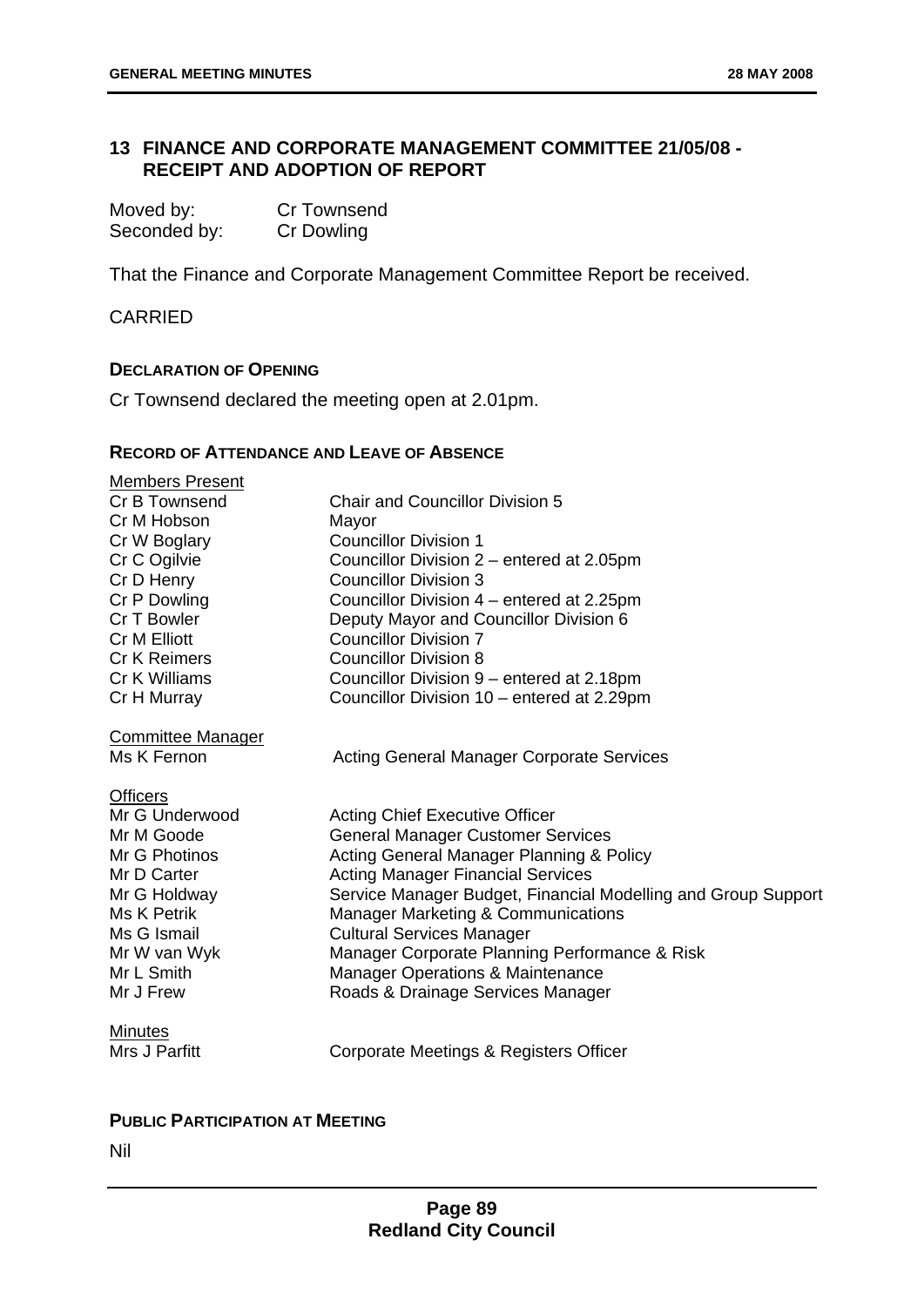#### **DECLARATION OF INTEREST**

#### **Conflict of Interest:**

Cr Williams declared a conflict of interest in item 3.3 *Regional Arts Development Fund (RADF) Round II 2007/08 & Cultural Organisations Operating Grants (COOG) 2008* as an executive member of an organisation who submitted an application, and remained in the meeting for discussion and decision on this item.

### **MOTION TO ALTER THE ORDER OF BUSINESS**

| Moved by:    | <b>Cr Elliott</b> |
|--------------|-------------------|
| Seconded by: | <b>Cr Bowler</b>  |

That a late item, *Regional Arts Development Fund (RADF) Round II 2007/08 & Cultural Organisations Operating Grants (COOG) 2008* be received and discussed as item 3.3.

CARRIED

## **13.1 OFFICE OF CEO**

### **13.1.1 DELEGATIONS - EXPENSES REIMBURSEMENT & PROVISION OF FACILITIES FOR COUNCILLORS POLICY**

| <b>Dataworks Filename:</b>       | <b>GOV - Councillors Benefits</b>                          |
|----------------------------------|------------------------------------------------------------|
| Attachment:                      | <b>Transitional Expenses Reimbursement Policy</b>          |
| <b>Responsible Officer Name:</b> | <b>Ray Turner</b><br><b>Acting Chief Executive Officer</b> |
| <b>Author Name:</b>              | <b>Ray Turner</b><br><b>Acting Chief Executive Officer</b> |

## **EXECUTIVE SUMMARY**

Section 236B of the *Local Government Act (1993)* (LG Act) defines the requirements for the reimbursement of expenses and provision of facilities for councillors.

To ensure that processes are timely and workable, it is proposed to delegate a range of approvals to the Mayor and Chief Executive Officer. This will alleviate the need to channel all approvals under this section of the *Local Government Act* to the monthly General Meeting.

The proposed resolution is administrative so that the Mayor / CEO can approve activities and make the payments in timely fashion; so that we don't have to go back to council every month to pay expenses and the like.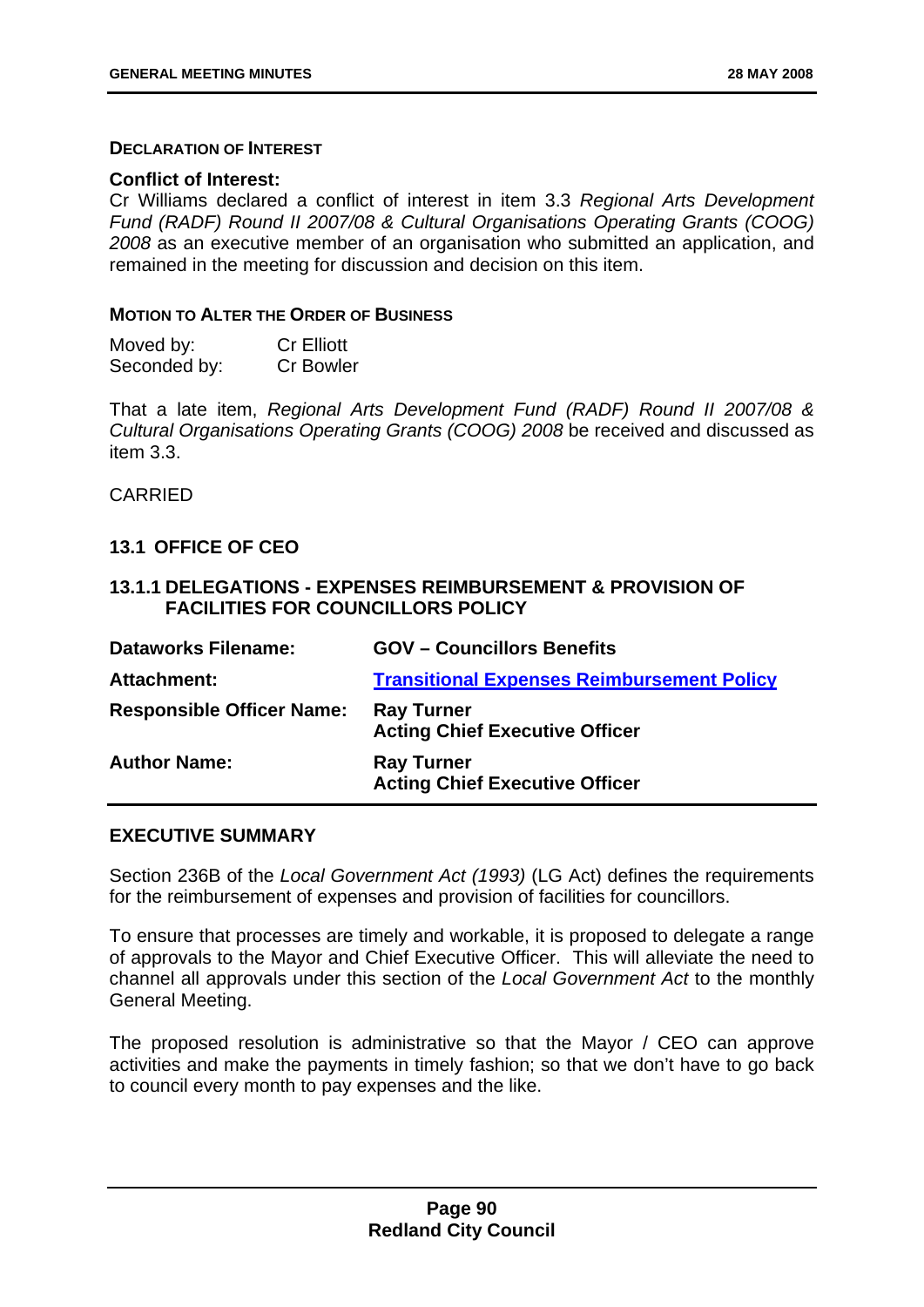# **PURPOSE**

The purpose of this report is to delegate a range of approvals to the Mayor and Chief Executive Officer under the Expenses Reimbursement and Provision of Facilities for Councillors Policy.

# **BACKGROUND**

1 April 2008 Council adopted the Transitional Expenses Reimbursement Policy for Local Government Councillors until further resolution to adopt a Redland City Council policy in this matter.

## **ISSUES**

### *Local Government Act 1993*

Section 236B of the *Local Government Act (1993)* (LG Act) defines the requirements for the reimbursement of expenses and provision of facilities for councillors.

This section of the LG Act states that "A local government may, by resolution, authorise either or both of the following –

- (a) payment of the reasonable expenses incurred, by the local government's councillors for discharging their duties and responsibilities as councillors;
- (b) provision of facilities, including, for example, administrative support staff, to the councillors for discharging their duties and responsibilities as councillors."

### Transitional Expenses Reimbursement Policy

At the Post-Election Meeting of Council held on 1 April 2008 Council adopted the Transitional Expenses Reimbursement Policy for Local Government Councillors until further resolution to adopt a Redland City Council policy in this matter.

The local government may authorise payment or provision of facilities under section 236B of the *Local Government Act* only if the payment or provision complies with the local government's expenses reimbursement policy. To ensure that processes are timely and workable, it is proposed to delegate a range of approvals to the Mayor and Chief Executive Officer. This will alleviate the need to channel all approvals under this section of the Local Government Act to the monthly General Meeting.

The Expenses Reimbursement and Provision of Facilities for Councillors Policy will reflect the delegations proposed in this submission.

Also in that policy will be a requirement for the CEO to present a quarterly report to a General Meeting on all approvals granted under this delegation for the previous quarter.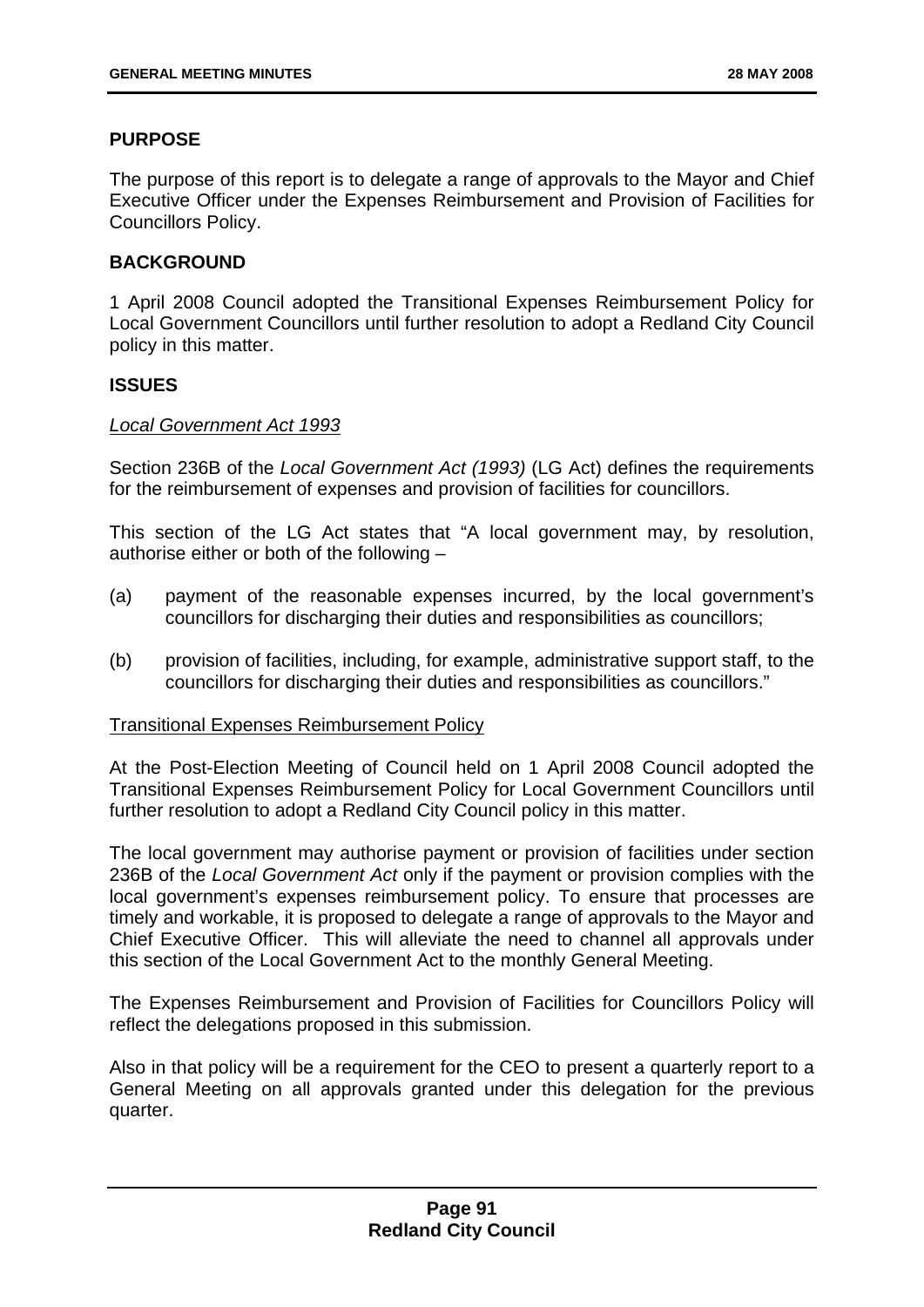The delegations required for the Mayor are:

- Approval for attendance, including any travel, by councillors at mandatory training or conferences within Australia;
- Approval for attendance, including travel, by councillors at discretionary training or conferences within Australia;
- Approval for attendance, including travel, by a councillor at any event as a delegate or representative of Council for which reimbursement of expenses is sought.

The delegations required for the CEO are:

- Approval for attendance, including any travel, by the Mayor at mandatory training or conferences within Australia;
- Approval for attendance, including travel, by the Mayor at discretionary training or conferences within Australia;
- Approval for attendance, including travel, by the Mayor at any event as a delegate or representative of Council for which reimbursement of expenses is sought;
- Approval of reimbursement of expenses to the Mayor and Councillors in accordance with the Expenses reimbursement and Provision of Facilities for Councillors Policy.

Note that attendance and travel by the Mayor or Councillors for any training, event, or conference outside of Australia will still require approval by resolution.

# **RELATIONSHIP TO CORPORATE PLAN**

The recommendation primarily supports Council's strategic priority to provide effective organisational leadership through strategic planning and accountable and ethical standards of practice.

### **FINANCIAL IMPLICATIONS**

No financial implications have been identified.

### **CONSULTATION**

The Acting Chief Executive Officer has consulted with the Mayor in the preparation of this report.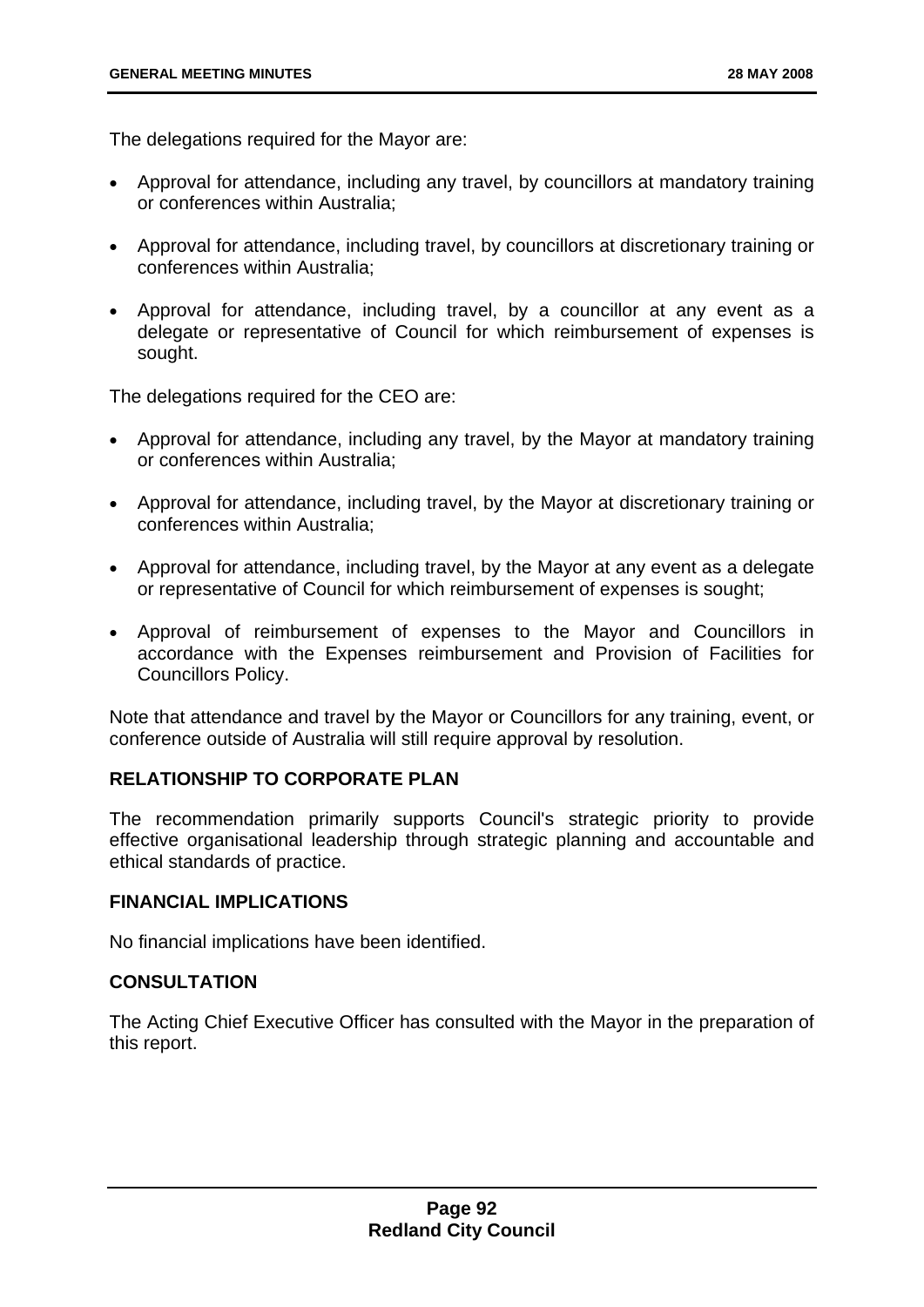# **OFFICER'S/COMMITTEE RECOMMENDATION/ COUNCIL RESOLUTION**

| Moved by:    | <b>Cr Townsend</b> |
|--------------|--------------------|
| Seconded by: | <b>Cr Bowler</b>   |

- **1. That Council resolve to delegate authority to the Mayor for the Expenses Reimbursement and Provision of Facilities for Councillors Policy:** 
	- **a) Approval for attendance, including any travel, by councillors at mandatory training or conferences within Australia;**
	- **b) Approval for attendance, including travel, by councillors at discretionary training or conferences within Australia;**
	- **c) Approval for attendance, including travel, by a councillor at any event as a delegate or representative of Council for which reimbursement of expenses is sought;**
- **2. That Council resolve to delegate authority to the Chief Executive Officer for the Expenses Reimbursement and Provision of Facilities for Councillors Policy:** 
	- **d) Approval for attendance, including any travel, by the Mayor at mandatory training or conferences within Australia;**
	- **e) Approval for attendance, including travel, by the Mayor at discretionary training or conferences within Australia;**
	- **f) Approval for attendance, including travel, by the Mayor at any event as a delegate or representative of Council for which reimbursement of expenses is sought;**
	- **g) Approval of reimbursement of expenses to the Mayor and Councillors in accordance with the Expenses reimbursement and Provision of Facilities for Councillors Policy.**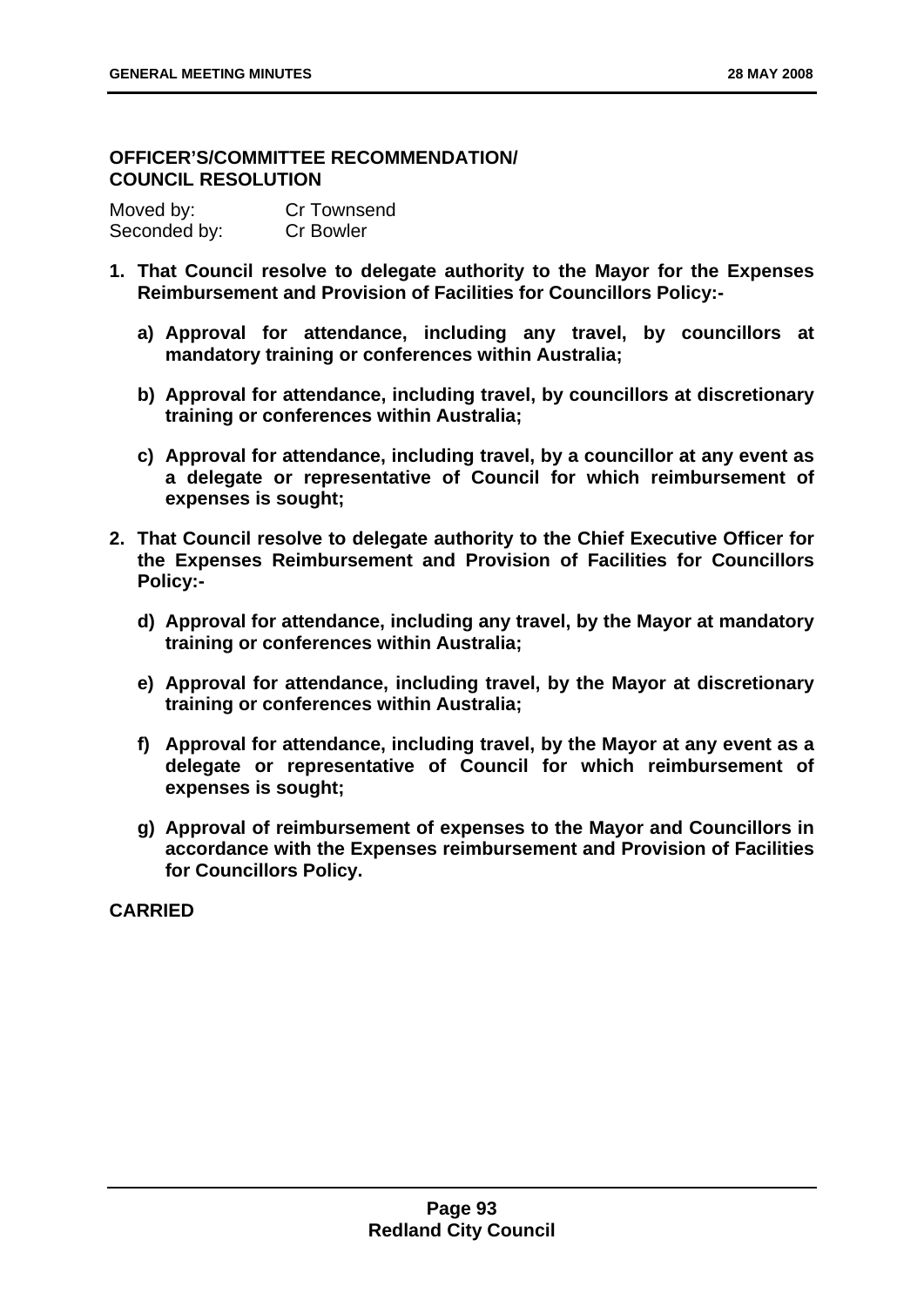# **13.1.2 SALARY SACRIFICING BY COUNCILLORS**

| <b>Dataworks Filename:</b>       | <b>GOV</b> – Councillors Remuneration                      |
|----------------------------------|------------------------------------------------------------|
| <b>Responsible Officer Name:</b> | <b>Ray Turner</b><br><b>Acting Chief Executive Officer</b> |
| <b>Author Name:</b>              | <b>Ray Turner</b><br><b>Acting Chief Executive Officer</b> |

### **EXECUTIVE SUMMARY**

On 27 June 2007 Council passed a unanimous resolution in accordance with Schedule 1 of the Taxation Administration Act (TAA) for Councillors to be treated as employees for taxation purposes.

The effects of this resolution are:

- Councillors will be paid their base salary through the payroll system and will be taxed under PAYG provisions;
- Councillors will receive a Payment Summary (Group Certificate) issued by Redland City Council at year end;
- Councillors can access the superannuation salary sacrificing provisions under the Local Government Act (1993) (LG Act).

Salary sacrificing is an agreement between an employer and an employee that allows the employee to make payments for a range of items from pre tax earnings. Fringe benefits tax may apply in a number of such circumstances.

Section 238A of the *Local Government Act 1993* specifically allows for Councillors to enter in to salary sacrificing arrangements for superannuation if a unanimous resolution under Schedule 1 of the TAA has been passed.

The *Local Government Act 1993* is silent of the ability of Councillors to make use of salary sacrificing options for items other than superannuation.

The Australian Taxation Office (ATO) has published statements that, from a taxation perspective, if a Local Government has passed a unanimous resolution under Schedule 1 of the TAA, councillors are able to enter in to salary sacrificing arrangements with their Council.

This report recommends that Council allow Councillors to enter into salary sacrificing options for items other than superannuation.

### **PURPOSE**

The purpose of this report is to provide formal Council approval for councillors to enter in to salary sacrificing arrangements for items in addition to superannuation. Such items can include motor vehicle repayments, purchase of laptop computers, and payment of school fees.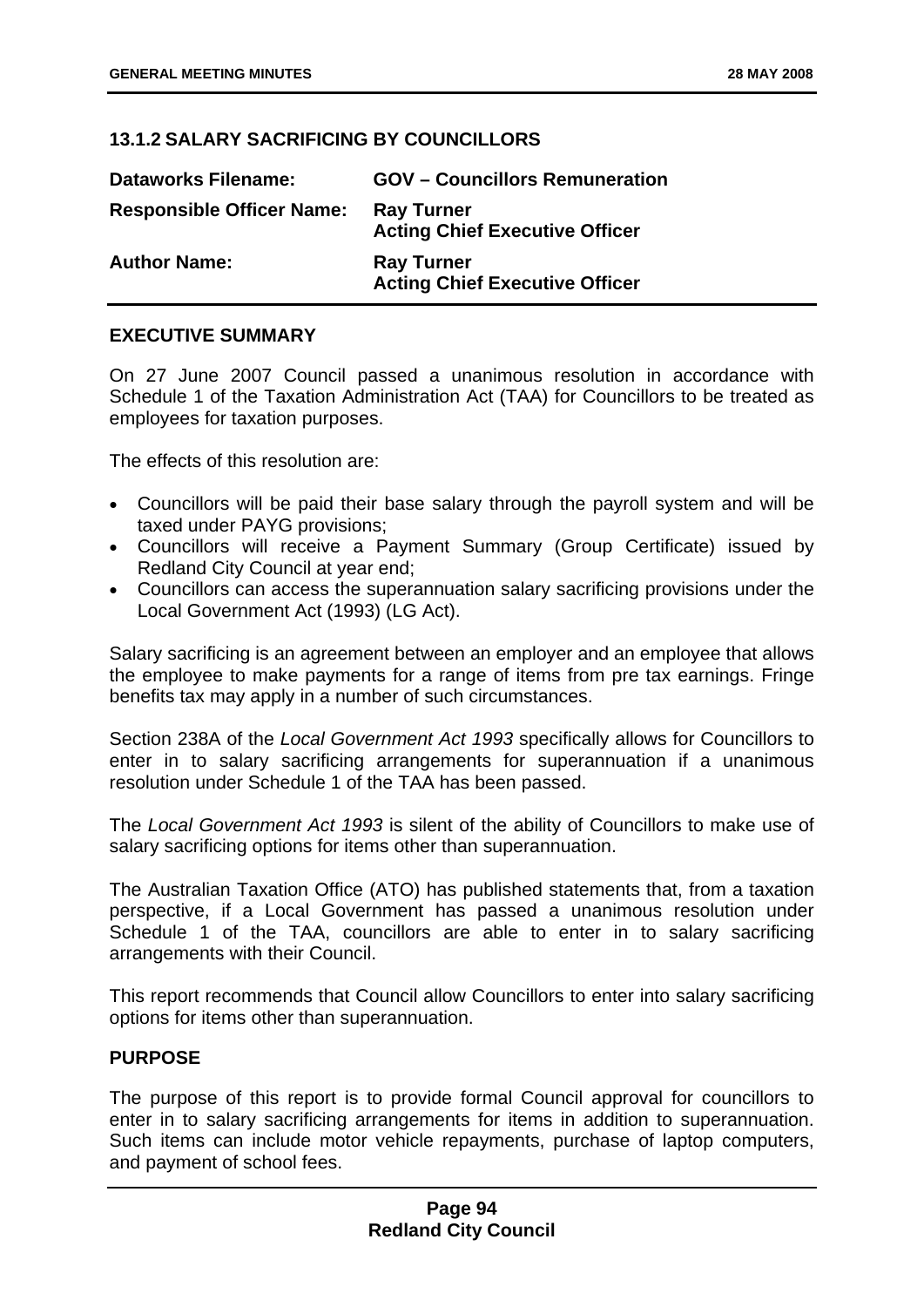# **ISSUES**

No issues have been identified.

# **RELATIONSHIP TO CORPORATE PLAN**

The recommendation primarily supports Council's strategic priority to provide effective organisational leadership through strategic planning and accountable and ethical standards of practice.

### **FINANCIAL IMPLICATIONS**

Salary sacrificing options are financial neutral for Council.

# **CONSULTATION**

The Acting Chief Executive Officer has consulted with King and Company Solicitors who have confirmed that if Council has passed a unanimous resolution under Schedule 1 of the TAA, there are no legal impediments to stop Councillors and Council from entering into salary sacrificing arrangements.

# **OFFICER'S/COMMITTEE RECOMMENDATION/ COUNCIL RESOLUTION**

Moved by: Cr Townsend Seconded by: Cr Reimers

**That Council resolve to allow Councillors to enter into salary sacrificing options for items other than superannuation.**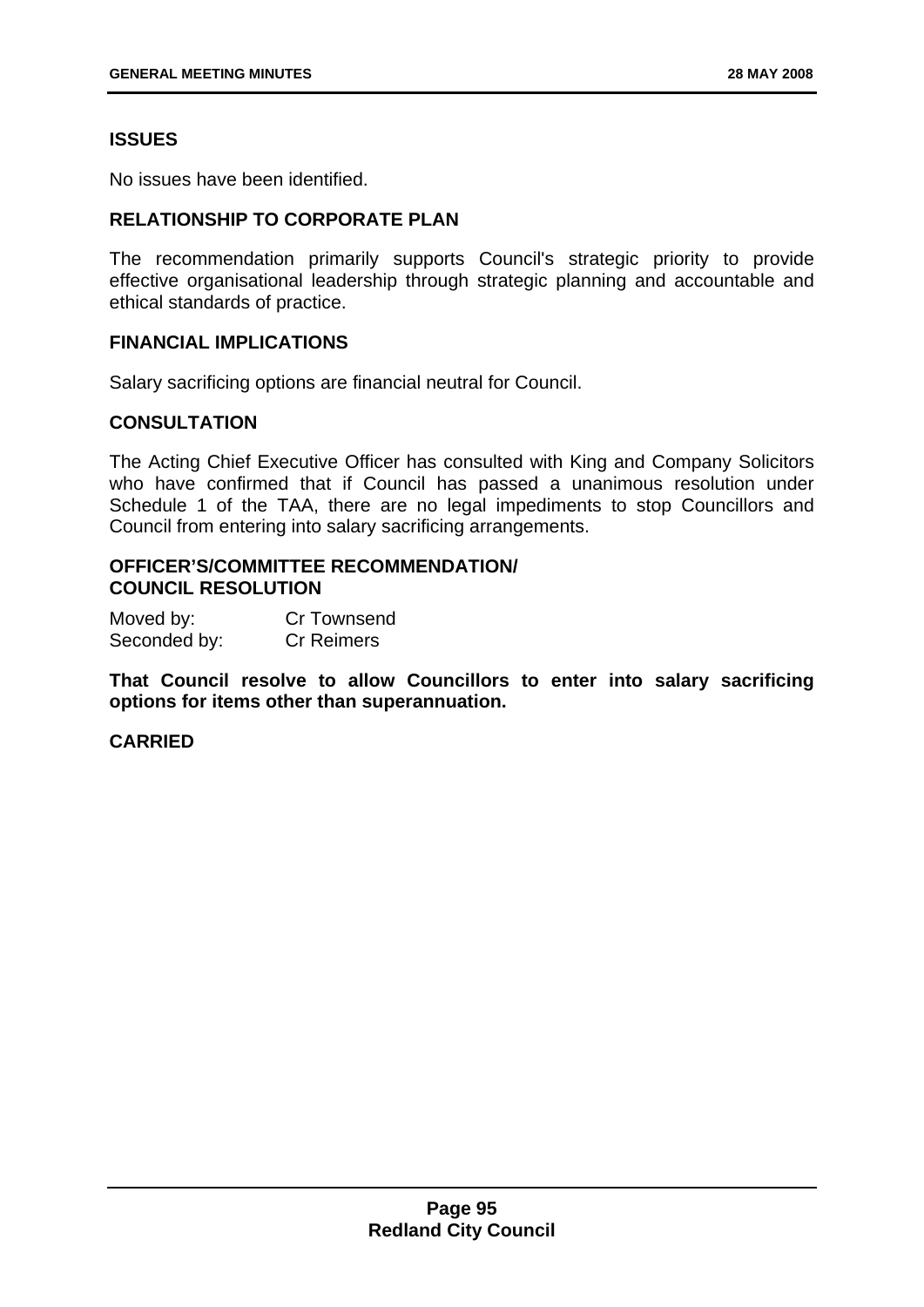### **13.2 CORPORATE SERVICES**

### **13.2.1 APRIL 2008 - MONTHLY FINANCIAL REPORTS**

| <b>Dataworks Filename:</b>       | <b>FM Monthly Financial Reports to Committee</b>           |
|----------------------------------|------------------------------------------------------------|
| <b>Attachment:</b>               | <b>EOM Report April 2008</b>                               |
| <b>Responsible Officer Name:</b> | <b>Kerry Phillips</b><br><b>Manager Financial Services</b> |
| <b>Author Name:</b>              | Deborah Hall<br><b>Finance Officer</b>                     |

### **EXECUTIVE SUMMARY**

Section 528(1) of the *Local Government Act 1993* requires that Council's statement of accounts be presented at an ordinary monthly meeting.

The attachments to this report present the April 2008 financial statement of accounts to Council and provide detailed analytical commentary.

All of the seven Key Financial Performance Indicators exceeded targets set at the beginning of the financial year. These are:

- level of dependence on general rate revenue;
- ability to pay our bills  $-$  current ratio;
- ability to repay our debt debt servicing ratio;
- cash balance;
- cash balances cash capacity in months;
- longer term financial stability debt to assets ratio; and
- operating performance.

The operating financial result (Earnings Before Interest, Tax and Depreciation – EBITD) is ahead of budget by \$7.0 million, with operating expenditure favourable by \$7.3 million and operating revenue unfavourable by \$0.3 million.

Capital expenditure is \$6.8 million behind budget expenditure levels at the end of April.

The cash flow position for the year is behind forecast levels by \$5.3 million at the end of April 2008 and the cash balance is slightly ahead of the target range at \$47.4 million.

#### **PURPOSE**

The purpose is to present the April 2008 report to Council and explain the content and analysis of the report. Section 528 of the *Local Government Act 1993* requires

## **Page 96 Redland City Council**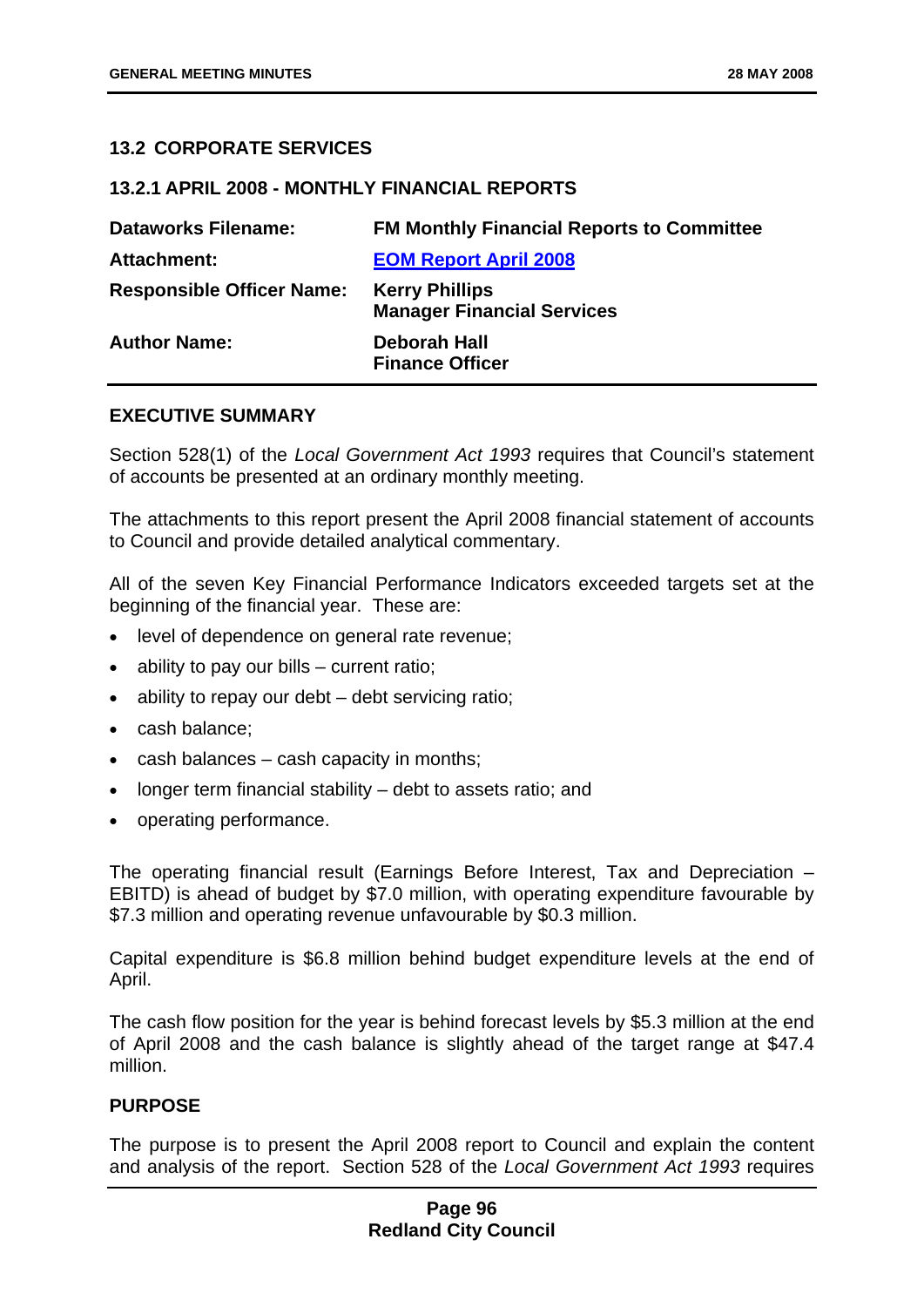the Chief Executive Officer of a local government to present statements of its accounts to the local government.

### **BACKGROUND**

The Corporate Plan contains a strategic priority to ensure the long term financial viability of Redland City and provide public accountability in financial management. For organisational effectiveness, it is important that Council receive and understand the monthly financial statements.

## **ISSUES**

The following elements, shown in the attachments, comprise the End of Month Financial Reports for April 2008:

## **Corporate Financial Report Card (A)**

- Operating Revenue compared with Budget;
- General Operating Costs compared with Budget;
- Capital Expenditure compared with Budget;
- Cash Position; and
- Employee Costs compared with Budget.

## **Report Card Analysis (B)**

Classifies variances between revised budget and actual results as being either timing or permanent variances as well as favourable or unfavourable. Timing variances are anticipated to evaporate once 30 June 2008 figures are produced. Permanent variances imply the variance will remain into the next financial year.

# **Council Financial Report 1 (C)**

Shows the percentage variance of year to date actual results compared with year to date budget by colour indicators.

### **Council Financial Report 2 (D)**

Shows year to date actual results compared with annual and year to date budgets. This report has a brief commentary on all year to date variances greater than \$20,000.

An **Operational Statement by Strategic Priority (E)**; a **Balance Sheet (F)**, an **Investment Summary (G)**, a **Statement of Cash Flows (H)**, a **Financial Stability Ratios Report (I) and a Community Benefit Fund Report (J)** have been included to provide the complete picture of Council's finances.

### **RELATIONSHIP TO CORPORATE PLAN**

The recommendation in this report primarily supports Council's strategic priority to support the organisation's capacity to deliver services to the community by building a skilled, motivated and continually learning workforce, ensuring assets and finances are well managed, corporate knowledge is captured and used to best advantage, and that services are marketed and communicated effectively.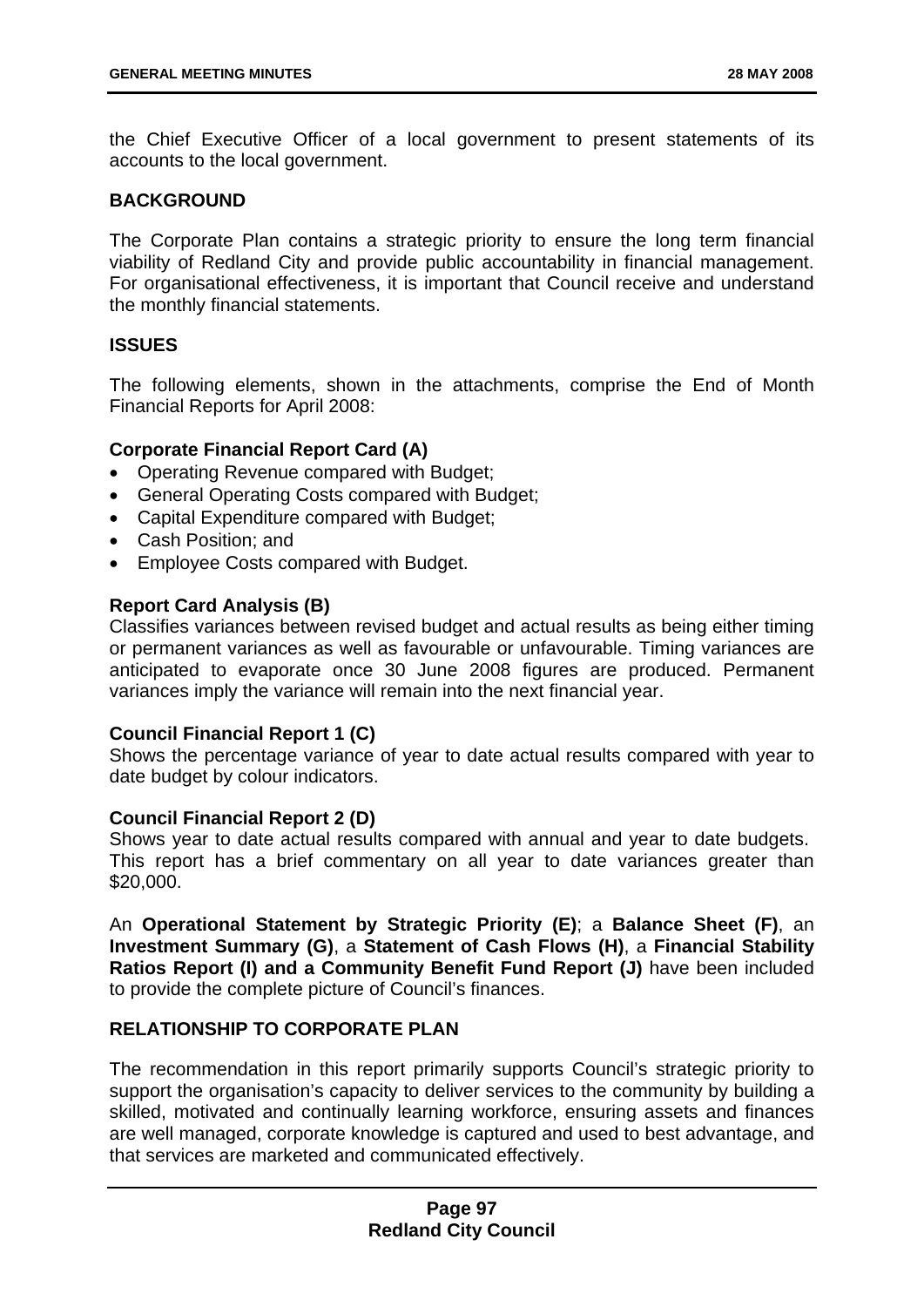### **FINANCIAL IMPLICATIONS**

The overall financial position remains strong with EBITD of \$36.7 million (\$7.0 million ahead of budget). This result is due to total operating revenue of \$134.6 million (\$0.3 million behind budget) and total operating costs of \$97.9 million (favourable variance of \$7.3 million).

The capital expenditure program is \$6.8 million behind targeted expenditure levels at the end of April 2008.

The investment of surplus funds for the month returned a weighted average rate of return of 7.22% that compares favourably to the benchmark UBS Australia Bank Bill Index of 7.19%.

These returns are reported on a monthly weighted average return. In turn Council benchmarks the funds against the UBS Australia Bank Bill Index. Interest return is reported on both an annual effective and nominal rate of return.

The cash balance exceeds the target range of \$32 million to \$42 million at \$47.4 million, equivalent to 4.7 months cash capacity.

# **PLANNING SCHEME IMPLICATIONS**

The Land Use Planning Group was consulted and it is considered that the outcome of recommendations in this report will not require any amendments to the Redlands Planning Scheme.

### **CONSULTATION**

Consultation has taken place amongst the Executive Leadership Group.

### **OPTIONS**

#### **PREFERRED**

That Council note the End of Month Financial Reports for April 2008 and explanations as presented in the attachments.

#### **ALTERNATIVE**

That Council requests additional information.

### **OFFICER'S/COMMITTEE RECOMMENDATION/ COUNCIL RESOLUTION**

| Moved by:    | <b>Cr Townsend</b> |
|--------------|--------------------|
| Seconded by: | <b>Cr Reimers</b>  |

**That Council resolve to note the End of Month Financial Reports for April 2008 and explanations as presented in the following attachments:** 

### **1. Corporate Financial Report Card;**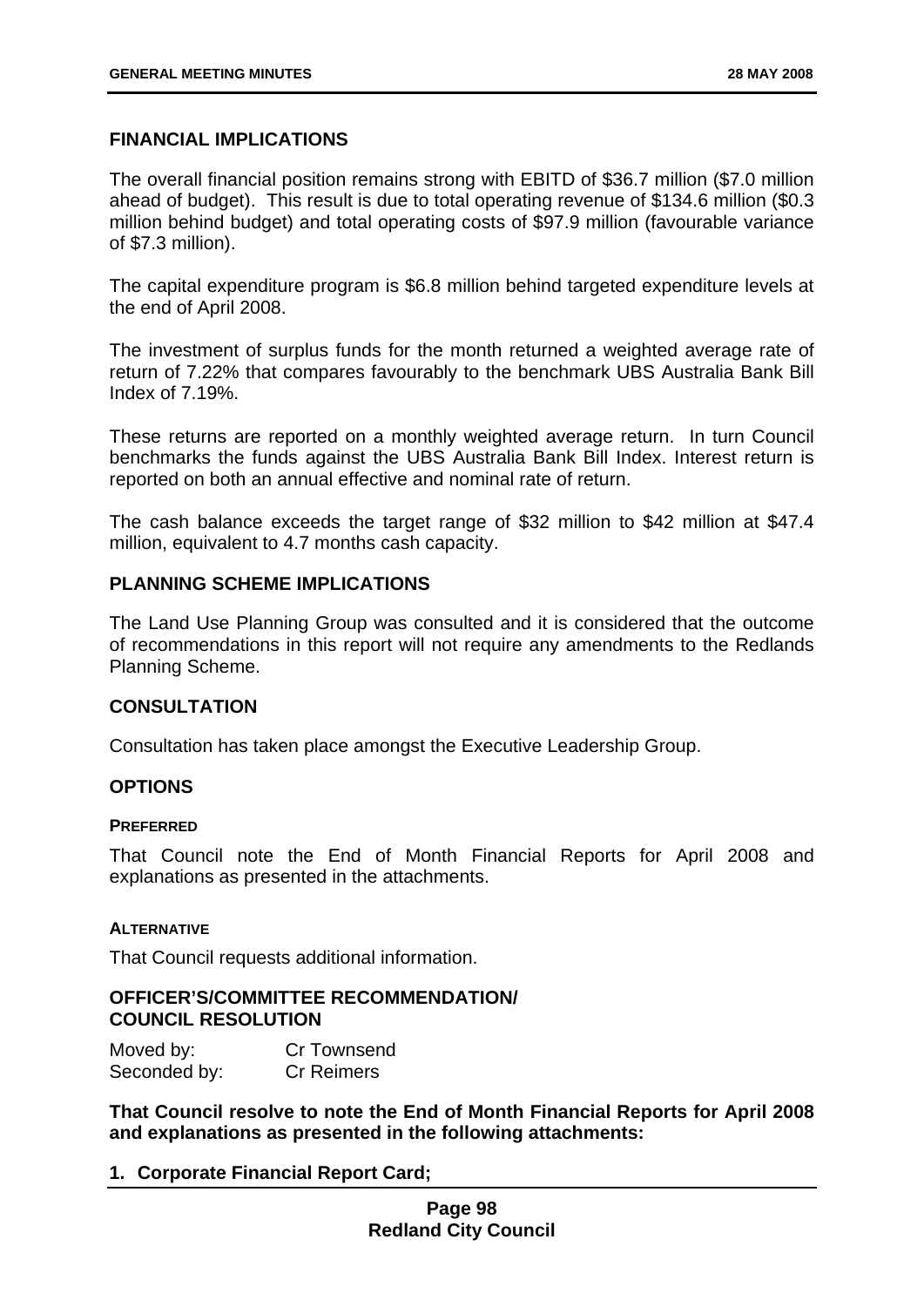- **2. Report Card Analysis;**
- **3. First Council Financial Report;**
- **4. Second Council Financial Report;**
- **5. Operational Statement by Strategic Priority;**
- **6. Balance Sheet;**
- **7. Investment Summary;**
- **8. Statement of Cash Flows;**
- **9. Financial Stability Ratios Report and a**
- **10. Community Benefit Fund Report.**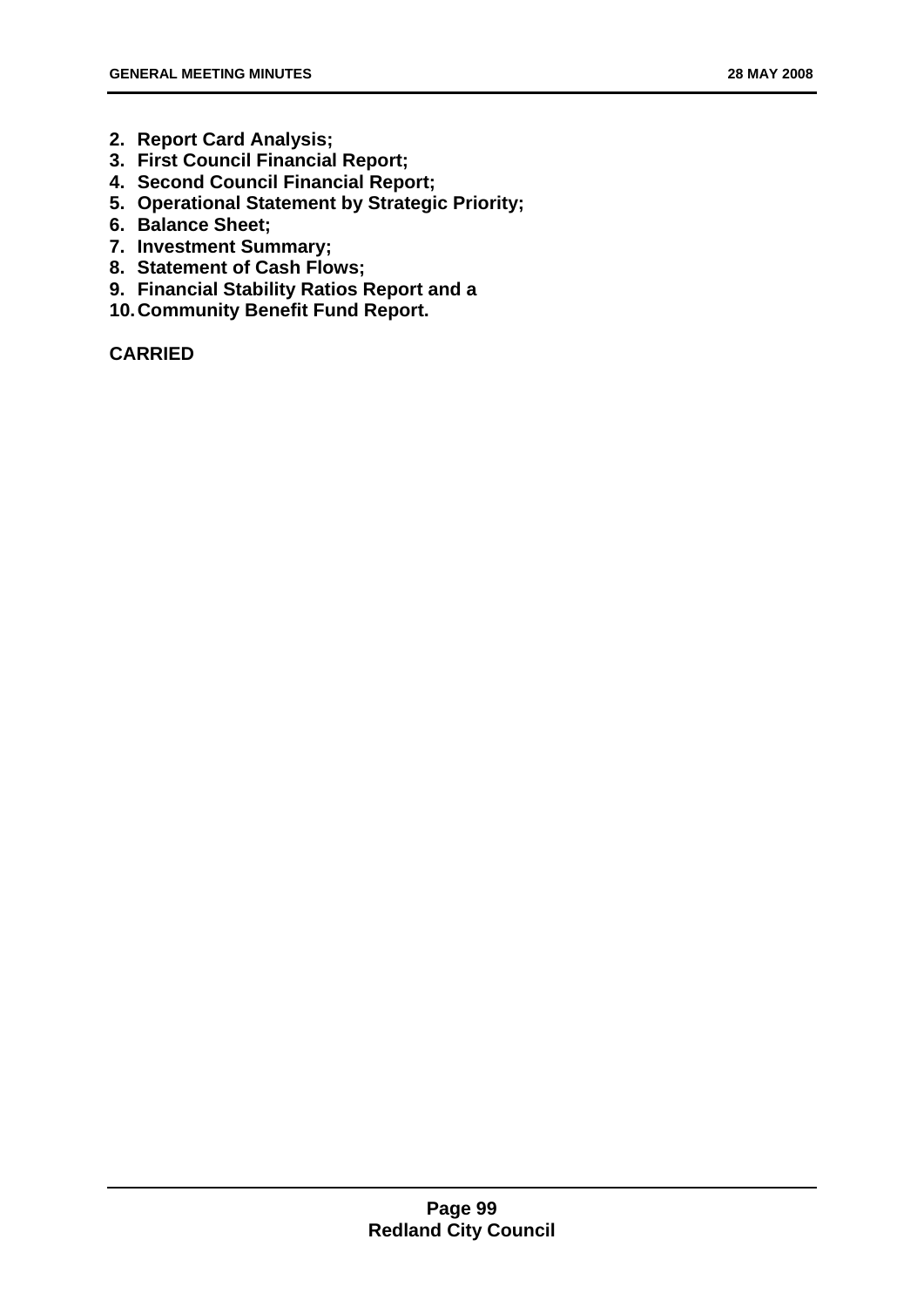## **13.2.2 2007/08 QUARTER 3 BUDGET REVIEW**

| <b>Dataworks Filename:</b>       | <b>FM</b> – Budget Review Committee Reports                                                |
|----------------------------------|--------------------------------------------------------------------------------------------|
| <b>Attachment:</b>               | 2007-08 Quarter 3 Budget Review                                                            |
| <b>Responsible Officer Name:</b> | <b>Kerry Phillips</b><br><b>Manager - Financial Services</b>                               |
| <b>Author Name:</b>              | <b>Gavin Holdway</b><br>Service Manager - Budget, Financial Modelling<br>and Group Support |

### **EXECUTIVE SUMMARY**

A review of the 2007/08 budget was conducted at the end of March 2008 to consider the required and or requested budget adjustments to Council's 2007/08 Revised Budget.

The proposed revised budget for 2007/08, based on the March 2008 Budget Review, is now presented to Council for adoption in accordance with the attachments and the Local Government Finance Standard 2005.

Attached to this report are the following financial reports and information:

- Budgeted Statement of Cash Flows to 30 June 2008;
- Budgeted Statement of Financial Position (Balance Sheet);
- Revised 2007/08 Operating Statement, Capital Funding Statement and Other Items;
- March 2008 Budget Review Information (Summary and Details):
- Revised Key Financial Performance Indicators (KPI's); and
- Revised 2007/08 Strategic Priority Operating and Capital Funding Statement.

Overall, the proposed budget review produces a cash surplus of \$4.714 million, which improves Council's June 2008 ending cash forecast from \$57.203 million to \$61.917 million.

It is proposed that Council resolve to adopt the revised budget for 2007/08 at Redland City Council (RCC) consolidated level. In addition to this and in accordance with Section 520 of the *Local Government Act 1993*, it is proposed that Council resolve to adopt the Redland Water & Waste financial statements that are presented in the attached financial documentation. The relevant pages are outlined within the Officer's Recommendation further in this report.

# **PURPOSE**

To address the known budget expectations and significant forecast variances, and to consider budget review submissions.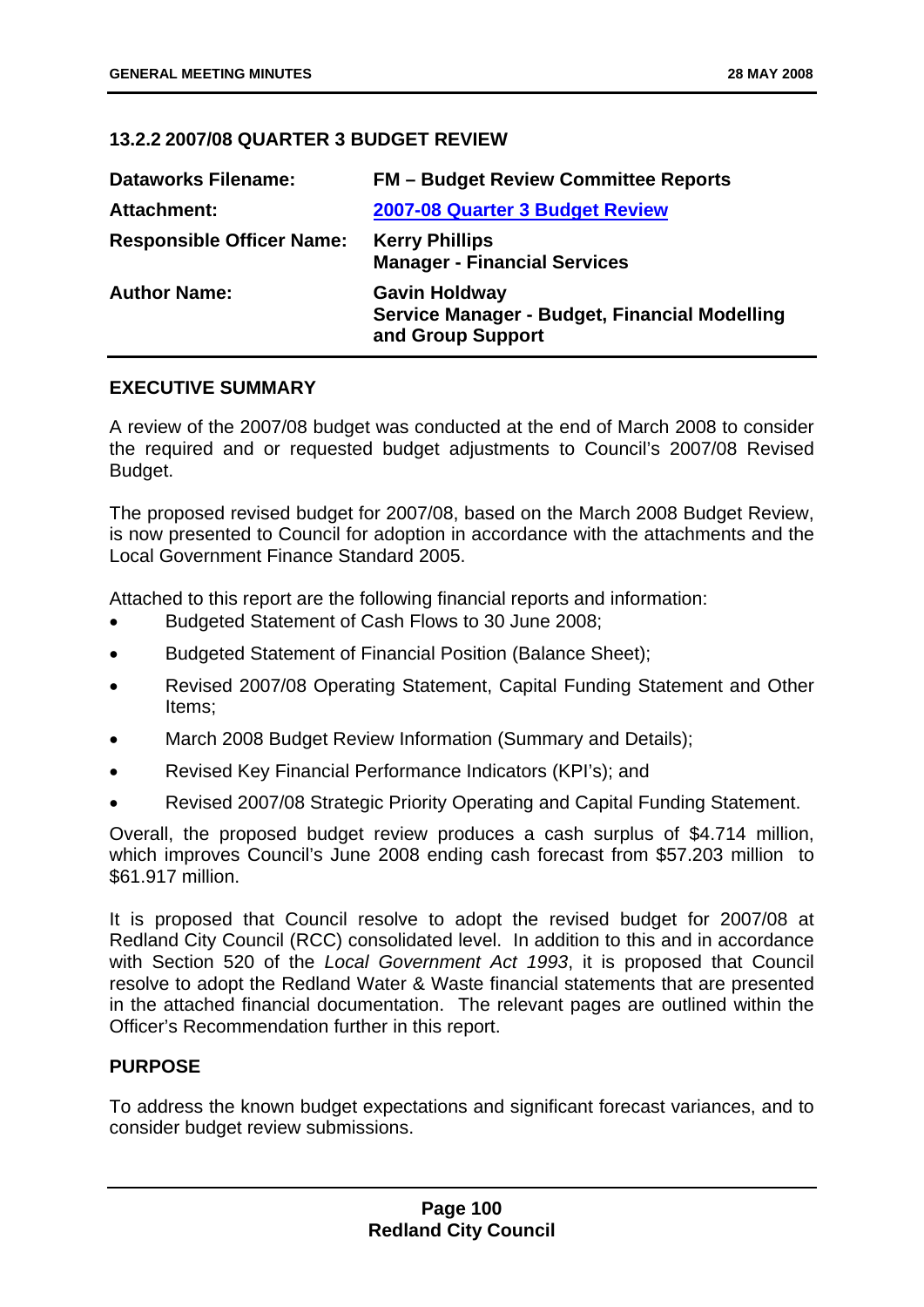## **BACKGROUND**

This report presents a review of the 2007/08 revised budget as at March 2008. As a part of Council's financial management framework, comprehensive quarterly budget reviews are conducted by all departments. The March 2008 budget review usually focuses on considering forecast under and over-expenditure based on the half year financial position, while incorporating any new/changed programs or priorities for the year.

Council last revised the 2007/08 Budget in February 2008 in accordance with the December 2007 Budget Review (Item No. 13.2.3 of the General Meeting Minutes dated 27th February 2008).

## **ISSUES**

Budget review submissions have been categorised as:

- New Projects Projects and initiatives proposed by officers that have not previously been approved by Council for any level of expenditure;
- New Projects Councillor/Committee Projects and initiatives that have been referred by Councillors or Council/Committee meetings that have not received previous approval for any level of expenditure;
- New Submissions Adjustments and variations to existing projects or services and revenue estimates that would affect Council's surplus/deficit or cash position;
- Transfers Adjustments and variations to existing projects or services and revenue estimates that would not affect Council's surplus/deficit or cash position.

A total of 299 individual submissions have been included in this budget review and a summary of the March 2008 Budget Review Submissions is provided in the attachments.

# **RELATIONSHIP TO CORPORATE PLAN**

The recommendation in this report primarily supports Council's strategic priority to support the organisation's capacity to deliver services to the community by building a skilled, motivated and continually learning workforce, ensuring our assets and finances are well managed, our corporate knowledge is captured and used to best advantage, and that we market and communicate our services effectively.

### **FINANCIAL IMPLICATIONS**

In comparison to the revised budget adopted from the December 2007 quarterly review, it is now forecast that Council will increase its forecast June 2008 cash ending balance by \$4.714m. However, this favourable cash movement is primarily influenced by carryover capital and operational expenditure to 2008/09 of approximately \$6.8m. Of note, offsetting the carryover funding from 2007/08 to 2008/09 are the following major unfavourable movements;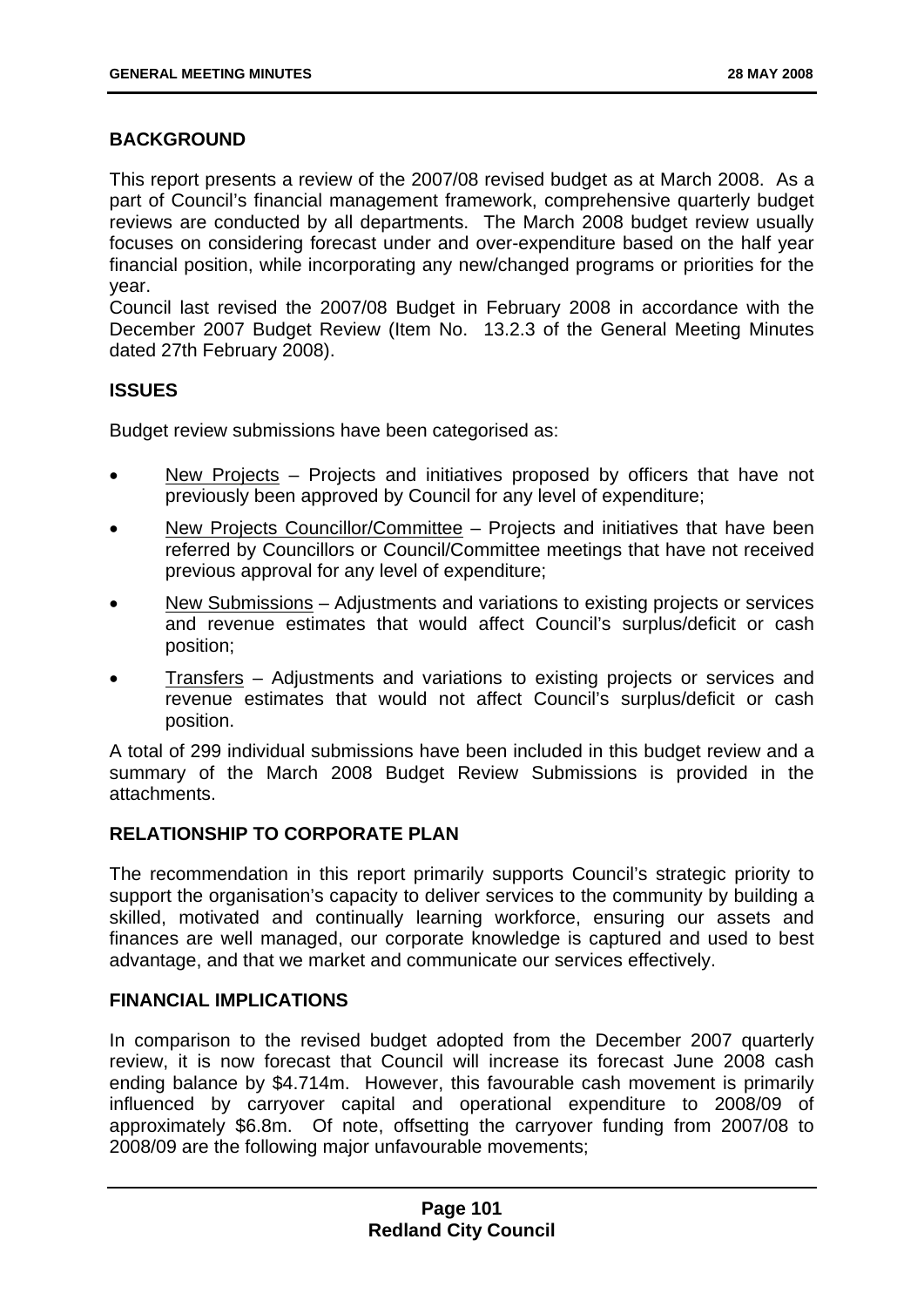- Reduction in water consumption revenue of \$0.668m
- Reduction in proceeds from sales of SMBI land of \$1.5m
- Additional \$0.450m for additional legal expenditure

A full listing of all submissions can be reviewed within the attachments to this report.

All of Council's key performance indicators are favourable against their respective targets and this proposed budget still provides Council with a sound financial base for 2007/08. This in turn, does not impact Council's ability to make payments as they fall due.

# **CONSULTATION**

Budget review submissions were considered at the ELG Meeting of  $30<sup>th</sup>$  April 2008 and joint Councillor/ELG workshop of  $9<sup>th</sup>$  May 2008. The review contains only those submissions and adjustments which were presented or discussed at the Councillor/ELG workshop.

# **OPTIONS**

## **PREFERRED**

- 1. That Council resolve to adopt the Revised Budget for 2007/08 at Redland City Council consolidated level. This refers to adopting the following:
	- a) RCC Budgeted Statement of Cash Flows Page 2 of attachments;
	- b) RCC Statement of Financial Position (Balance Sheet) Page 3 of attachments;
	- c) RCC Operating and Capital Funding Statement Page 4 of attachments;
	- d) RCC Strategic Priority Operating and Capital Funding Statement Page 10 of attachments; and
- 2. To meet the requirements of Section 520 of the *Local Government Act 1993*, that Council resolve to adopt the Redland Water & Waste Operating and Capital Funding Statement - Page 7 of the attached financial information.

### **ALTERNATIVE**

That Council resolve to not adopt the revised budget for 2007/08 as presented in the Officer's Recommendation below.

## **OFFICER'S/COMMITTEE RECOMMENDATION/ COUNCIL RESOLUTION**

| Moved by:    | Cr Townsend       |
|--------------|-------------------|
| Seconded by: | <b>Cr Reimers</b> |

# **That Council resolve as follows:**

- **1. To adopt the Revised Budget for 2007/08 at Redland City Council consolidated level. This refers to adopting the following:** 
	- **a) RCC Budgeted Statement of Cash Flows Page 2 of attachments;**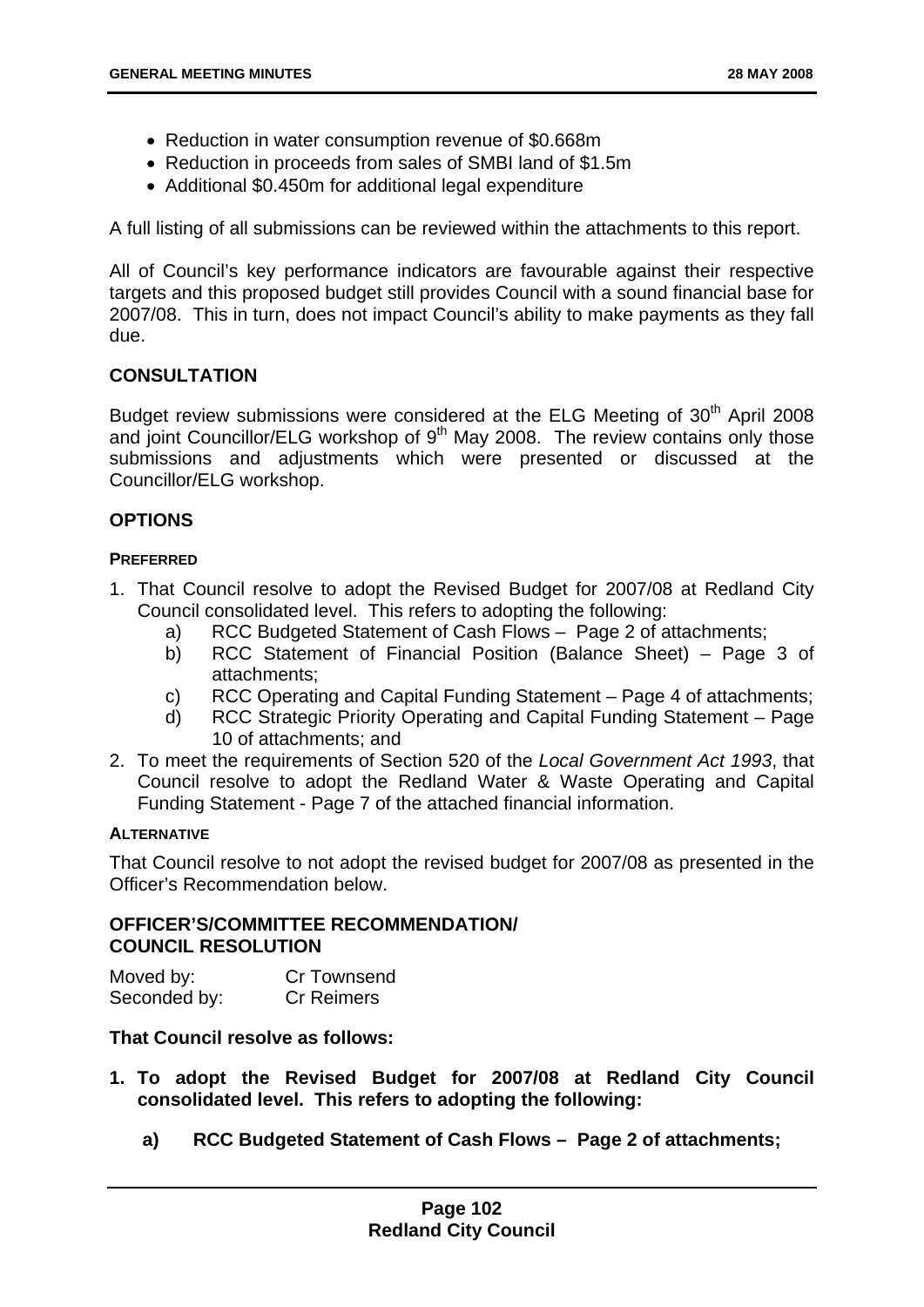- **b) RCC Statement of Financial Position (Balance Sheet) Page 3 of attachments;**
- **c) RCC Operating and Capital Funding Statement Page 4 of attachments;**
- **d) RCC Strategic Priority Operating and Capital Funding Statement Page 10 of attachments; and**
- **2. To meet the requirements of Section 520 of the** *Local Government Act 1993***, that Council resolve to adopt the Redland Water & Waste Operating and Capital Funding Statement - Page 7 of the attached financial information.**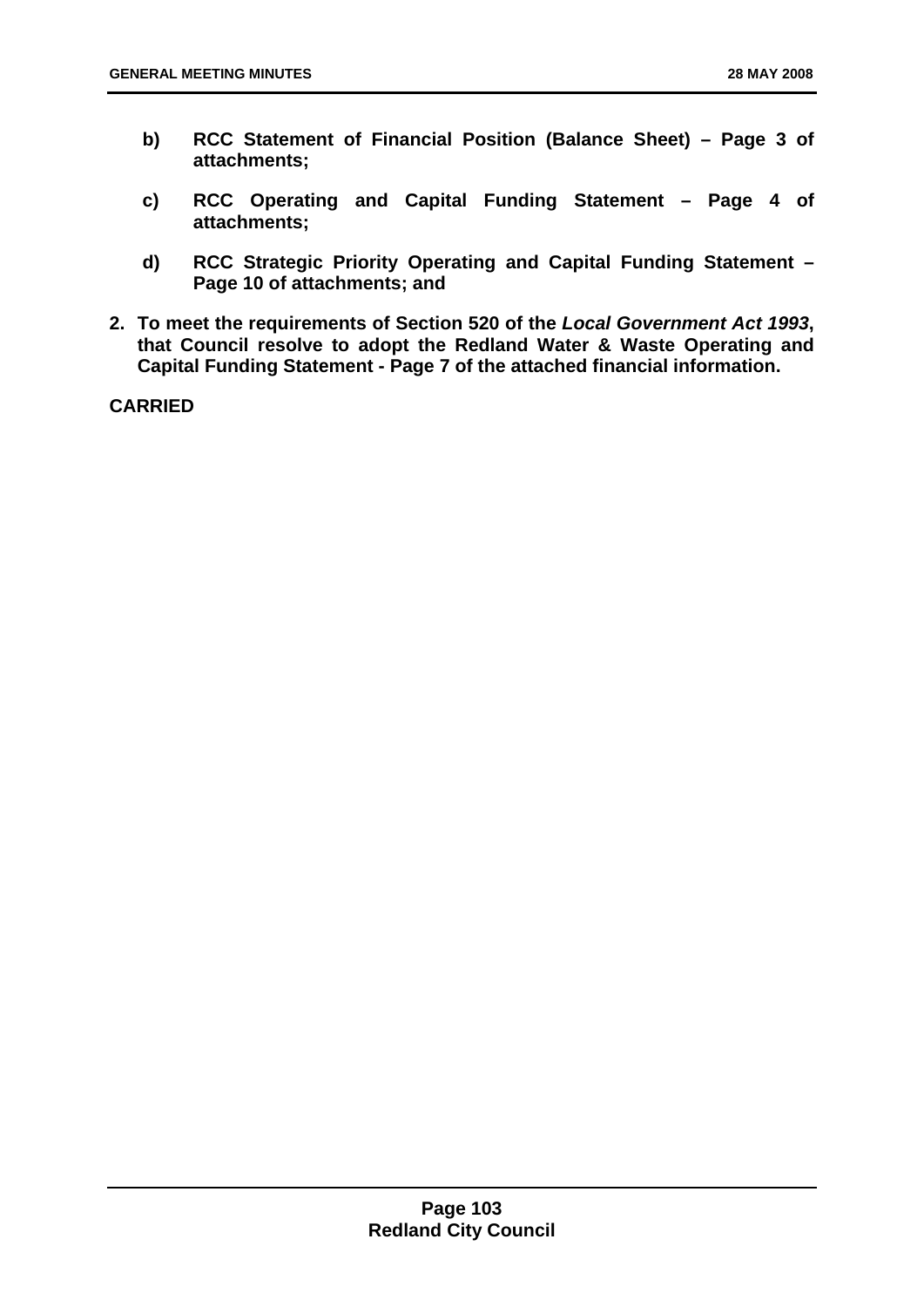# **13.2.3 ADOPTION OF COMMUNICATIONS POLICY - POL-3072**

| <b>Dataworks Filename:</b>       | <b>CR Corporate Image - Redland City Council</b><br><b>PGP Index</b>                                      |
|----------------------------------|-----------------------------------------------------------------------------------------------------------|
| <b>Attachments:</b>              | <b>Communications Policy - POL-3072</b><br>Media Relations - GL-3072-001<br>Corporate Image - GL-3072-002 |
| <b>Responsible Officer Name:</b> | <b>Kylie Fernon</b><br><b>A/General Manager Corporate Services</b>                                        |
| <b>Author Name:</b>              | <b>Kathy Petrik</b><br><b>Manager Marketing &amp; Communications</b>                                      |

### **EXECUTIVE SUMMARY**

This policy supports the Corporate Services strategic priority (Marketing and Communications Program) objectives in Redland City Council's Corporate Plan 2006- 2010 (revised June 2007) as follows:

"Create a marketing and communications framework and strategy to promote positive dialogue, understanding and image of Council to stakeholders."

It is recommended that Council adopt the Communications Policy (POL-3072) and note guidelines GL-3072-001 Media Relations and GL-3072-002 Corporate Image.

### **PURPOSE**

To ensure that Redland City Council communications are well coordinated, effectively managed and responsive to the diverse information needs of stakeholders.

# **BACKGROUND**

This policy has been prepared to give clear direction about corporate communications with stakeholders. Council commits to:

- providing stakeholders with timely, accurate, clear, objective and complete information about its policies, programs, services and initiatives;
- ensuring Council is visible, accessible and accountable to the community by using consistent corporate identification;
- using multiple communications channels to communicate and provide information to meet the diverse needs of the community;
- ensuring that communications planning, coordination and execution are an integral part of Council's strategic management processes; and
- engaging with the public when establishing priorities, developing policies and planning programs in accordance with Council's community engagement policy (POL-3053).

Supporting guidelines covering Media Relations and Corporate Image are also provided to ensure the Communications Policy is implemented appropriately throughout Council.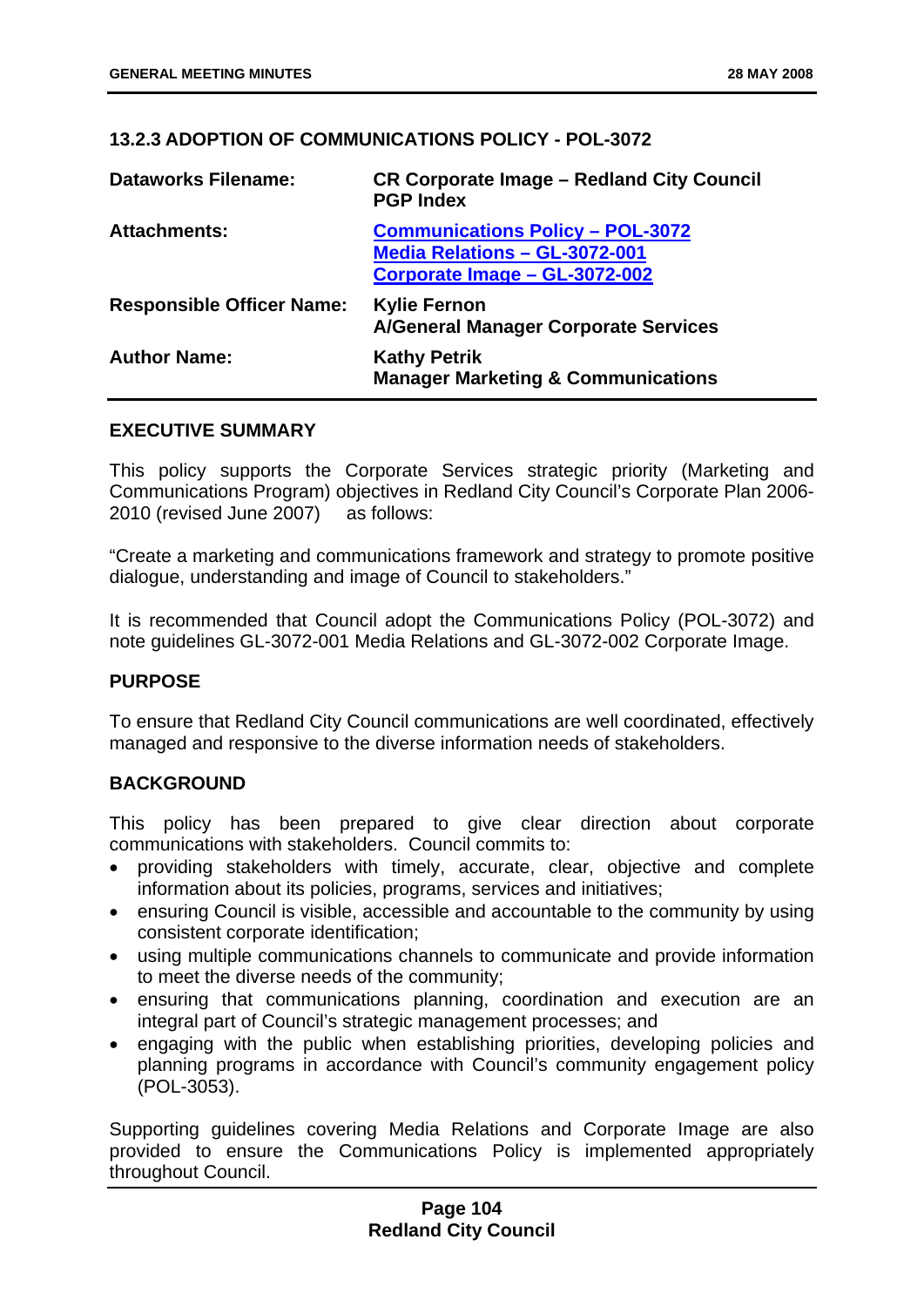The corporate Media Relations Guideline (GL-3072-001) defines official spokespersons, media liaison responsibilities and protocols as well as maintenance of media distribution listings, media training and media monitoring services.

The Corporate Image Guideline (GL3072-002) sets out the processes and responsibilities used to deliver a consistent corporate identity to ensure Council is visible, accessible and accountable to the community.

### **ISSUES**

No issues have been raised with regard to these matters during consultation.

## **RELATIONSHIP TO CORPORATE PLAN**

The recommendation is consistent with Council's Corporate Services strategic priority to support the organisation's capacity to deliver services to the community by building a skilled, motivated and continually learning workforce, ensuring our assets and finances are well managed, our corporate knowledge is captured and used to the best advantage, and that we market and communicate our services effectively.

### **FINANCIAL IMPLICATIONS**

None.

### **CONSULTATION**

Consultation has taken place with the A/Chief Executive Officer, Executive Leadership Group, Senior Managers and the Marketing and Communications Group.

### **OPTIONS**

#### **PREFERRED**

- 1. Adopt the Communications Policy POL-3072; and
- 2. Note Guidelines GL-3072-001 Media Relations and GL-3072-002 Corporate Image.

#### **ALTERNATIVE**

- 1. Do not adopt the Communications Policy POL-3072; and
- 2. Do not adopt the Guidelines GL-3072-001 Media Relations and GL-3072-002 Corporate Image.

### **OFFICER'S/COMMITTEE RECOMMENDATION/ COUNCIL RESOLUTION**

| Moved by:    | Cr Townsend       |
|--------------|-------------------|
| Seconded by: | <b>Cr Reimers</b> |

### **That Council resolve to:**

**1. Adopt the Communications Policy - POL-3072; and**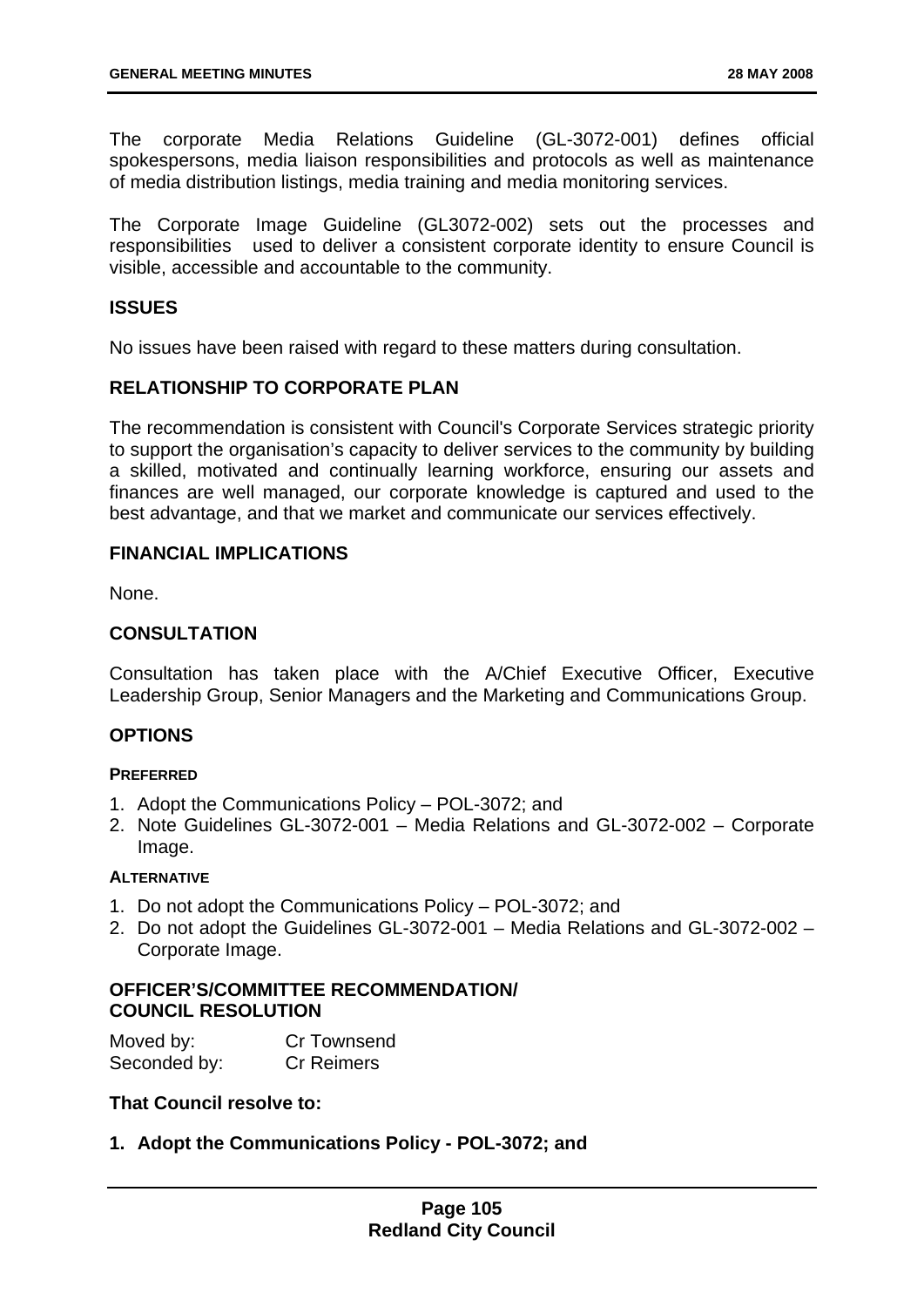**2. Note Guidelines – GL-3072-001 – Media Relations and GL-3072-002 – Corporate Image.**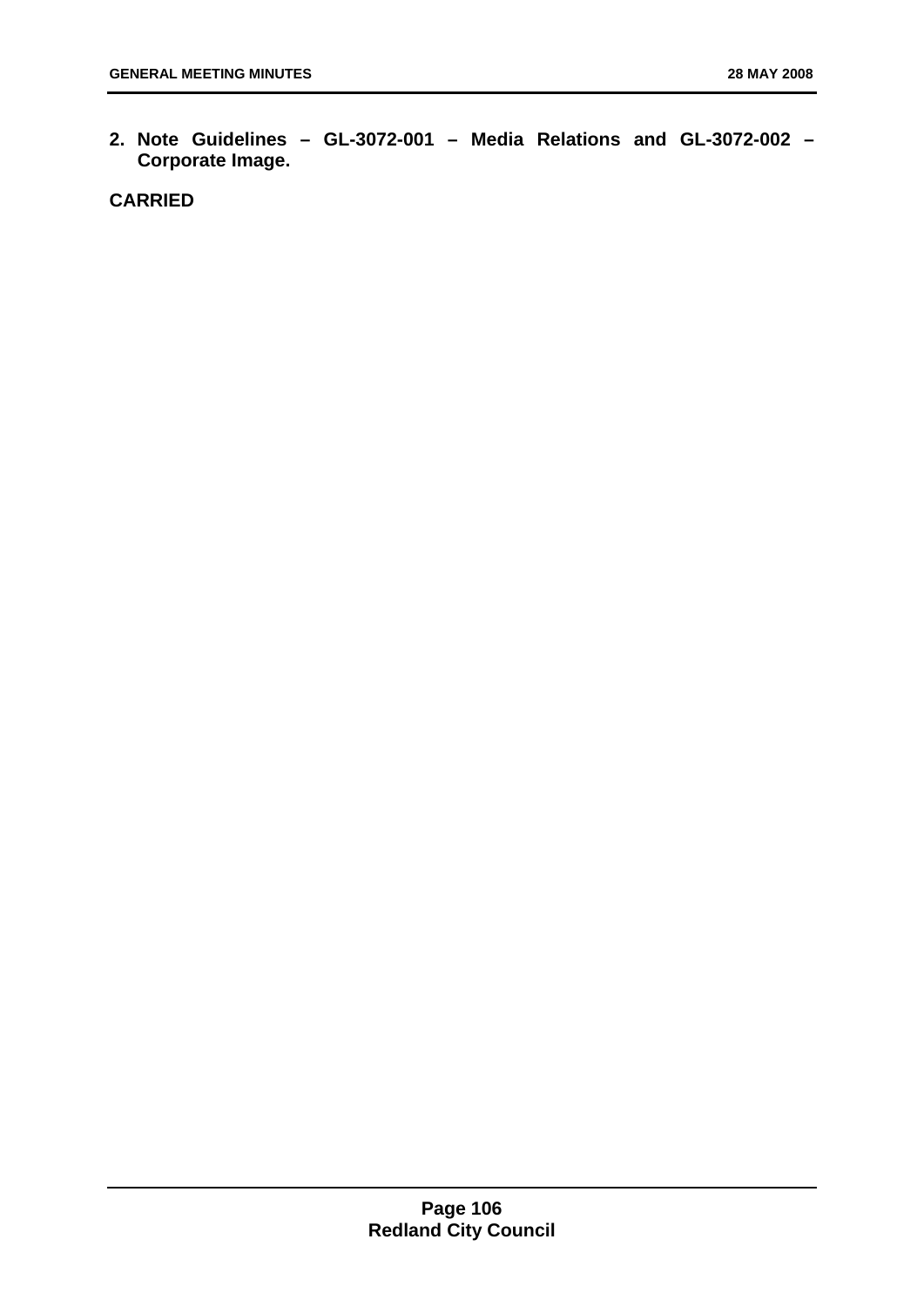### **13.3 CUSTOMER SERVICES**

#### **13.3.1 PROPOSED ROAD OPENING FROM LOT 120 ON RP 131862 AND LOTS 208 AND 209 ON RP131864**

| Dataworks Filename:              | 45410                                                                                                                                                                                                                                             |
|----------------------------------|---------------------------------------------------------------------------------------------------------------------------------------------------------------------------------------------------------------------------------------------------|
| <b>Attachments:</b>              | Proposed New Road from Lot 120 on RP131862<br><b>Proposed New Road from Lot 208 on RP131864</b><br><b>Proposed New Road from Lot 209 on RP131864</b><br><b>Proposed Design 45410-06</b><br><b>Proposed Design 45410-07</b><br><b>Locality Map</b> |
| <b>Responsible Officer Name:</b> | <b>Jason Masters</b><br><b>Survey Services Manager</b>                                                                                                                                                                                            |
| <b>Author Name:</b>              | <b>Michelle Steel</b><br><b>Survey Administration Officer</b>                                                                                                                                                                                     |

### **EXECUTIVE SUMMARY**

As part of the 08/09 Seal Gravel Roads Program, three separate acquisitions are required along Deenya Parade, Russell Island. This project is for construction of a sealed road from Channel Street to Channel Street (approximately 1080m), job number 45410.

The road openings will provide a safe buffer zone for pedestrian movements and will increase visibility around corners. The acquisitions will also provide a standard width to facilitate existing or any new service utilities that may be required.

This report recommends the acquisition of part of Lot 120 on RP131862, Lot 208 on RP131864 and Lot 209 on RP131864 for road purposes and that the Chief Executive Officer be authorised to sign all relevant documentation relating to these matters.

### **PURPOSE**

- 1. To acquire part of Lot 120 on RP131862, Lot 208 on RP131864 and Lot 209 on RP131864 for road purposes;
- 2. To seek Council approval for the Chief Executive Officer to be delegated authority to negotiate the purchase of approximately 11m² from Lot 120 on RP131862 as shown on drawing AD86-3-1 (Rev A); approximately 7m² from Lot 208 on RP131864 as shown on drawing AD86-1-1 (Rev A) and approximately 7m² from Lot 209 on RP131864 as shown on drawing AD86-2-1 (Rev A) for road purposes, pursuant to Section 36(2)(b) of the *Local Government Act 1993* and
- 3. That if negotiations to acquire the land are unsuccessful that the Chief Executive Officer be delegated authority to proceed with resumption action under Section 5(1)(b) of the *Acquisition of Land Act 1967*.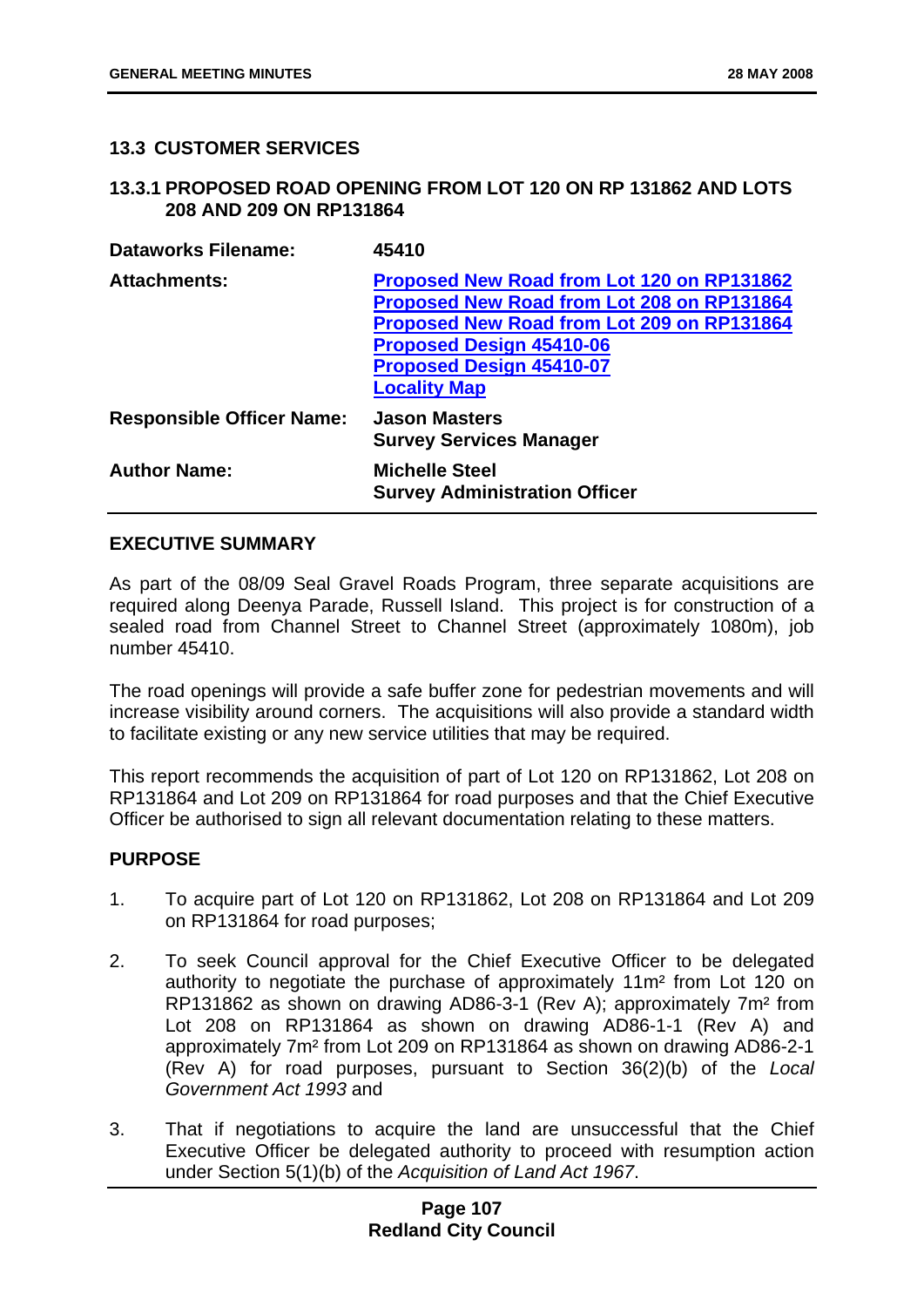## **BACKGROUND**

The road works design has identified the need for acquisition of approximately 11m<sup>2</sup> from Lot 120 on RP131862, approximately 7m² from Lot 208 on RP131864 and approximately 7m² from Lot 209 on RP131864 as shown on proposed design drawings 45410-06 (Rev C) and 45410-07 (Rev C).

The upgrade will improve safety for pedestrians by increasing the width of the buffer zone and improve visibility for motorists around corners. To facilitate the proposed road works to Council standards, all three acquisitions will be required.

### **ISSUES**

In order to upgrade the existing road, it is proposed to acquire land from three separate properties for road purposes. The upgrade will improve safe sight distances, accommodate existing and any new services that may be required and improve pedestrian movements.

## **RELATIONSHIP TO CORPORATE PLAN**

The recommendation primarily supports Council's strategic priority to provide and maintain water, waste services, roads, drainage and support the provision of transport and waterways infrastructure.

### **FINANCIAL IMPLICATIONS**

The total costs associated with the proposed new road land actions include the valuation of land, survey and legal fees and compensation. Budget will be allocated from the Capital Works Project funding.

### **PLANNING SCHEME IMPLICATIONS**

The Land Use Planning Group was consulted and it is considered that the outcome of recommendations in this report will not require any amendments to the Redlands Planning Scheme.

### **CONSULTATION**

Consultation has occurred with the following officers:

- Manager Infrastructure Planning
- Land Development Manager
- Property Services Manager
- Principal Senior Design Technician
- Manager Environmental Management
- Manager Operations & Maintenance
- Manager Customer Service and Business Performance
- Manager Treatment Operations Redland Water

## **Page 108 Redland City Council**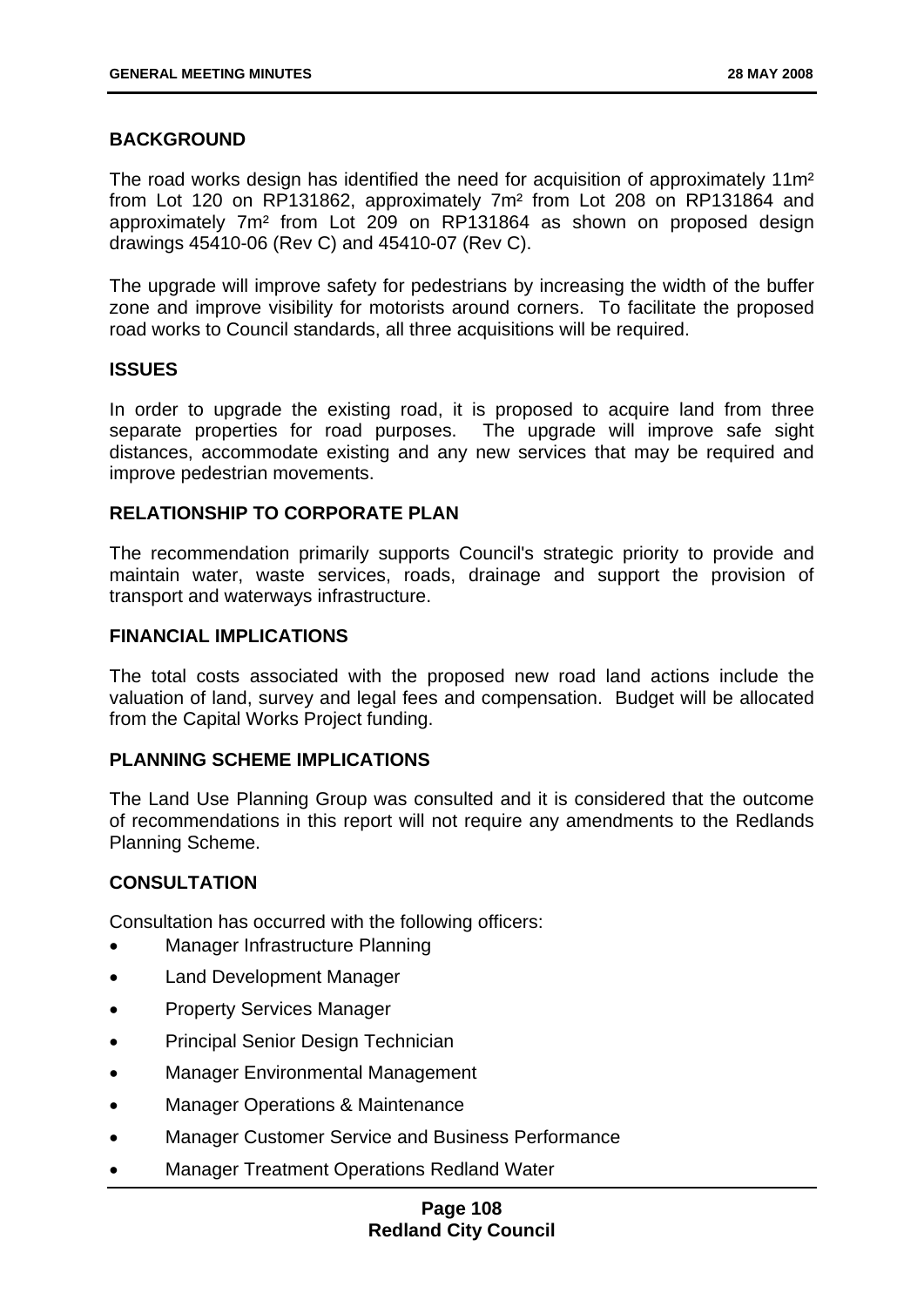- Manager Land Use Planning
- Acting Manager Technical Support for Redland Water & Waste
- Manager Environmental Management
- Roads & Drainage Services Manager
- Design Services Manager
- Service Manager Project Management
- **Manager Project Delivery Group**

# **OPTIONS**

#### **PREFERRED**

- 1. To acquire part of Lot 120 on RP131862, Lot 208 on RP131864 and Lot 209 on RP131864 for road purposes;
- 2. That the Chief Executive Officer be delegated authority to negotiate the purchase of part of Lot 120 on RP131862, Lot 208 on RP131864 and Lot 209 on RP131864, pursuant to Section 36(2)(b) of the *Local Government Act 1993*;
- 3. If negotiations are unsuccessful with the property owners, that the Chief Executive Officer be delegated authority to proceed with resumption action under Section 5(1)(b) of the *Acquisition of Land Act 1967* and the acquired land is then dedicated as road pursuant to Section 51 of the *Land Title Act 1994*; and
- 4. That the Chief Executive Officer be authorised to sign any documentation relating to these matters.

### **ALTERNATIVE**

That Council resolve to not dedicate Lot 120 on RP131862 and Lot 208 and 209 on RP131864 as road resulting in reduced safety for pedestrian movements, smaller margins to facilitate service utilities and no improvement to safe sight distances around corners.

# **OFFICER'S/COMMITTEE RECOMMENDATION/ COUNCIL RESOLUTION**

| Moved by:    | Cr Townsend       |
|--------------|-------------------|
| Seconded by: | <b>Cr Reimers</b> |

### **That Council resolve as follows:**

**1. To acquire part of Lot 120 on RP131862, Lot 208 on RP131864 and Lot 209 on RP131864 for road purposes;**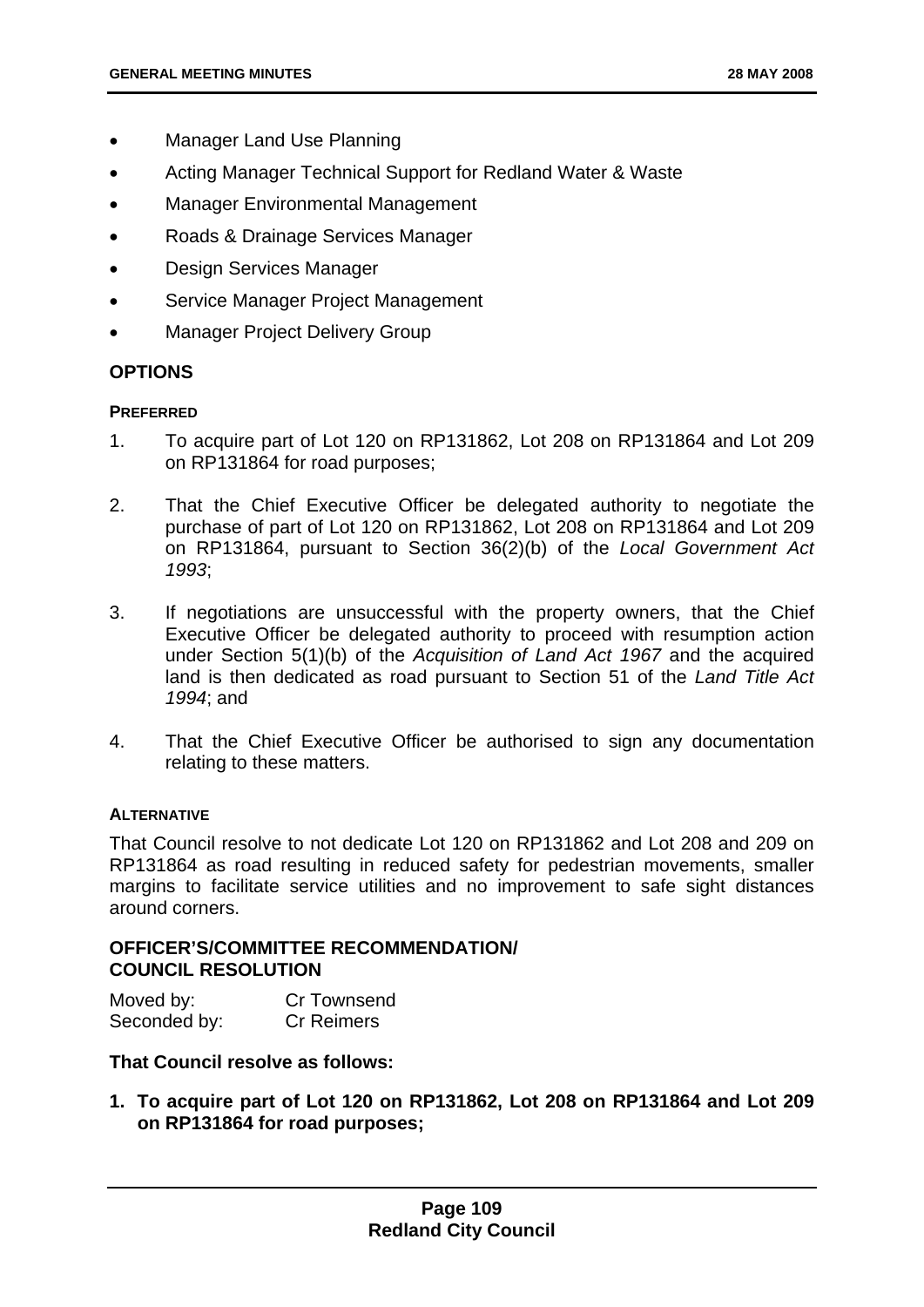- **2. That the Chief Executive Officer be delegated authority to negotiate the purchase of part of Lot 120 on RP131862, Lot 208 on RP131864 and Lot 209 on RP131864, pursuant to Section 36(2)(b) of the** *Local Government Act 1993;*
- **3. If negotiations are unsuccessful with the property owners, that the Chief Executive Officer be delegated authority to proceed with resumption action under Section 5(1)(b) of the** *Acquisition of Land Act 1967* **and the acquired land is then dedicated as road pursuant to Section 51 of the** *Land Title Act 1994***; and**
- **4. That the Chief Executive Officer be authorised to sign any documentation relating to these matters.**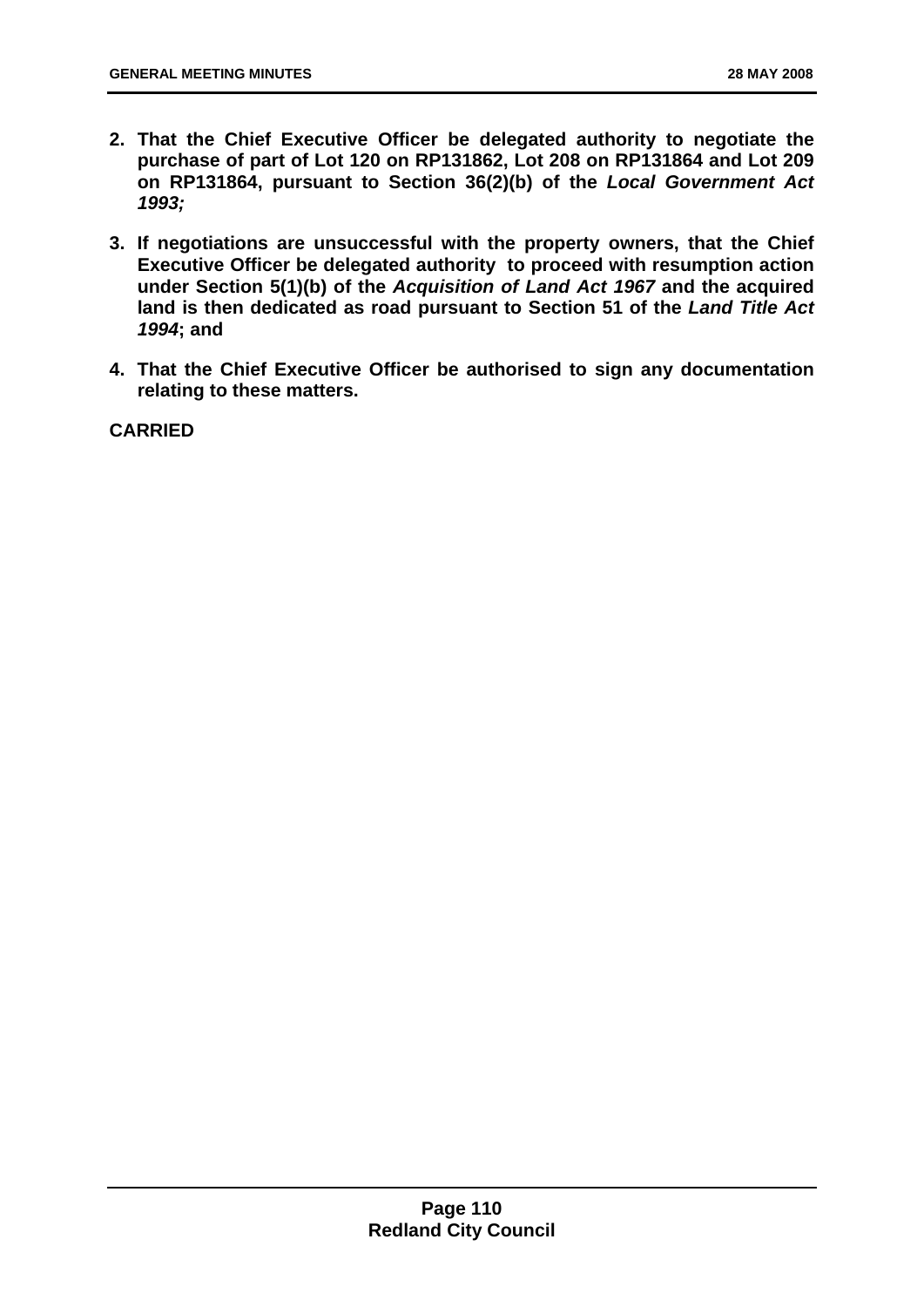## **13.3.2 PROPOSED QUARRY ROAD LAND RESUMPTIONS**

| <b>Dataworks Filename:</b>       | 45467                                                                                                                       |
|----------------------------------|-----------------------------------------------------------------------------------------------------------------------------|
| Attachment:                      | <b>Acquisition Drawings AC5-2-1: AW81-1-1: AW81-</b><br>1-2: AW81-1-3: AW81-1-4: Concept Layout SK-<br>0018 & Locality Plan |
| <b>Responsible Officer Name:</b> | <b>Jason Masters</b><br><b>Survey Services Manager</b>                                                                      |
| <b>Author Name:</b>              | <b>Michelle Steel</b><br><b>Survey Administration Officer</b>                                                               |

### **EXECUTIVE SUMMARY**

As part of the Transport Trunk Infrastructure Program, five separate acquisitions are required along Quarry Road, Birkdale. This project is for the Rickertt/Quarry Road Widening, Job Number 45467 due to commence construction in late 2008.

Due to an increase in traffic flow and to manage estimated growth for the next 20 years, the need for a road upgrade has been identified. These works will improve the road design and make operation safer. In addition, works will improve traffic carrying capabilities with additional vehicle and cycle lanes, improve pedestrian movements with the use of a footpath and accommodate any new services or existing service changes that may be required. All five acquisitions are on privately owned land.

This report recommends the resumption of part of Lot 194 on RP180851, Lot 86 on RP180851, Lot 85 on RP180851, Lot 84 on RP180851 and Lot 2 on SP184072 for road purposes and that action to resume can commence immediately.

### **PURPOSE**

- 1. To seek Council approval to resume approximately:
	- 294m² from Lot 194 on RP180851 as shown on drawing AC5-2-1 (Rev A),
	- 114m<sup>2</sup> from Lot 86 on RP180851 as shown on drawing AW81-1-1 (Rev A),
	- 116m<sup>2</sup> from Lot 85 on RP180851 as shown on drawing AW81-1-2 (Rev A),
	- 120m<sup>2</sup> from Lot 84 on RP180851 as shown on drawing AW81-1-3 (Rev A) and
	- 60m² from Lot 2 on SP184072 as shown on drawing AW81-1-4 (Rev A).

This is pursuant to Section 5(1)(b) of the *Acquisition of Land Act 1967*;

- 2. To seek Council approval to commence the resumption process immediately due to the programming of the work; and
- 3. That the Chief Executive Officer be delegated authority to negotiate the Acquisition or Resumption of the subject properties and the acquired land is then dedicated as road pursuant to Section 51 of the *Land Title Act 1994*.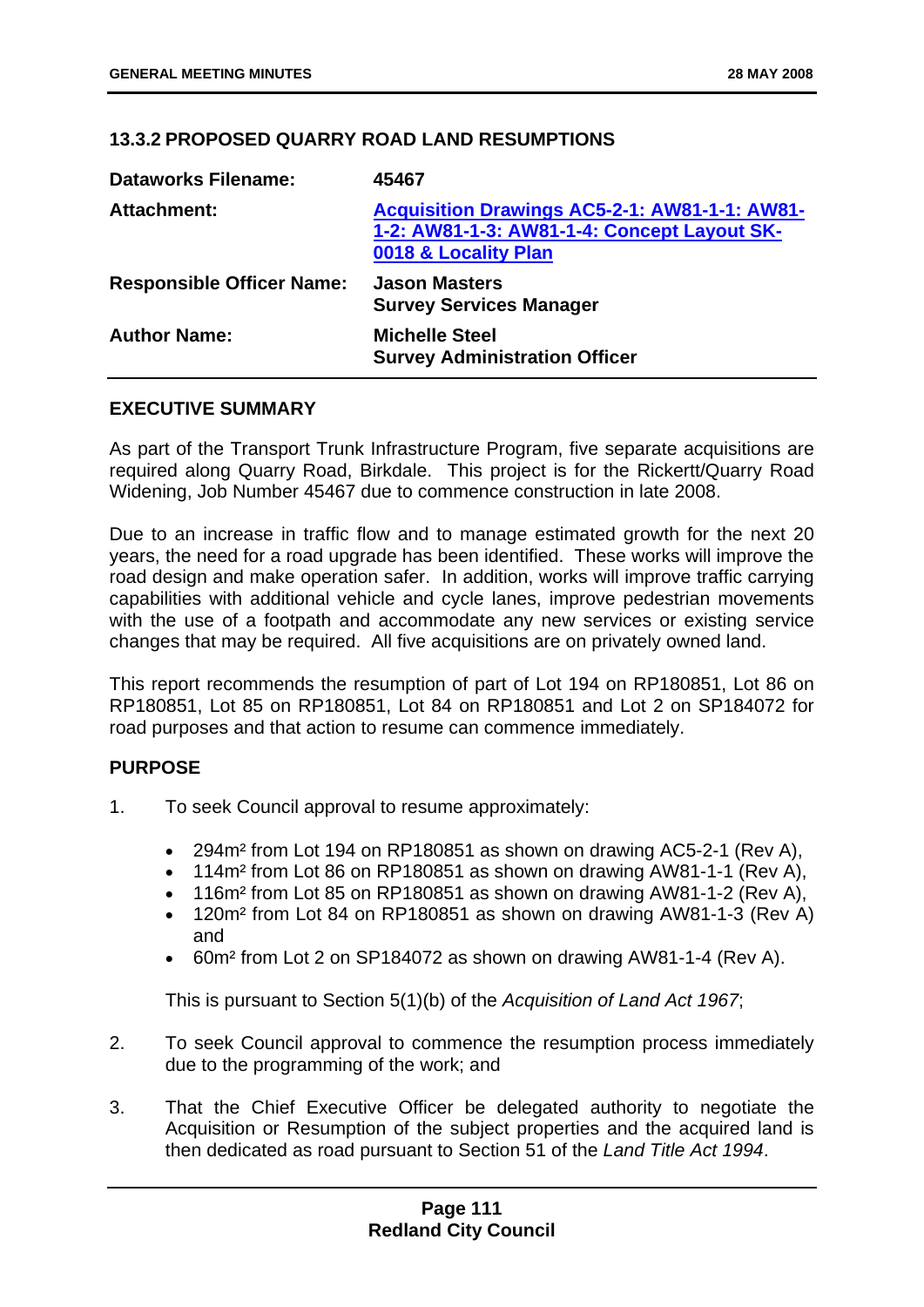## **BACKGROUND**

The current traffic flow on Quarry/Rickertt Road and the necessity to manage estimated growth for the next 20 years has created a need for the road to be upgraded. The upgrade will make traffic movement safer, increase traffic carrying capabilities and also facilitate associated road infrastructure. Current design standards require additional vehicle lanes, cycle lanes and a footpath. At present the width of the road in this area is insufficient to accommodate these requirements. The concept layout is shown on preliminary design drawing 3003286-SK-0018 (dated 26/03/2008).

As the Redlands Planning Scheme has identified that a Bushland Habitat overlay is present, several measures will be put in place to protect our wildlife in the area. Some of those measures include a wildlife fence to be constructed on the boundaries of the referred to properties as part of the road upgrade.

To facilitate the road upgrade in line with design and Council standards, all five acquisitions will be required.

### **ISSUES**

The habitat protection overlay includes the land in the koala habitat category and any habitat loss will need to be offset. The Parks and Conservation Group have been engaged to recommend additional planting where possible along the length of the works, approximately 2.4kms.

### **RELATIONSHIP TO CORPORATE PLAN**

The recommendation primarily supports Council's strategic priority to provide and maintain water, waste services, roads, drainage and support the provision of transport and waterways infrastructure.

# **FINANCIAL IMPLICATIONS**

The total costs associated with the proposed new road land actions including the valuation of land, survey and legal fees and compensation will be allocated from the Capital Works Project funding.

## **PLANNING SCHEME IMPLICATIONS**

The Land Use Planning Group was consulted and it is considered that the outcome of recommendations in this report will not require any amendments to the Redlands Planning Scheme.

# **CONSULTATION**

Consultation has occurred with the following officers:

- Manager Land Use Planning
- Acting Manager Technical Support for Redland Water & Waste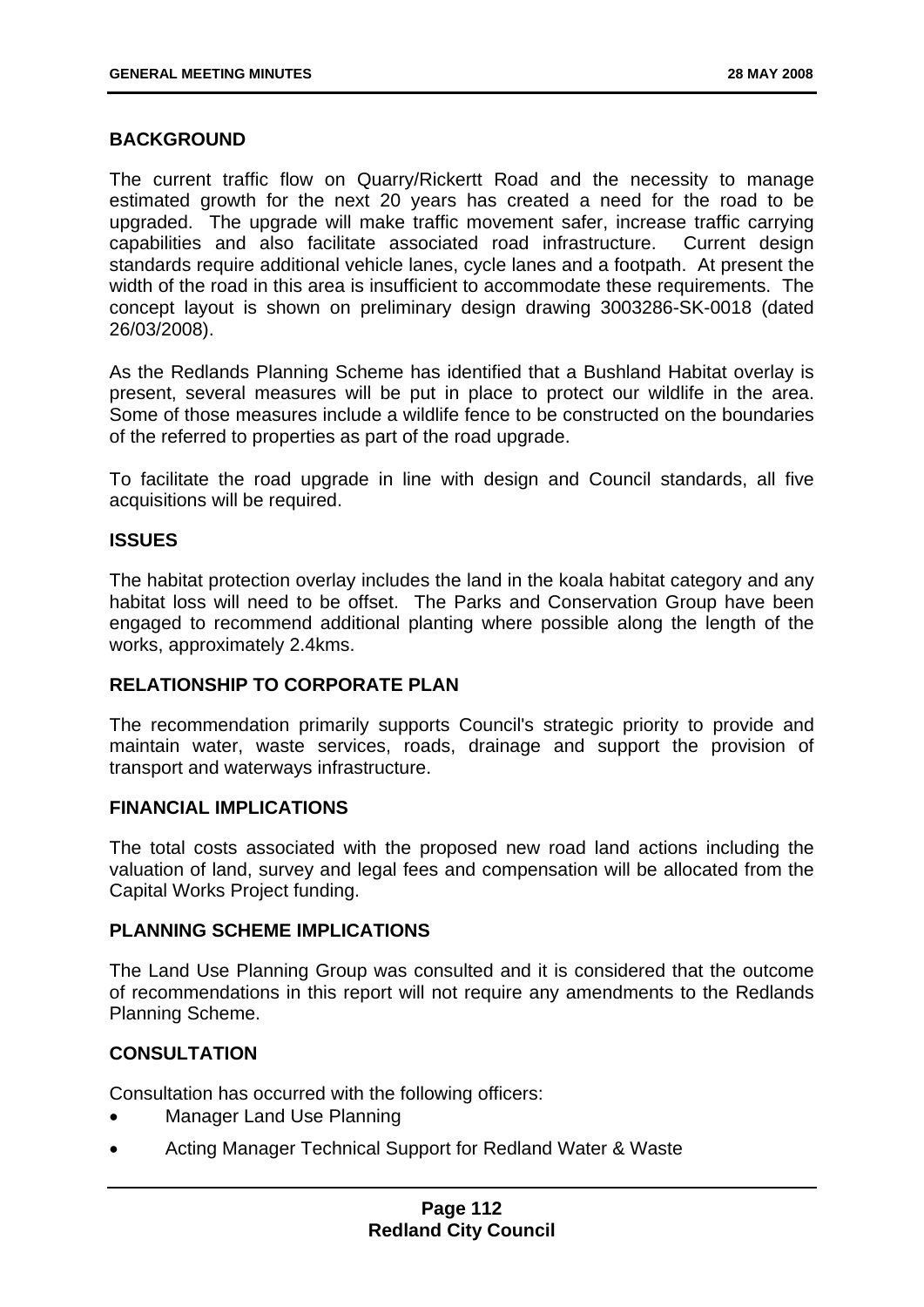- Manager Environmental Management
- Manager Customer Service & Business Performance
- Manager Infrastructure Planning
- Land Development Services Manager
- Property Services Manager
- Manager Treatment Operations for Redland Water & Waste
- Manager Operations & Maintenance
- Roads & Drainage Services Manager
- Design Services Manager
- Service Manager Project Management
- Manager Project Delivery Group

## **OPTIONS**

#### **PREFERRED**

That Council resolve as follows:

- 1. To resume for road purposes part of Lot 194 on RP180851, Lot 86 on RP180851, Lot 85 on RP180851, Lot 84 on RP180851 and Lot 2 on SP184072 under Section 5(1)(b) of the *Acquisition of Land Act 1967*;
- 2. Commence resumption action immediately due to the programming of the work which is to commence no later than the 31 December 2008;
- 3. That the Chief Executive Officer be delegated authority to negotiate the Acquisition or Resumption of the subject properties and the acquired land is then dedicated as road pursuant to Section 51 of the *Land Title Act 1994*; and
- 4. That the Chief Executive Officer be authorised to sign any documentation relating to these matters.

### **ALTERNATIVE**

That Council resolve not to resume the subject properties and the dedication of land to new road will not occur. This will then result in the Quarry/Rickertt Road Upgrade project not being constructed to current design and Council standards.

## **OFFICER'S/COMMITTEE RECOMMENDATION/ COUNCIL RESOLUTION**

| Moved by:    | Cr Townsend       |
|--------------|-------------------|
| Seconded by: | <b>Cr Reimers</b> |

### **That Council resolve as follows:**

**1. To resume for road purposes part of Lot 194 on RP180851, Lot 86 on RP180851, Lot 85 on RP180851, Lot 84 on RP180851 and Lot 2 on SP184072 under Section 5(1)(b) of the** *Acquisition of Land Act 1967***;**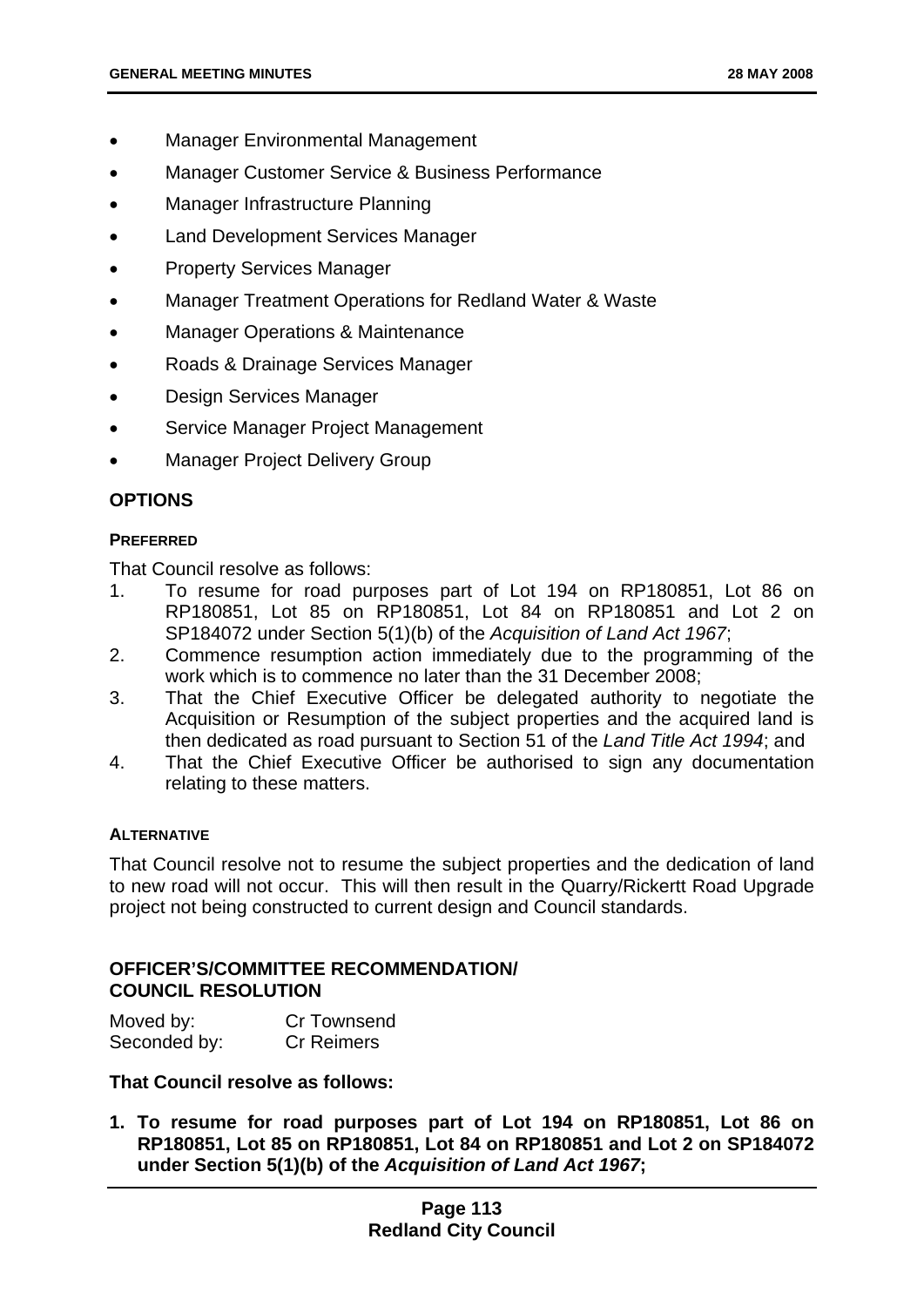- **2. Commence resumption action immediately due to the programming of the work which is to commence no later than the 31 December 2008;**
- **3. That the Chief Executive Officer be delegated authority to negotiate the acquisition or resumption of the subject properties and the acquired land is then dedicated as road pursuant to Section 51 of the** *Land Title Act 1994;* **and**
- **4. That the Chief Executive Officer be authorised to sign any documentation relating to these matters.**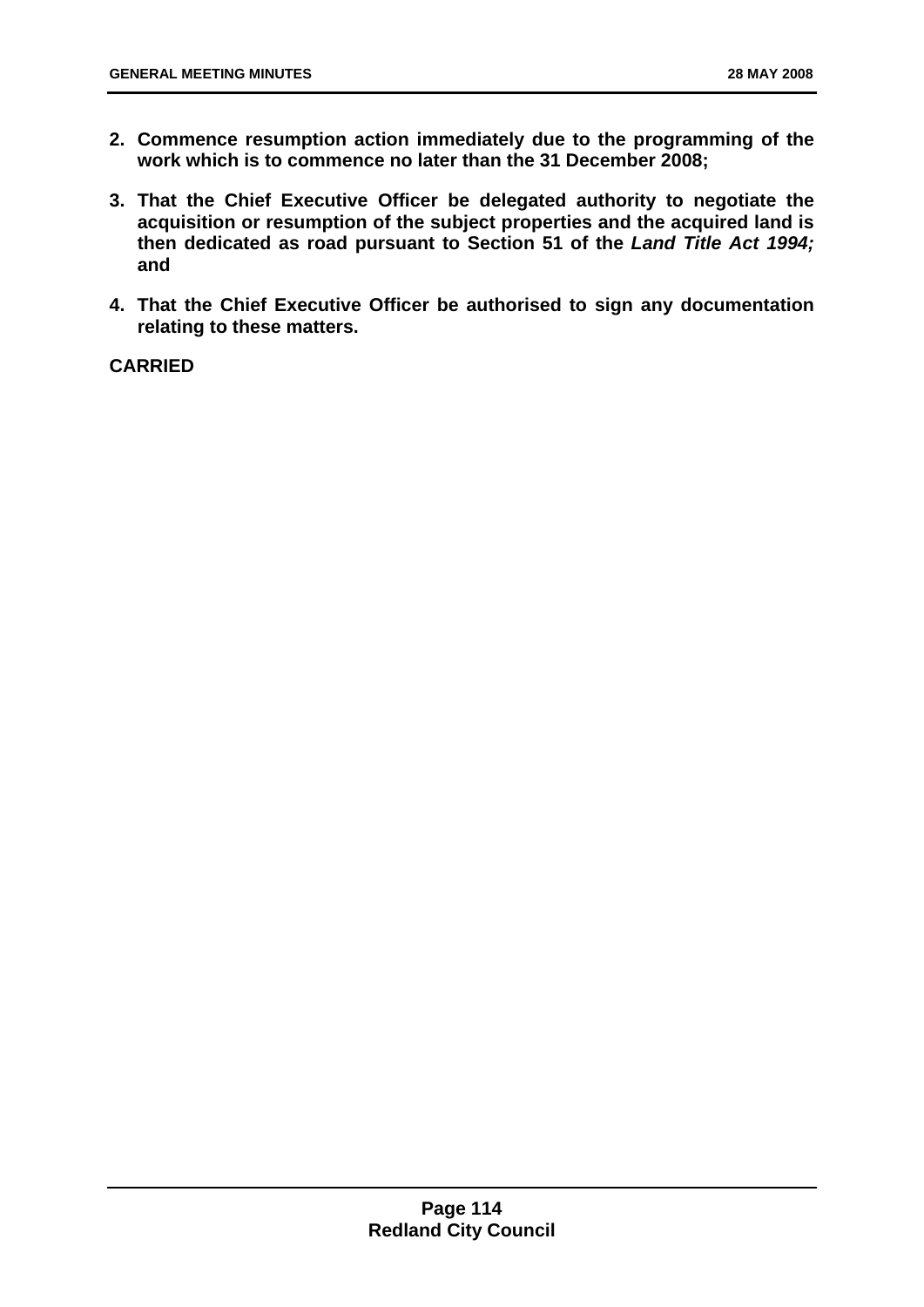Cr Williams declared a conflict of interest in the following item at Committee and General Meeting as she is an executive member of an organisation who submitted an application. Cr Williams remained in the meeting for discussion and decision on this item, voting in the affirmative.

# **13.3.3 REGIONAL ARTS DEVELOPMENT FUND (RADF) ROUND II 2007/8 & CULTURAL ORGANISATIONS OPERATING GRANTS (COOG) 2008**

| <b>Dataworks Filename:</b>       | G&S RADF Round II 2007/08 & Cultural<br><b>Organisations Operating Grants</b>  |
|----------------------------------|--------------------------------------------------------------------------------|
| <b>Responsible Officer Name:</b> | <b>Russell Cook</b><br><b>Acting Manager Customer &amp; Community Services</b> |
| <b>Author Name:</b>              | <b>Emma Bain</b><br><b>Coordinator Cultural Development &amp; Art Gallery</b>  |

## **EXECUTIVE SUMMARY**

Each year Council provides funding for Regional Arts Development Fund (RADF) Grants and Cultural Organisations Operating Grants (COOG). These grants provide a way for Council to resource community cultural development to further the objectives of Council.

Application deadlines are 31 March and 30 September each year for RADF Grants and 31 March each year for COOG.

The applications for RADF Round Two 2007/8 and COOG 2008 have been assessed by the RADF Committee in accordance with State Government and Council Policies and Guidelines.

This report seeks approval from Council to fund the successful applications for these two grant programs.

Two lists detailing the successful applications are attached.

### **PURPOSE**

In accordance with Corporate Policy POL-2383 and Corporate Guidelines GL–2383– 001 *Cultural Organisations Operating Grants* and Corporate Policy POL–2706 *Cultural Policy*, this report seeks approval from Council to fund the successful applications for the RADF Round Two 2007/8 and the COOG 2008.

### **BACKGROUND**

There are two rounds of RADF Grants and one round of COOG each year. Council's annual budget allocation for RADF is matched by annual State Government funding.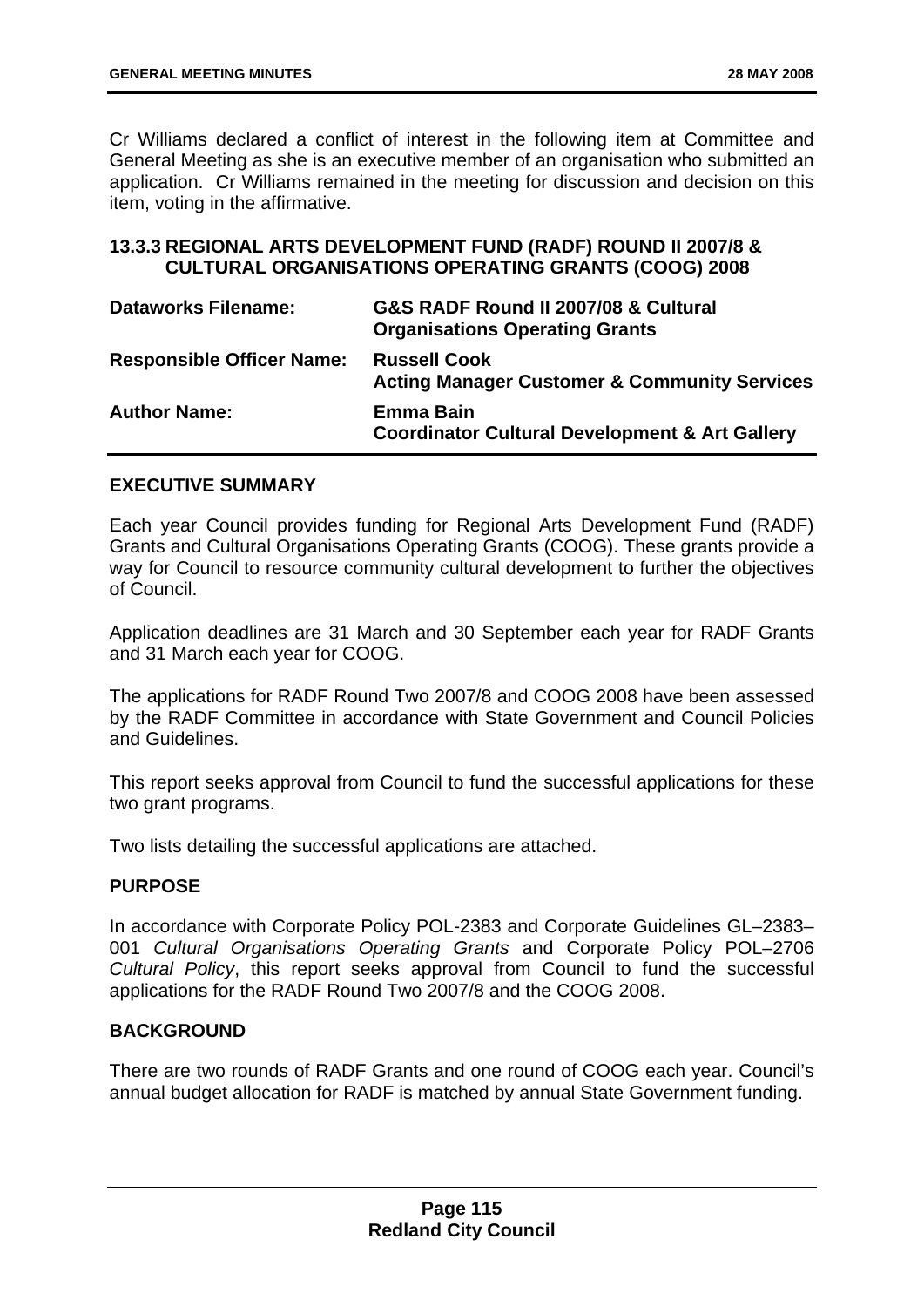Council is required to administer RADF Grants under State Government Guidelines. This includes providing an outcome report to Arts Queensland each year to acquit the annual allocation and to bid for funding for the following year.

Both funding programs are assessed by the elected RADF Committee which is facilitated by the Coordinator Cultural Development and Art Gallery (non–voting) and chaired by a Councillor who has a casting vote. Cr Karen Williams (Chairperson) was nominated by Council to the Committee.

RADF Committee members are elected for two terms and represent a cross section of art forms and interests, for example, visual arts, performing arts, youth, education, festivals. This peer assessment of applications for both grants programs is rigorous, consistent, fair and without bias.

RADF applications are assessed against criteria set by the State Government and the objectives of Council's *Cultural Policy* POL–2706.

COOG are assessed in accordance with Council's Corporate Policy and Guidelines POL–2383 and GL–2383–001 reviewed in October 2003. Prior to this review these grants were assessed by the RADF Committee and approved by the Group Manager. The review changed this procedure to require Council to ratify the decisions made by the RADF Committee by approving funding for RADF and COOG programs.

## **ISSUES**

The applications to which this report refers were assessed by the RADF Committee including Councillor Karen Williams.

The RADF Committee assessed eleven applications for RADF Round Two 2007/8 and approved nine of these applications covering a wide range of projects including writing, visual arts, festivals and professional development. The grant allocations range between \$600 and \$12,025.

The RADF Committee assessed nine COOG applications and approved all of these submissions from a number of important local arts organisations, for example Redland Shire Ladies Band Inc., Redlands Arts Council Inc. and Folk Redlands Inc. The grant allocations range between \$620 and \$3,500.

## **RELATIONSHIP TO CORPORATE PLAN**

The recommendation primarily supports Council's strategic priority to provide a range of community services to support basic qualities of community life and maximise opportunities for community participation and development.

### **FINANCIAL IMPLICATIONS**

### RADF Round II 2007/8

Nine of the eleven RADF applications were recommended by the RADF Committee totalling \$50,469.70 and are now submitted for Council approval.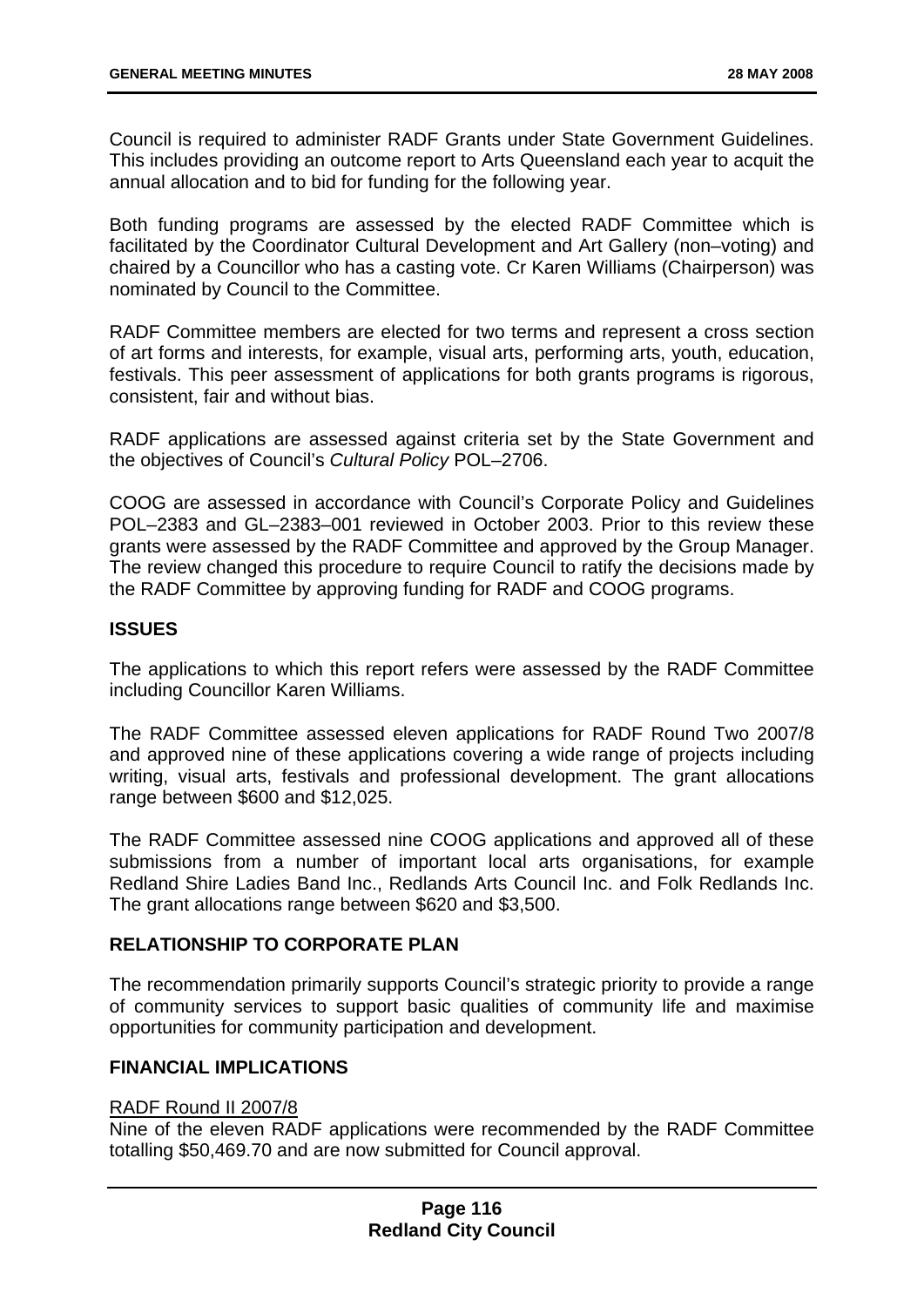### Cultural Organisations Operating Grants 2008

Nine COOG applications were received and recommended by the Committee totalling \$28,440 and are now submitted for Council approval.

The total annual budget allocation for both grants programs is \$85,000.

The total expended in both rounds of RADF 2007/8 is \$56,415 and the one round of COOG in 2008 is \$28,440. The total is \$84,855.

## **CONSULTATION**

The RADF Committee assessed the applications and the Coordinator Cultural Development and Art Gallery reviewed the applications in accordance with the RADF Guidelines. The Cultural Services Manager, Glenys Ismail, was informed of the outcome of the RADF Committee's assessments.

# **OPTIONS**

#### **PREFERRED**

- 1. That Council approve funding of \$50,469.70 for the RADF Program Round II 2007/8; and
- 2. That Council approve funding of \$28,440.00 for the COOG Program 2008.

#### **ALTERNATIVE**

- 1. That Council not approve funding of \$50,469.70 for the RADF Program Round II 2007/8; and
- 2. That Council not approve funding of \$28,440.00 for the COOG Program 2008.

## **OFFICER'S/COMMITTEE RECOMMENDATION/ COUNCIL RESOLUTION**

| Moved by:    | Cr Dowling  |
|--------------|-------------|
| Seconded by: | Cr Townsend |

### **That Council resolve as follows:**

- **1. To approve funding of \$50,469.70 for the RADF Program Round II 2007/8; and**
- **2. To approve funding of \$28,440.00 for the COOG Program 2008.**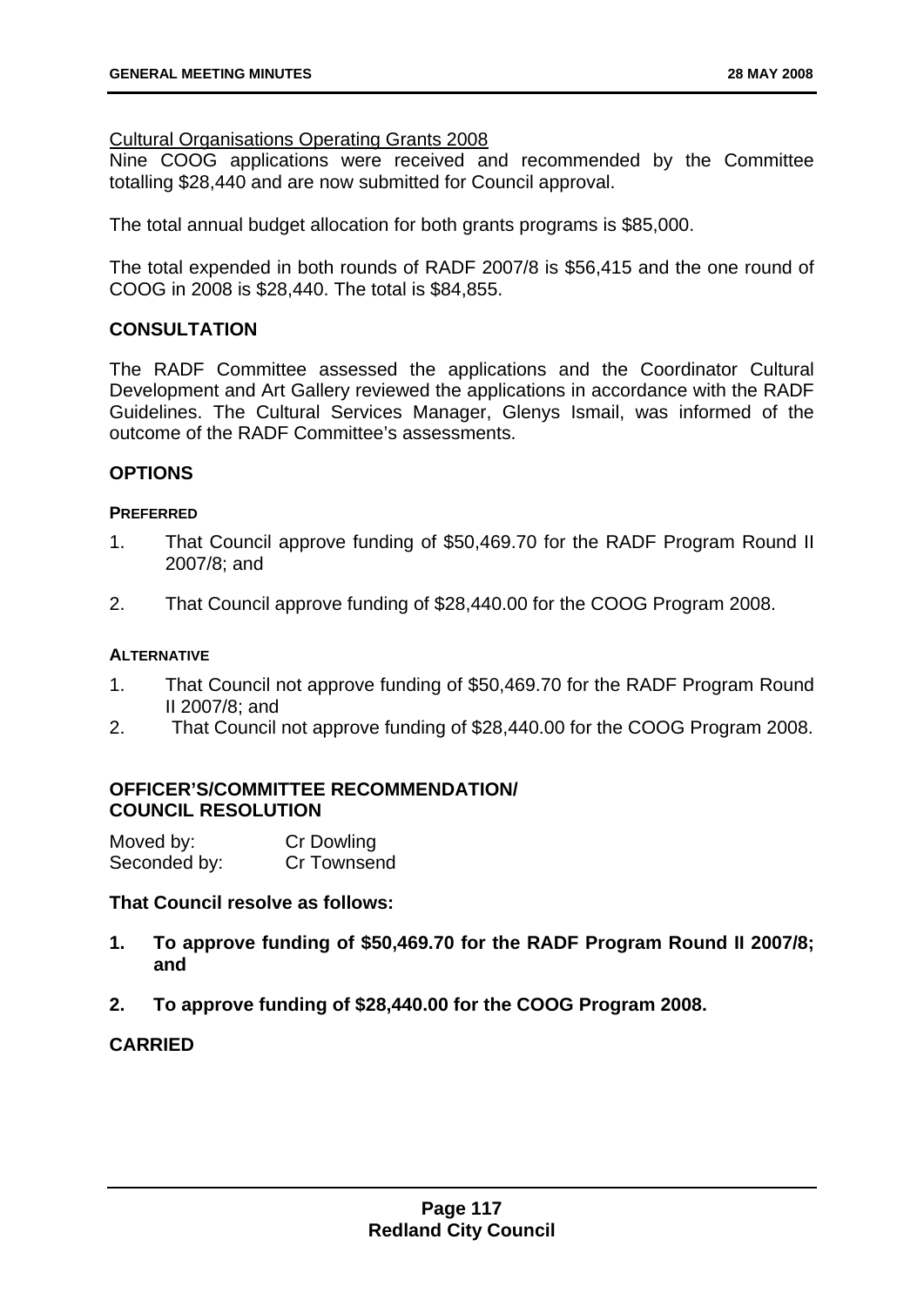## **13.4 PLANNING AND POLICY**

### **13.4.1 CORPORATE MONTHLY BALANCED SCORECARD APRIL 2008**

| <b>Dataworks Filename:</b>       | <b>GOV Corporate Balanced Monthly Report to</b><br>Council                                     |
|----------------------------------|------------------------------------------------------------------------------------------------|
| <b>Attachments:</b>              | <b>Corporate Balanced Scorecard Report April 2008</b>                                          |
| <b>Responsible Officer Name:</b> | <b>Warren van Wyk</b><br><b>Manager, Corporate Planning Performance &amp;</b><br><b>Risk</b>   |
| <b>Author Name:</b>              | <b>Grant Bennett</b><br><b>Service Manager, Corporate Planning &amp;</b><br><b>Performance</b> |

### **EXECUTIVE SUMMARY**

The monthly Corporate Balanced Scorecard report, as attached, provides a high level overview of Council's performance in key areas of Council business.

This report provides the performance results and comments for the month of April 2008. Performance is shown in one of four ranges: Outstanding (green), Above Standard (yellow), Satisfactory (orange) and Unsatisfactory (red). The overall rating for each perspective is determined by the relative weightings of each KPI it includes.

The overall rating for Redland City Council for the month of April 2008 is Outstanding.

### **PURPOSE**

To provide Council with the Corporate Balanced Scorecard Report for the month of April 2008.

### **BACKGROUND**

The performance management framework for Redland City Council includes the requirement for reports to Council on a monthly and quarterly basis as follows:

- The monthly Corporate Balanced Scorecard (BSC) Report to Council of overall organisational performance. This report comprises a concise set of high level KPI's that have been developed to reflect organisational performance against financial, customer, internal/business processes and people and learning perspectives. This report provides Council with a monthly snapshot on how the organisation is performing in key areas of our business.
- A more detailed quarterly Operational Plan Performance Report focuses on performance at a program level. This report comprises a summary of performance against all KPI's and more detailed comments from Managers about performance that falls above or below an acceptable range.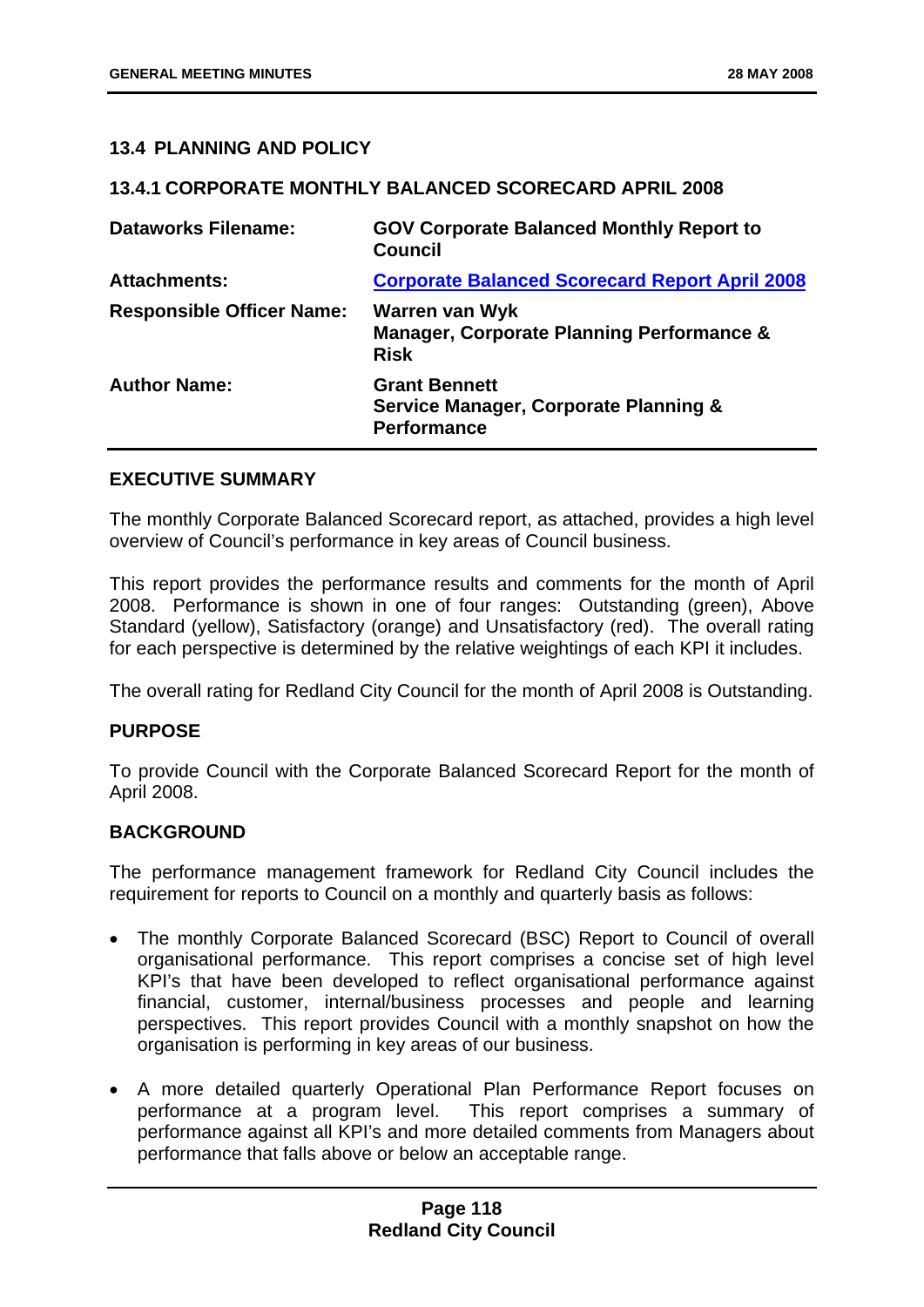# **ISSUES**

The following comments provide an overview of performance under each scorecard perspective and the associated key performance indicators.

### **Financial Perspective**

April Rating: Outstanding

Proved Earnings Before Interest Tax & Depreciation (EBITD) Savings to Budget (weighting 20%) rated at the outstanding level, with a budget of \$29.7 million and an actual of \$36.7 million. Full details are provided in the monthly finance report.

Cash Levels within Targets (weighting 8%) rated above standard which is an improvement on last month.

Capital Works Program Financial Performance (weighting 12%) compares expenditure on finalised projects with budget. The current result is an 0.88% saving. PDG projects continue to be delivered with savings, with a budget of \$10,276,729 and actual expenditure of \$10,151,180.

### **Customer Perspective**

April Rating: Outstanding

Capital Works Program Practical Completion (weighting 15%) reports on the percentage of capital project milestones achieved compared to plan. PDG is currently managing 391 capital works projects and have achieved 616 milestones. 146 projects have reached practical completion. Redland Water & Waste continues to be ahead of target with 41 milestones due and 43 achieved. Information Management was slightly behind schedule due to cable and server replacement work still in progress. In Corporate Services, Corporate Assets, Fleet and Facilities two outstanding milestones have been completed and another completed in advance for April.

Compliance with the Australian Drinking Water Guidelines (ADWG, weighting 2.5%), Drinking Water Quality fully complied (100%) with all 4 key ADWG parameters, e-coli levels, turbidity, pH levels and manganese levels.

Compliance with our EPA Licence for Wastewater (weighting 2.5%) currently rates as above standard, with no non-conformances during April at Capalaba WWTP.

Development Application Assessment Performance Index Timeframes (weighting 10%) achieved an above standard rating. This index reflects the performance of each of the 3 categories of applications – Integrated Commercial, Land Development and Development Assessment.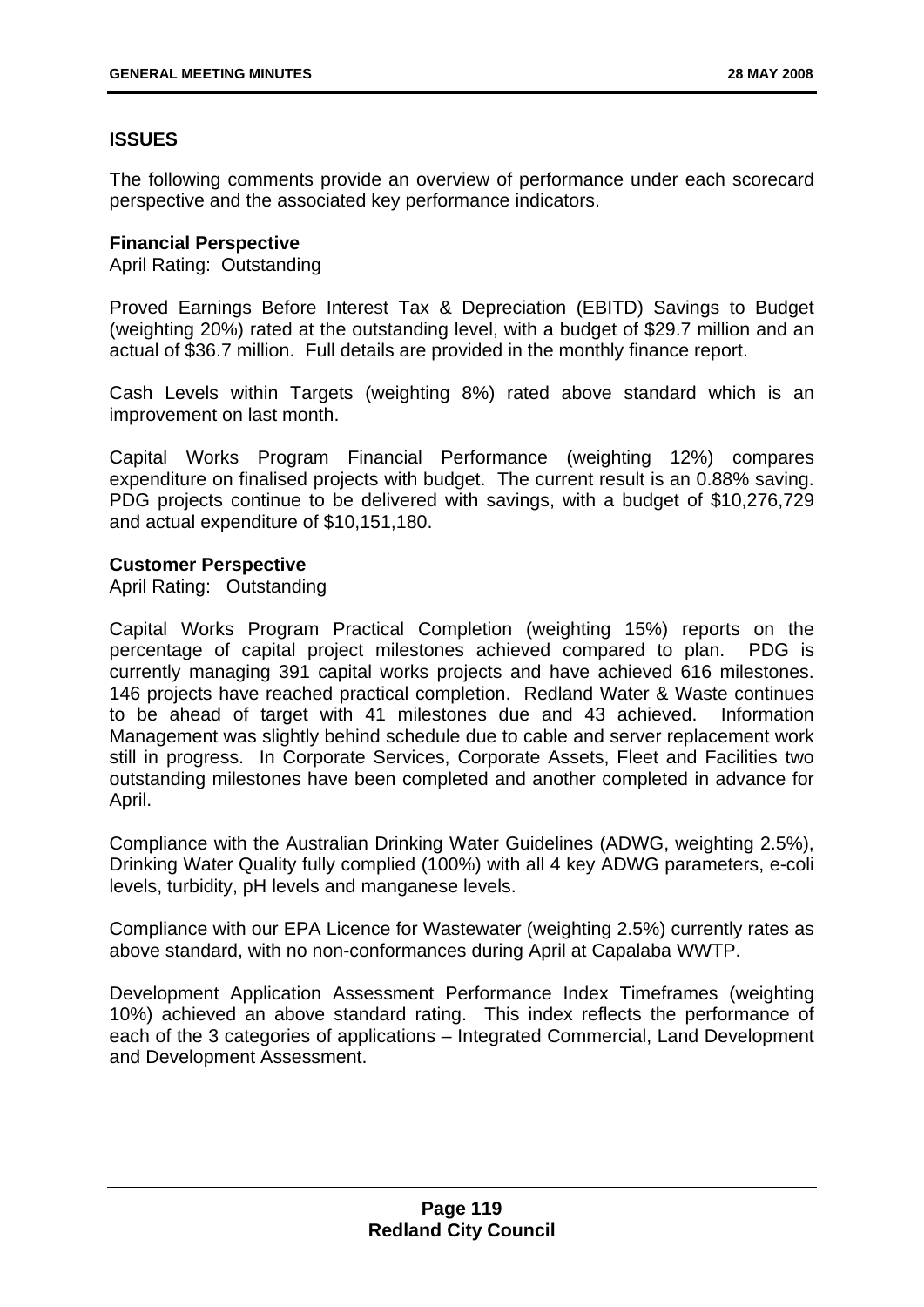### **Internal Perspective**

April Rating: Outstanding

Asset Management Plans Actions Completed (weighting 7.5%), was above standard with 94% completed on time.

% of Internal Audit Actions Completed within Agreed Timeframes (weighting 7.5%) continues to rate as outstanding with 100% of audit recommendations completed on schedule.

### **People & Learning Perspective**

April Rating: Outstanding

% of Funded Workplace Health and Safety Management Plan Actions (weighting 10%) rated as outstanding. All actions are on target.

The Lost Time Injury Frequency Rate (weighting 5%) is expressed as a rolling 12 month average and rates as above standard. There were no injuries during April.

### **RELATIONSHIP TO CORPORATE PLAN**

The recommendation in this report primarily supports Council's strategic priority to provide a clear organisational direction supported by effective leadership and a framework of policies, plans and strategies that are responsive to the community's needs and which promote accountable and ethical standards of practice.

### **FINANCIAL IMPLICATIONS**

No direct financial implications arise from this report. The report does contain several indicators that either reflects financial performance to date, or which will have had a direct or indirect impact on financial performance.

### **PLANNING SCHEME IMPLICATIONS**

It is considered that the outcome of recommendations in this report will not require any amendments to the Redlands Planning Scheme.

### **CONSULTATION**

The data and components in this report were provided by relevant managers and were complied by the Corporate Planning, Performance and Risk Group.

### **OPTIONS**

#### **PREFERRED**

That Council resolve to note the Corporate Balanced Scorecard for the month of April, 2008 as attached.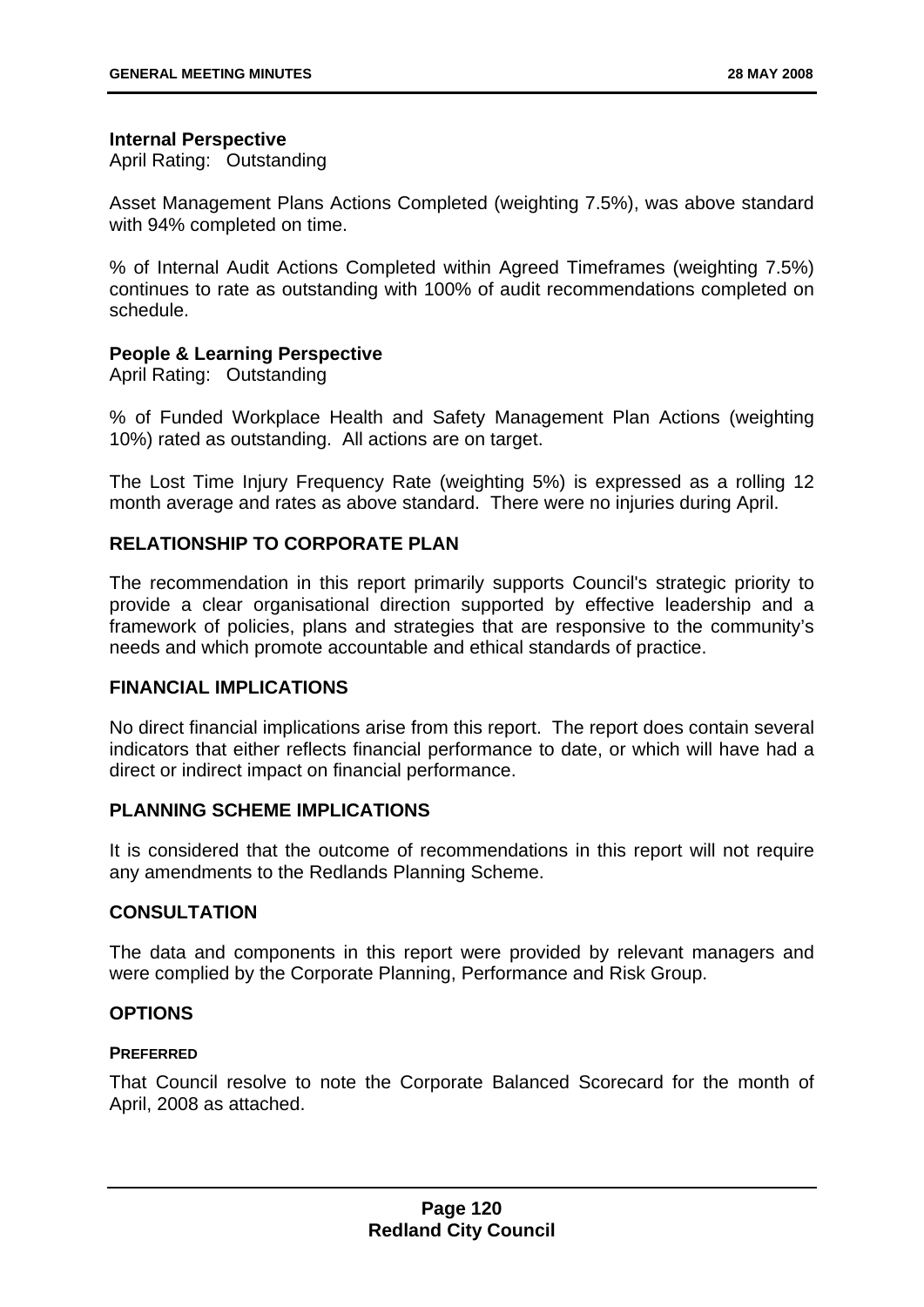#### **ALTERNATIVE**

That Council resolve to note the Corporate Balanced Scorecard for April 2008 and request additional information.

## **OFFICER'S/COMMITTEE RECOMMENDATION/ COUNCIL RESOLUTION**

| Moved by:    | Cr Townsend       |
|--------------|-------------------|
| Seconded by: | <b>Cr Reimers</b> |

**That Council resolve to note the Corporate Balanced Scorecard for the month of April 2008 as attached.**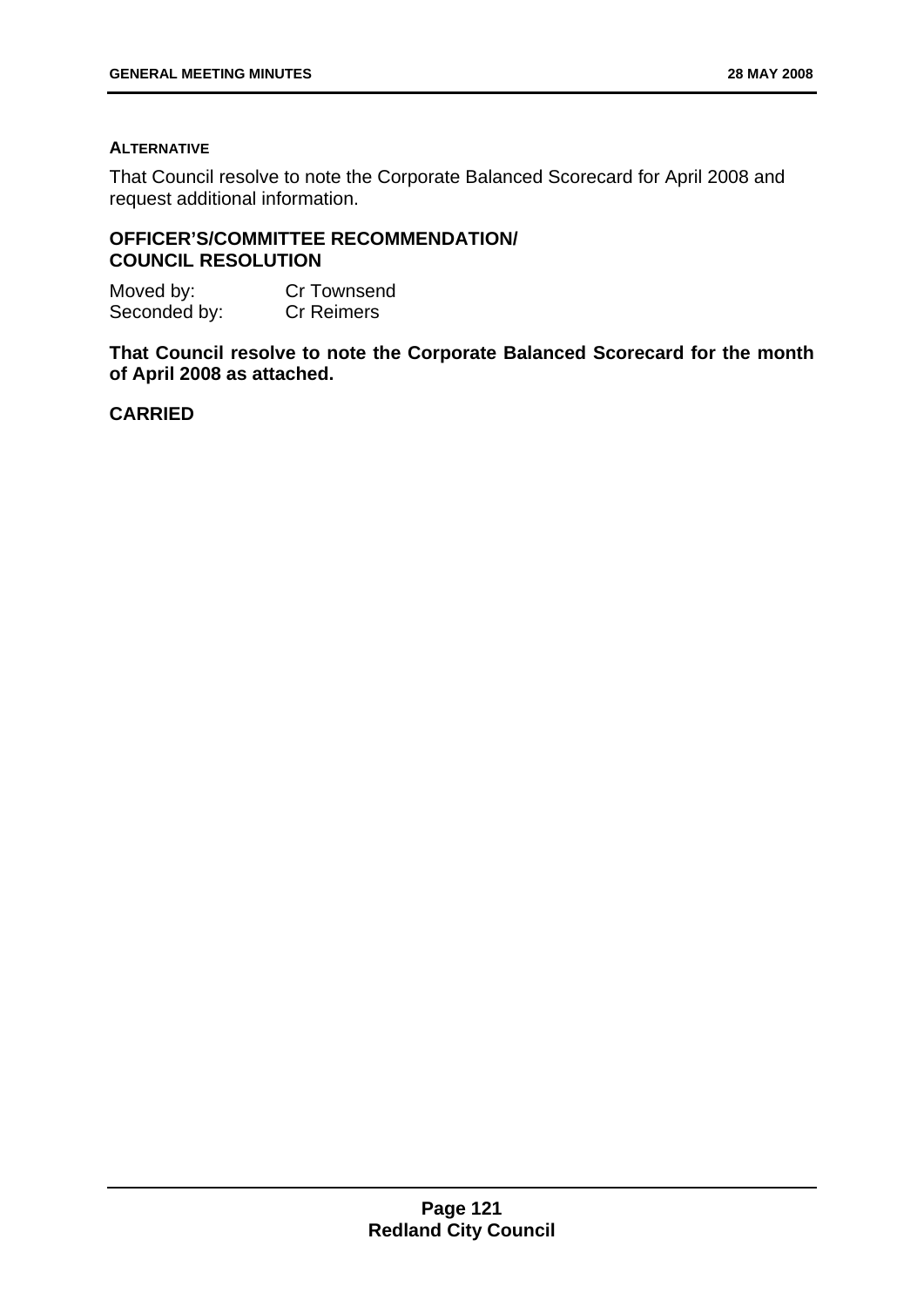## **13.5 TENDER FOR CONSIDERATION**

### **13.5.1 PROVISION OF MECHANICAL STREET SWEEPING SERVICES FOR REDLAND CITY COUNCIL**

| <b>Dataworks Filename:</b>       | <b>FM Tendering - Supply Services</b>                 |
|----------------------------------|-------------------------------------------------------|
| <b>Responsible Officer Name:</b> | <b>John Frew</b><br>Roads & Drainage Services Manager |
| <b>Author Name:</b>              | <b>Ian Atherinos</b><br><b>Procurement Officer</b>    |

### **EXECUTIVE SUMMARY**

Operations and Maintenance Group manages the Mechanical Street Sweeping of 20 established zones and the Central Business Districts (CBD) of Cleveland, Capalaba and Wellington Point.

On the 30 June 2008 the current contract for the Mechanical Street Sweeping Services for Redland City Council will expire. On the 12 April 2008 Council advertised in the Courier Mail inviting Tenders for the Mechanical Street Sweeping Services for Redland City Council, in accordance with Section 484 (1) of the Local Government Act 1993.

Eleven (11) copies of the tender document were requested and Five (5) offers were submitted by the closing date.

It is recommended that Council enter into a contract with Cleansweep Roadcleaners Pty Ltd Proposal "B" for the Provision of Mechanical Street Sweeping Services for Redland City Council at a cost of \$393,947.60 excluding GST for the first year of the contract and for \$395,771.60 excluding GST for the second year this includes the costs for the Central Business Districts (CBD) of Capalaba, Cleveland and Wellington Point with the option to extend for a further three (3) one (1) year periods with a total value of \$1,976,932.00. (Refer to Appendix "B")

### **PURPOSE**

To seek Council approval of the Officer's recommendation to appoint the supplier detailed below as the Preferred Supplier for Mechanical Street Sweeping Services for Redland City Council for a period of two (2) years from 1 July 2008 to the 30 June 2010 with the option to extend for a further three (3) one (1) year periods.

### **BACKGROUND**

The Operations and Maintenance Group manages the Mechanical Sweeping of 20 established zones and the Central Business Districts (CBD) of Cleveland, Capalaba and Wellington Point.

On the 30 June 2008 the current contract for the Mechanical Street Sweeping Services for Redland City Council will expire. On the 12 April 2008 Council advertised

### **Page 122 Redland City Council**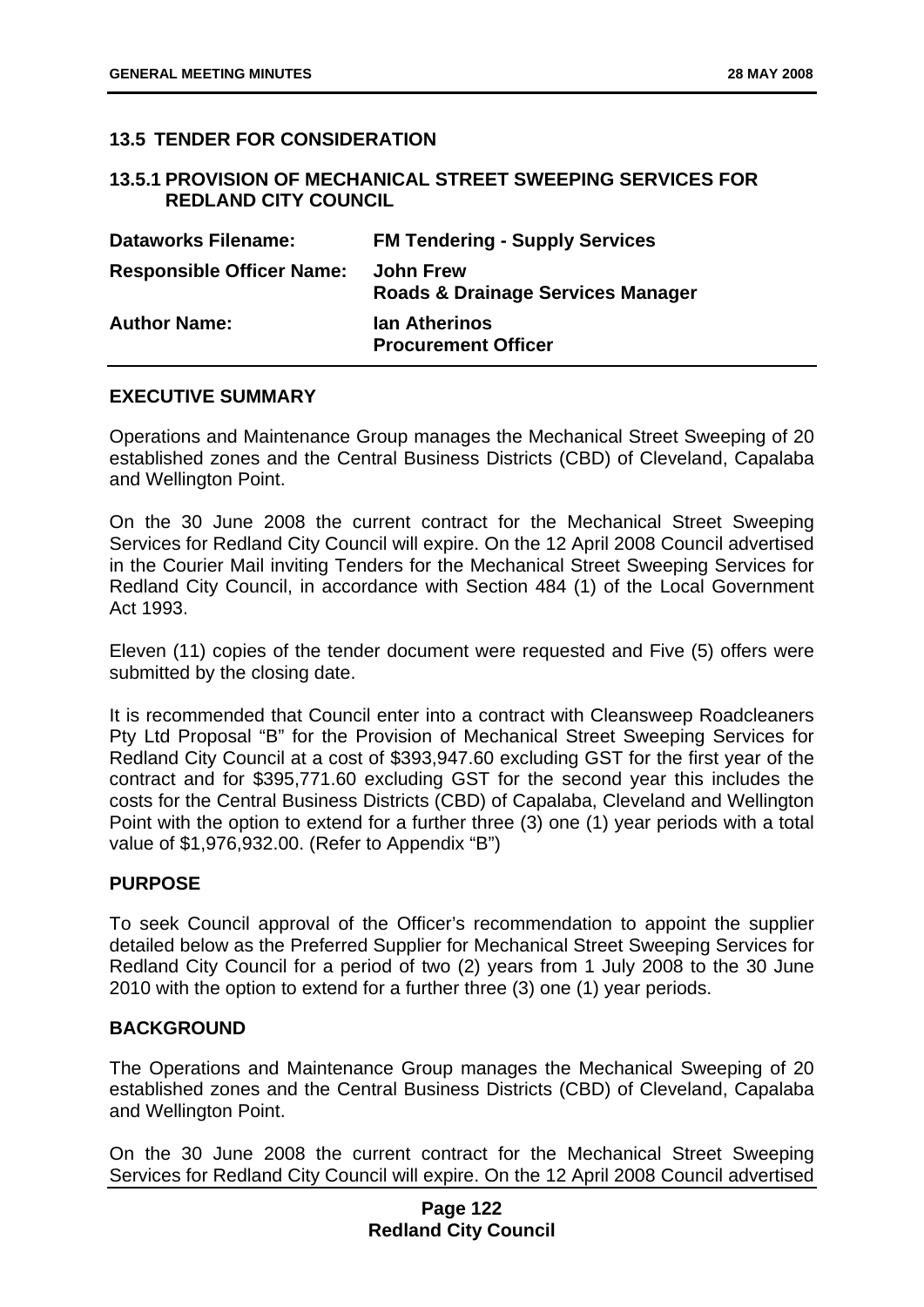in the Courier Mail. Eleven (11) copies of the tender document were requested and Four (4) offers were submitted by the closing date.

This report presents the evaluation of tenders received. The tender considered to be the most advantageous to Council is being recommended under Section 481, 483, 484 and 490 of the *local Government Act* relating to tendering, and the principles governing the making of contracts.

Tenderers were asked to respond to the requirements below and the evaluation was weighted as follows:

| <b>TENDER EVALUATION CRITERIA</b>      |                                     |           |
|----------------------------------------|-------------------------------------|-----------|
| <b>Mandatory Criteria</b>              | Reference to Tender Deliverable     |           |
|                                        | <b>Attachment in Section B</b>      |           |
| Form of Tender                         | Tender Deliverable Attachment - A.  | Nil       |
| <b>Statement of Non Compliance</b>     | Tender Deliverable Attachment - B.  | Nil       |
| <b>Other Criteria</b>                  | Reference to Tender Deliverable     | Weighting |
|                                        | <b>Attachment in Section B</b>      |           |
| Risk and Benefit to RCC                | All Tender Deliverable Attachments. | Nil       |
| Insurance's                            | Tender Deliverable Attachment - C.  | Nil       |
| Tender Sum                             | Tender Deliverable Attachment - D.  | 25%       |
| <b>Referee Reports</b>                 | Tender Deliverable Attachment - E.  | 5%        |
| <b>Quality Assurance/Certification</b> | Tender Deliverable Attachment - F.  | 10%       |
| Statement of plant Equipment<br>and    | Tender Deliverable Attachment – G   | 40%       |
| <b>Maintenance Facilities</b>          |                                     |           |
| Methodology Statement                  | Tender Deliverable Attachment – H   | 20%       |
| Safety Management Plan                 | Tender Deliverable Attachment - I   | Nil       |
| Environmental management Plan          | Tender Deliverable Attachment - J   | Nil       |
| Previous Experience with Redland City  | Tender Deliverable Attachment – K   | Nil       |
| Council                                |                                     |           |

For those areas without an evaluation weighting these were assessed as either acceptable or not acceptable to Council.

Please refer to Appendix A, Evaluation Scoring for details of the evaluation, and Appendix B, for the Tendered Rates.

# **ISSUES**

Cleansweep submitted two proposals, Proposal "A" using equipment currently in operation within Redland City and Proposal "B" based on the purchase and operation of new equipment. Under evaluation criteria for "Tender Sum" Proposal "A" scored 25% and Proposal "B" scored 24.16%. This points difference was more than compensated for under "Plant Equipment and Maintenance Facilities" criteria where Proposal "B" scored 4 points higher than Proposal "A" as a result of increased productivity anticipated from 20% increase in hopper capacity and the provision of brand new equipment.

Clarifications were sought from Cleansweep Roadcleaners Pty Ltd:

• Proposal "A" on the age of the units nominated to provide the service for the contract and the expected replacement periods for the units;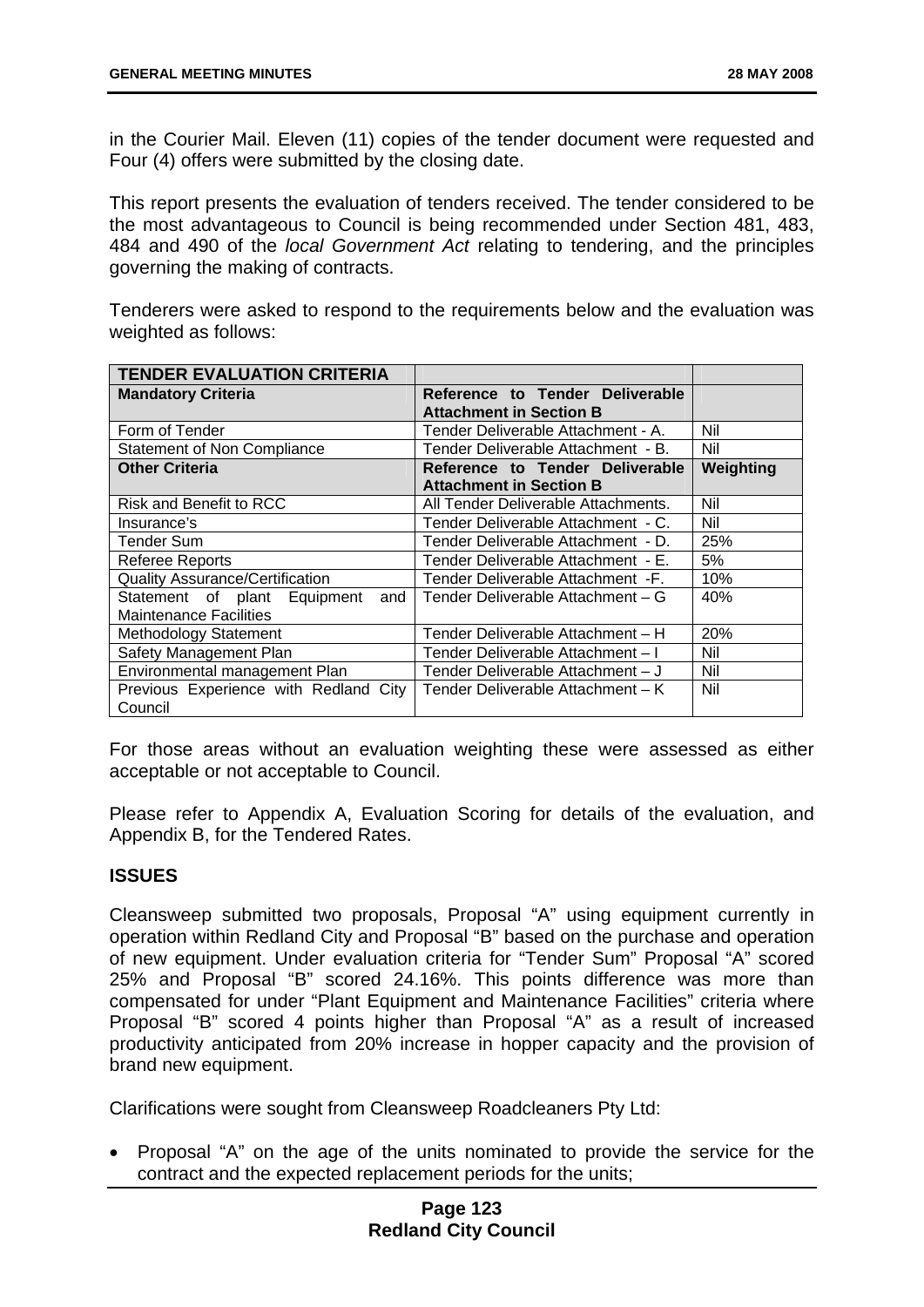- Proposal "A" on the cubic capacity of the hoppers of the units nominated to provide the service;
- Proposal "B" on the proposed delivery time for the new units, what units would be used to perform the service until the new units came into service;
- Proposal "B" at what hourly rate would Council be charged until the new units came into service.

Cleansweep have advised:

- That one of the units nominated in Proposal "A" will be replaced prior to 30 June 2008 by an existing unit from their current fleet and the second unit will either be replaced or upgraded prior to 30 June 2010;
- The cubic capacities of the hoppers are, 5m3 and 6m3 respectively:
- Cleansweep expect the delivery of the new units will be 12 weeks form date of order and the new units have hopper capacities of 6m3;
- The units nominated for Proposal "A" will perform the service until the new units are brought into service and Council will be charged at the hourly rate nominated in Proposal "A". (Refer to Appendix B, Proposal "B")

Subloo's Pty Ltd in their submission offered a value add to Redland Waste Operations that if a memorandum of understanding can be negotiated between Subloo's Pty Ltd and Redland City Council to allow parking of vehicles pursuant to this contract at Birkdale landfill and /or Redland Bay Transfer Station Subloo's Pty Ltd would be able to offer a 50% reduction on the scheduled rates for all periods other than public holidays and work outside of normal hours. (Refer to Appendix B)

There is no advantage to the Operations & Maintenance Group for this offer. Cleansweep Roadcleaners Pty Ltd's Proposal "B" hourly rate is the same across the board where as Subloo's Pty Ltd have tendered different rates for normal working hours, outside normal working hours, and public holidays and therefore the proposal was not considered. (Refer to Appendix B)

Brisbane City Councils submission was lodged and recorded as a late tender and using clause 4.5 of the Conditions of Tender, Late Tender, the tender was admitted for evaluation by "Councils sole and absolute discretion to do so".

# **RELATIONSHIP TO CORPORATE PLAN**

The recommendation primarily supports Council's strategic priority to ensure the long term financial viability of the City and provide public accountability in financial management.

# **FINANCIAL IMPLICATIONS**

Operations and Maintenance Group has budgeted amounts of \$294,000.00 and \$74,500.00 for residential and CBD sweeping respectively for the 2008/2009 financial year. In the absence of the tendered rates that form the basis of this report, these budgeted figures were based on a 7% increase over the 2007-08 budget.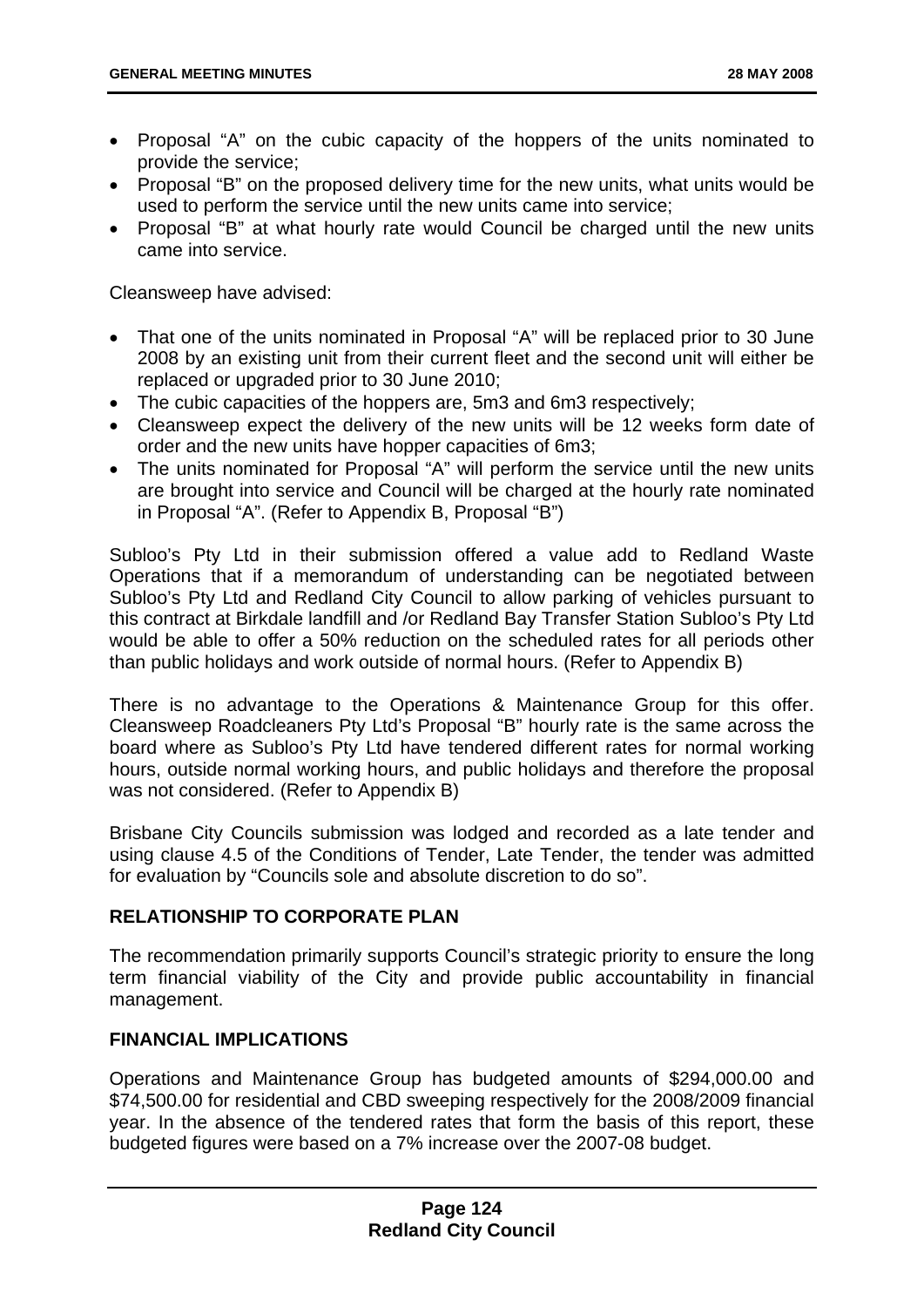The tendered rates recommended for acceptance represent an increase over 2008- 09 budget of \$21,147.00 (7.2%) and \$4,340.00 (5.8%) for residential and CBD sweeping respectively. If savings throughout the 2008-09 year can not be found to offset these increases, additional budget will be sought under the quarterly budget review process.

# **CONSULTATION**

Consultation has occurred with:

- Acting Roads & Drainage Services Manager;
- Manager Supply Services;
- Procurement Officer;
- Acting Contracts Manager.

# **OPTIONS**

#### **PREFERRED**

- 1. That Council approve the officers recommendation to accept Cleansweep Roadclean Pty Ltd, Proposal "B" as the preferred supplier for Mechanical Street Sweeping Services for Redland City Council for a period of two (2) years with an option to extend for another three, one (1) year periods;
- 2. To delegate authority to the Chief Executive Officer to sign all documentation relating to this matter.
- 3. That the documents entitled Appendix "A" and Appendix "B" for Tender 1164- 2008-OPM remain confidential.

### **ALTERNATIVE**

That Council not accept the tender submission from Cleansweep Roadcleaners Pty Ltd for the Mechanical Street Sweeping Services for Redland City Council.

### **OFFICER'S/COMMITTEE RECOMMENDATION/ COUNCIL RESOLUTION**

| Moved by:    | <b>Cr Townsend</b> |
|--------------|--------------------|
| Seconded by: | <b>Cr Reimers</b>  |

### **That Council resolve as follows:**

- **1. To enter into a contract with Cleansweep Roadcleaners Pty Ltd Proposal "B" as the preferred supplier of Mechanical Street Sweeping Services for Redland City Council for a period of two (2) years with the option to extend for another three one (1) year periods at a cost of \$393,947.60 excluding GST for the first year and \$395,771.60 excluding GST for the second year;**
- **2. To delegate authority to the Chief Executive Officer to sign all documentation relating to this matter; and**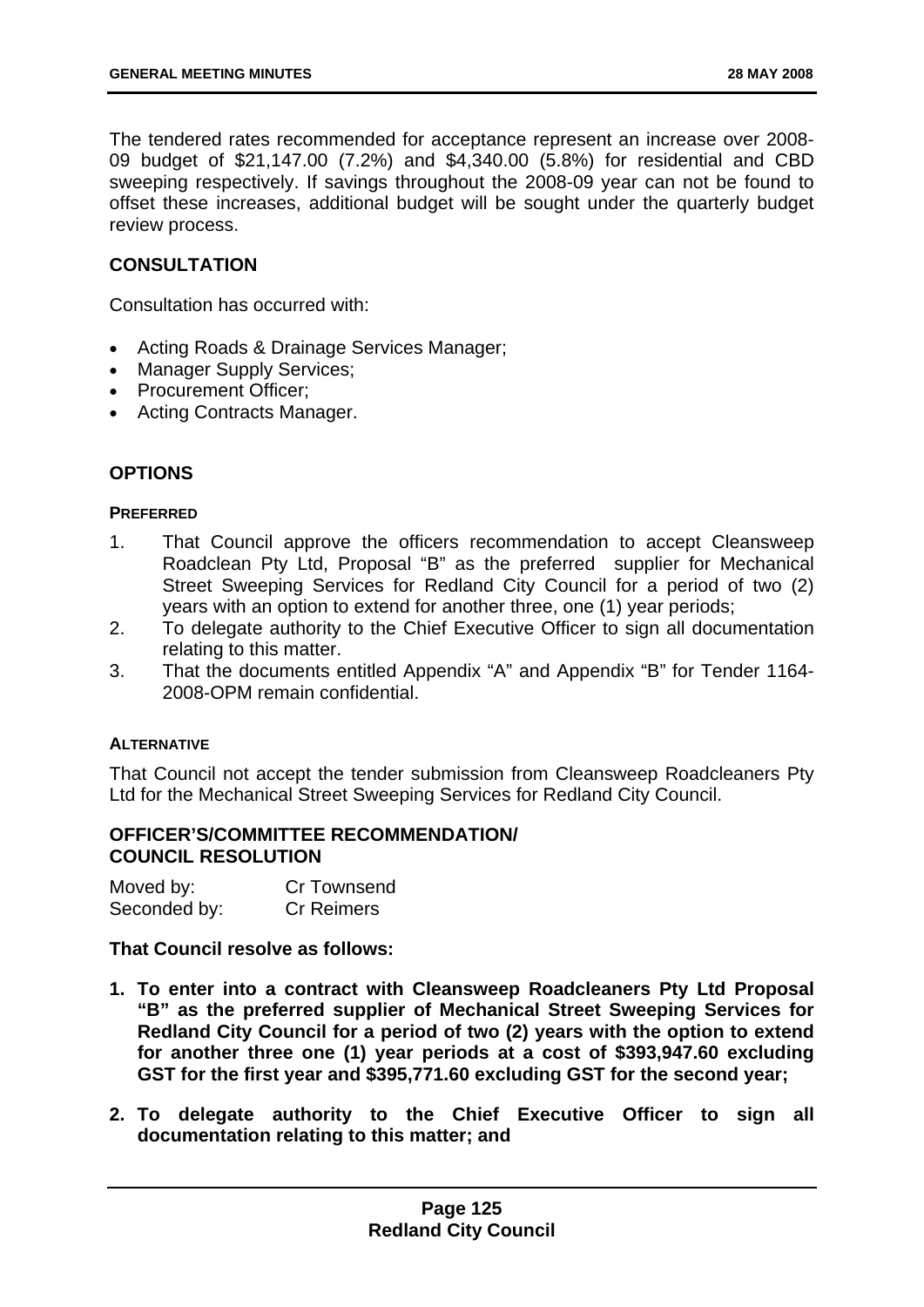**3. That the documents entitled Appendix "A" and Appendix "B" for Tender 1164-2008-OPM remain confidential.**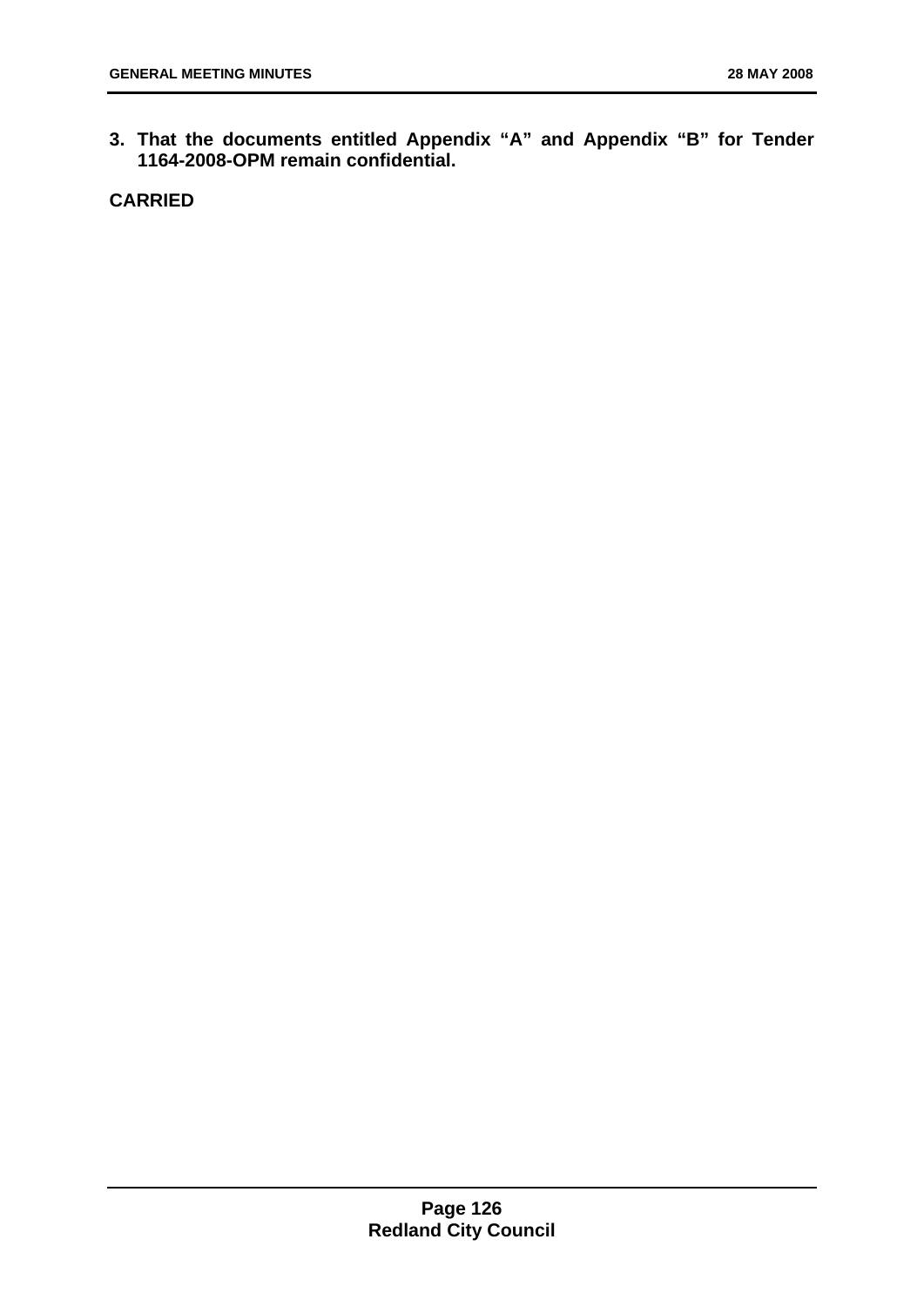## **14 ITEM DEFERRED FROM PLANNING AND POLICY COMMITTEE REPORT 7/5/2008**

### **14.1 REPORT FROM PLANING AND POLICY**

## **14.1.1 TOURISM INDUSTRY WORKING PARTY**

| <b>Dataworks Filename:</b>       | <b>Redland Shire Visitor Services Strategy</b>                                                          |
|----------------------------------|---------------------------------------------------------------------------------------------------------|
| <b>Attachment:</b>               | <b>Tourism Industry Working Party Outcomes of</b><br><b>Workshop 26 March 2008 (Calais Consultants)</b> |
| <b>Responsible Officer Name:</b> | <b>Alan Burgess</b><br><b>Manager Economic Development</b>                                              |
| <b>Author Name:</b>              | <b>Jan Sommer</b><br><b>Tourism Development Coordinator</b>                                             |

## **EXECUTIVE SUMMARY**

At the Planning & Policy meeting of 16 April 2008 Committee recommended that this item be deferred to the next Planning & Policy meeting, scheduled for 7 May 2008. At the Planning & Policy meeting of 7 May 2008 this item was deferred to the General Meeting scheduled for 28 May 2008 pending a workshop between Councillors and Tourism Stakeholders.

The Visitor Services Strategy incorporating the Review of Visitor Services Report for the Redlands was presented to Council in October 2007. To address the recommendations of the report, Council resolved to establish an industry working party at the General Meeting in October.

A sixteen (16) person Tourism Industry Working Party (TIWP), representing tourism sectors, the business community and the three geographic areas of the Redlands, was endorsed by Council at the November General Meeting. The first workshop, facilitated by Satwant Calais, principal of Calais Consultants, was held on 6 December 2007.

The TIWP expressed a strong desire to achieve a clear direction for tourism in the Redland Shire. Cohesiveness, one direction, vision, strategic planning and unity were considered an imperative to earning respect and gaining credibility from the tourism industry and the community. The participants were strongly of the opinion that if the bigger picture issues were resolved then visitor services and marketing recommendations would be better able to be resolved.

The primary recommendation from the TIWP was the establishment of a Tourism Advisory Board (TAB) representing a strong industry / local government partnership. This was agreed as the most appropriate model for Redlands at this time with one (1) Councillor, one (1) Redlands Tourism representative, four (4) industry specialists and three (3) representatives of the geographic areas of the Redlands (mainland, NSI and southern Moreton Bay islands).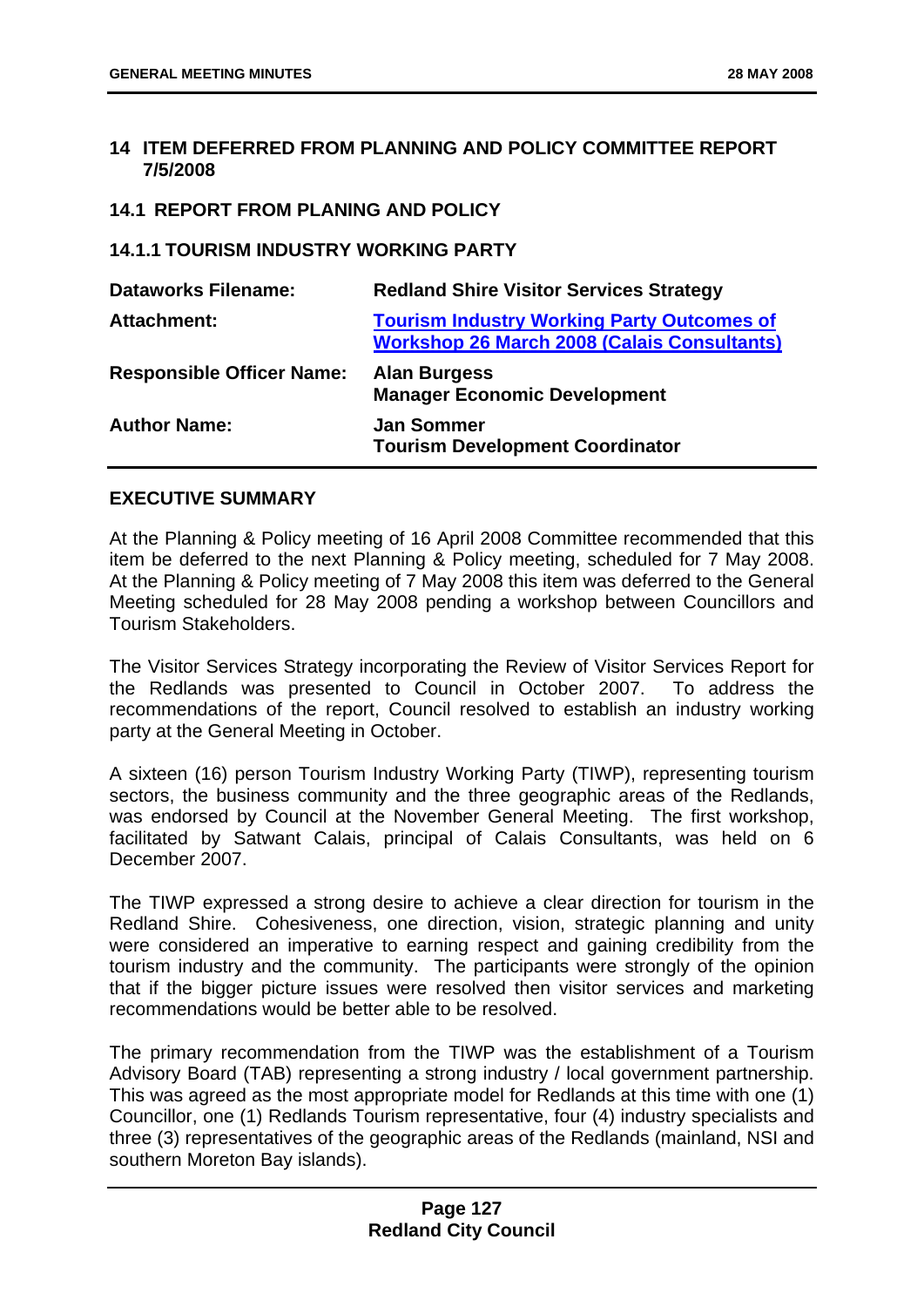The Chair of the Tourism Advisory Board will act as a conduit between Council and the Board with the reporting being undertaken by tourism staff in Council's Economic Development and Tourism Unit.

The proposal for the appointment of a TAB and its structure was endorsed at General Meeting in January 2008. The resolution also required the TIWP to continue to meet to discuss and determine the roles and responsibilities, objectives, and composition, nomination and appointment of the Tourism Advisory Board.

The second workshop of the TIWP was scheduled for 6 March due to the long term international and interstate commitments of the facilitator. The visitor services subcommittee, established following the first workshop, met on two occasions in January and February to specifically address matters relating to visitor information centres (accredited and supplementary), destination marketing tools, communication systems and effective monitoring.

In addition to the main workshop, small group meetings were scheduled over two days prior to the workshop. Three of the six people who were unable to attend the main workshop attended and participated in the small group meetings which helped inform the workshop discussion.

During discussion, the roles and responsibilities of the TAB were clearly defined, as were the objectives and the composition, nomination and appointment process. Further, the stakeholders were identified, as were the relationships and reporting mechanisms.

Redlands Tourism, as the membership based local tourism organisation, was recognised as a key stakeholder, with the opportunity to participate on the TAB and also as a supplier of services to the industry.

The TIWP strongly recommended that communication to the wider tourism industry in relation to the formation of the Tourism Advisory Board, its structure, roles and responsibilities should be undertaken jointly by Redlands Tourism and Redland City Council in a clear and succinct manner to ensure there is a clear understanding of the future direction for tourism in the Redlands.

### **PURPOSE**

To present the recommendations of the second Tourism Industry Working Party (TIWP) workshop held in March 2008, including the recommendations of the Visitor Services subcommittee. This subcommittee was established following the first TIWP workshop in December 2007, to specifically address matters relating to visitor information centres, destination marketing tools, communication systems and effective monitoring.

The TIWP report, prepared by Satwant Calais who facilitated the meeting, is attached as an appendix to this report.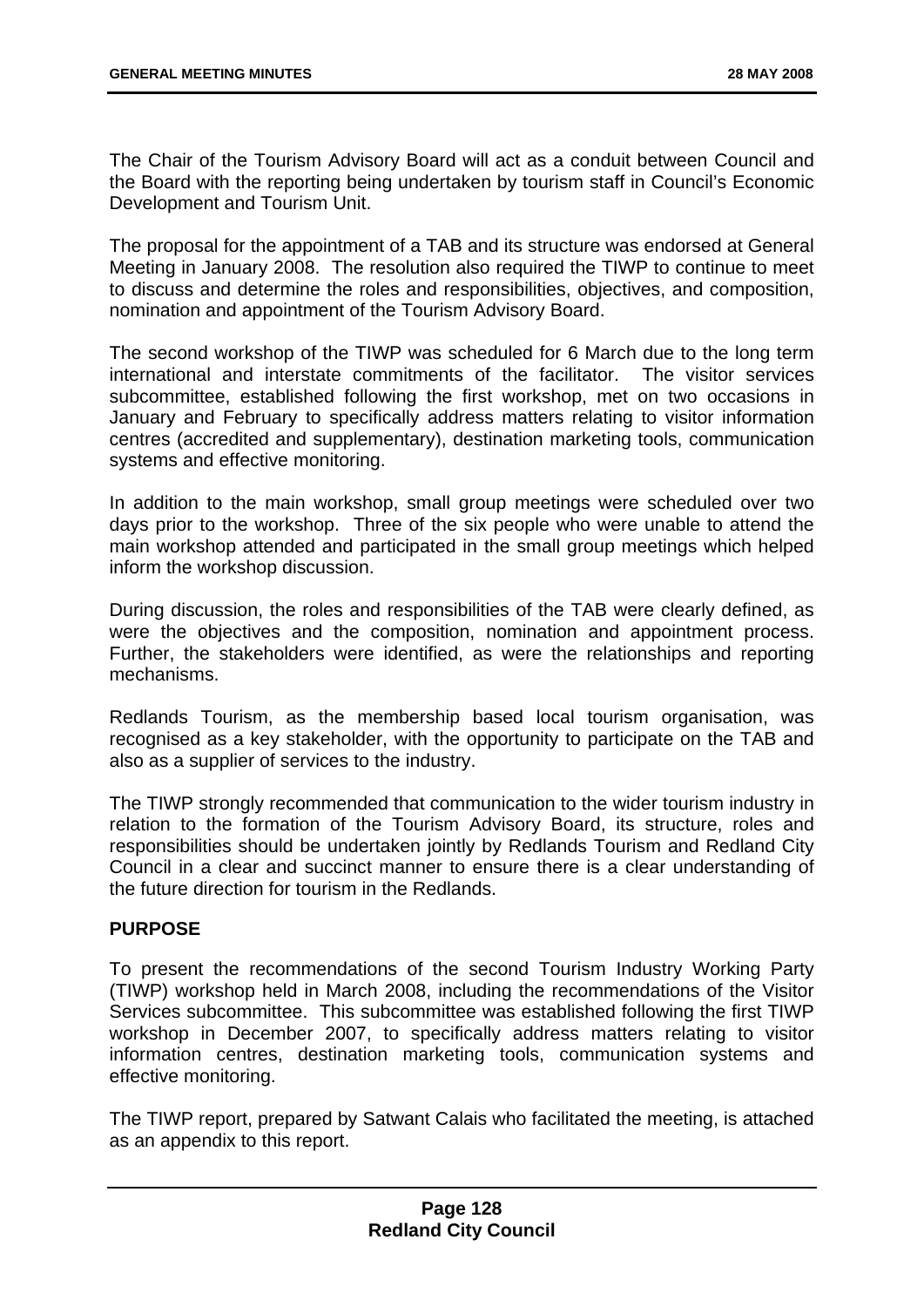## **BACKGROUND**

In December 2006, Council resolved to terminate the tender process for a three year contract for the delivery of visitor services at Redland Shire Visitor Information Centre and further that a Visitor Services Strategy be prepared to determine the future delivery of visitor services in the shire.

Calais Consultants was commissioned to undertake four (4) workshops with Councillors, key stakeholders and the tourism industry and to prepare a report at the conclusion. The Review of Visitor Services Report, prepared by Satwant Calais, principal of Calais Consulting, is included wholly within the Visitor Services Strategy as an Appendix and is referred to throughout the document.

During the industry and stakeholder workshop discussions, wider industry concerns were aired that were detailed in the Review of Visitor Services Report. These were incorporated into the matters for consideration by the TIWP, as determined by the resolution of Council in October.

Following Council's endorsement of the working party participants at the General Meeting in November, reference documents were distributed to the participants including the Visitor Services Strategy and Review of Visitor Services Report, ATS Tourism Strategy 2002 (report and Background Paper).

The TIWP's first meeting was scheduled for the afternoon of 6 December 2007 and individual appointments were scheduled over two days between the consultant and TIWP participants to establish rapport and to discuss any issues arising from the Review of Visitor Services Report.

The TIWP was specifically requested to consider the following:

- roles and responsibilities of Council and Local Tourism Organisations for tourism in Redlands and the six recommendations from the Visitor Services strategy in relation to accredited and non accredited visitor information centres;
- Establishment of a hierarchy of visitor services, including a primary accredited Visitor information centre, supported by non accredited supplementary centres on the islands and mainland;
- Engage "captured" audience via multimedia presentations and destination information on water transport vehicles;
- Rationalise critical destination marketing tools to a single website and visitor guide reflecting the Redlands on Moreton Bay branding;
- Direct all marketing initiatives to 1300 telephone number and single website, incorporating the online booking service offered by Brisbane marketing, to deliver comprehensive customer service;
- Install a KPI system which provides a clear picture of services being provided and the ability to track the response to marketing campaigns. This includes a dedicated 1300 telephone line and statistics for online and email bookings; and
- Investigate the financial viability and effectiveness of stand alone information kiosks and report back to Council with recommendations and budget implications.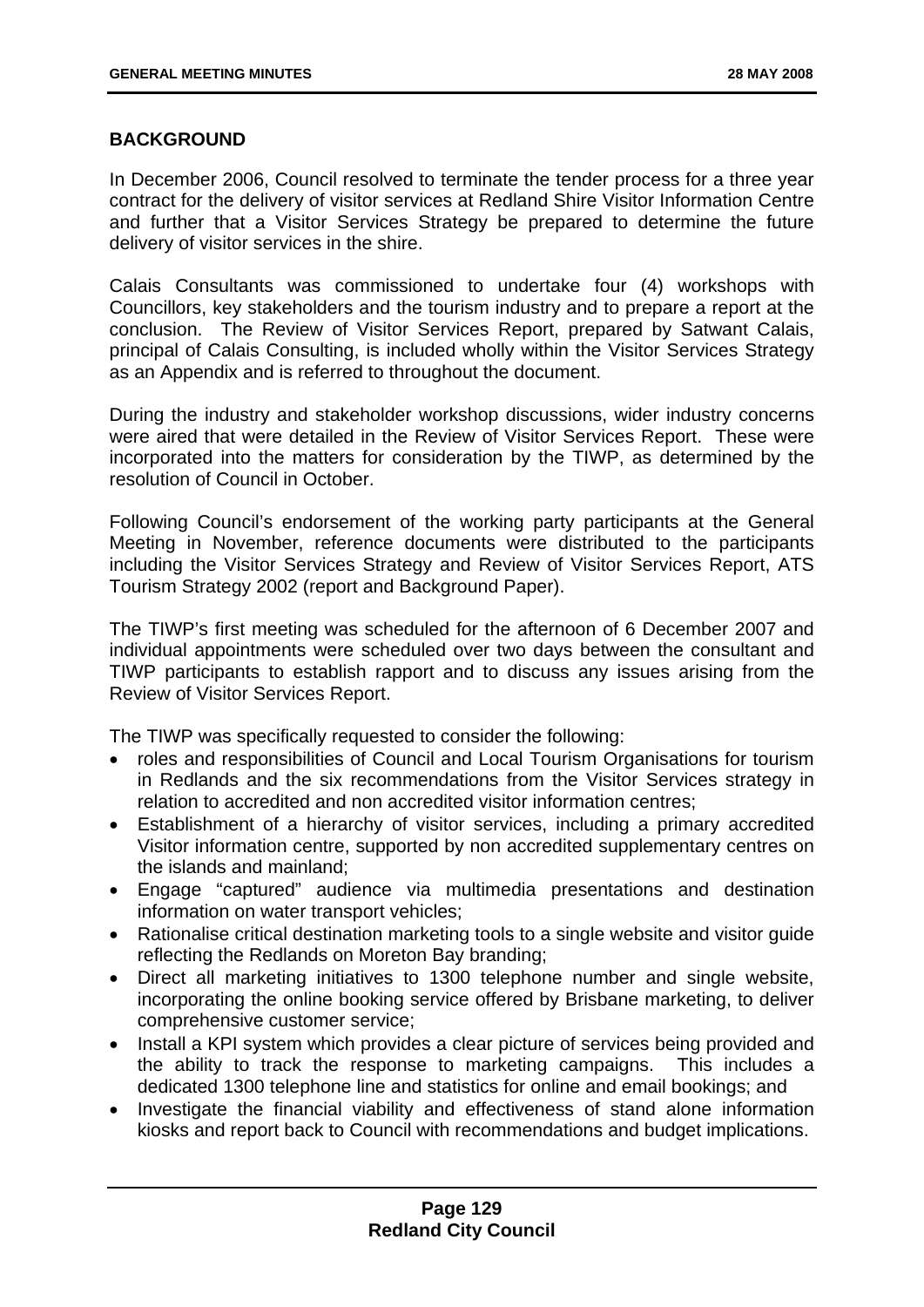The TIWP expressed a strong desire to achieve a clear direction for tourism in the Redlands. Cohesiveness, one direction, vision, strategic planning and unity were considered an imperative to earning respect and gaining credibility from the tourism industry and the community. The participants were strongly of the opinion that if the bigger picture issues were resolved then visitor services and marketing recommendations would be better able to be resolved.

Although several tourism structure models were discussed at the workshops and included in the Review of Visitor Services Report it was agreed that the most appropriate model for Redlands at this time is a strong industry / local government partnership.

At the conclusion of the workshop, based on the TIWP discussions, Calais Consulting prepared a report recommending the following strategic direction for tourism in the Redlands:

- Appointment of a Tourism Advisory Board (TAB);
- Composition of the board; and
- Roles and responsibilities (in principle)

In January, a report presenting the recommendations of the TIWP was presented to the Planning and Policy Standing Committee and General Meeting of Council. The recommendation to establish the TAB was endorsed and the TIWP was requested to continue to meet to determine strategic directions for the TAB and consider recommendations from the visitor services subcommittee and to report back to Council by 30 April.

The attached report, prepared by Calais Consulting at the conclusion of the TIWP March workshop, addresses the actions requested by Council following the adoption of the recommendation of the TIWP to establish the Tourism Advisory Board by Council at the 30 January General Meeting. Specifically, these actions are as follows:

- 1. Finalise the strategic directions of the TAB
	- 1.1 Roles and Responsibilities for Council and TAB (point 5)
	- 1.2 Objectives (point 4)
	- 1.3 Composition arrangements, nomination & appointment process (points 7, 8 & 9)
- 2. Relationships with Existing Stakeholders (point 5)
- 3. Subcommittee Investigations (point 2.2)

### **ISSUES**

### Tourism Industry Support

A strong message was received from the local tourism industry at the initial workshops that strong leadership and clarification of the roles of Redland City Council and Redlands Tourism was required. The TIWP, charged with this task by Council, has defined this through the TAB and its relationship with key stakeholders. Those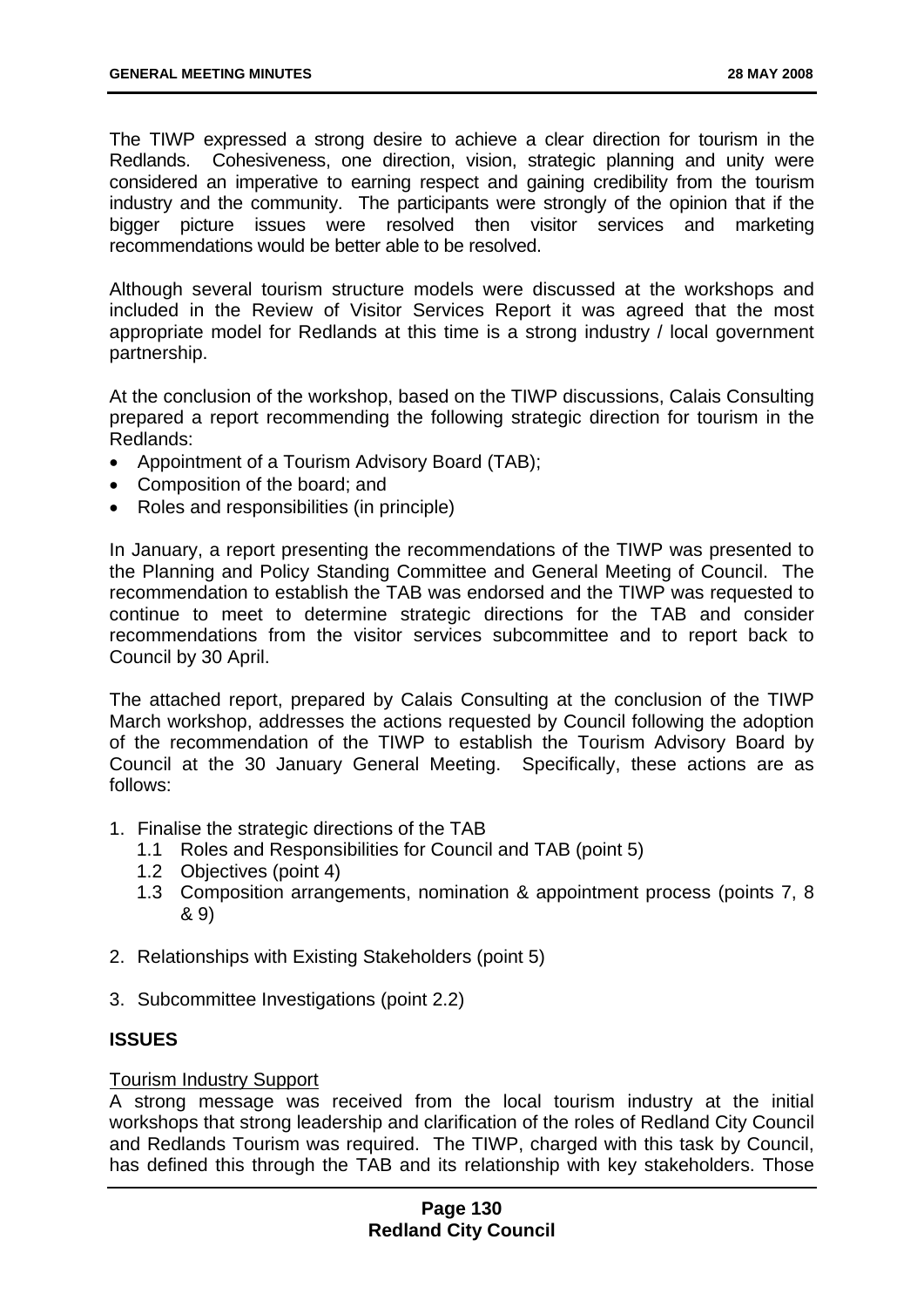present at the March workshop were of the strong opinion that the momentum generated by the TIWP must be maintained in order to generate confidence in the process by the industry.

The TIWP proposed that nomination for the TAB be implemented immediately and the appointment and establishment of the TAB was recommended to be finalised by 30 June 2008.

#### Roles and Responsibilities of Redlands Tourism

Whilst the relationship of the proposed TAB with the key stakeholders was clear and defined, the TIWP was unclear of Redlands Tourism present roles, responsibilities and support for the TAB and its future direction. The TIWP resolved that a letter be forwarded to Redlands Tourism to seek formal clarification of these points, with a response requested by 31 March 2008. The TIWP also requested a date to be determined for a meeting of the full Redlands Tourism Board and the TIWP.

In a letter of response the Chair of Redlands Tourism suggested they would require further time to generate a formal position. No immediate date for a meeting between the TWIP and Redland Tourism has yet been set.

#### Legal Structure

The legal structure of the TAB was discussed and on further advice from Council's Legal Officer, the most practical course of action is for the TAB to be established initially as a community board, according to Section 473A of the *Local Government Act* until such time as the TAB is ready to become a separate entity. This community board would operate with a clearly defined charter, identifying the stakeholders to which it would consult and advise on tourism related matters.

# **RELATIONSHIP TO CORPORATE PLAN**

The recommendation primarily supports Council's strategic priority to provide effective organisational leadership through strategic planning and accountable and ethical standards of practice.

### **FINANCIAL IMPLICATIONS**

The Visitor Services Strategy set out the financial implications for the hierarchy of visitor services in consideration of the current budget allocation, including the primary accredited VIC, supplementary centres and on board promotional material for water transport.

The ability to attract additional funding through state and federal government grants for tourism development projects and cooperative marketing opportunities would be enhanced with the existence of a Tourism Advisory Board that has a Business Plan, incorporating an annual marketing plan, demonstrating robust tourism industry partnerships and alliances.

The preparation of strategic plans would be undertaken by the tourism staff of the Economic Development Unit in conjunction with the TAB which would be presented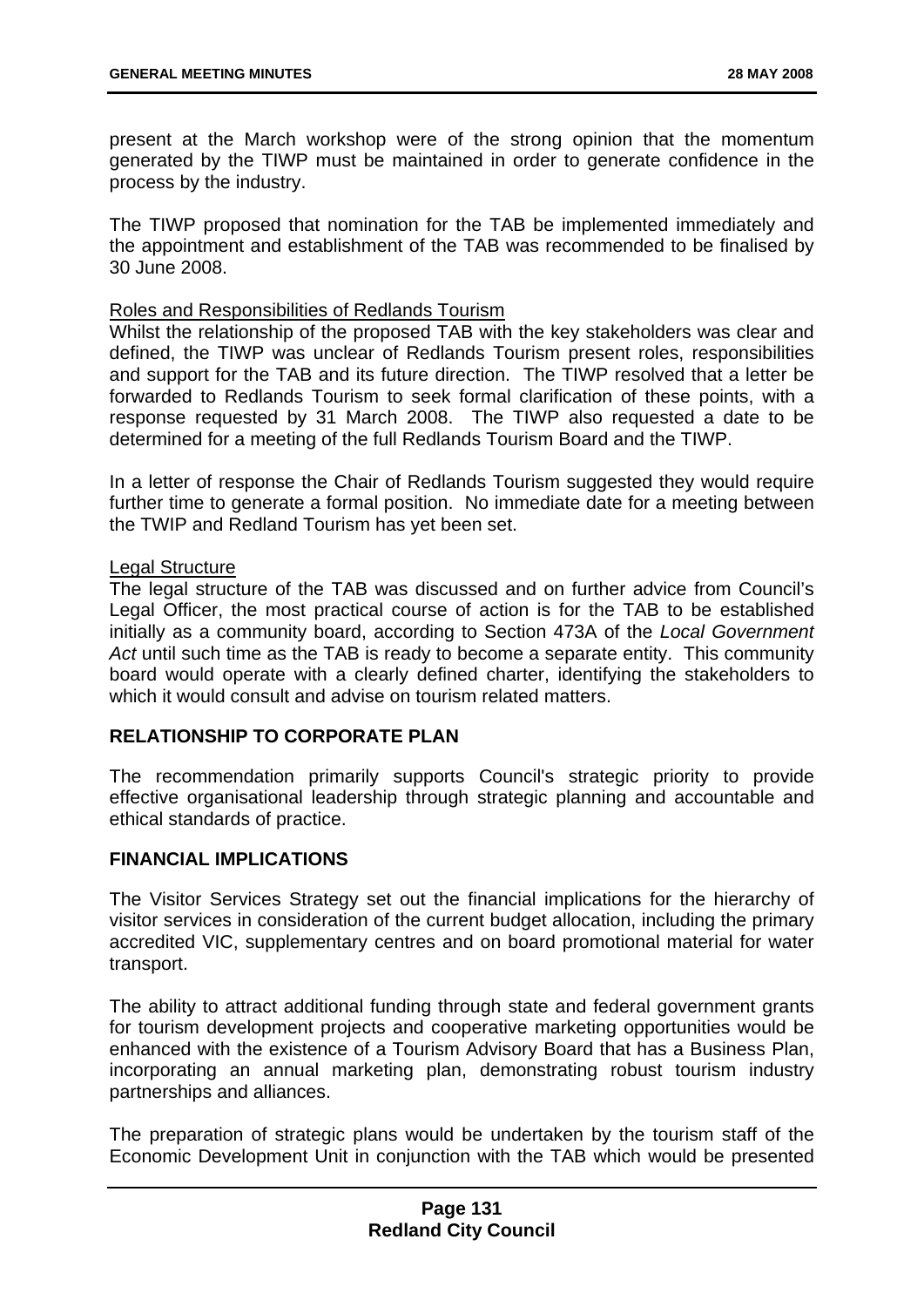to Council annually for endorsement and the outcomes reported through the normal council reporting process through the Planning and Policy Standing Committee.

## **PLANNING SCHEME IMPLICATIONS**

The Land Use Planning Group was consulted and it is considered that the outcome of recommendations in this report will not require any amendments to the Redlands Planning Scheme.

## **CONSULTATION**

The TIWP workshop was held on 6 March 2008. The facilitator also held small group meetings with TIWP members prior to the main workshop to ensure the views of all participants were considered.

All members of the working party received a copy of the report on receipt from the consultant.

- Mayor Don Seccombe (small meeting and workshop)
- Cr Craig Ogilvie (small meeting)
- Cr Karen Williams (workshop)
- John Conley (small meeting and workshop)
- Steve Eisele standing in for Graeme Leishman (small meeting and workshop)
- David Thomson (workshop)
- Melva Hobson (small meeting)
- Suzanne Deed (workshop)
- Juliette Lally (workshop)
- Marianna Tigani (small meeting)
- Heather Truman (small meeting and workshop)
- Alan Burgess (small meeting and workshop)
- Jan Sommer (small meeting and workshop)
- Colin McInnes (apology illness)
- Jason Thomas (apology overseas on business)
- Garth Bell (apology)

General Manager – Planning & Policy Redland City Council Legal Officer

The comments, concerns and issues raised by the members of the TIWP are recorded in the attached report, prepared by Calais Consulting.

### **OPTIONS**

### **PREFERRED**

That Council endorse the recommendations of the Tourism Industry Working Party (TIWP) as required by the resolution of 30 January General Meeting of Council specifically relating to the following: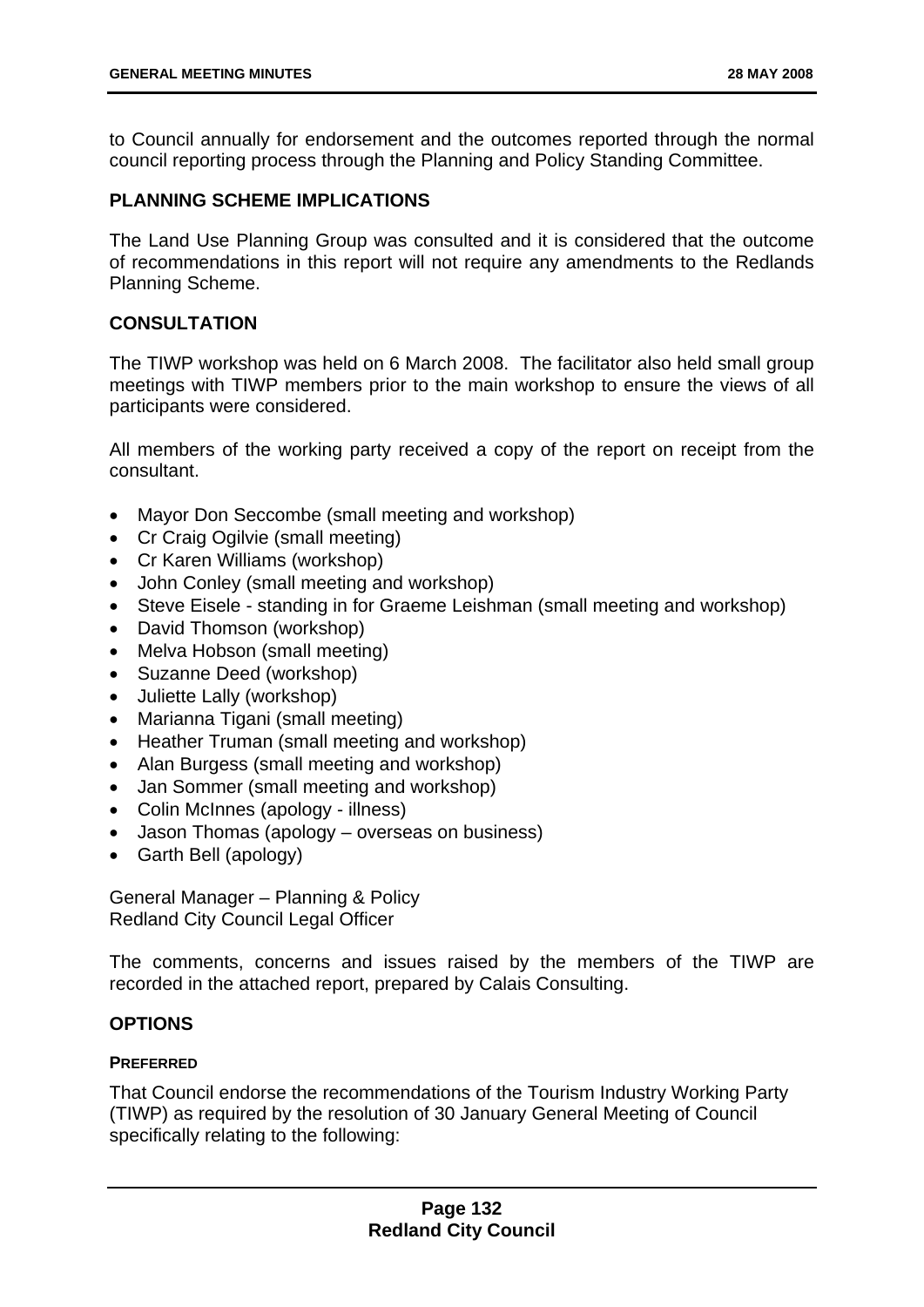- 1. Strategic directions of the Tourism Advisory Board;
	- 1.1 Roles and Responsibilities for Council and TAB (TIWP Report point 5);
	- 1.2 Objectives (TIWP Report point 4); and
	- 1.3 Composition arrangements, nomination and appointment process (TIWP Report points 7, 8, and 9);
- 2. Relationships with Existing Stakeholders (TIWP Report point 5); and
- 3. Subcommittee Investigations and Outcomes (TIWP Report point 2.2).

# **OFFICER'S RECOMMENDATION**

That Council endorse the recommendations of the Tourism Industry Working Party (TIWP) as required by the resolution of 30 January General Meeting of Council specifically relating to the following:

- 1. Strategic directions of the Tourism Advisory Board;
	- 1.1 Roles and Responsibilities for Council and TAB (TIWP Report point 5);
	- 1.2 Objectives (TIWP Report point 4); and
	- 1.3 Composition arrangements, nomination and appointment process (TIWP Report points 7, 8, and 9);
- 2. Relationships with Existing Stakeholders (TIWP Report point 5); and
- 3. Subcommittee Investigations and Outcomes (TIWP Report point 2.2).

# **COMMITTEE RECOMMENDATION**

**That this item be deferred to the General Meeting on 28 May 2008 pending a workshop between Councillors and Tourism Stakeholders.** 

# **ADDENDUM (Dated 27 May 2008)**

Since the Redland Shire Visitor Services Strategy Report was presented to Council at the Planning and Policy Meeting of 7 May, a further workshop has been conducted with Redland City Councillors and the Tourism Industry Working Party.

The structure and framework was discussed and revised and this addendum to the report outlines the recommendations. It was requested at the workshop that Calais Consultants prepare a report of the outcomes. This report, dated May 2008 is attached.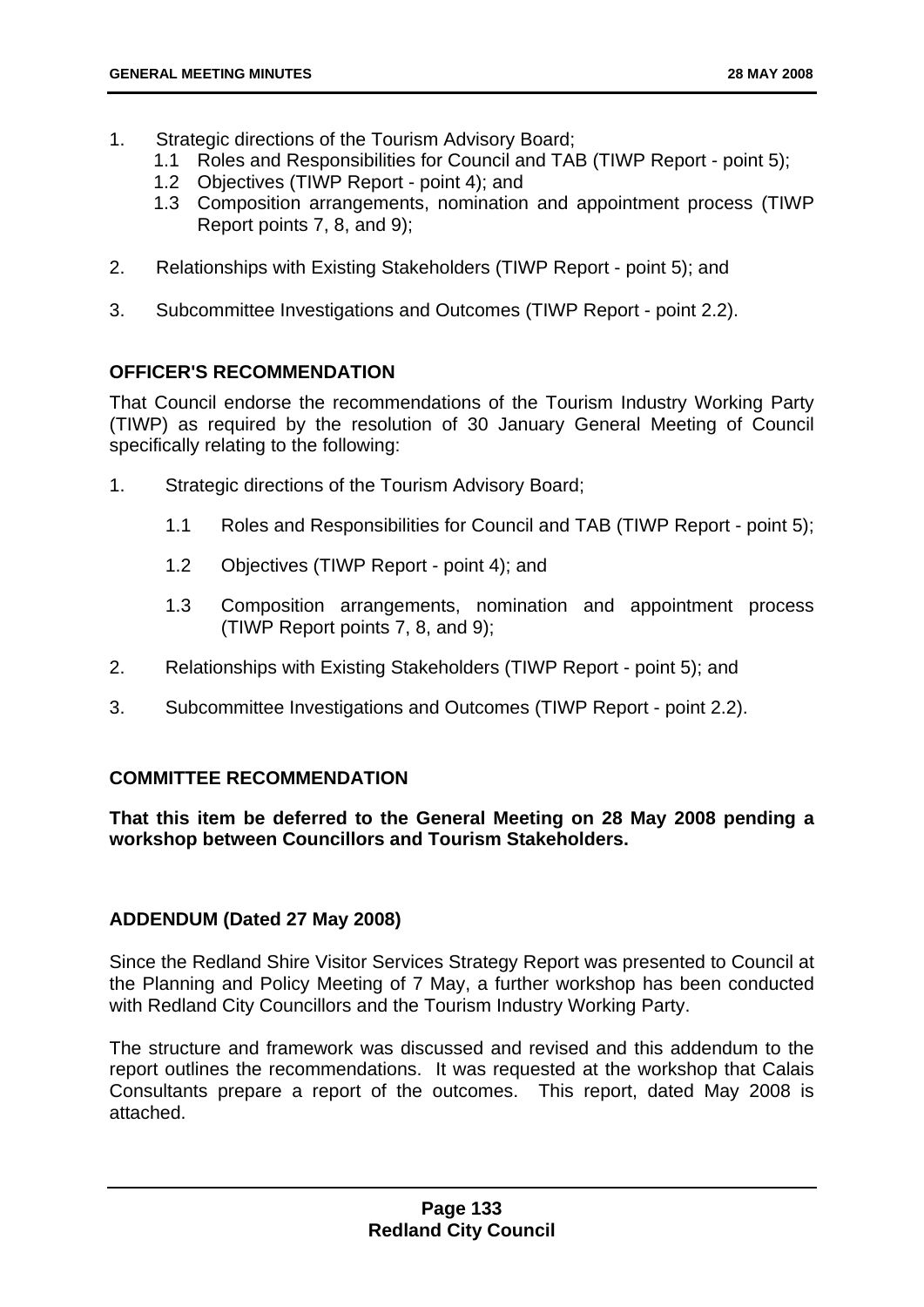## **REVISED OFFICER'S RECOMMENDATION**

That Council resolve to:

- 1. Establish a Tourism Advisory Forum:
	- (a) Under section 473A of the *Local Government Act 1993*, for the tourism industry of Redland City, for a twelve month period up to 30 June 2009, in accordance with the transitional model, Model 1B, as described in the Calais Consultants Report, dated May 2008; and
	- (b) Replacing the Tourism Advisory Board, as resolved by Council on 30 January 2008.
- 2. Endorse the revised tourism framework in the Redlands, as described in the Calais Consultants Report, dated May 2008, in regard to:
	- Values and guiding principles;
	- Role of the Tourism Advisory Forum;
	- Responsibilities of the Tourism Advisory Forum;
	- Composition, nomination and appointment process of the Tourism Advisory Forum; and
	- Timeframe for implementation of the framework.
- 3. Endorse that the ultimate framework for tourism in Redland City reflect one in which Redlands Tourism can play a major role as a revitalised and restructured organisation.
- 4. Consideration be given to preparing an Memorandum of Understanding with Redlands Tourism and providing the organisation with a grant for a wages subsidy for an Executive Officer, for a maximum period of twelve (12) months, subject to an agreed business case which establishes KPIs, responsibilities and reporting mechanisms, subject to budget consideration.

### **COUNCIL RESOLUTION**

| Moved by:    | <b>Cr Bowler</b> |
|--------------|------------------|
| Seconded by: | Cr Boglary       |

**That the revised Officer's Recommendation be adopted with an amendment to the attachment,** *Tourism Industry Working Party Outcomes of Workshop 26 March 2008 (Calais Consultants)***, by including a new 'Partnership' line from Redland City Council to Redlands Tourism in the Model 1(B) diagram on Pages 7 and 13.** 

**Therefore Council resolves as follows:** 

**1. Establish a Tourism Advisory Forum:**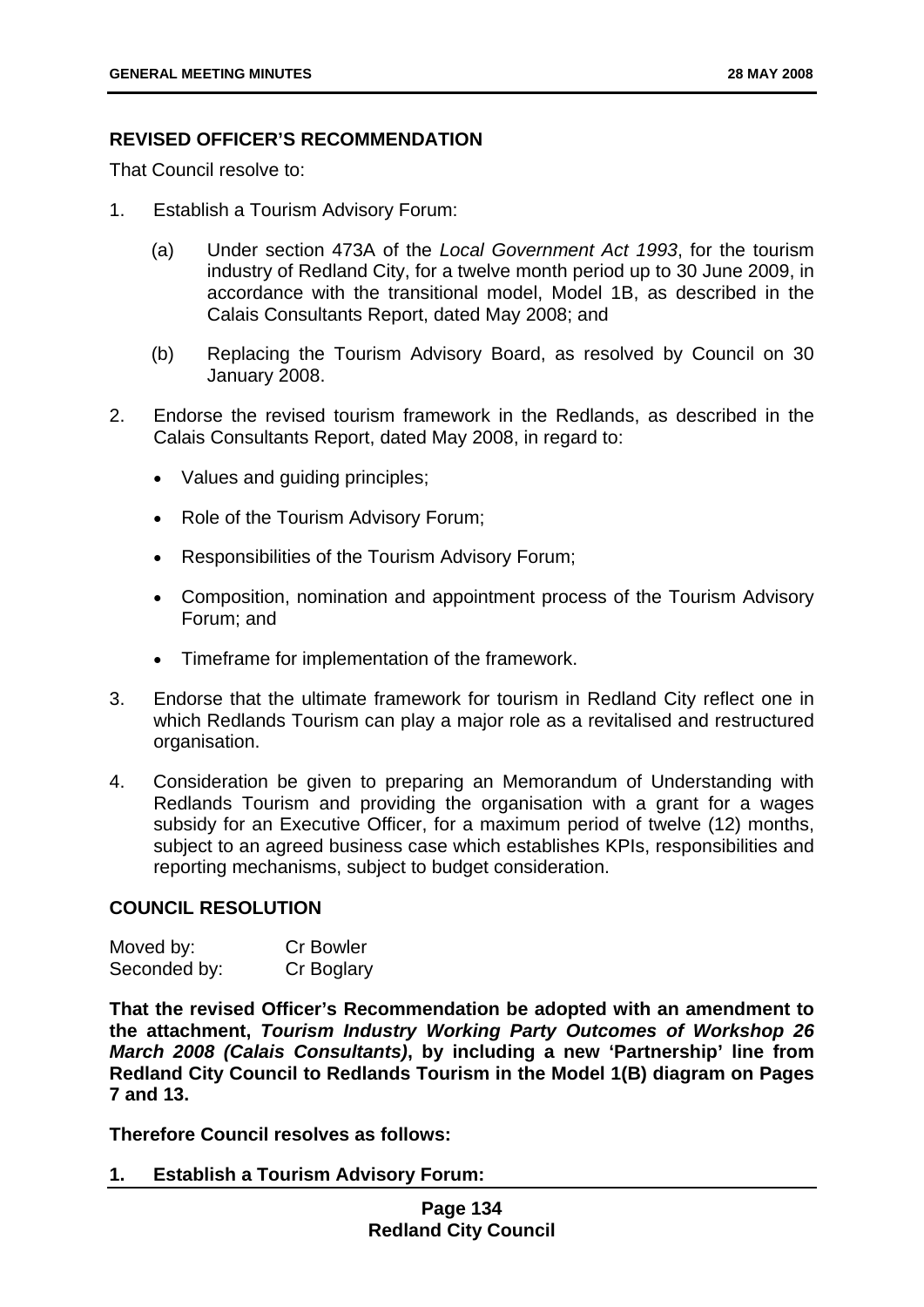- **(a) Under section 473A of the** *Local Government Act 1993***, for the tourism industry of Redland City, for a twelve month period up to 30 June 2009, in accordance with the transitional model, Model 1B, as described in the Calais Consultants Report, dated May 2008; and**
- **(b) Replacing the Tourism Advisory Board, as resolved by Council on 30 January 2008.**
- **2. Endorse the revised tourism framework in the Redlands, as described in the Calais Consultants Report, dated May 2008, in regard to:** 
	- **Values and guiding principles;**
	- **Role of the Tourism Advisory Forum;**
	- **Responsibilities of the Tourism Advisory Forum;**
	- **Composition, nomination and appointment process of the Tourism Advisory Forum; and**
	- **Timeframe for implementation of the framework.**
- **3. Endorse that the ultimate framework for tourism in Redland City reflect one in which Redlands Tourism can play a major role as a revitalised and restructured organisation.**
- **4. Consideration be given to preparing an Memorandum of Understanding with Redlands Tourism and providing the organisation with a grant for a wages subsidy for an Executive Officer, for a maximum period of twelve (12) months, subject to an agreed business case which establishes KPIs, responsibilities and reporting mechanisms, subject to budget consideration.**
- **5. That the attachment,** *Tourism Industry Working Party Outcomes of Workshop 26 March 2008 (Calais Consultants)***, be amended by including a new 'Partnership' line from Redland City Council to Redlands Tourism in the Model 1(B) diagram on Pages 7 and 13.**

### **CARRIED**

A division was called for.

Crs Townsend, Reimers, Elliott, Bowler, Williams, Henry, Ogilvie, Boglary and Hobson voted in the affirmative.

Cr Dowling voted in the negative.

Cr Murray was absent from the meeting.

The motion was declared by the Mayor as **CARRIED**.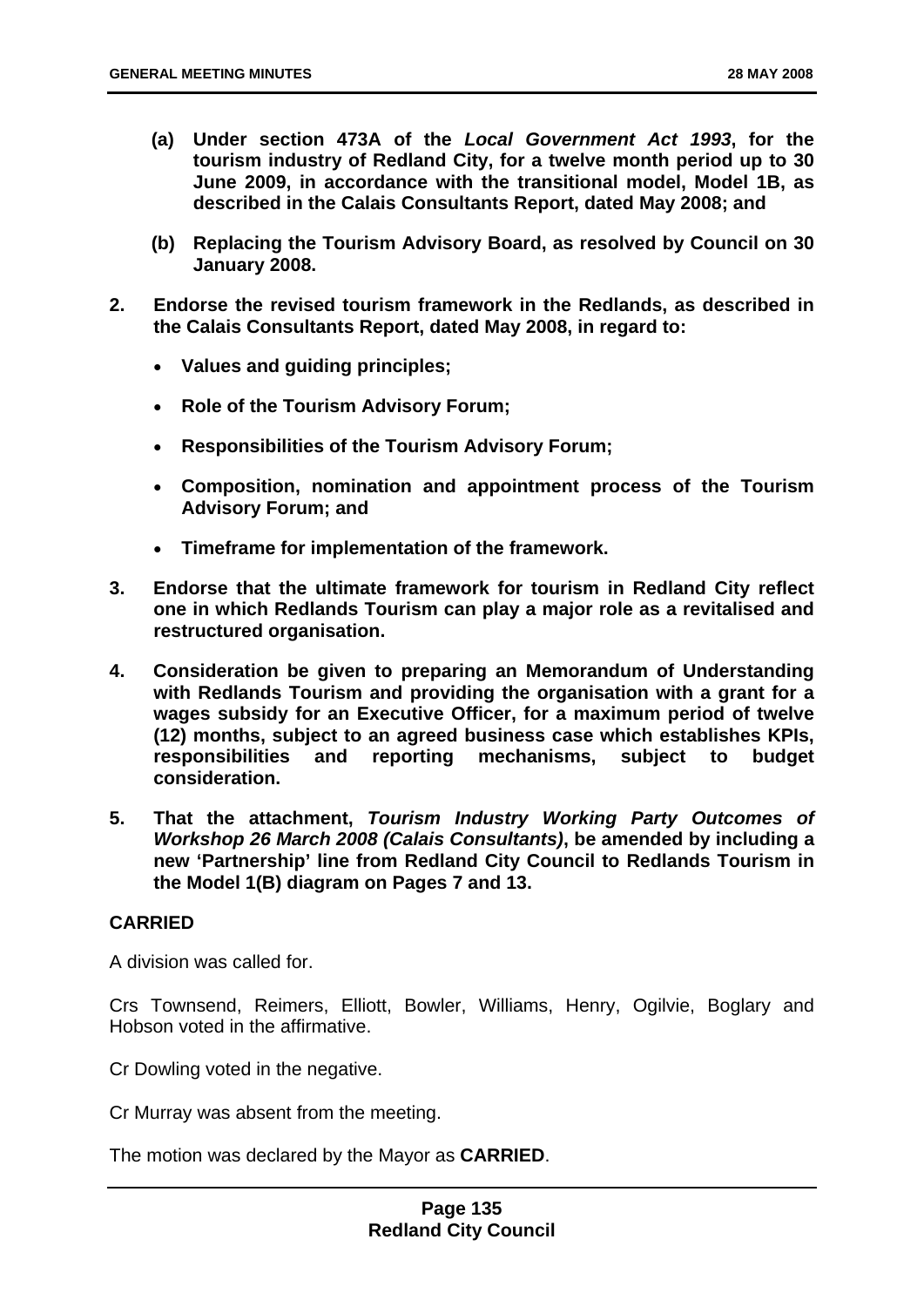## **15 DIRECT TO COUNCIL REPORTS**

#### **15.1 OFFICE OF CEO**

# **15.1.1 AMITY POINT SOCIAL CRICKET & SPORTING CLUB - PURCHASE OF STORAGE SHED/SHELTER - CCBF DIV 2**

| <b>Dataworks Filename:</b>       | <b>G&amp;S Councillors' Community Benefit Fund</b>       |
|----------------------------------|----------------------------------------------------------|
| <b>Responsible Officer Name:</b> | <b>Greg Underwood</b><br><b>Chief Executive Officer</b>  |
| <b>Author Name:</b>              | <b>Tina Robinson</b><br><b>Executive Support Officer</b> |

### **EXECUTIVE SUMMARY**

Council annually allocates in its budget an amount for discretionary spending by the Divisional Councillors' known as the Councillors' Community Benefit Fund (CCBF). In accordance with the requirements of the CCBF Policy and Guideline requests for expenditure over \$5,000.00 require Council approval.

This report details a request to allocate \$7,425.00 (GST Exc) from the Division 2 portion of the CCBF and \$75.00 (GST Exc) from the Division 7 portion of the CCBF to the Amity Point Social Cricket & Sporting Club to assist with concreting and purchase of a Wide Span storage shed/shelter to be located at 36 Point Lookout Road, Amity Point.

### **PURPOSE**

The purpose of this report is to seek Council approval to allocate \$7,425.00 (GST Exc) from the Division 2 portion of the CCBF and \$75.00 (GST Exc) from the Division 7 portion of the CCBF to the Amity Point Social Cricket & Sporting Club to assist with concreting and purchase of a storage shed/shelter at Amity Point.

### **BACKGROUND**

The Division 2 Councillor, Craig Ogilvie met with the Amity Point Social Cricket & Sporting Club regarding their need for a storage shed/shelter to cater for the storage of sporting gear and provide shade during sporting events.

A CCBF Application was received by Cr Craig Ogilvie who supports this request to allocate \$7,425.00 (GST Exc) from the Division 2 portion of the Councillors' Community Benefit Fund. Cr Murray Elliott also advised his support of allocating \$75.00 (GST Exc) from the Division 7 portion of the Councillors' Community Benefit Fund.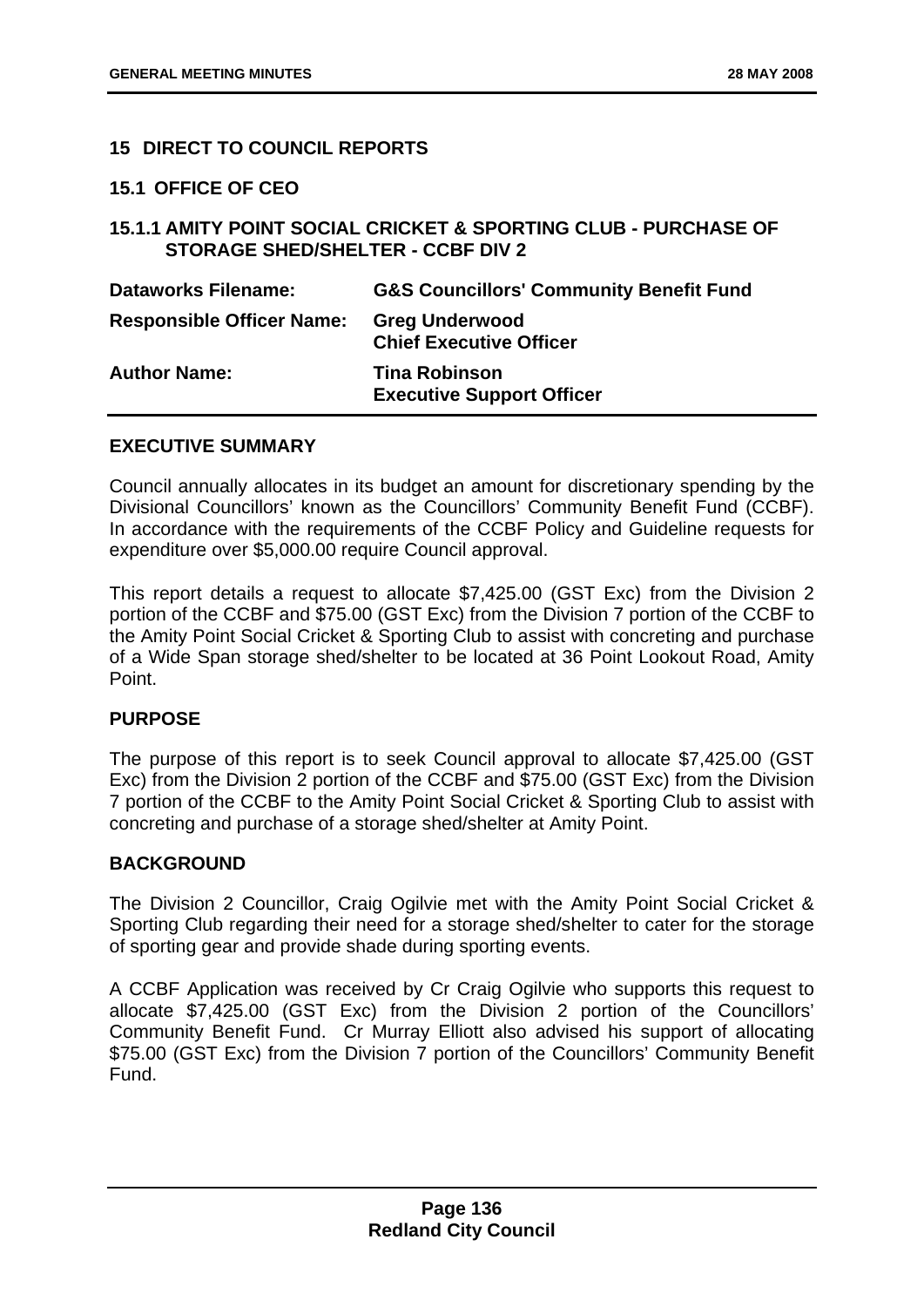# **ISSUES**

A three year Trustee Permit has been developed by Council's Property Services Team and sent to the Amity Point Social Cricket & Sporting Club as per Council Resolution dated 19 December, 2007.

A building application (BD144027) was submitted to Council and approved 7 April, 2008.

# **RELATIONSHIP TO CORPORATE PLAN**

The recommendation in this report primarily supports Council's strategic priority to build safe, strong and self reliant communities with access to community services, infrastructure and opportunities for participation in community life.

### **FINANCIAL IMPLICATIONS**

Divisions 2 and 7 portions of the Councillors' Community Benefit Fund have sufficient funds to support this request.

In accordance with CCBF Guidelines (GL-2034) two written quotations have been received for the wide span shed and one written quotation for the concreting.

### **CONSULTATION**

Cr Ogilvie has met with the Amity Point Social Cricket & Sporting Club to discuss their requirements for a storage facility and extra shade.

The Office of the CEO has consulted with the following areas of Council in relation to this project:

- Community & Social Planning
- Property Services
- Assessment Services

# **OPTIONS**

#### **PREFERRED**

That Council approve the allocation of \$7,425.00 (GST Exc) from the Division 2 portion and \$75.00 (GST Exc) from the Division 7 portion of the Councillors' Community Benefit Fund to the Amity Point Social Cricket & Sporting Club to assist with concreting and purchase of a storage shed/shelter to be located at 36 Point Lookout Road, Amity Point.

### **ALTERNATIVE**

That Council not approve the allocation of \$7,425.00 (GST Exc) from the Division 2 portion and \$75.00 (GST Exc) from the Division 7 portion of the Councillors' Community Benefit Fund to assist with concreting and purchase of a storage shed/shelter.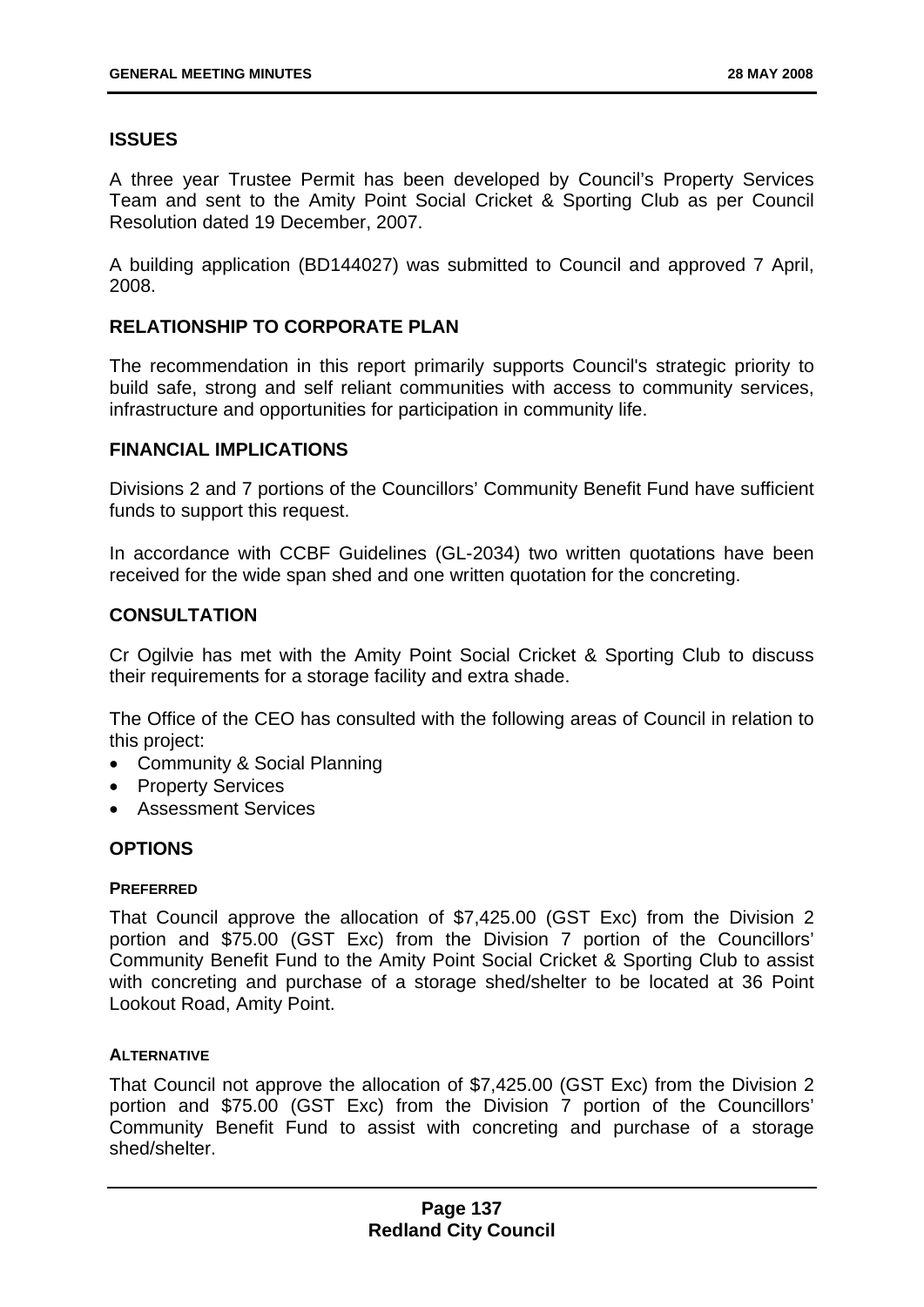#### **OFFICER'S RECOMMENDATION/ COUNCIL RESOLUTION**

| Moved by:    | Cr Ogilvie |
|--------------|------------|
| Seconded by: | Cr Boglary |

**That Council resolve to approve the allocation of \$7,425.00 (GST Exc) from the Division 2 portion and \$75.00 (GST Exc) from the Division 7 portion of the Councillors' Community Benefit Fund to the Amity Point Social Cricket & Sporting Club to assist with concreting and purchase of a storage shed/shelter to be located at 36 Point Lookout Road, Amity Point.**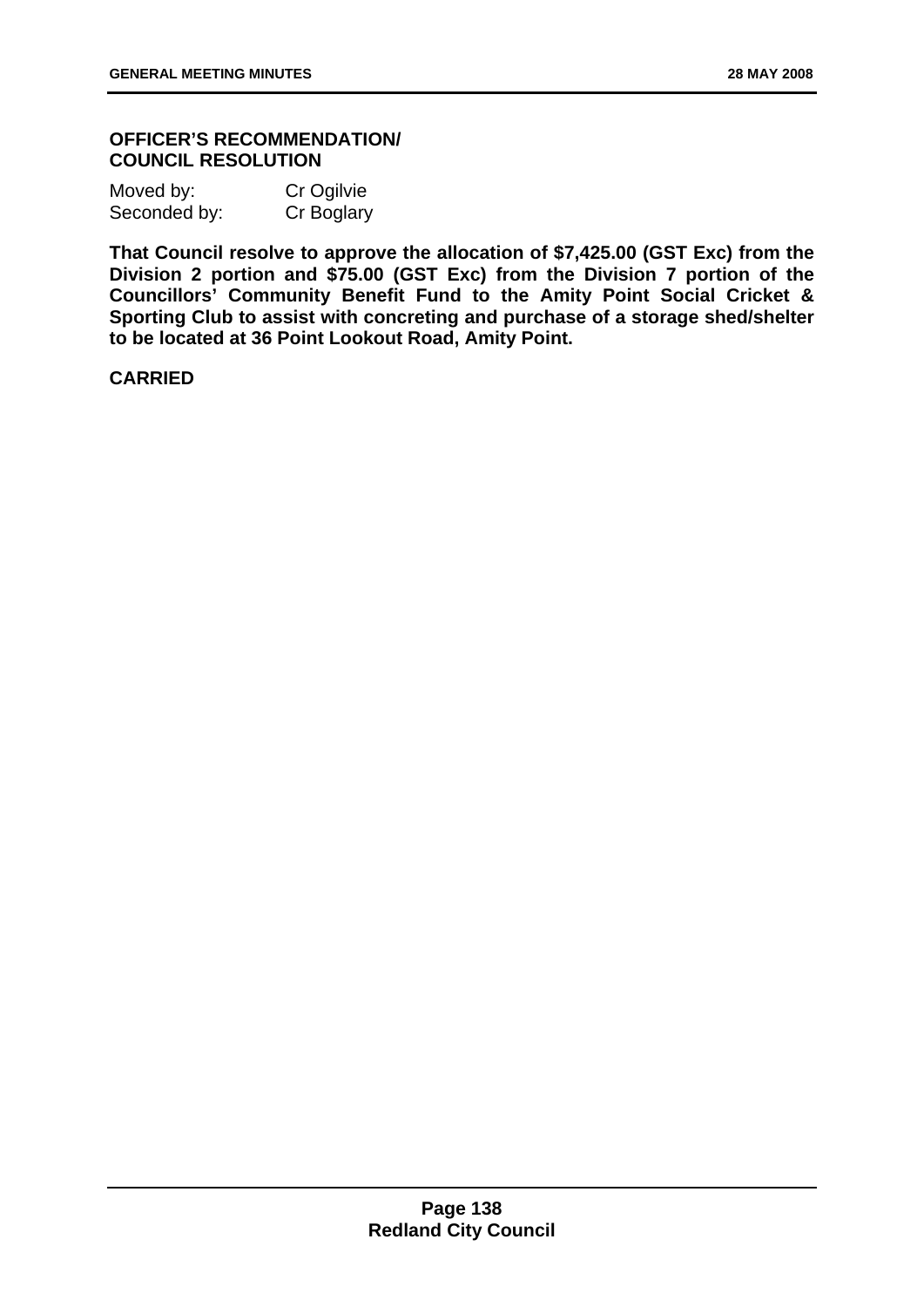# **16 MAYORAL MINUTES**

Nil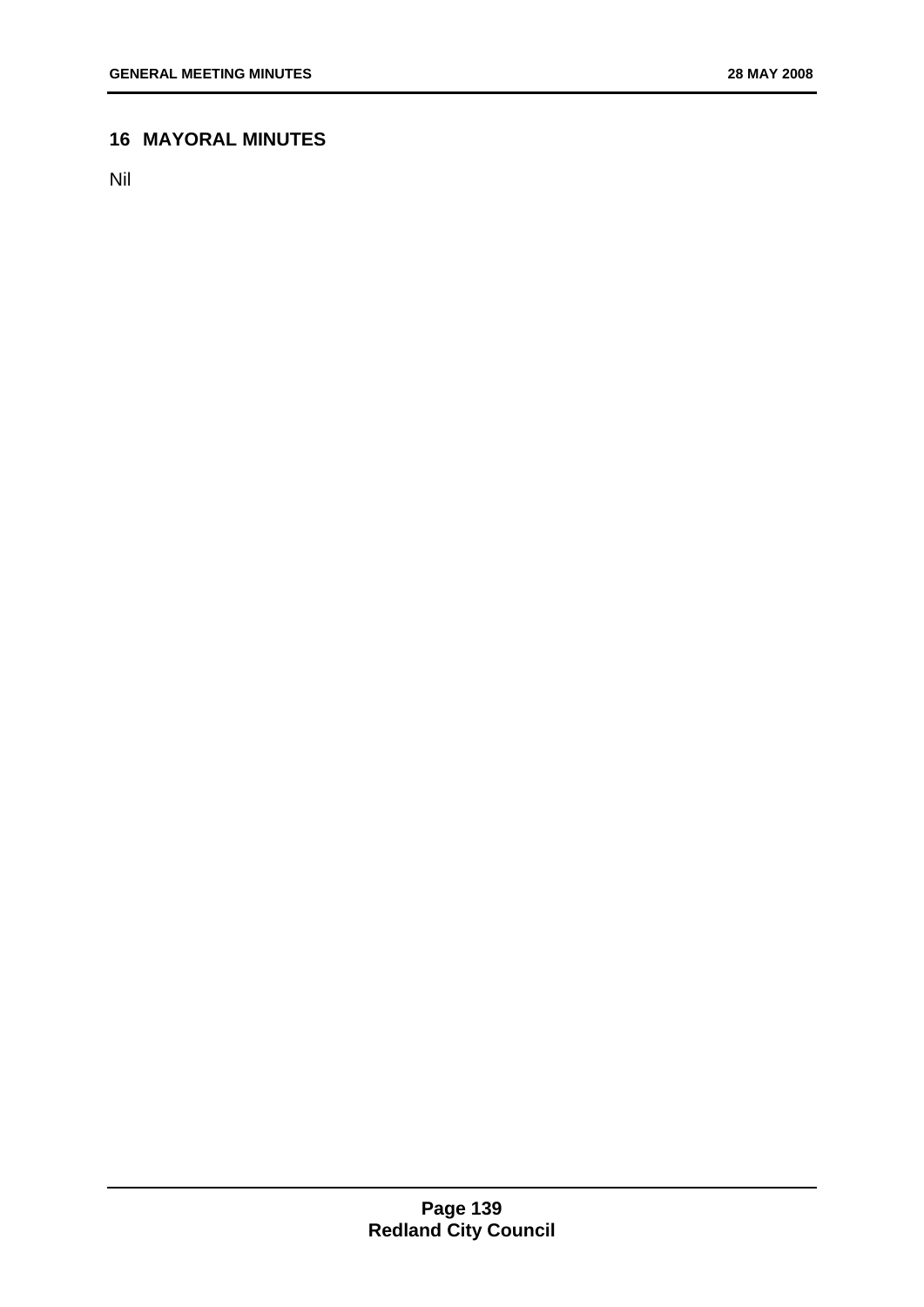## **17 NOTICE OF MOTION UNDER SECTION 451 OF** *LOCAL GOVERNMENT ACT 1993*

## **17.1 NOTICES GIVEN BY CR WILLIAMS (DIVISION 9)**

# **17.1.1 NOTICE OF MOTION TO RESCIND COUNCIL RESOLUTION OF 1 APRIL 2008 – ITEM 10 ADMINISTRATIVE DELEGATION**

In accordance with notice given on 2 May 2008, Cr Williams moved as follows:

### **COUNCIL RESOLUTION**

| Moved by:    | Cr Williams       |
|--------------|-------------------|
| Seconded by: | <b>Cr Dowling</b> |

**That Council rescind its decision in relation to the item 10 of the Post Election Meeting Minutes of 1 April 2008, which reads -** 

**That Council resolve to delegate authority to the Mayor to deal with the administrative arrangements regarding employment conditions and performance management matters pertaining to the Chief Executive Officer in accordance with section 1129 of the** *Local Government Act 1993.* 

On being put to the vote the motion was LOST.

A division was called for.

Crs Williams, Dowling and Ogilvie voted in the affirmative.

Crs Townsend, Reimers, Elliott, Bowler, Henry, Boglary and Hobson voted in the negative.

Cr Murray was absent from the meeting.

The motion was declared by the Mayor as LOST.

# **17.1.2 NOTICE OF MOTION TO RESCIND COUNCIL RESOLUTION OF 30 APRIL 2008 – ITEM 16.3 MAYORAL MINUTE - ADMINISTRATIVE DELEGATION**

In accordance with notice given on 1 May 2008, Cr Williams moved as follows:

### **COUNCIL RESOLUTION**

| Moved by:    | <b>Cr Williams</b> |
|--------------|--------------------|
| Seconded by: | <b>Cr Dowling</b>  |

**That Council rescind its decision in relation to the Mayoral Minute item 16.3 of the General Meeting Minutes of 30 April 2008, which reads -**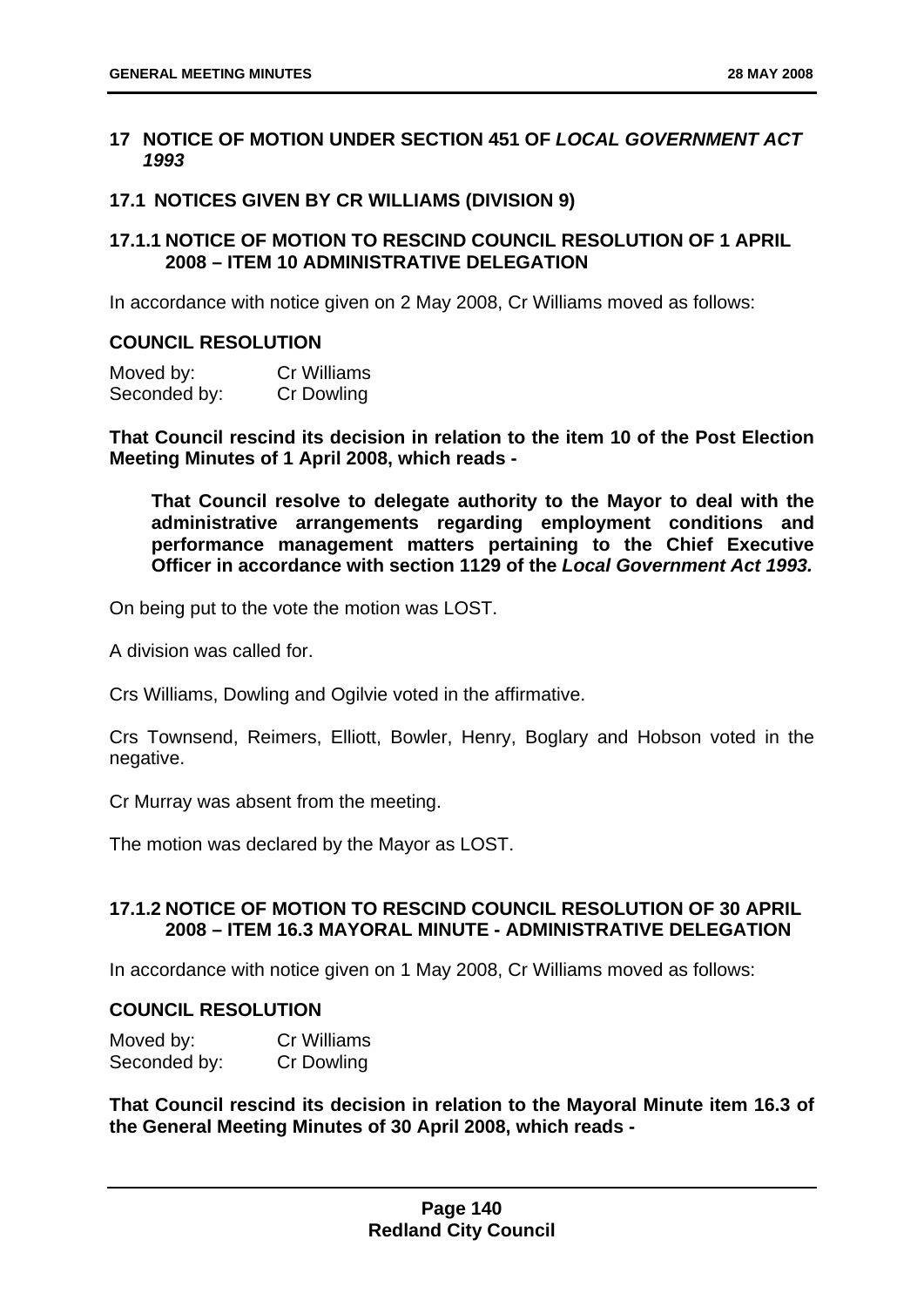**That Council resolve to delegate full and complete authority to the Mayor to deal with all matters relating to the employment of the Chief Executive Officer, including matters relating to the cessation of that employment.** 

On being put to the vote the motion was LOST.

A division was called for.

Crs Williams, Dowling and Ogilvie voted in the affirmative.

Crs Townsend, Reimers, Elliott, Bowler, Henry, Boglary and Hobson voted in the negative.

Cr Murray was absent from the meeting.

The motion was declared by the Mayor as LOST.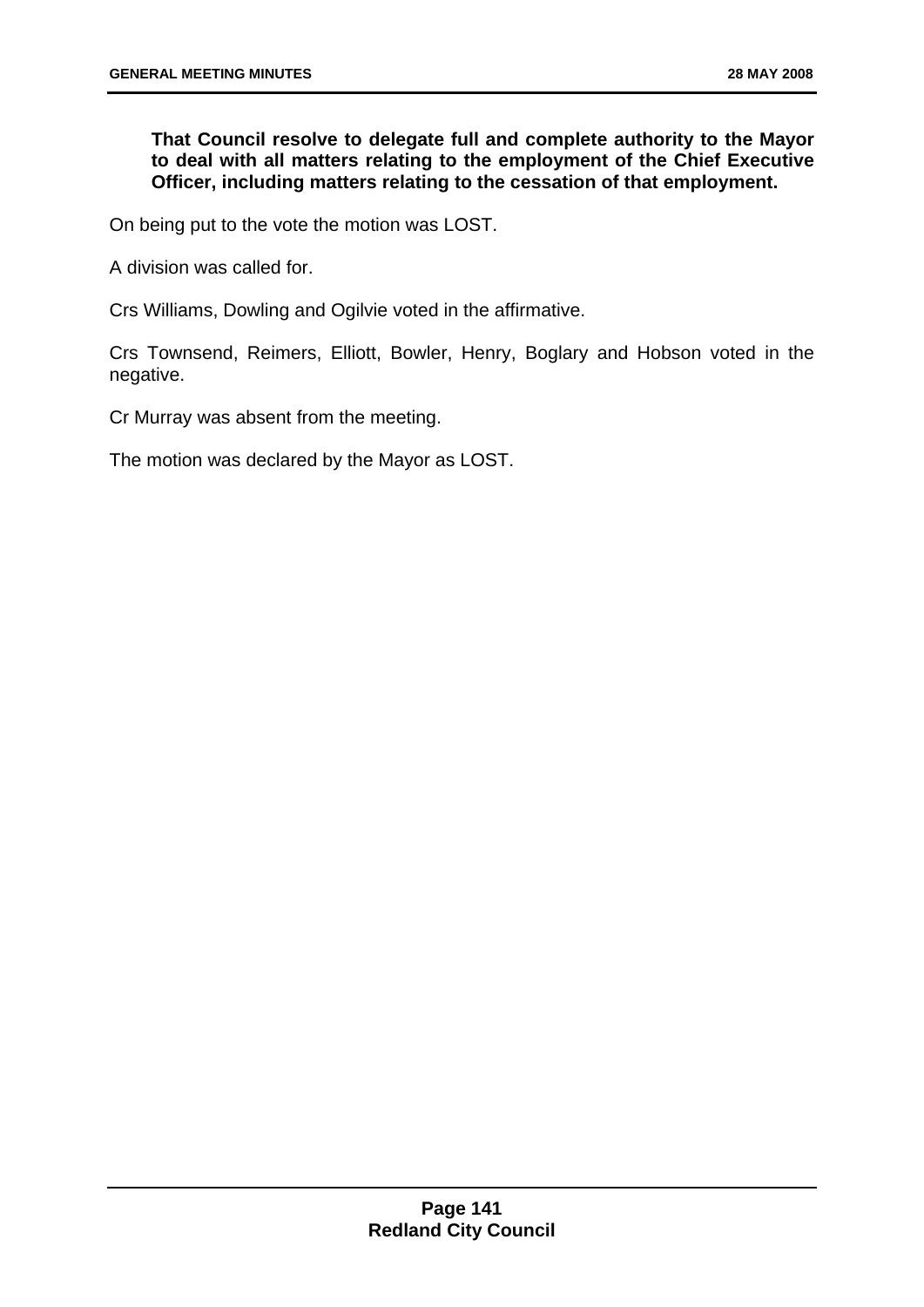# **17.2 NOTICE GIVEN BY CR HENRY (DIVISION 3)**

# **17.2.1 NOTICE OF MOTION TO RESCIND/AMEND COUNCIL RESOLUTION OF 1 FEBRUARY 2006 – ITEM 10.1.1**

# **Background**

- 1 February 2006 Council (Item 10.1.1) resolved the following:
	- 1. The making of development application to subdivide Lot 22 on RP14839, described as 57-65 Dinwoodie Road, Thornlands along the zoning split lines under the provisions of the *Integrated Planning Act 1997*;
	- 2. Dispose of the surplus park residential land, subject to a final Council decision, in accordance with section 491 of the *Local Government Act 1993;* and
	- 3. Authorise the Mayor and Chief Executive Officer to sign and seal all associated documentation.
- 30 June 2006 an application for the re-configuration of lot was made with Council's Assessment Services Group.
- 19 April 2007 re-configuration of lot was approved.
- 27 April 2007 Applicants (Saunders Havill group on behalf of Council) waived their appeal rights and made representations for a negotiated decision in relation to certain conditions relating to the formation and construction of the easement access.
- Council have not resolved the conditions, and no further action has occurred on this approval which remains un-finalised.
- There has been no Council resolution on the disposal of the surplus park residential land.

# **Description of 57 -65 Dinwoodie Road Thornlands**

The property is 4.046ha of which approximately 70 percent is covered in native vegetation re-growth.

This area is zoned as environmental protection and covered with a bushland habitat overlay.

There is an area of approximately 30 percent that is cleared with scattered trees, that is zoned as park residential with an enhancement corridor and enhancement area overlay. This vegetation forms a very important north-south corridor.

The property has significant gum trees and functions as important corridor for koalas and wildlife.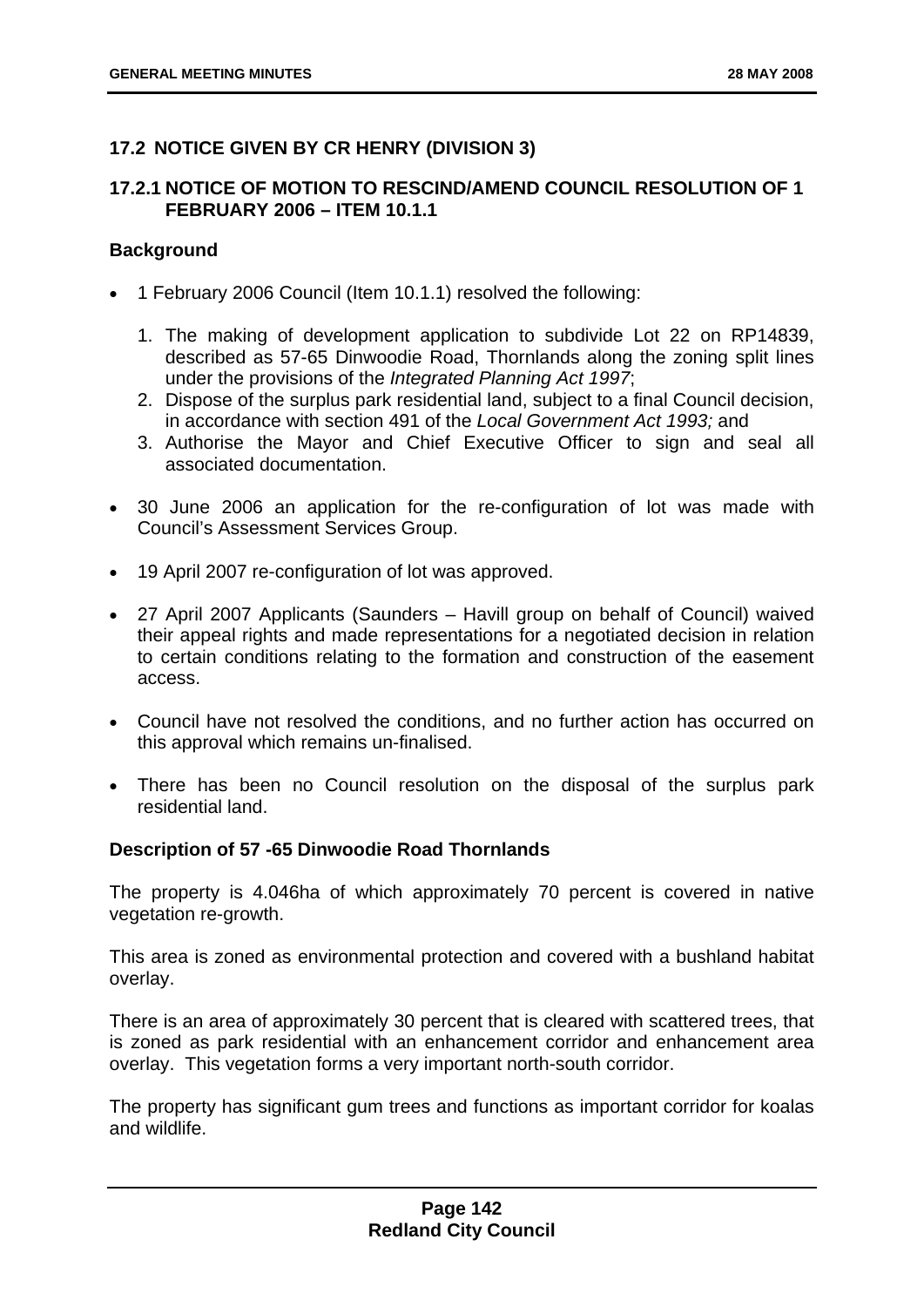# **Significance to Koala Strategy and Biodiversity Strategy**

Protection and enhancement of native vegetation, particularly in the urban footprint, is crucial for the survival of the Redlands koalas and other biodiversity. The Redlands Koala Summit 2007 advocated that retention of existing habitat is the major priority in preventing further decline in numbers. The retention and enhancement of the vegetation on this property will contribute to fulfilling the actions outlined in the Koala Strategy and the recently adopted Biodiversity Strategy.

### **Amendments to Zoning**

To recognise Council's intention to ensure the long-term protection of this lot, it is proposed amend the Redlands Planning Scheme to include the whole of the lot in the Conservation sub-area 2 (CN2) zone.

In accordance with notice given on 19 May 2008, Cr Henry moved as follows:

### **COUNCIL RESOLUTION**

| Moved by:    | Cr Henry   |
|--------------|------------|
| Seconded by: | Cr Boglary |

**1. That Council resolve, pursuant to section 451 of the** *Local Government Act 1993,* **to amend its decision made at the General Meeting held on 1 February 2006 item 10.1.1 by deleting part 2 of the resolution to "dispose of the surplus park residential land, subject to a final Council decision, in accordance with section 491 of the** *Local Government Act 1993***";** 

#### **and**

**2. That Council resolve to cancel the development application to subdivide Lot 22 on RP14839, described as 57-65 Dinwoodie Road, Thornlands along the zoning split lines under the provisions of the** *Integrated Planning Act 1997* **and withdraw from the development approval process.** 

#### **and**

**3. That Council resolve to undertake action to include the whole of Lot 22 on RP14839, described as 57-65 Dinwoodie Road, Thornlands, within the Conservation sub-area 2 zone (CN2) of the Redlands Planning Scheme.** 

### **CARRIED**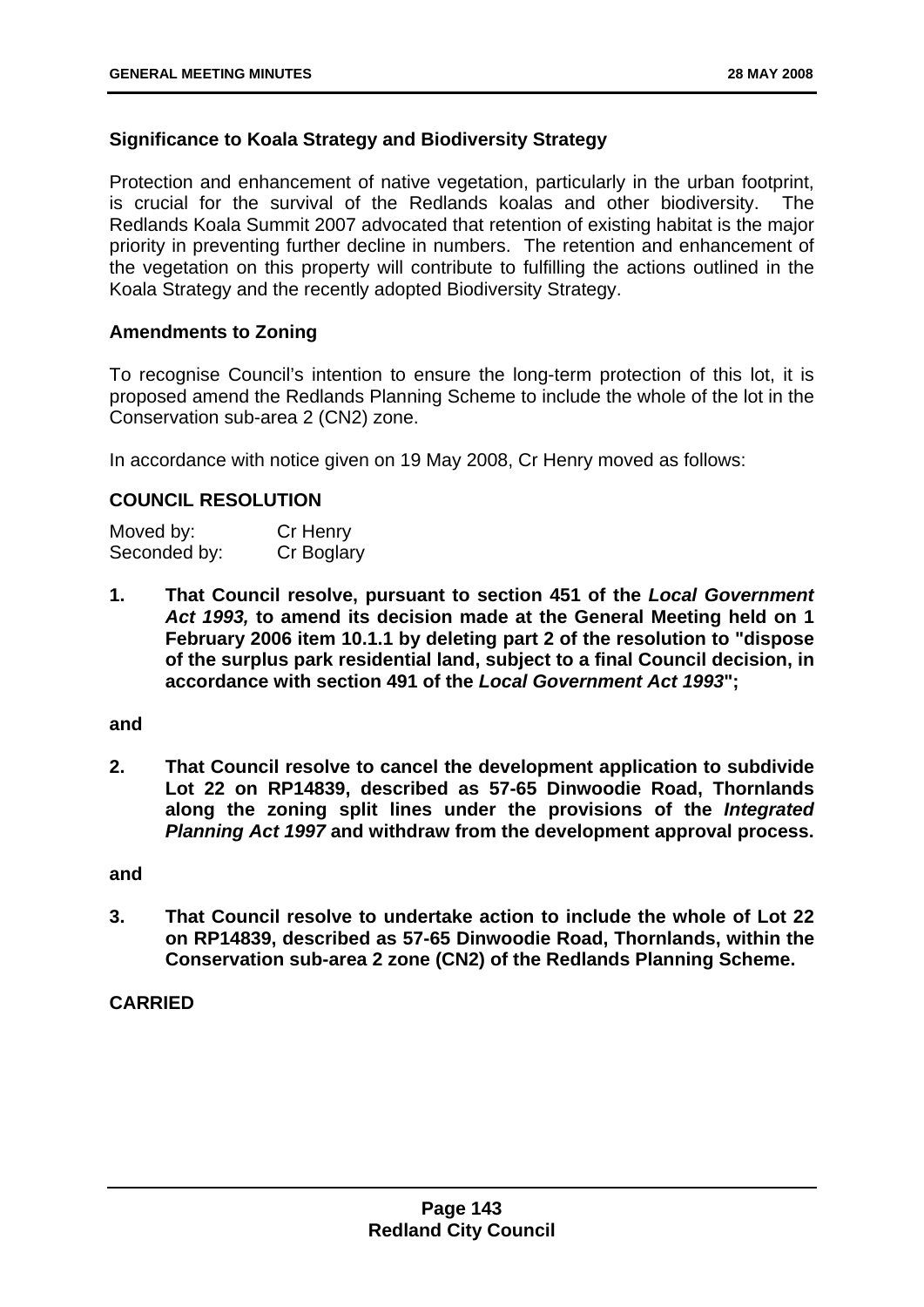# **18 NOTICE OF BUSINESS**

## **18.1 NOTICE GIVEN BY CR BOWLER (DIVISION 6)**

### **18.1.1 INCLUSION OF LOT 3 ON RP907141 WITHIN THE CONSERVATION SUB-AREA 2 ZONE (CN2) OF THE REDLANDS PLANNING SCHEME**

### **Background**

- December 1996 this land was dedicated to Council from subdivision of rural land.
- March 2006 Council resolved to undertake an investigation into land disposal and development options with the Redlands Planning Scheme becoming effective from 30 March 2006.
- Currently the site is in Council ownership for conservation and strategic open space purposes, and part is zoned for Urban Residential purposes.
- November 2006 A Development Options report was prepared for Council's consideration.
- March 2007 Land disposal options submitted to Council for resolution, but recommendations for disposal were not accepted and Council retained the land in its ownership (Item No 10.4.3).
- The property comprises a combined area of 3.593ha and does not have frontage to a dedicated road, although a lawful easement access strip does exist. The site is zoned Open Space and Urban Residential, with areas closer to Eprapah Creek identified as being important in terms of their conservation and open space connectivity value.

# **Significance to Koala Strategy and Biodiversity Strategy**

Protection and enhancement of native vegetation, particularly in the urban footprint, is crucial for the survival of the Redlands koalas and other biodiversity. The Redlands Koala Summit 2007 advocated that retention of existing habitat is the major priority in preventing further decline in numbers. The retention and re-vegetation of this property will contribute to fulfilling the actions outlined in the Koala Strategy and the recently adopted Biodiversity Strategy.

### Amendments to Zoning

To recognise Council's intention to ensure the long-term protection of this lot, it is proposed amend the Redlands Planning Scheme to include the whole of this lot in the Conservation sub-area 2 (CN2) zone.

In accordance with notice given on 19 May 2008, Cr Bowler moved as follows: